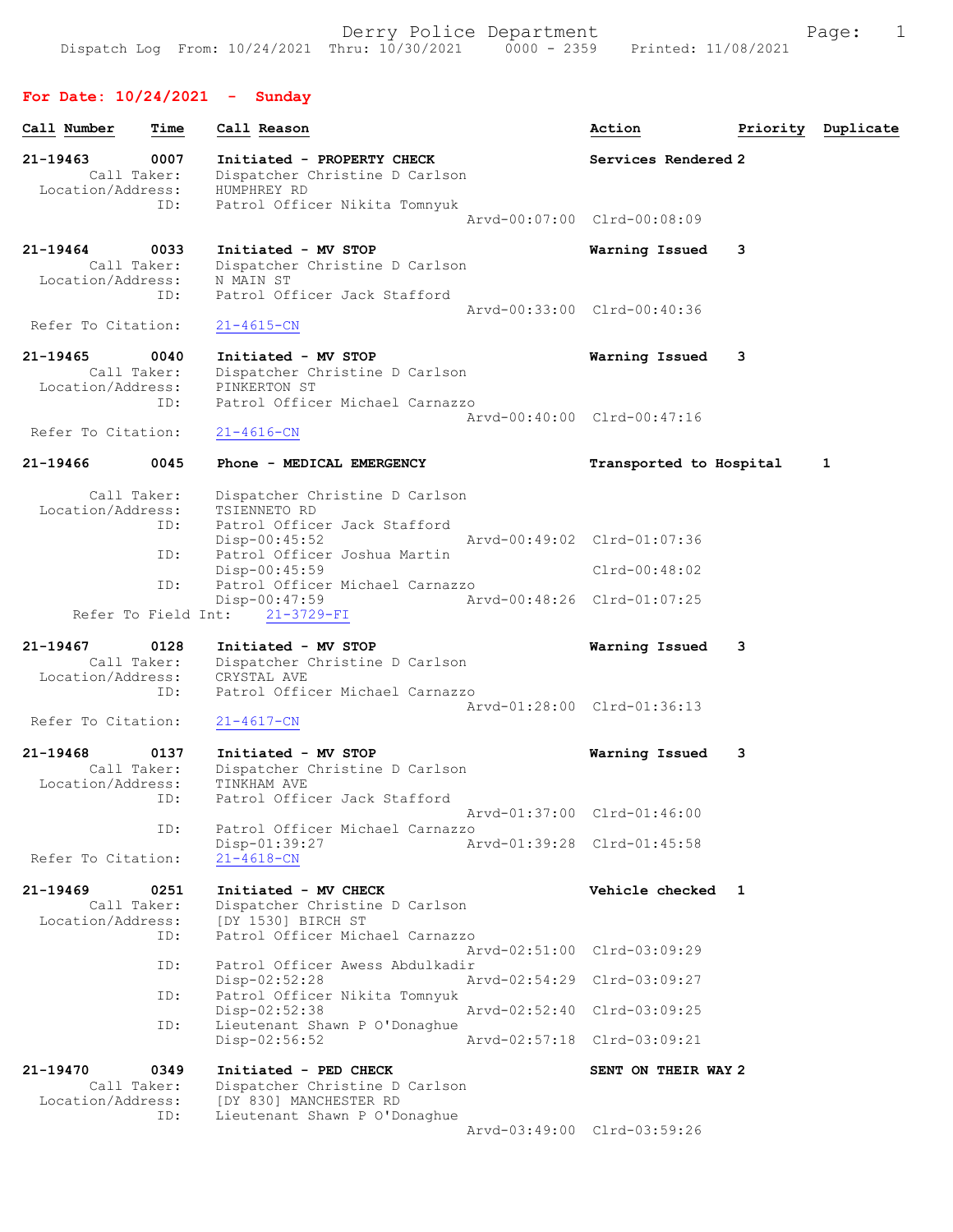Derry Police Department The Page: 2 Dispatch Log From: 10/24/2021 Thru: 10/30/2021 0000 - 2359 Printed: 11/08/2021 ID: Patrol Officer Awess Abdulkadir Disp-03:49:52 Arvd-03:51:42 Clrd-03:59:24 ID: Patrol Officer Jack Stafford Disp-03:50:00 Arvd-03:50:01 Clrd-03:52:11 21-19471 0433 Initiated - UNWANTED SUBJECT SENT ON THEIR WAY 2 Call Taker: Dispatcher Christine D Carlson Location/Address: MANCHESTER RD ID: Patrol Officer Awess Abdulkadir Arvd-04:33:00 Clrd-04:38:14 21-19472 0444 Initiated - MV CHECK Vehicle checked 1 Call Taker: Dispatcher Christine D Carlson Location/Address: ASHLEIGH DR ID: Patrol Officer Michael Carnazzo Arvd-04:44:00 Clrd-04:52:50 21-19473 0618 Initiated - MV STOP Warning Issued 3 Call Taker: Dispatcher Christine D Carlson Location/Address: LENOX RD ID: Patrol Officer Awess Abdulkadir Arvd-06:18:00 Clrd-06:26:42 Refer To Citation: 21-4620-CN 21-19474 0624 Phone - CRIMINAL THREAT Report Taken 2 Call Taker: Dispatcher Christine D Carlson Location/Address: PARKLAND DR ID: Patrol Officer Nikita Tomnyuk Disp-06:24:57 Arvd-06:29:01 Clrd-06:51:23 Refer To Incident: 21-1885-OF 21-19475 0635 Phone - UNWANTED SUBJECT SENT ON THEIR WAY 2 Call Taker: Dispatcher Christine D Carlson Location/Address: BIRCH ST ID: Patrol Officer Awess Abdulkadir Disp-06:35:47 Arvd-06:37:01 Clrd-06:50:53 ID: Patrol Officer Jack Stafford Disp-06:35:51 Arvd-06:39:04 Clrd-06:50:56 Narrative: 10/24/2021 0651 Criminal trespass warning issued to subject Refer To Field Int: 21-3730-FI 21-19476 0752 Initiated - MV REPO Vehicle Towed 1 Call Taker: Dispatcher Jonathon S Pickering Location/Address: FROST RD ID: Dispatcher Jonathon S Pickering Arvd-07:52:00 Clrd-07:53:30 Narrative: 10/24/2021 0753 2015 Chevy Cruze color black - owner unaware 21-19477 0806 Phone - ALARM, BURGLAR False Alarm 1 Call Taker: Dispatcher Jonathon S Pickering Location/Address: [DY 277] HOOD RD ESS. [DI 277] HOOD AD<br>ID: Patrol Officer Blake A Martineau<br>Disp-08:06:40 Arv Disp-08:06:40 Arvd-08:14:11 Clrd-08:32:23 ID: Patrol Officer Timothy J Underhill Disp-08:06:41 Arvd-08:11:26 Clrd-08:32:24 Narrative: 10/24/2021 0814 keyholder on scene Narrative: 10/24/2021 0822 officers conducting a walkthrough Narrative: 10/24/2021 0832 checked, no issues, false alarm Refer To Field Int: 21-3734-FI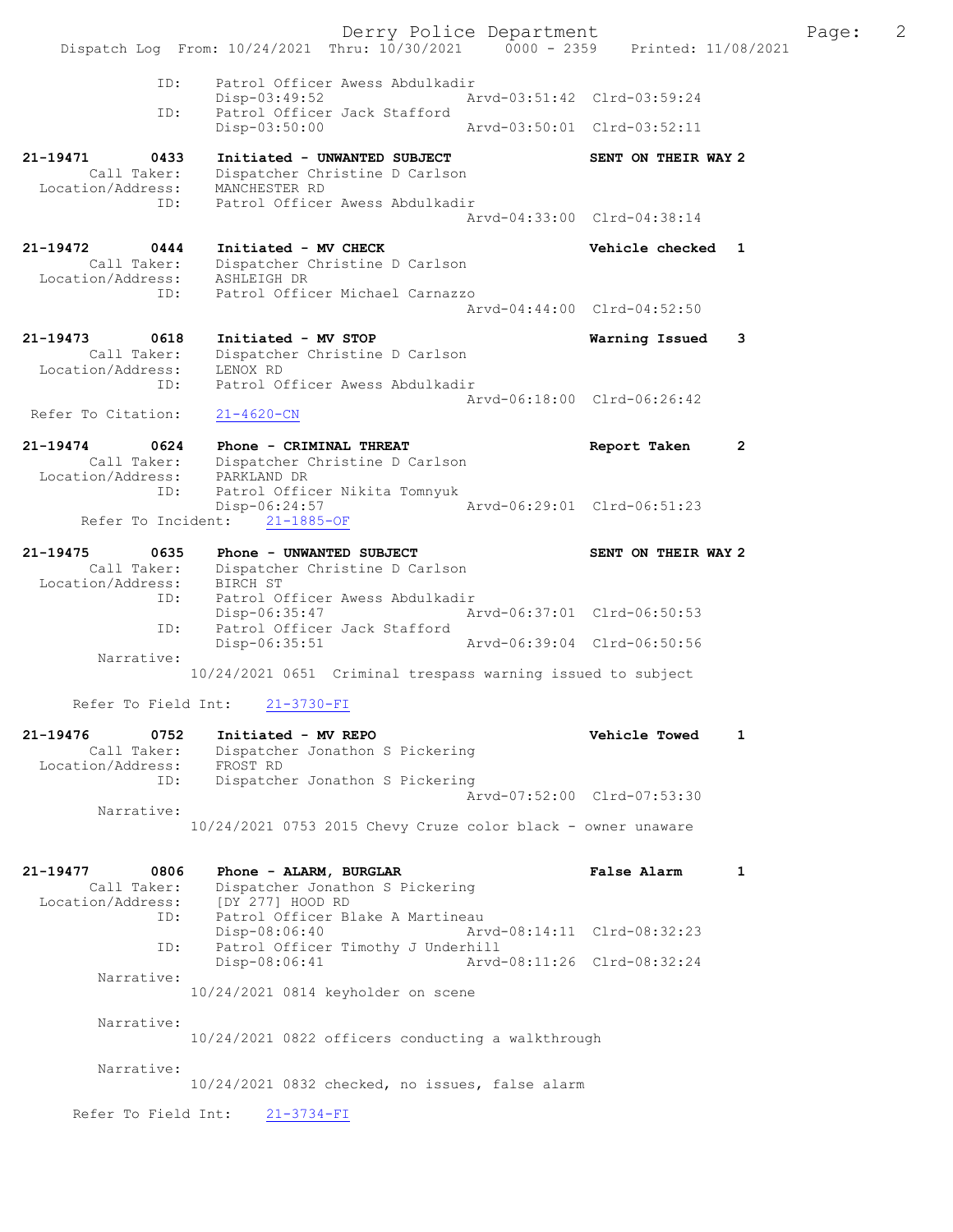Derry Police Department Fage: 3

| 21-19478<br>Call Taker:<br>Location/Address: | 0939       | Initiated - ERRATIC OPERATION<br>Dispatcher Jonathon S Pickering<br>A ST | Cleared                     |  |
|----------------------------------------------|------------|--------------------------------------------------------------------------|-----------------------------|--|
|                                              | ID:        | Patrol Officer Charles L Doherty                                         | Aryd-09:39:00 Clrd-09:45:58 |  |
| Cleared By:                                  | Narrative: | Patrol Officer Scott M Beegan                                            |                             |  |
|                                              |            | 10/24/2021 0941 off with NH DSLDOG1                                      |                             |  |

Refer To Field Int: 21-3739-FI

| 21-19479          | 0946        | Phone - DOMESTIC DISTURBANCE       | Report Taken                |  |
|-------------------|-------------|------------------------------------|-----------------------------|--|
|                   | Call Taker: | Dispatcher Jonathon S Pickering    |                             |  |
| Location/Address: |             | ROCKINGHAM RD                      |                             |  |
|                   | ID:         | Patrol Officer Timothy J Underhill |                             |  |
|                   |             | Disp-09:47:04                      | Arvd-09:50:41 Clrd-10:03:02 |  |
|                   | Cleared By: | Patrol Officer Scott M Beegan      |                             |  |
|                   | ID:         | Patrol Officer Collin Kennedy      |                             |  |
|                   |             | Disp-09:47:06                      | Arvd-09:57:43 Clrd-10:02:51 |  |
|                   | Cleared By: | Patrol Officer Scott M Beegan      |                             |  |
|                   | ID:         | Sergeant James M Belanger          |                             |  |
|                   |             | $Disp-09:57:44$                    | Arvd-09:57:45 Clrd-10:03:04 |  |
|                   | Cleared By: | Patrol Officer Scott M Beegan      |                             |  |
|                   |             | Refer To Field Int: 21-3731-FI     |                             |  |

### 21-19480 0957 Phone - ANIMAL COMPLAINT Could Not Locate 1 Call Taker: Dispatcher Jonathon S Pickering Location/Address: MAPLE ST + ASH ST ID: Patrol Officer Blake A Martineau Disp-10:07:10 Arvd-10:10:59 Clrd-10:13:53 Narrative:

10/24/2021 1007 dead raccoon

| 21-19481           | 1003        | Initiated - MV STOP           |                               |                             | Warning Issued 3 |  |
|--------------------|-------------|-------------------------------|-------------------------------|-----------------------------|------------------|--|
|                    | Call Taker: | Patrol Officer Scott M Beegan |                               |                             |                  |  |
| Location/Address:  |             | RT 28                         |                               |                             |                  |  |
|                    | ID:         |                               | Patrol Officer Collin Kennedy |                             |                  |  |
|                    |             |                               |                               | Arvd-10:03:00 Clrd-10:07:42 |                  |  |
| Refer To Citation: |             | 21-4621-CN                    |                               |                             |                  |  |

21-19482 1019 Initiated - FINGERPRINTS Services Rendered 3 Call Taker: Dispatcher Jonathon S Pickering Location/Address: [DY 2] MUNICIPAL DR ID: Patrol Officer Scott M Beegan Arvd-10:19:00 Clrd-10:19:27

#### Refer To Field Int: 21-3732-FI

21-19483 1045 Initiated - MV STOP Warning Issued 3 Call Taker: Dispatcher Jonathon S Pickering Location/Address: ROCKINGHAM RD ID: Patrol Officer Collin Kennedy Arvd-10:45:00 Clrd-10:48:26

21-19484 1046 Phone - UNWANTED SUBJECT SENT ON THEIR WAY 2 Call Taker: Patrol Officer Scott M Beegan Location/Address: MANCHESTER RD ID: Patrol Officer Cody Johnson Disp-10:47:49 Arvd-10:47:51 Clrd-10:58:45 Cleared By: Dispatcher Jonathon S Pickering ID: Patrol Officer Timothy J Underhill Disp-10:48:15 Arvd-10:49:53 Clrd-10:58:46 Dispatched By: Dispatcher Jonathon S Pickering<br>Arrived By: Dispatcher Jonathon S Pickering Arrived By: Dispatcher Jonathon S Pickering<br>Cleared By: Dispatcher Jonathon S Pickering Dispatcher Jonathon S Pickering Narrative: 10/24/2021 1057 off with NH 3675915

Narrative:

10/24/2021 1058 sent on way, criminal trespass notice issued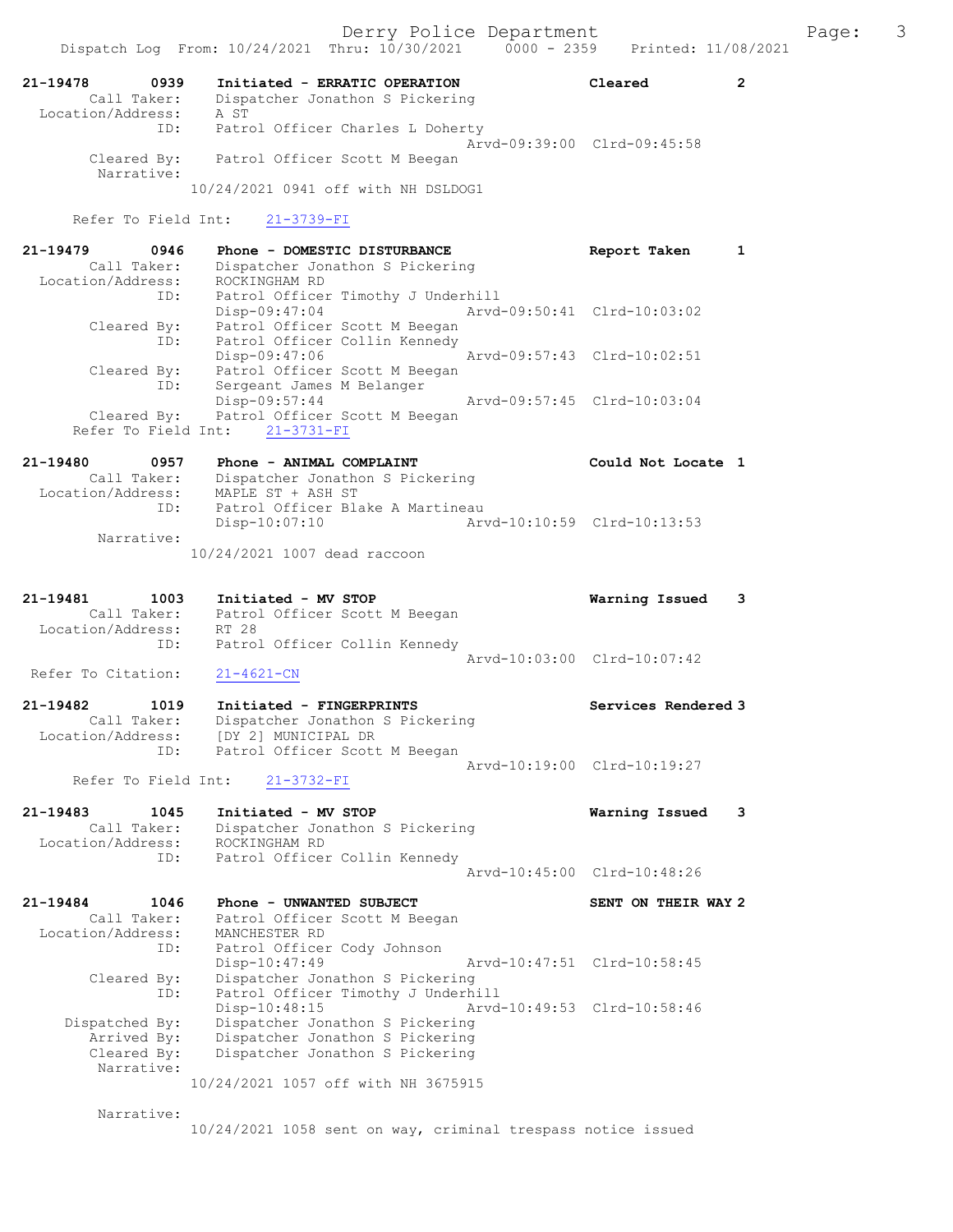| 21-19485<br>1047<br>Call Taker:<br>Location/Address:        | Phone - UNATTENDED DEATH<br>Dispatcher Jonathon S Pickering<br>E BROADWAY                                              |                             | Report Taken                | 2 |
|-------------------------------------------------------------|------------------------------------------------------------------------------------------------------------------------|-----------------------------|-----------------------------|---|
| ID:                                                         | Patrol Officer Blake A Martineau<br>Disp-10:47:59                                                                      |                             | Arvd-10:56:10 Clrd-13:20:20 |   |
| ID:                                                         | Patrol Officer Collin Kennedy<br>Disp-10:48:35                                                                         |                             | Arvd-10:56:10 Clrd-11:00:43 |   |
| ID:<br>Narrative:                                           | Sergeant James M Belanger<br>Disp-10:56:08                                                                             | Arvd-10:56:09 Clrd-13:20:19 |                             |   |
|                                                             | 10/24/2021 1147 A3 notified                                                                                            |                             |                             |   |
| Narrative:                                                  | 10/24/2021 1149 A2 and A1 notified                                                                                     |                             |                             |   |
| Narrative:                                                  | 10/24/2021 1152 RCSO requested to page the medical examiner                                                            |                             |                             |   |
| Narrative:                                                  | 10/24/2021 1220 ME Will Bartels notified                                                                               |                             |                             |   |
| Narrative:                                                  | 10/24/2021 1305 Peabody Funeral Home on scene                                                                          |                             |                             |   |
| Refer To Incident:                                          | $21 - 1887 - OF$                                                                                                       |                             |                             |   |
| 21-19486<br>1049                                            | Phone - SUSPICIOUS ACTIVITY                                                                                            |                             | No Action Required          | 2 |
| Call Taker:<br>Location/Address:<br>ID:                     | Patrol Officer Scott M Beegan<br>[DY 352] BIRCH ST<br>Patrol Officer Cody Johnson                                      |                             |                             |   |
| Dispatched By:<br>Arrived By:<br>Cleared By:                | Disp-11:41:42<br>Dispatcher Jonathon S Pickering<br>Dispatcher Jonathon S Pickering<br>Dispatcher Jonathon S Pickering |                             | Arvd-11:46:24 Clrd-12:06:53 |   |
| Narrative:                                                  | hypodermic needle located in storage unit                                                                              |                             |                             |   |
| 21-19487<br>1053<br>Call Taker:<br>Location/Address:        | Phone - DISTURBANCE<br>Dispatcher Jonathon S Pickering<br>WARNER HILL RD                                               |                             | Verbal in Nature 1          |   |
| ID:<br>ID:                                                  | Patrol Officer Timothy J Underhill<br>$Disp-11:00:00$<br>Patrol Officer Collin Kennedy                                 | Arvd-11:03:53 Clrd-11:51:08 |                             |   |
| Narrative:                                                  | $Disp-11:00:46$                                                                                                        | Arvd-11:10:10 Clrd-11:50:54 |                             |   |
|                                                             | 10/24/2021 1104 off with NH 4769591 and NH SHE+IS (VF)                                                                 |                             |                             |   |
|                                                             | Refer To Field Int: 21-3733-FI                                                                                         |                             |                             |   |
| 21-19488<br>1100<br>Call Taker:<br>Location/Address:<br>ID: | Phone - MV ACCIDENT<br>Dispatcher Jonathon S Pickering<br>N MAIN ST<br>Patrol Officer Cody Johnson                     |                             | Report Taken                | 1 |
| Narrative:                                                  | Disp-11:00:33<br>Arrived By: Patrol Officer Scott M Beegan                                                             | Arvd-11:01:10 Clrd-11:41:33 |                             |   |
| Narrative:                                                  | 10/24/2021 1106 Off with NH 6A9596 (MC) and NH FJ326<br>10/24/2021 1346 Sqro v Mitchell - non reportable               |                             |                             |   |
|                                                             | Refer To Accident: 21-526-AC                                                                                           |                             |                             |   |
|                                                             | $21-19489$ $1115$ $20000 - 138$ CENV $(500058)$ $523$ HD $2110$ $320000 + 73$                                          |                             |                             |   |

21-19489 1115 Phone - LARCENY /FORGERY/ FRAUD Report Taken 2 Call Taker: Patrol Officer Scott M Beegan Location/Address: WALNUT HILL RD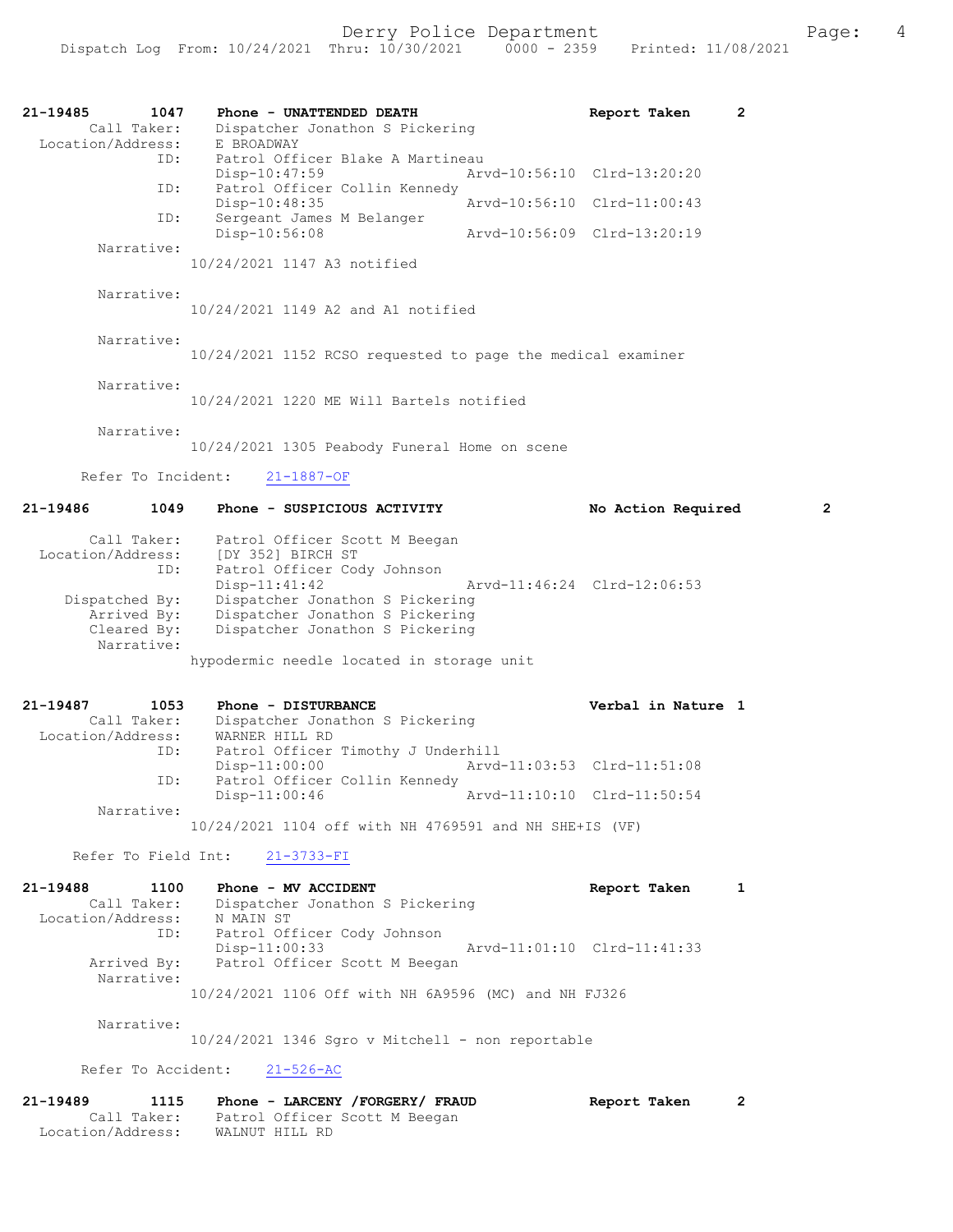Derry Police Department Fage: 5 Dispatch Log From: 10/24/2021 Thru: 10/30/2021 0000 - 2359 Printed: 11/08/2021 ID: Patrol Officer Cody Johnson Disp-12:07:09 Arvd-12:24:12 Clrd-12:42:20 Dispatched By: Dispatcher Jonathon S Pickering Arrived By: Dispatcher Jonathon S Pickering Cleared By: Dispatcher Jonathon S Pickering Refer To Incident: 21-1886-OF 21-19490 1131 Phone - SUSPICIOUS ACTIVITY ADVICE GIVEN 2 Call Taker: Dispatcher Jonathon S Pickering Location/Address: SKYLARK DR ID: Patrol Officer Casey J Noyes Disp-12:09:35 Arvd-12:18:10 Clrd-12:23:48 Narrative: 10/24/2021 1223 items left on property, advice given, no crimes Refer To Field Int: 21-3848-FI 21-19491 1145 Phone - DELIVER A MESSAGE No Action Required 1 Call Taker: Dispatcher Jonathon S Pickering Location/Address: LINWOOD AVE ID: Patrol Officer Casey J Noyes Disp-11:50:52 Arvd-11:56:56 Clrd-12:09:05 ID: Patrol Officer Collin Kennedy Disp-11:50:57 Clrd-12:09:09 21-19492 1158 Phone - Loose Dog Complaint Could Not Locate 2 Call Taker: Patrol Officer Scott M Beegan Location/Address: SOUTH AVE + CENTRAL ST ID: Patrol Officer Timothy J Underhill Disp-12:09:30 Arvd-12:13:38 Clrd-12:17:01 Dispatched By: Dispatcher Jonathon S Pickering Arrived By: Dispatcher Jonathon S Pickering Cleared By: Dispatcher Jonathon S Pickering Narrative: loose husky and pitbull mix 21-19493 1246 Initiated - MV STOP Warning Issued 3 Call Taker: Dispatcher Jonathon S Pickering Location/Address: BYPASS 28 ID: Patrol Officer Collin Kennedy Arvd-12:46:00 Clrd-12:52:21 Refer To Citation: 21-4622-CN 21-19494 1256 Phone - NEIGHBORHOOD DISPUTE Matter Rectified 2 Call Taker: Patrol Officer Scott M Beegan Location/Address: NORMAN DR ID: Patrol Officer Casey J Noyes Disp-12:58:20 Arvd-13:05:02 Clrd-13:05:03 ID: Patrol Officer Timothy J Underhill<br>Disp-13:04:51 Arvd-13:13:34 Clrd-13:29:04 Disp-13:04:51 Arvd-13:13:34 Clrd-13:29:04 Cleared By: Dispatcher Jonathon S Pickering Narrative: doug fouling in his yard Refer To Field Int: 21-3758-FI 21-19495 1310 Phone - Loose Dog Complaint Could Not Locate 2 Call Taker: Patrol Officer Scott M Beegan Location/Address: SOUTH AVE ID: Patrol Officer Casey J Noyes Disp-13:11:49 Arvd-13:16:52 Clrd-13:25:39 Arrived By: Dispatcher Jonathon S Pickering Narrative: 10 dogs running around the park 21-19496 1356 Phone - SUSPICIOUS ACTIVITY ADVICE GIVEN 2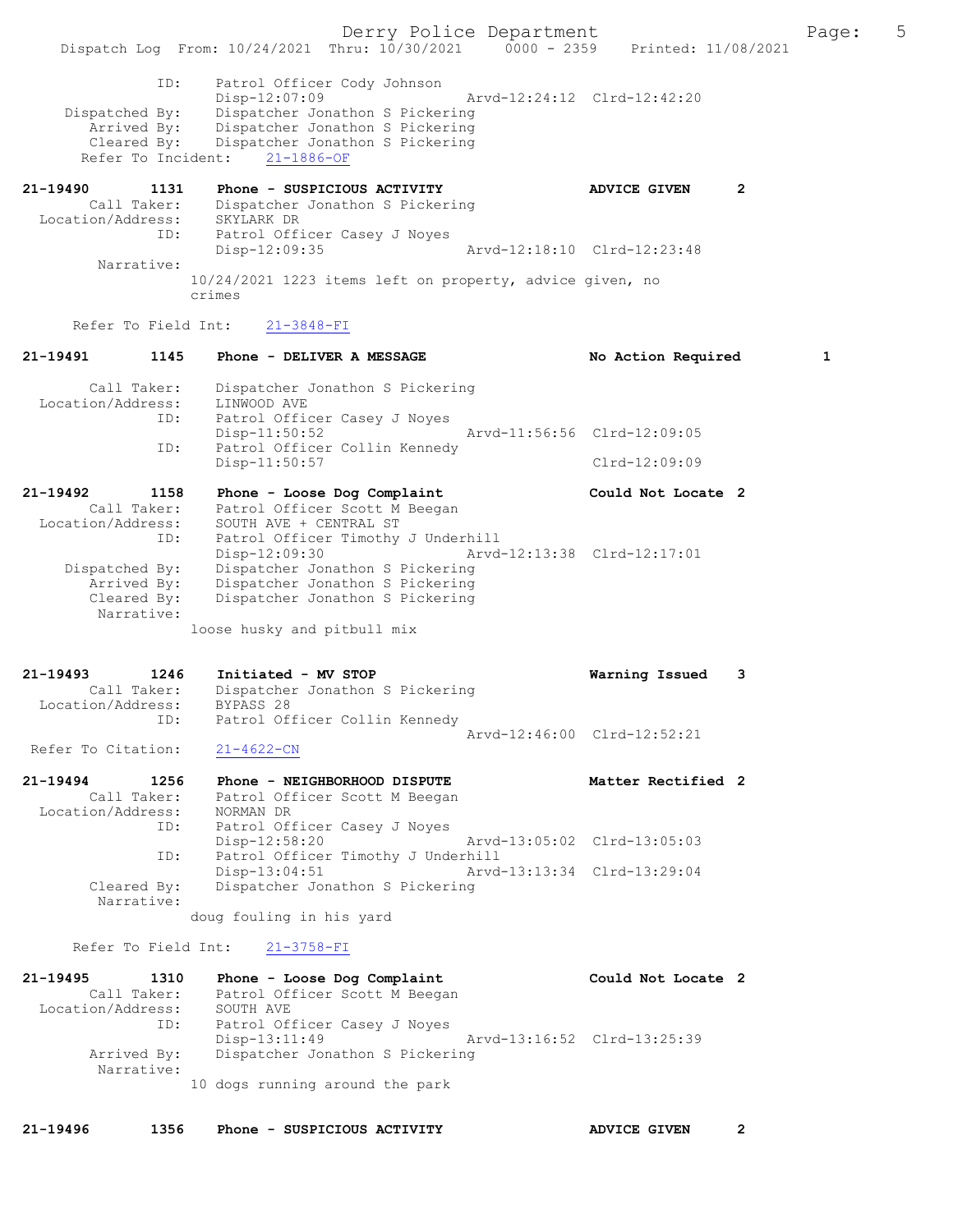Derry Police Department The Page: 6 Dispatch Log From: 10/24/2021 Thru: 10/30/2021 0000 - 2359 Printed: 11/08/2021 Call Taker: Dispatcher Jonathon S Pickering Location/Address: EDGEWOOD ST ID: Patrol Officer Timothy J Underhill Disp-14:00:48 Arvd-14:12:10 Clrd-14:12:10 Narrative: 10/24/2021 1412 advice given in regards to a TikTok trend, no issues found Refer To Field Int: 21-3759-FI 21-19497 1419 Phone - SUSPICIOUS ACTIVITY Vehicle checked 2 Call Taker: Patrol Officer Scott M Beegan Location/Address: MANCHESTER RD ID: Patrol Officer Collin Kennedy Disp-14:20:42 Arvd-14:23:38 Clrd-14:50:56 Dispatched By: Dispatcher Jonathon S Pickering Arrived By: Dispatcher Jonathon S Pickering Cleared By: Dispatcher Jonathon S Pickering ID: Patrol Officer Casey J Noyes Disp-14:25:16 Arvd-14:25:17 Clrd-14:50:57 Dispatched By: Dispatcher Jonathon S Pickering Arrived By: Dispatcher Jonathon S Pickering Cleared By: Dispatcher Jonathon S Pickering Narrative: 10/24/2021 1423 off with NH 4958664 Refer To Field Int: 21-3738-FI 21-19498 1506 Initiated - FOLLOW-UP Cleared 2 Call Taker: Dispatcher Jonathon S Pickering Location/Address: [DY 610] CRYSTAL AVE ID: Patrol Officer Michael Carnazzo Arvd-15:06:00 Clrd-15:13:25 Cleared By: Patrol Officer Scott M Beegan 21-19499 1512 Initiated - MV STOP Warning Issued 3 Call Taker: Patrol Officer Scott M Beegan Location/Address: KENDALL POND RD + FORDWAY EXT ID: Patrol Officer Casey J Noyes Arvd-15:12:00 Clrd-15:19:59 Cleared By: Dispatcher Jonathon S Pickering Refer To Citation: 21-4623-CN 21-19500 1513 Phone - SUSPICIOUS ACTIVITY Vehicle checked 2 Call Taker: Patrol Officer Scott M Beegan Location/Address: YOUNG RD ID: Patrol Officer Michael Carnazzo Disp-15:14:37 Arvd-15:20:35 Clrd-15:28:29 Arrived By: Dispatcher Jonathon S Pickering

 Cleared By: Dispatcher Jonathon S Pickering Narrative:

10/24/2021 1521 off with NH 1903008

Refer To Field Int:  $\frac{21-3788-FI}{21-3789-FI}$ Refer To Field Int:

| 21-19501          | 1520        | Phone - ASSIST CITIZEN          |                             | Services Rendered 3 |
|-------------------|-------------|---------------------------------|-----------------------------|---------------------|
|                   | Call Taker: | Dispatcher Jonathon S Pickering |                             |                     |
| Location/Address: |             | WARNER HILL RD                  |                             |                     |
|                   | ID:         | Patrol Officer Tyler S Daniel   |                             |                     |
|                   |             | $Disp-15:20:14$                 | Arvd-15:48:26 Clrd-15:55:00 |                     |
|                   |             | Refer To Field Int: 21-3778-FI  |                             |                     |

21-19502 1520 Initiated - MV STOP Warning Issued 3 Call Taker: Dispatcher Jonathon S Pickering Location/Address: PINKERTON ST ID: Patrol Officer Awess Abdulkadir Arvd-15:20:00 Clrd-15:29:56<br>21-4624-CN

Refer To Citation: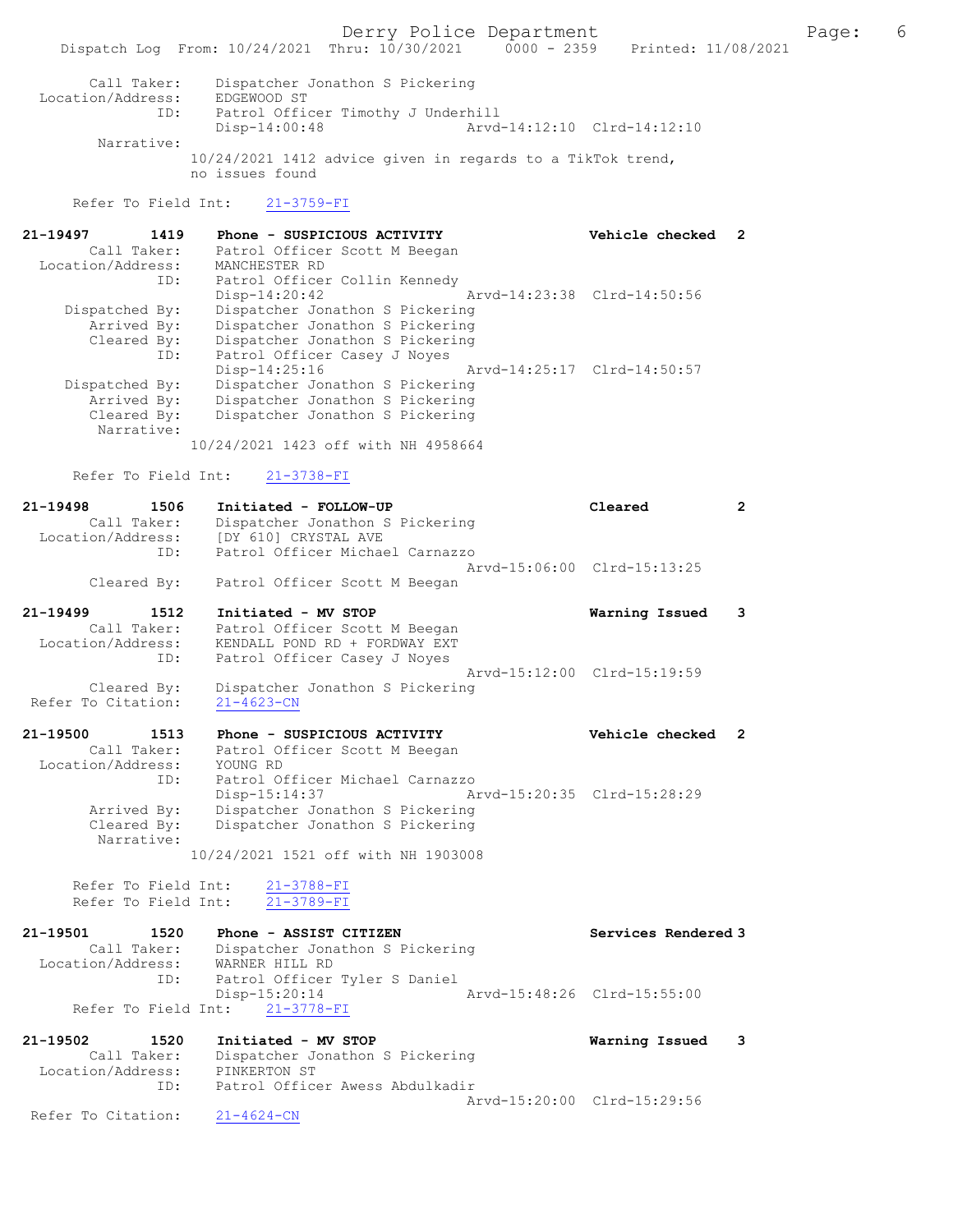21-19503 1539 Phone - UNWANTED SUBJECT Subsequent Services Rendered 2 Call Taker: Patrol Officer Scott M Beegan Location/Address: DAMREN RD ID: Patrol Officer Michael Carnazzo Disp-15:41:15 Arvd-15:48:27 Clrd-16:15:25 Arrived By: Dispatcher Jonathon S Pickering Cleared By: Dispatcher Jonathon S Pickering ID: Patrol Officer Collin Kennedy Disp-15:41:31 Arvd-15:55:06 Clrd-16:03:12 Arrived By: Dispatcher Jonathon S Pickering Cleared By: Dispatcher Jonathon S Pickering ID: Sergeant Jared Knox Disp-15:55:07 Arvd-15:55:07 Clrd-16:03:13 Dispatched By: Dispatcher Jonathon S Pickering Arrived By: Dispatcher Jonathon S Pickering Cleared By: Dispatcher Jonathon S Pickering ID: Dispatcher Jonathon S Pickering Disp-16:03:09 Clrd-16:03:11 Dispatched By: Dispatcher Jonathon S Pickering Cleared By: Dispatcher Jonathon S Pickering Refer To Field Int: 21-3775-FI 21-19504 1603 Initiated - FOLLOW-UP No Action Required 2 Call Taker: Dispatcher Jonathon S Pickering Location/Address: ISLAND POND RD ID: Patrol Officer Tyler S Daniel Arvd-16:03:00 Clrd-16:18:33 21-19505 1606 Initiated - MV STOP Warning Issued 3 Call Taker: Dispatcher Jonathon S Pickering Location/Address: CRYSTAL AVE ID: Patrol Officer Awess Abdulkadir Arvd-16:06:00 Clrd-16:16:06<br>
21-4625-CN Refer To Citation: 21-19506 1615 Phone - ASSIST OTHER AGENCY Assistance Rendered 3 Call Taker: Dispatcher Jonathon S Pickering<br>ion/Address: SILVESTRI CIR Location/Address: ID: Patrol Officer Michael Carnazzo<br>Disp-16:12 Al Disp-16:16:12 Arvd-16:18:32 Clrd-16:31:40 ID: Patrol Officer Collin Kennedy<br>Disp-16:16:15 Disp-16:15 <br>D: Sergeant Jared Knox <br>D: Sergeant Jared Knox Sergeant Jared Knox<br>Disp-16:18:38 Disp-16:18:38 Arvd-16:18:39 Clrd-16:31:38 Narrative: 10/24/2021 1632 stove fire, handled by DFD 21-19507 1650 Initiated - MV STOP Warning Issued 3 Call Taker: Dispatcher Jonathon S Pickering Location/Address: GARVIN RD ID: Patrol Officer Michael Carnazzo Arvd-16:50:00 Clrd-16:56:16 Refer To Citation: 21-4626-CN 21-19508 1659 Phone - NOISE COMPLAINT AND ADVICE GIVEN 2 Call Taker: Patrol Officer Scott M Beegan Location/Address: FORDWAY ST ID: Patrol Officer Collin Kennedy Disp-17:05:22 Arvd-17:07:47 Clrd-17:17:15 Arrived By: Dispatcher Jonathon S Pickering Cleared By: Dispatcher Jonathon S Pickering ID: Patrol Officer Awess Abdulkadir Disp-17:05:27 Arvd-17:10:13 Clrd-17:17:17 Arrived By: Dispatcher Jonathon S Pickering Cleared By: Dispatcher Jonathon S Pickering<br>ID: Sergeant Jared Knox Sergeant Jared Knox<br>Disp-17:17:10 Disp-17:17:10 Arvd-17:17:11 Clrd-17:17:14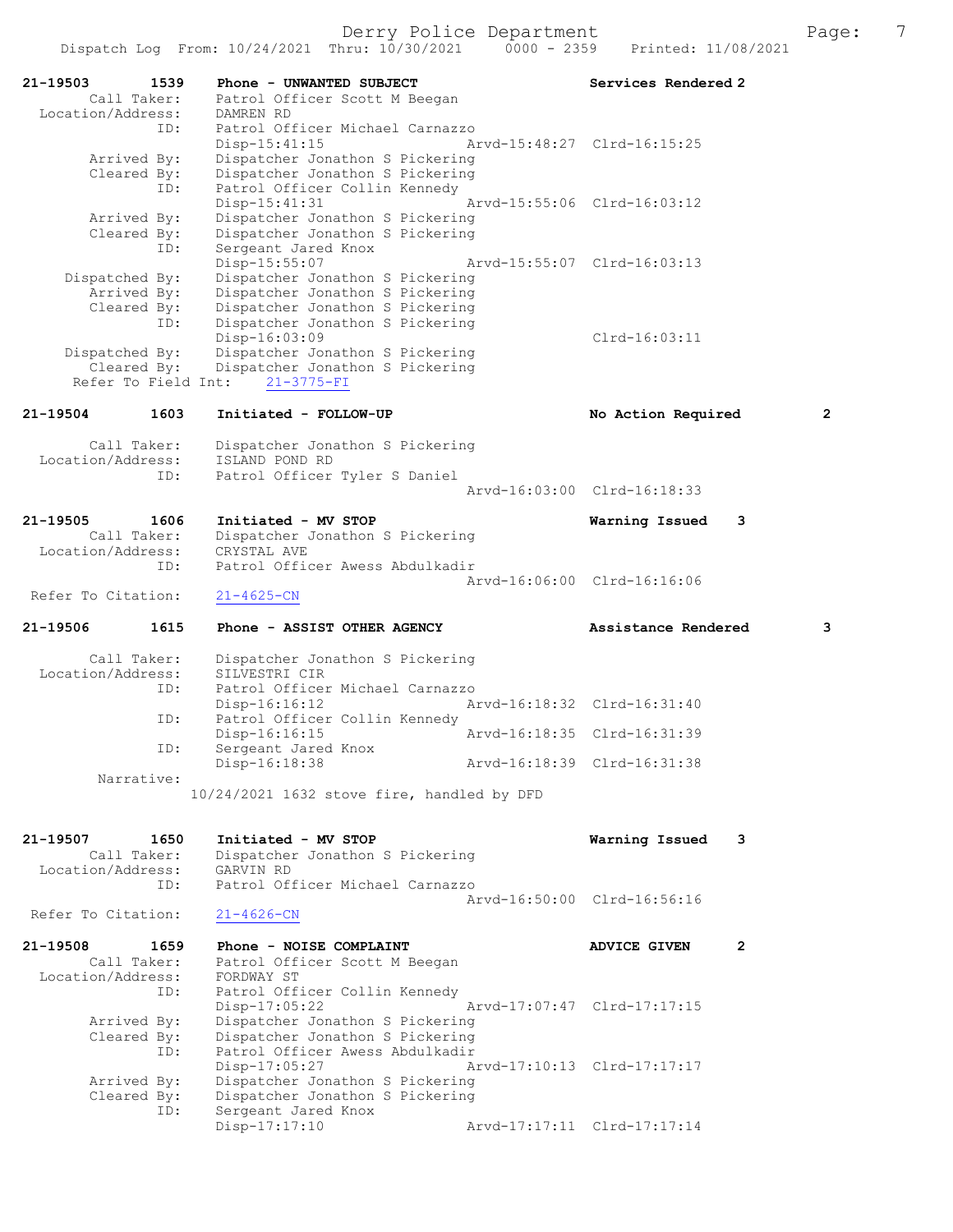Derry Police Department The Page: 8 Dispatch Log From: 10/24/2021 Thru: 10/30/2021 0000 - 2359 Printed: 11/08/2021 Dispatched By: Dispatcher Jonathon S Pickering Arrived By: Dispatcher Jonathon S Pickering<br>Cleared Bv: Dispatcher Jonathon S Pickering Dispatcher Jonathon S Pickering Narrative: neighbor setting off cannon Refer To Field Int: 21-3737-FI 21-19509 1701 Initiated - FOLLOW-UP No Action Required 2 Call Taker: Patrol Officer Scott M Beegan Location/Address: E BROADWAY ID: Patrol Officer Casey J Noyes Arvd-17:01:00 Clrd-17:08:11<br>Cleared By: Dispatcher Jonathon S Pickering Dispatcher Jonathon S Pickering 21-19510 1717 Phone - NEIGHBORHOOD DISPUTE ADVICE GIVEN 2 Call Taker: Patrol Officer Scott M Beegan Location/Address: DAMREN RD ID: Patrol Officer Michael Carnazzo Disp-17:18:49 Arvd-17:29:01 Clrd-17:39:03 Dispatched By: Dispatcher Jonathon S Pickering Arrived By: Dispatcher Jonathon S Pickering Cleared By: Dispatcher Jonathon S Pickering ID: Patrol Officer Tyler S Daniel Disp-17:18:51 Arvd-17:29:02 Clrd-17:39:04 Dispatched By: Dispatcher Jonathon S Pickering Arrived By: Dispatcher Jonathon S Pickering Cleared By: Dispatcher Jonathon S Pickering Refer To Field Int: 21-3773-FI 21-19511 1718 Phone - NEIGHBORHOOD DISPUTE No Action Required 2 Call Taker: Dispatcher Jonathon S Pickering Location/Address: DAMREN RD Narrative: 10/24/2021 1718 duplicate entry 21-19512 1746 Initiated - SEX OFFENSES Report Taken 1 Call Taker: Dispatcher Jonathon S Pickering Location/Address: [DY 2] MUNICIPAL DR<br>ID: Patrol Officer Kevir .<br>Patrol Officer Kevin L Davies Arvd-17:46:00 Clrd-17:48:55 Narrative: 10/24/2021 1747 kit secured by Wolfboro PD Refer To Incident: 21-1888-OF 21-19513 1806 Phone - NOISE COMPLAINT Matter Mediated 2 Call Taker: Dispatcher Jonathon S Pickering Location/Address: PEMBROKE DR ID: Patrol Officer Michael Carnazzo<br>Disp-18:06:29 A Disp-18:06:29 Arvd-18:10:59 Clrd-18:18:20 Cleared By: Patrol Officer Kevin L Davies ID: Patrol Officer Joshua Martin Disp-18:06:30 Arvd-18:09:41 Clrd-18:18:15 Cleared By: Patrol Officer Kevin L Davies ID: Sergeant Jared Knox Disp-18:16:39 Arvd-18:16:42 Clrd-18:18:12 Dispatched By: Patrol Officer Kevin L Davies Arrived By: Patrol Officer Kevin L Davies Cleared By: Patrol Officer Kevin L Davies Refer To Field Int: 21-3776-FI 21-19514 1919 Initiated - MV STOP Warning Issued 3 Call Taker: Dispatcher Jonathon S Pickering Location/Address: MANCHESTER RD ID: Patrol Officer Awess Abdulkadir Arvd-19:19:00 Clrd-19:28:57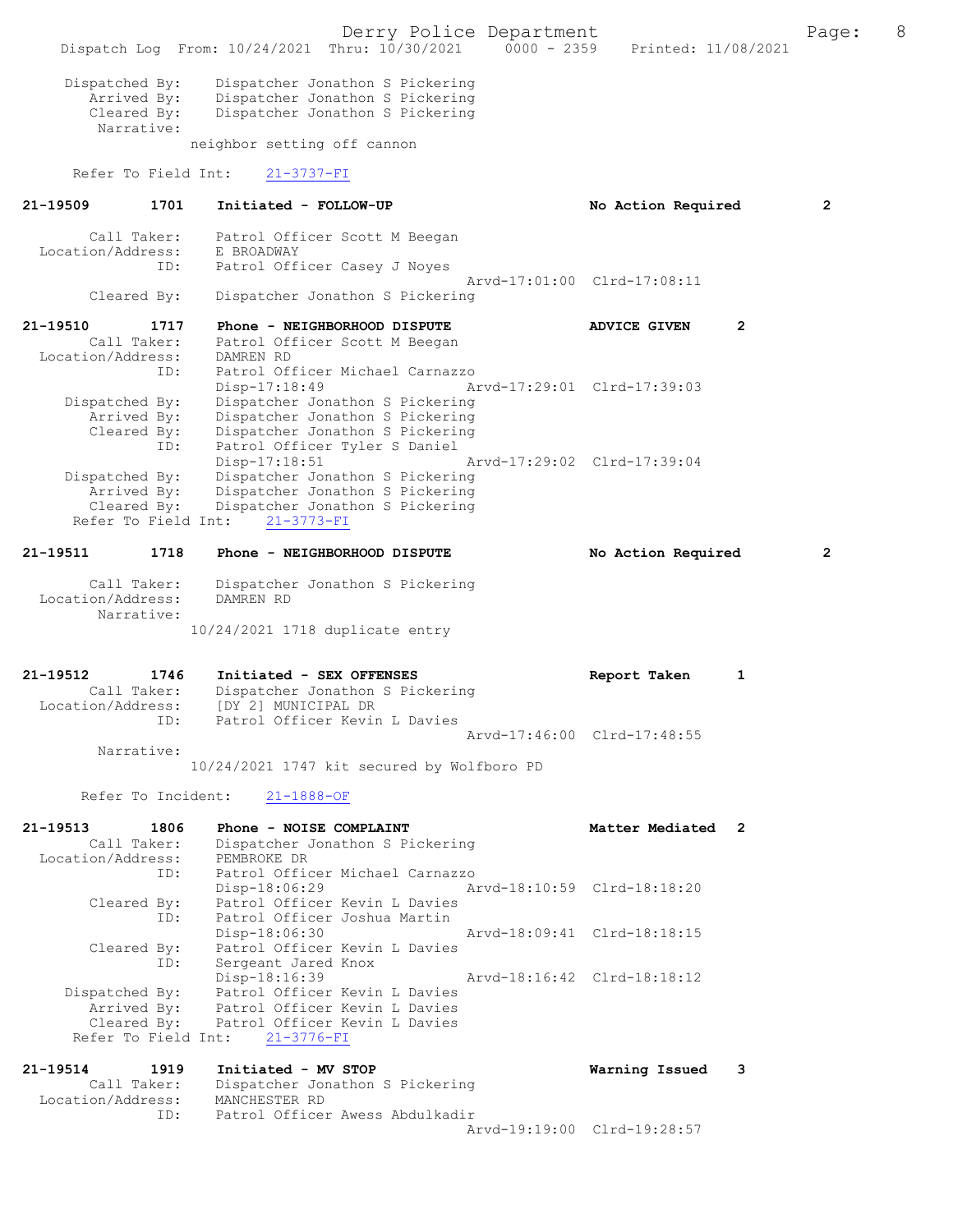Derry Police Department Fage: 9 Dispatch Log From: 10/24/2021 Thru: 10/30/2021 0000 - 2359 Printed: 11/08/2021 Refer To Citation: 21-4627-CN 21-19515 1920 Initiated - MV STOP Warning Issued 3 Call Taker: Dispatcher Jonathon S Pickering Location/Address: LINLEW DR ID: Patrol Officer Michael Carnazzo Arvd-19:20:00 Clrd-19:30:54 Refer To Citation: 21-4629-CN 21-19516 1927 Initiated - MV STOP Warning Issued 3 Call Taker: Dispatcher Jonathon S Pickering Location/Address: S MAIN ST ID: Patrol Officer Joshua Martin Arvd-19:27:00 Clrd-19:28:54 ID: Patrol Officer Joshua Martin Disp-19:29:03 Arvd-19:29:04 Clrd-19:32:57 Refer To Citation: 21-19517 2009 Radio - MV STOP Warning Issued 3 Call Taker: Patrol Officer Kevin L Davies Location/Address: E BROADWAY ID: Patrol Officer Casey J Noyes<br>Disp-20:09:30 Disp-20:09:30 Arvd-20:09:32 Clrd-20:14:40 Cleared By: Dispatcher Jonathon S Pickering Refer To Citation: 21-4630-CN 21-19518 2016 Initiated - MV STOP Warning Issued 3 Call Taker: Dispatcher Jonathon S Pickering Location/Address: CRYSTAL AVE ID: Patrol Officer Michael Carnazzo Arvd-20:16:00 Clrd-20:23:57<br>21-4633-CN Refer To Citation: 21-19519 2022 Initiated - MV STOP Warning Issued 3 Call Taker: Dispatcher Jonathon S Pickering Location/Address: A ST<br>TD: Patro Patrol Officer Awess Abdulkadir Arvd-20:22:00 Clrd-20:31:36 Refer To Citation: 21-4631-CN 21-19520 2027 Initiated - MV STOP Warning Issued 3 Call Taker: Dispatcher Jonathon S Pickering Location/Address: S MAIN ST ID: Patrol Officer Michael Carnazzo Arvd-20:27:00 Clrd-20:35:36<br>21-4632-CN Refer To Citation: 21-19521 2046 Initiated - MV STOP Warning Issued 3 Call Taker: Dispatcher Jonathon S Pickering Location/Address: ASHLEIGH DR ID: Patrol Officer Awess Abdulkadir Arvd-20:46:00 Clrd-20:53:20 Refer To Citation: 21-4634-CN 21-19522 2102 Initiated - MV STOP Warning Issued 3 Call Taker: Dispatcher Jonathon S Pickering Location/Address: TSIENNETO RD + BEAVER RD<br>TD: Patrol Officer Michael Car Patrol Officer Michael Carnazzo Arvd-21:02:00 Clrd-21:10:35 Refer To Citation: 21-4635-CN 21-19523 2135 Phone - MV REPO Vehicle Towed 1 Call Taker: Dispatcher Jonathon S Pickering Location/Address: DERRY WAY ID: Dispatcher Jonathon S Pickering Disp-21:36:13 Arvd-21:36:14 Clrd-21:36:14 Narrative: 10/24/2021 2136 2014 GMC Acadia color gray - owner unaware (NH 4617540)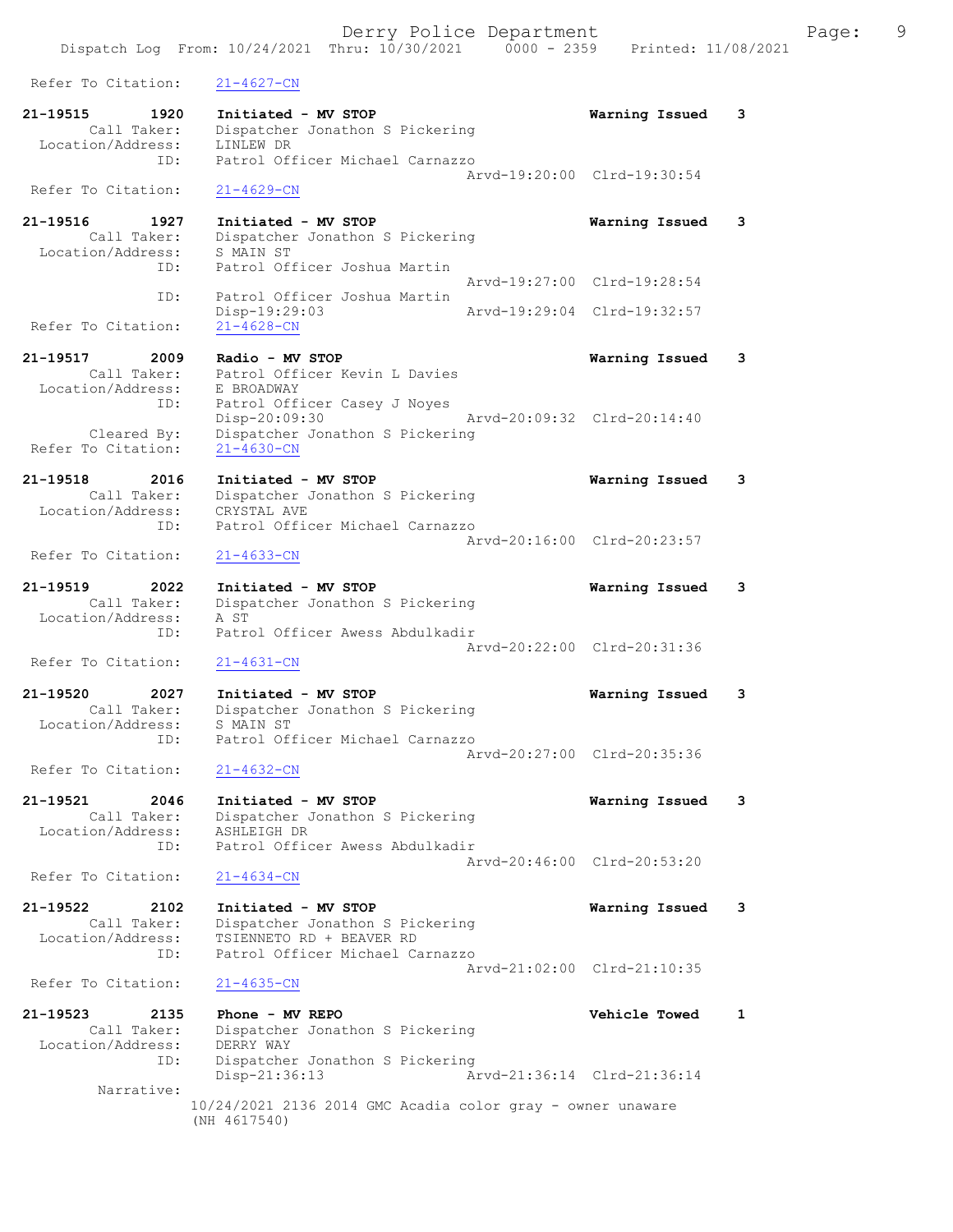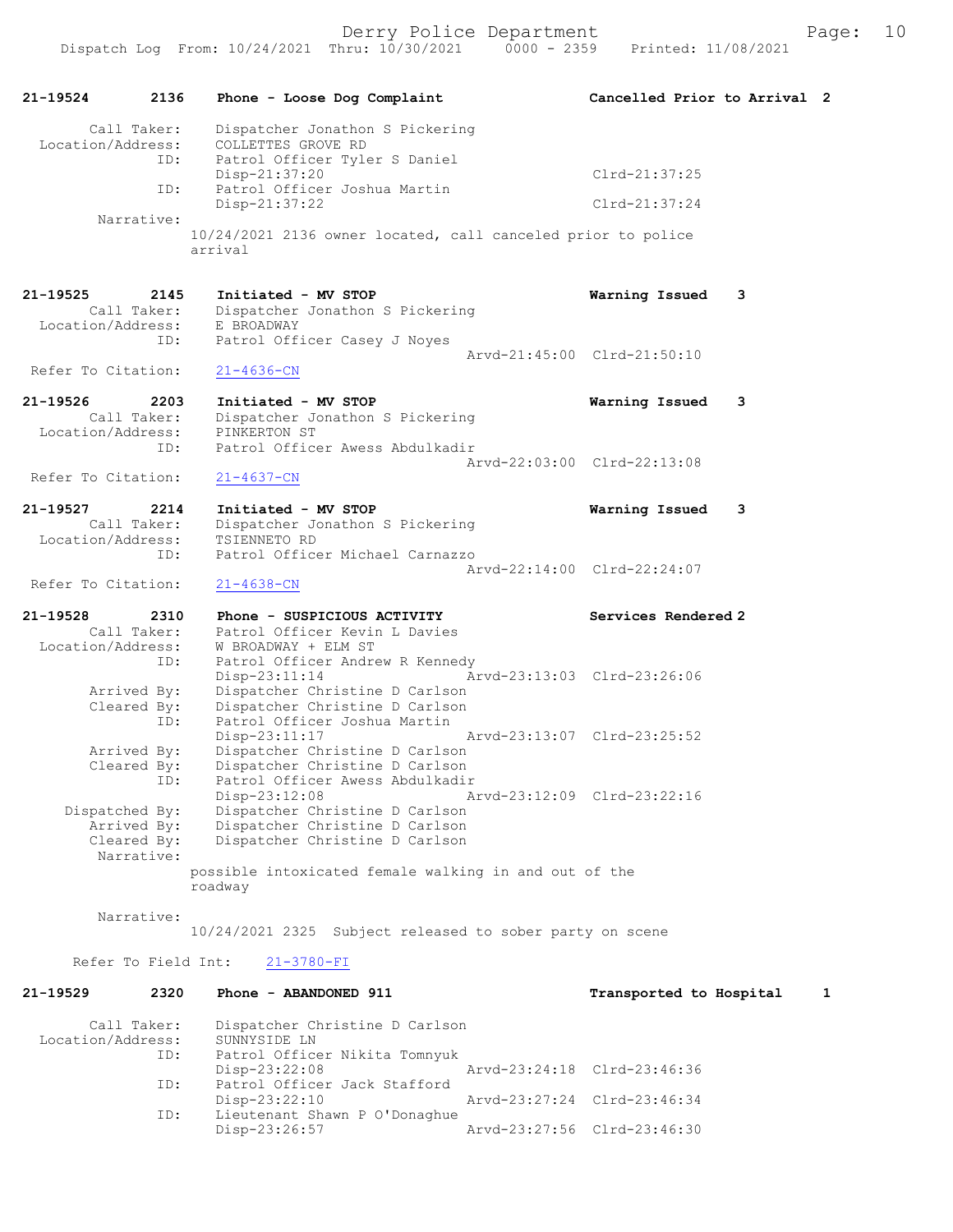Derry Police Department Fage: 11 Dispatch Log From: 10/24/2021 Thru: 10/30/2021 0000 - 2359 Printed: 11/08/2021 ID: Patrol Officer Awess Abdulkadir Disp-23:27:18 Arvd-23:27:19 Clrd-23:46:32 Narrative: 10/24/2021 2330 DFD Requested - notified Narrative: 10/24/2021 2340 DFD on scene Narrative: 10/24/2021 2346 DFD transported to PMC Refer To Incident: 21-1889-OF 21-19530 2348 Phone - WELFARE CHECK 2 Report Taken 2 Call Taker: Patrol Officer Kevin L Davies Location/Address: ELM ST ID: Patrol Officer Andrew R Kennedy Disp-23:50:39 Arvd-23:53:58 Clrd-10/25/2021 @ 00:13:27 Dispatched By: Dispatcher Christine D Carlson Arrived By: Dispatcher Christine D Carlson Cleared By: Dispatcher Christine D Carlson Refer To Incident: 21-1890-OF 21-19531 2356 Initiated - PROPERTY CHECK Services Rendered 2 Call Taker: Dispatcher Christine D Carlson Location/Address: HUMPHREY RD ID: Patrol Officer Nikita Tomnyuk Arvd-23:56:00 Clrd-23:57:07 For Date: 10/25/2021 - Monday 21-19532 0018 Initiated - PROPERTY CHECK Services Rendered 2 Call Taker: Dispatcher Christine D Carlson Location/Address: ROLLINS ST ID: Lieutenant Shawn P O'Donaghue Arvd-00:18:00 Clrd-00:18:16 21-19533 0026 Initiated - FOLLOW-UP Services Rendered 2 Call Taker: Dispatcher Christine D Carlson Location/Address: PARKLAND DR ID: Patrol Officer Andrew R Kennedy Arvd-00:26:00 Clrd-00:31:14 21-19534 0055 Initiated - MV CHECK SENT ON THEIR WAY 1 Call Taker: Dispatcher Christine D Carlson Location/Address: [DY 1278] EASTGATE RD ID: Patrol Officer Jack Stafford Arvd-00:55:00 Clrd-01:02:01 21-19535 0242 Initiated - MV STOP Warning Issued 3 Call Taker: Dispatcher Christine D Carlson Location/Address: FORDWAY ST ID: Patrol Officer Andrew R Kennedy Arvd-02:42:00 Clrd-02:48:00<br>21-4639-CN Refer To Citation: 21-19536 0317 Phone - NOISE COMPLAINT Quieted on Request 2 Call Taker: Dispatcher Christine D Carlson Location/Address: FAIRWAY DR ID: Patrol Officer Awess Abdulkadir Disp-03:18:02 Arvd-03:21:44 Clrd-03:32:37 ID: Patrol Officer Jack Stafford<br>Disp-03:18:03 Disp-03:18:03 Arvd-03:22:30 Clrd-03:32:35 Narrative: 10/25/2021 0317 Complaint of barking dogs Refer To Field Int: 21-3740-FI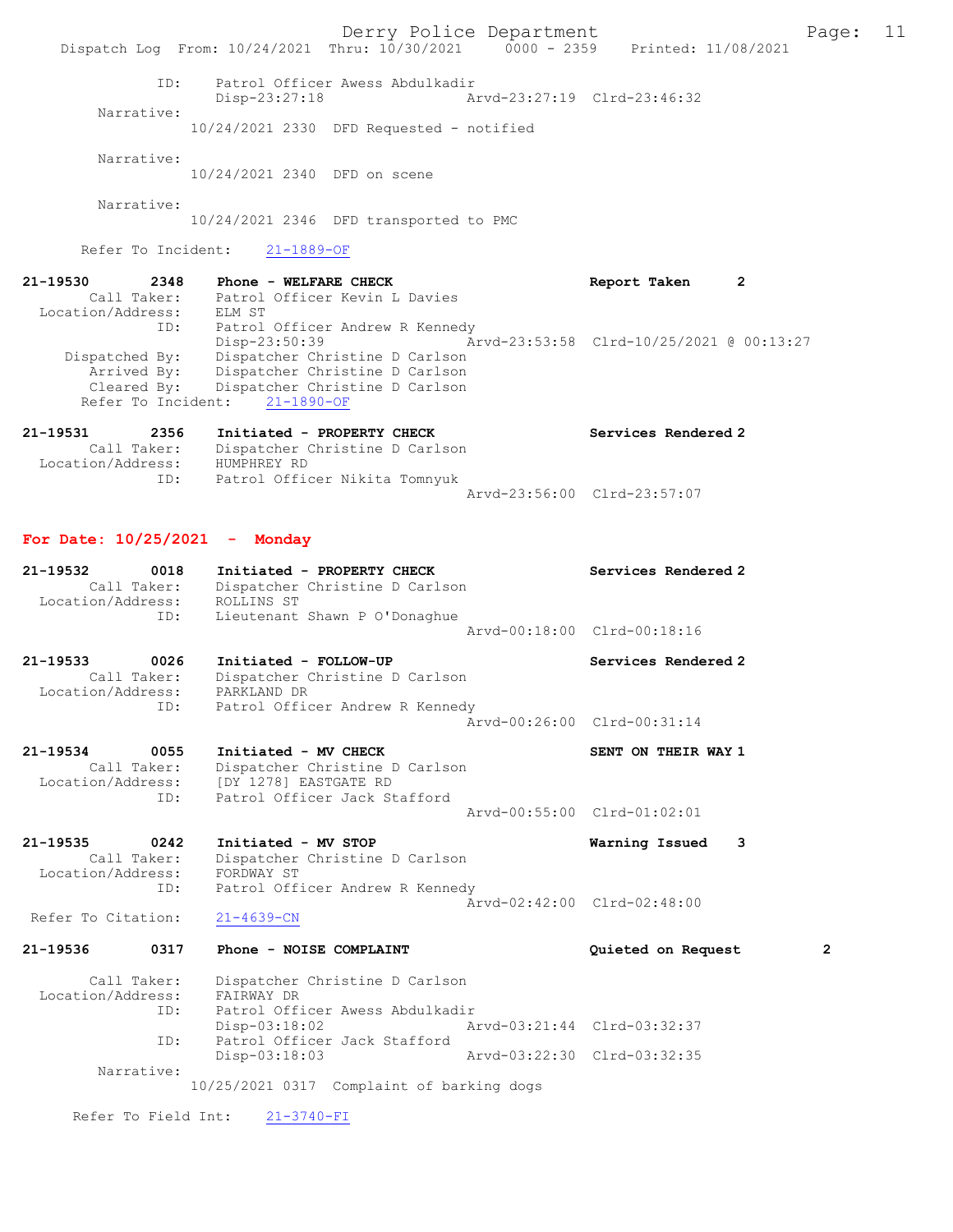Derry Police Department Fage: 12

|                                                                 | Dispatch Log From: 10/24/2021 Thru: 10/30/2021                                                                                      | $0000 - 2359$ | Printed: 11/08/2021         |   |
|-----------------------------------------------------------------|-------------------------------------------------------------------------------------------------------------------------------------|---------------|-----------------------------|---|
| 21-19537<br>0502<br>Call Taker:<br>Location/Address:            | Phone - WELFARE CHECK<br>Dispatcher Christine D Carlson<br>LARAWAY CT                                                               |               | Could Not Locate 2          |   |
| ID:<br>ID:                                                      | Patrol Officer Awess Abdulkadir<br>$Disp-05:03:19$<br>Patrol Officer Jack Stafford                                                  |               | Aryd-05:06:56 Clrd-05:25:30 |   |
|                                                                 | Disp-05:03:20                                                                                                                       |               | Arvd-05:08:43 Clrd-05:25:25 |   |
| ID:                                                             | Lieutenant Shawn P O'Donaghue<br>Disp-05:08:23                                                                                      |               | Aryd-05:08:24 Clrd-05:25:22 |   |
| $21 - 19538$<br>0525<br>Call Taker:                             | Phone - SUSPICIOUS ACTIVITY<br>Dispatcher Christine D Carlson                                                                       |               | Could Not Locate 2          |   |
| Location/Address:<br>ID:<br>Narrative:                          | MANCHESTER RD<br>Patrol Officer Awess Abdulkadir<br>Disp-05:26:26                                                                   |               | Arvd-05:29:23 Clrd-05:30:25 |   |
|                                                                 | 10/25/2021 0526 Silver suv                                                                                                          |               |                             |   |
| $21 - 19539$<br>0533<br>Call Taker:<br>ID:                      | Initiated - PED CHECK<br>Dispatcher Christine D Carlson<br>Location/Address: [DY 1198] BYPASS 28<br>Patrol Officer Andrew R Kennedy |               | SENT ON THEIR WAY 2         |   |
| Refer To Field Int:                                             | 21-3779-FI                                                                                                                          |               | Arvd-05:33:00 Clrd-05:35:46 |   |
| 21-19540<br>0541<br>Call Taker:<br>Location/Address:            | Initiated - MV STOP<br>Dispatcher Christine D Carlson<br>BIRCH ST                                                                   |               | Warning Issued              | 3 |
| ID:<br>Refer To Citation:                                       | Patrol Officer Andrew R Kennedy<br>$21 - 4640 - CN$                                                                                 |               | Arvd-05:41:00 Clrd-06:06:48 |   |
| 21-19541<br>0610                                                | Initiated - PROPERTY CHECK                                                                                                          |               | Services Rendered 2         |   |
| Call Taker:<br>Location:<br>ID:                                 | Dispatcher Christine D Carlson<br>O'HARA - RAILTRAIL AREA<br>Patrol Officer Andrew R Kennedy                                        |               |                             |   |
|                                                                 |                                                                                                                                     |               | Arvd-06:10:00 Clrd-06:27:44 |   |
| 21-19542<br>0629<br>Call Taker:<br>Location/Address:            | Initiated - PED CHECK<br>Dispatcher Christine D Carlson<br>E BROADWAY                                                               |               | Services Rendered 2         |   |
| ID:                                                             | Patrol Officer Jack Stafford                                                                                                        |               | Aryd-06:29:00 Clrd-06:29:58 |   |
| 0745<br>21-19543<br>Call Taker:<br>Location/Address:            | Phone - NOISE COMPLAINT<br>Dispatcher Jonathon S Pickering<br>CHASES GROVE RD                                                       |               | Services Rendered 2         |   |
| ID:<br>Narrative:                                               | Patrol Officer Timothy J Underhill<br>Disp-07:46:15                                                                                 |               | Arvd-07:57:06 Clrd-08:00:05 |   |
|                                                                 | 10/25/2021 0800 Beeping sound coming from dumpster,<br>determined to be an old fire alarm, no issues found. Beeping<br>stopped.     |               |                             |   |
| 21-19544<br>0812<br>Call Taker:<br>Location/Address:            | Initiated - SUSPICIOUS ACTIVITY<br>Dispatcher Jonathon S Pickering<br>MADDEN RD                                                     |               | <b>ADVICE GIVEN</b>         | 2 |
| ID:                                                             | Dispatcher Jonathon S Pickering                                                                                                     |               | Arvd-08:12:00 Clrd-08:15:11 |   |
| Narrative:                                                      | 10/25/2021 0813 suspicious phone calls, advice given, no<br>crimes reported                                                         |               |                             |   |
| $21 - 19545$<br>0855<br>Call Taker:<br>Location/Address:<br>ID: | Initiated - SUBPOENA DELIVERY<br>Dispatcher Jonathon S Pickering<br>AMHERST DR<br>Patrol Officer Cody Johnson                       |               | Served                      | 1 |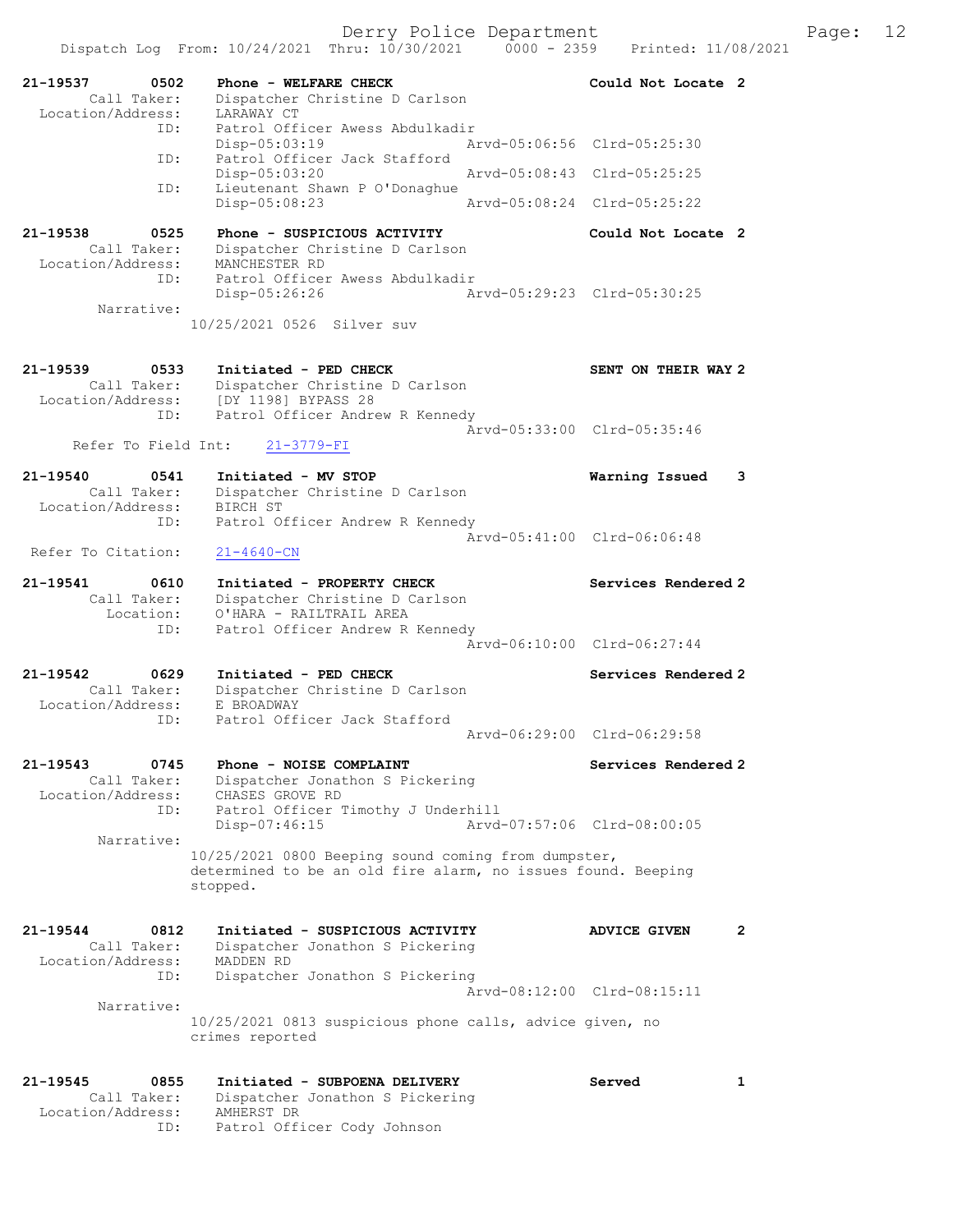Arvd-08:55:00 Clrd-09:00:48

| 21-19546<br>0858<br>Call Taker:<br>Location/Address: | Phone - MV ACCIDENT<br>Dispatcher Jonathon S Pickering<br>[DY 1060] MANCHESTER RD                                                                                  | Report Taken                | 1 |
|------------------------------------------------------|--------------------------------------------------------------------------------------------------------------------------------------------------------------------|-----------------------------|---|
| ID:<br>Refer To Citation:                            | Patrol Officer Charles L Doherty<br>Disp-08:59:10<br>$21 - 4641 - CN$                                                                                              | Arvd-09:02:41 Clrd-09:35:08 |   |
| Narrative:                                           | 10/25/2021 0902 off with NH 4411835 and NH -GYMRAT                                                                                                                 |                             |   |
| Narrative:                                           | $10/25/2021$ 0934 Brown V Adcox - full report                                                                                                                      |                             |   |
| Refer To Accident:                                   | $21 - 527 - AC$                                                                                                                                                    |                             |   |
| 21-19547<br>0921<br>Call Taker:<br>Location/Address: | Phone - DOMESTIC DISTURBANCE<br>Dispatcher Jonathon S Pickering<br>ELM ST                                                                                          | Arrest(s) Made              | 1 |
| ID:<br>Cleared By:                                   | Patrol Officer Nicholas M Granville<br>$Disp-09:22:23$<br>Patrol Officer Cody Johnson                                                                              | Arvd-09:23:50 Clrd-10:36:28 |   |
| ID:<br>ID:                                           | Patrol Officer Scott M Beegan<br>Disp-09:22:27                                                                                                                     | Aryd-09:23:51 Clrd-10:04:22 |   |
| Cleared By:                                          | Sergeant James M Belanger<br>Disp-09:23:58<br>Patrol Officer Cody Johnson                                                                                          | Arvd-09:24:00 Clrd-10:29:13 |   |
| ID:                                                  | Sergeant James M Belanger<br>Disp-10:29:16                                                                                                                         | Arvd-10:29:19 Clrd-10:36:26 |   |
| Dispatched By:                                       | Patrol Officer Cody Johnson                                                                                                                                        |                             |   |
| Arrived By:<br>Cleared By:                           | Patrol Officer Cody Johnson<br>Patrol Officer Cody Johnson                                                                                                         |                             |   |
| Refer To Citation:                                   | $21 - 4642 - CN$                                                                                                                                                   |                             |   |
| Narrative:                                           |                                                                                                                                                                    |                             |   |
| Narrative:                                           | 10/25/2021 0945 subject in custody                                                                                                                                 |                             |   |
| Narrative:                                           | 10/25/2021 0948 719 transporting to DPDHQ s/m: 31594.1                                                                                                             |                             |   |
| Narrative:                                           | 10/25/2021 0951 719 off at DPDHQ e/m: 31595.2                                                                                                                      |                             |   |
| Narrative:                                           |                                                                                                                                                                    |                             |   |
|                                                      | 10/25/2021 1003 Subject Info:<br>Nicholas Sylvester<br>28 Elm St #3<br>Derry, NH DOB:1/11/00<br>Arrested for Domestic Violence (assault x2) and Criminal<br>Threat |                             |   |
| Narrative:                                           | 10/25/2021 1016 placed in cell #3                                                                                                                                  |                             |   |
| Narrative:                                           | 10/25/2021 1032 Prisoner Check                                                                                                                                     |                             |   |
| Narrative:                                           | 10/25/2021 1112 PRISONER CHECK                                                                                                                                     |                             |   |
| Narrative:                                           | 10/25/2021 1136 PRISONER CHECK                                                                                                                                     |                             |   |
| Narrative:                                           | 10/25/2021 1144 BC ED CALLED AGAIN. On his way.                                                                                                                    |                             |   |
| Narrative:                                           | 10/25/2021 1222 PRISONER RELASED ON \$1000 PR (C/D                                                                                                                 |                             |   |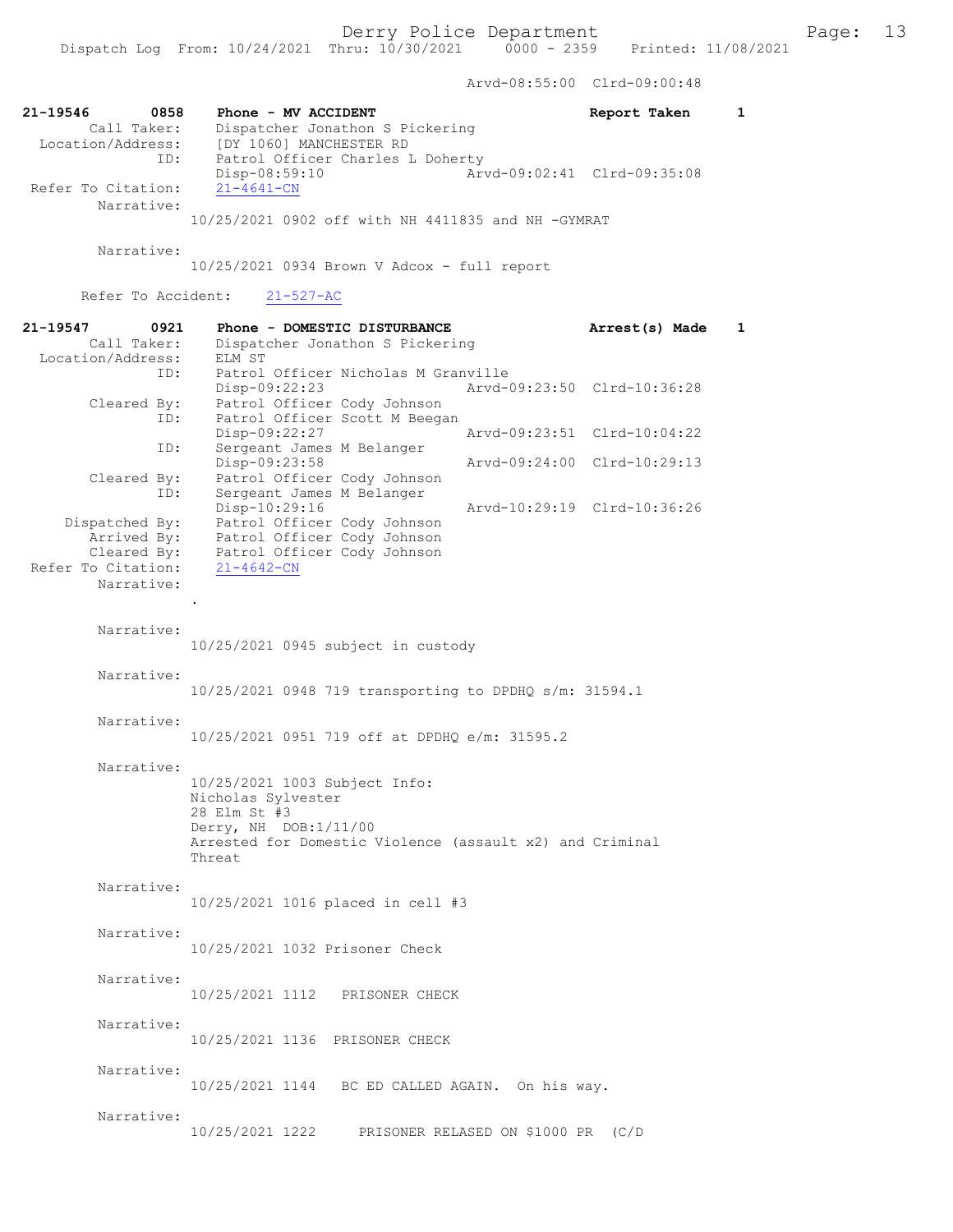Derry Police Department Fage: 14 Dispatch Log From: 10/24/2021 Thru: 10/30/2021 0000 - 2359 Printed: 11/08/2021 2/11/21) Narrative: 10/25/2021 1231 TRANSPORT TO 28 ELM STREET SM:39470.6 Narrative: 10/25/2021 1234 EM: 39471.8 Narrative: 10/25/2021 1259 CLEAR KEEP THE PEACE Refer To Arrest: 21-1015-AR 21-19548 1039 Initiated - THEFT Report Taken 2 Call Taker: Patrol Officer Cody Johnson Location/Address: ROLLINS ST ID: Patrol Officer Brian J Landry Arvd-10:39:00 Clrd-10:40:14 Refer To Incident: 21-1892-OF 21-19549 1120 Walk-In - CHILD SAFETY SEAT INSPECTION Services Rendered 3 Call Taker: Patrol Officer Jeffrey R Pike 21-19550 1135 Phone - VIN CHECK North Services Rendered 3 Call Taker: Patrol Officer Jeffrey R Pike Location/Address: ROCKINGHAM RD ID: Patrol Officer Timothy J Underhill Disp-11:35:41 Arvd-11:44:29 Clrd-11:52:09 21-19551 1155 Initiated - ARREST 119551 1168 Arrest(s) Made 2 Call Taker: Patrol Officer Jeffrey R Pike Location/Address: [DY 2] MUNICIPAL DR ID: Patrol Officer Collin Kennedy Arvd-11:55:00 Clrd-12:36:40 Narrative: 10/25/2021 1237 PRISONER RELEASED ON J.P. Refer To Arrest: 21-1016-AR 21-19552 1159 Initiated - PAPER SERVICE Not Served 3 Call Taker: Patrol Officer Jeffrey R Pike Location/Address: RICHARDSON DR ID: Patrol Officer Cody Johnson Arvd-11:59:00 Clrd-12:05:33 21-19553 1202 Initiated - MV STOP Warning Issued 3 Call Taker: Patrol Officer Jeffrey R Pike Location/Address: CRYSTAL AVE ID: Patrol Officer Nicholas M Granville Arvd-12:02:00 Clrd-12:06:48 21-19554 1213 911 - ERRATIC OPERATION Could Not Locate 2 Call Taker: Patrol Officer Jeffrey R Pike Location/Address: MANCHESTER RD ID: Patrol Officer Scott M Beegan Disp-12:14:31 Arvd-12:14:34 Clrd-12:18:40 Narrative: NH# WASZUP 21-19555 1239 Initiated - FOLLOW-UP Cleared 2 Call Taker: Patrol Officer Jeffrey R Pike Location/Address: ENGLISH RANGE RD ID: Detective Kimberly M Bouse Arvd-12:39:00 Clrd-13:21:21 21-19556 1312 Radio - DRUG VIOLATION Arrest(s) Made 2 Call Taker: Patrol Officer Jeffrey R Pike Location/Address: PINKERTON ST ID: Patrol Officer Cody Johnson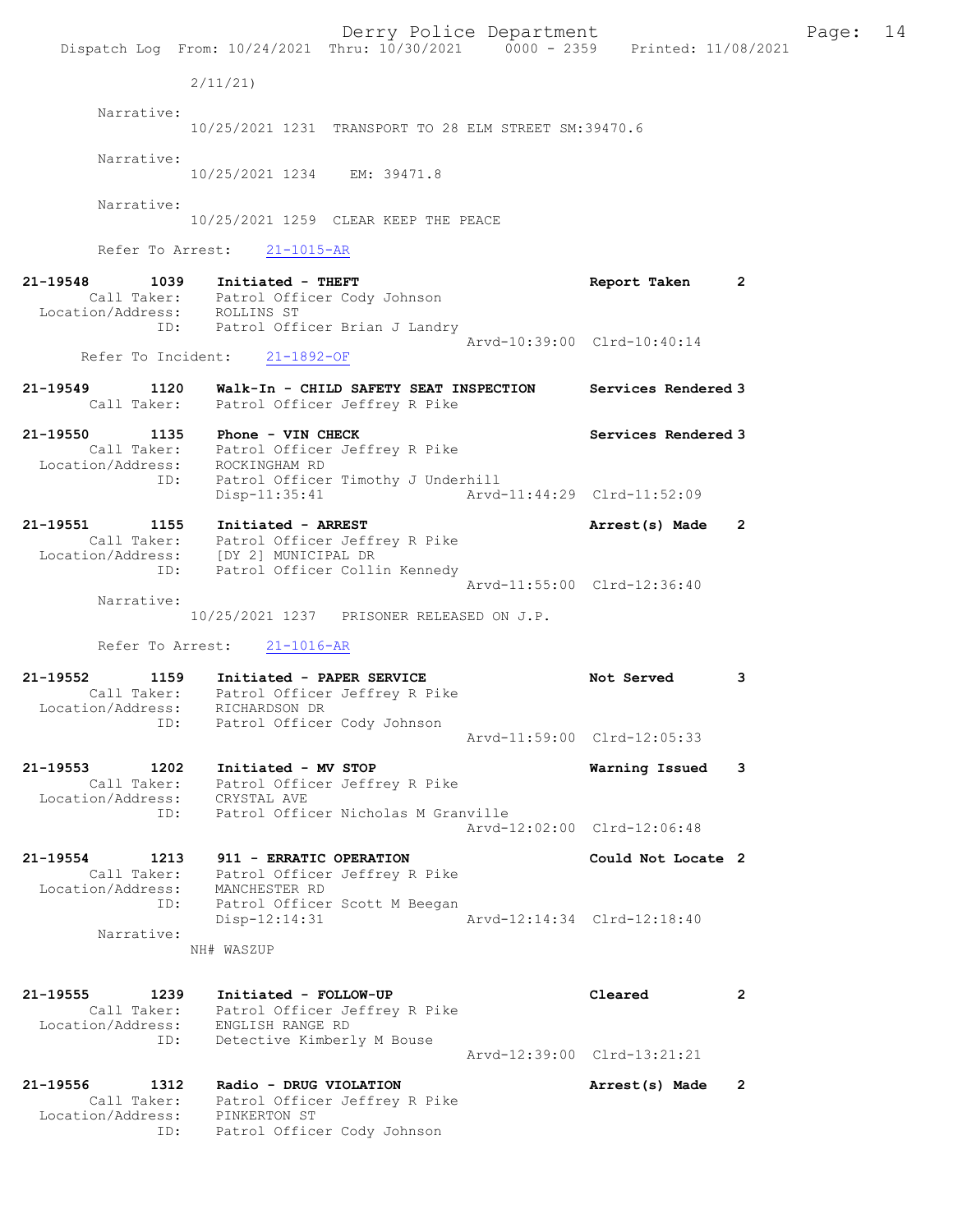Derry Police Department Fage: 15 Dispatch Log From:  $10/24/2021$  Thru:  $10/30/2021$  0000 - 2359 Printed: 11/08/2021 Disp-13:13:41 Arvd-13:21:32 Clrd-13:55:07 ID: Patrol Officer Brian J Landry Disp-13:13:51 Arvd-13:21:34 Clrd-14:41:23 ID: Patrol Officer Collin Kennedy Arvd-14:44:28 Clrd-14:44:37 Narrative: 10/25/2021 1326 602 ADVISES ONE IN CUSTODY FOR 318 AND 126k Narrative: 10/25/2021 1329 115 TRANSPORTING ONE TO DPDHQ SM 53740.8 Narrative: 10/25/2021 1332 115 OFF AT DPDHQ EM: 53741.6 Narrative: 10/25/2021 1356 CHARGES: POSSESSION MJ POSSESSION MJ INFUSED W/INTENT POSSESSION TOBACCO PRODUCTS Narrative: 10/25/2021 1455 released to a parent Refer To Arrest: 21-1017-AR Refer To Arrest: 21-1018-AR Refer To Incident: 21-1893-OF 21-19557 1402 Initiated - FOLLOW-UP Cleared 2 Call Taker: Patrol Officer Jeffrey R Pike Location/Address: ADAMS POND RD ID: Patrol Officer Scott M Beegan Arvd-14:02:00 Clrd-14:21:44 21-19558 1441 Initiated - INTERNET OFFENSES Cleared 2 Call Taker: Patrol Officer Jeffrey R Pike Location/Address: MUNICIPAL DR ID: Detective Scott A Tompkins Arvd-14:41:00 Clrd-14:42:53 Refer To Incident: 21-1894-OF 21-19559 1444 Initiated - HIT AND RUN Cleared 2 Call Taker: Patrol Officer Jeffrey R Pike Location/Address: N MAIN ST ID: Patrol Officer Collin Kennedy Arvd-14:44:00 Clrd-14:51:07 Cleared By: Patrol Officer Brian J Landry Refer To Incident: 21-1895-OF 21-19560 1452 Walk-In - WARRANT ARREST **Arrest(s)** Made 2 Call Taker: Patrol Officer Brian J Landry Location/Address: [DY 2] MUNICIPAL DR ID: Patrol Officer Collin Kennedy Disp-14:52:48 Arvd-14:52:53 Clrd-15:36:19 Narrative: In Custody: Joseph Cure DOB: 07-29-62 27 Linlew Dr #1 Derry NH 03038 Offense Simple Assault (x2) Narrative: 10/25/2021 1603 prisoner checked Narrative: Released on PR bail with a court date of 02-10-22 Refer To Arrest: 21-1019-AR 21-19561 1505 Phone - MV ACCIDENT 121-19561 Report Taken 1 Call Taker: Patrol Officer Brian J Landry Location/Address: E BROADWAY + HOOD RD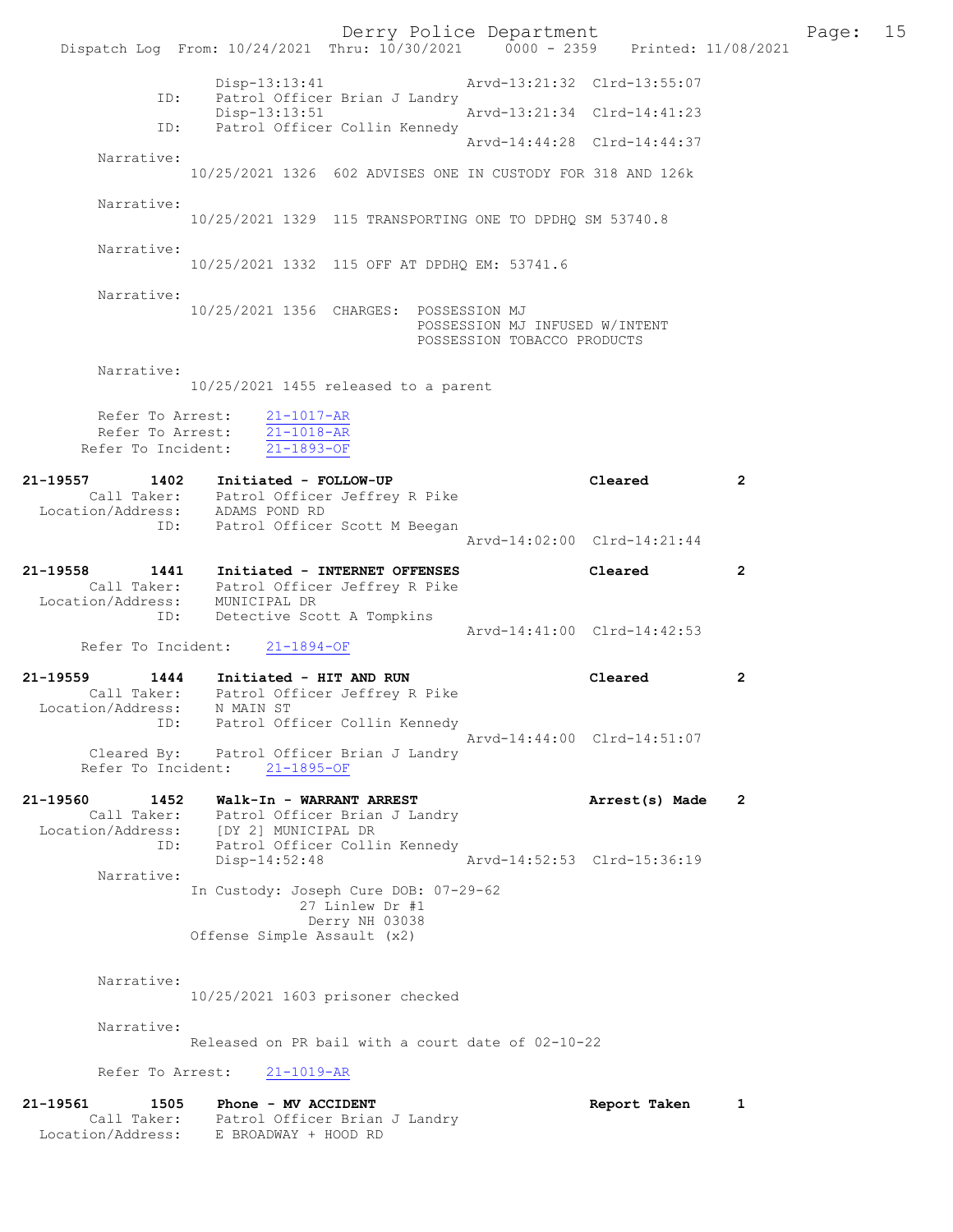Derry Police Department Fage: 16 Dispatch Log From: 10/24/2021 Thru: 10/30/2021 0000 - 2359 Printed: 11/08/2021 ID: Patrol Officer Sara R Joyce Disp-15:09:36 Arvd-15:09:45 Clrd-15:36:03 ID: Patrol Officer Ryan M Panaro<br>Disp-15:09:40 Disp-15:09:40 Arvd-15:09:46 Clrd-15:36:02 Narrative: Raymond vs. Smiddy... Full Report Refer To Accident: 21-528-AC 21-19562 1523 Phone - WELFARE CHECK 1988 Matter Mediated 2 Call Taker: Patrol Officer Brian J Landry Location/Address: SOUTH AVE ID: Patrol Officer Charles L Doherty Disp-15:27:46 Arvd-15:27:55 Clrd-15:35:36 Dispatched By: Lieutenant Michael T Muncey ID: Patrol Officer Melissa M Houde Disp-15:27:50 Arvd-15:27:51 Clrd-15:35:37 Dispatched By: Lieutenant Michael T Muncey Refer To Field Int: 21-3777-FI 21-19563 1526 Phone - VANDALISM Report Taken 3 Call Taker: Lieutenant Michael T Muncey Location/Address: ADAMS POND RD ID: Patrol Officer Melissa M Houde Disp-15:40:33 Arvd-15:47:52 Clrd-16:03:24 Dispatched By: Patrol Officer Brian J Landry Arrived By: Patrol Officer Brian J Landry Cleared By: Patrol Officer Brian J Landry Refer To Incident: 21-1896-OF 21-19564 1538 Phone - TRANSPORT 120 120 Report Taken 3 Call Taker: Patrol Officer Brian J Landry Location/Address: [DY 129] COURTHOUSE LN ID: Patrol Officer Charles L Doherty Disp-15:39:41 Arvd-15:39:53 Clrd-16:02:43 ID: Patrol Officer Charles L Doherty Disp-16:32:10 Arvd-16:32:12 Clrd-16:32:35 Narrative: 10/25/2021 1556 en route with one to HQ s/m 39477.3 Narrative: 10/25/2021 1558 off at HQ e/m 39478.3 Narrative: 10/25/2021 1631 Released to Rockingham County SD Refer To Field Int: 21-3744-FI 21-19565 1629 Phone - PARKING COMPLAINT Not could Not Locate 1 Call Taker: Patrol Officer Brian J Landry Location/Address: E BROADWAY ID: Patrol Officer Sara R Joyce<br>Disp-16:30:16 Disp-16:30:16 Arvd-16:40:08 Clrd-16:40:11 Patrol Officer Ryan M Panaro 21-19566 1638 Initiated - PAPER SERVICE Served 3 Call Taker: Patrol Officer Brian J Landry Location/Address: RICHARDSON DR ID: Patrol Officer Melissa M Houde Arvd-16:38:00 Clrd-16:41:18 21-19567 1649 Phone - ASSIST OTHER AGENCY 1950 Report Taken 3 Call Taker: Patrol Officer Brian J Landry Location/Address: [DY 2] MUNICIPAL DR ID: Detective Victoria M Kidd<br>Disp-16:50:19 Disp-16:50:19 Arvd-16:50:20 Clrd-16:51:54 Refer To Incident: 21-1897-OF 21-19568 1658 Phone - SUSPICIOUS ACTIVITY No Action Required 2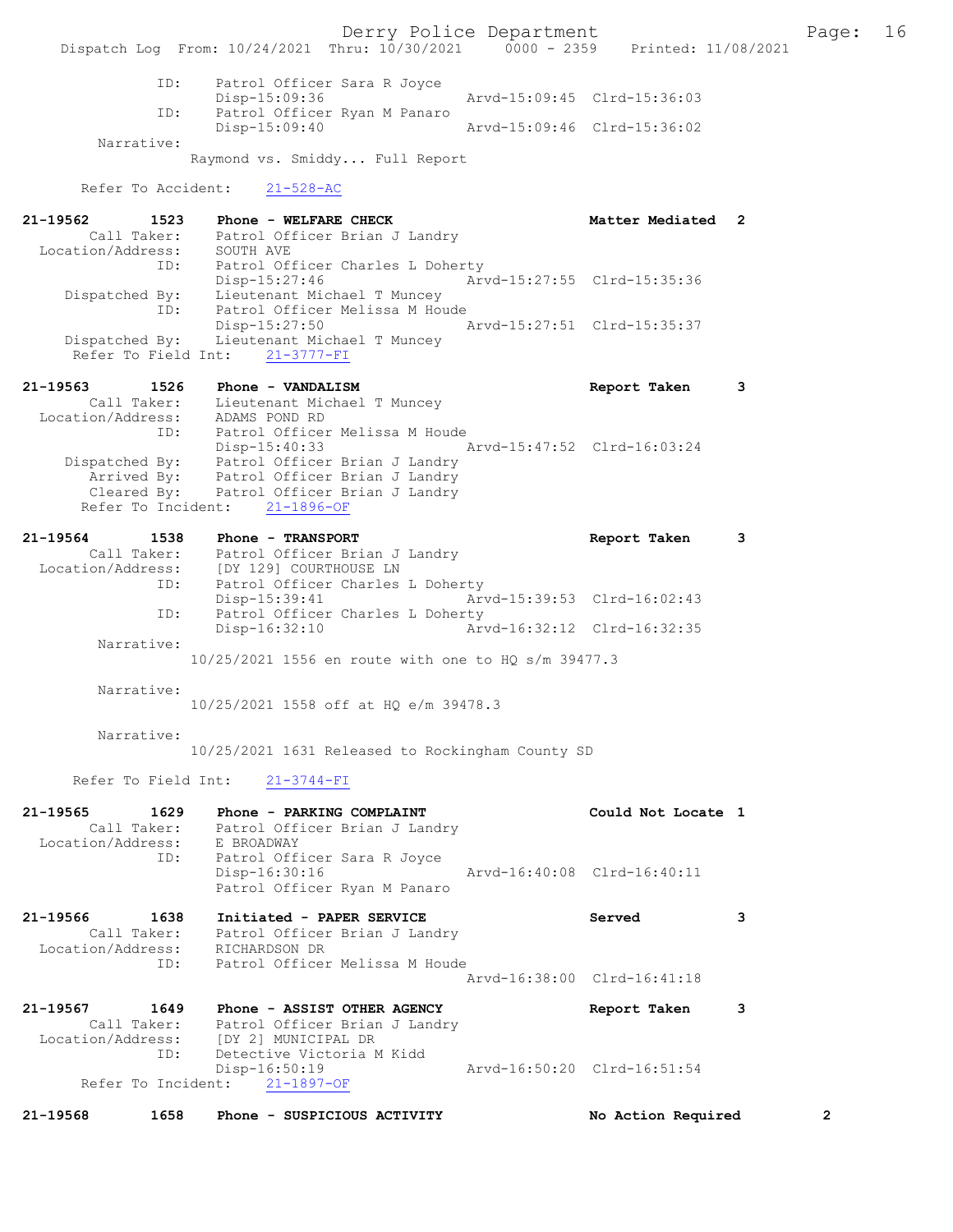Derry Police Department Fage: 17 Dispatch Log From: 10/24/2021 Thru: 10/30/2021 0000 - 2359 Printed: 11/08/2021 Call Taker: Patrol Officer Brian J Landry Location/Address: HARVEST DR ID: Patrol Officer Melissa M Houde Disp-16:59:19 Clrd-17:04:41 Narrative: Already handled by DPD on 10-22-21 regarding fire wood 21-19569 1659 Initiated - SERVE RESTRAINING ORDER Not Served 2 Call Taker: Patrol Officer Brian J Landry Location/Address: ELM ST ID: Patrol Officer Sara R Joyce Arvd-16:59:00 Clrd-17:12:52 Patrol Officer Ryan M Panaro 21-19570 1718 Initiated - MV STOP Warning Issued 3 Call Taker: Patrol Officer Brian J Landry Location/Address: FORDWAY ST ID: Patrol Officer Sara R Joyce Arvd-17:18:00 Clrd-17:21:17 Patrol Officer Ryan M Panaro Refer To Citation: 21-4644-CN 21-19571 1753 Phone - WELFARE CHECK 11 Investigated 2 Call Taker: Patrol Officer Kevin L Davies Location/Address: LINLEW DR ID: Patrol Officer Joshua Martin Disp-17:56:49 Arvd-18:03:10 Clrd-18:17:22 Arrived By: Patrol Officer Brian J Landry Cleared By: Patrol Officer Brian J Landry ID: Patrol Officer Melissa M Houde Disp-17:56:52 Arvd-18:01:07 Clrd-18:17:23 Arrived By: Patrol Officer Brian J Landry Cleared By: Patrol Officer Brian J Landry ID: Sergeant Jared Knox Disp-18:03:13 Arvd-18:07:43 Clrd-18:17:20 Dispatched By: Patrol Officer Brian J Landry Arrived By: Patrol Officer Brian J Landry Cleared By: Patrol Officer Brian J Landry 21-19572 1802 Phone - DOMESTIC DISTURBANCE Peace Restored 1 Call Taker: Patrol Officer Brian J Landry Location/Address: FAIRWAY DR ID: Patrol Officer Sara R Joyce Disp-18:03:05 Arvd-18:08:04 Clrd-18:17:33 Patrol Officer Ryan M Panaro ID: Patrol Officer Charles L Doherty Disp-18:03:08 Arvd-18:04:30 Clrd-18:17:49 Narrative: 10/25/2021 1811 checking apartment #386 Refer To Field Int: 21-3745-FI 21-19573 1822 Initiated - FOLLOW-UP Cleared 2 Call Taker: Patrol Officer Brian J Landry Location/Address: E BROADWAY ID: Patrol Officer Melissa M Houde Arvd-18:22:00 Clrd-18:27:38 21-19574 1952 Phone - ASSIST CITIZEN Services Rendered 3 Call Taker: Patrol Officer Brian J Landry Location/Address: SUMMIT AVE ID: Patrol Officer Sara R Joyce Disp-19:52:44 Arvd-19:58:31 Clrd-20:07:20 Patrol Officer Ryan M Panaro 21-19575 2000 Initiated - FOLLOW-UP Cleared 2 Call Taker: Patrol Officer Brian J Landry Location/Address: ADAMS POND RD ID: Patrol Officer Melissa M Houde Arvd-20:00:00 Clrd-20:19:05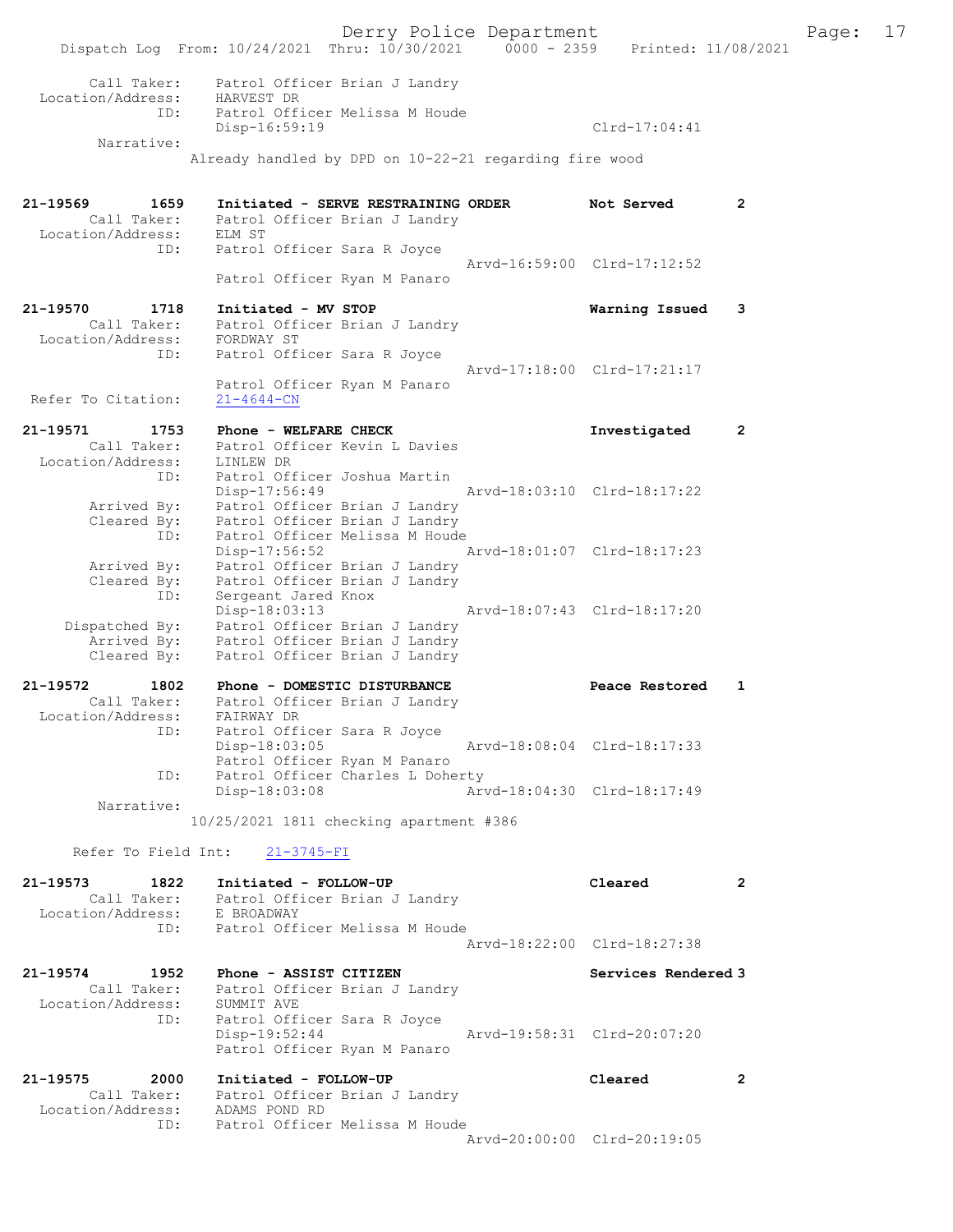Derry Police Department Fage: 18 Dispatch Log From: 10/24/2021 Thru: 10/30/2021 0000 - 2359 Printed: 11/08/2021 ID: Patrol Officer Charles L Doherty Disp-20:19:01 Arvd-20:19:02 Clrd-20:19:04 21-19576 2010 Initiated - MV STOP Warning Issued 3 Call Taker: Patrol Officer Brian J Landry Location/Address: N MAIN ST ID: Patrol Officer Joshua Martin Arvd-20:10:00 Clrd-20:16:06 Refer To Citation: 21-4645-CN 21-19577 2018 Initiated - MV STOP Warning Issued 3 Call Taker: Patrol Officer Brian J Landry Location/Address: TSIENNETO RD ID: Patrol Officer Joshua Martin Arvd-20:18:00 Clrd-20:23:17 Cleared By: Patrol Officer Kevin L Davies Refer To Citation: 21-4646-CN 21-19578 2025 911 - ASSIST CITIZEN Services Rendered 3 Call Taker: Patrol Officer Brian J Landry Location/Address: PARKLAND DR ID: Patrol Officer Sara R Joyce Disp-20:26:03 Arvd-20:28:36 Clrd-20:45:10 Patrol Officer Ryan M Panaro Refer To Field Int: 21-3774-FI 21-19579 2032 Other - FOUND/LOST PROPERTY Report Taken 3 Call Taker: Patrol Officer Brian J Landry Location/Address: ADAMS POND RD ID: Patrol Officer Melissa M Houde Disp-20:33:02 Arvd-20:33:04 Clrd-20:33:20 21-19580 2034 Phone - VANDALISM Report Taken 3 Call Taker: Patrol Officer Brian J Landry Location/Address: ADAMS POND RD ID: Patrol Officer Brian J Landry Disp-20:35:37 Arvd-20:35:39 Clrd-20:35:42 Narrative: damaged mailbox Refer To Incident: 21-1899-OF 21-19581 2049 Initiated - MV STOP Warning Issued 3 Call Taker: Patrol Officer Brian J Landry Location/Address: A ST ID: Patrol Officer Joshua Martin Arvd-20:49:00 Clrd-20:55:22 Refer To Citation: 21-4647-CN 21-19582 2100 Phone - DOMESTIC DISTURBANCE Transported to Hospital 1 Call Taker: Patrol Officer Kevin L Davies Location/Address: W BROADWAY ID: Patrol Officer Sara R Joyce Arvd-21:01:45 Clrd-21:34:59 Patrol Officer Ryan M Panaro ID: Patrol Officer Joshua Martin<br>Disp-21:01:48 Disp-21:01:48 Arvd-21:02:01 Clrd-21:19:02 Cleared By: Patrol Officer Brian J Landry ID: Sergeant Jared Knox Disp-21:11:21 Arvd-21:11:22 Clrd-21:19:00 Dispatched By: Patrol Officer Brian J Landry Arrived By: Patrol Officer Brian J Landry Cleared By: Patrol Officer Brian J Landry Narrative: DFD requested and responding Narrative: 10/25/2021 2107 DFD on scene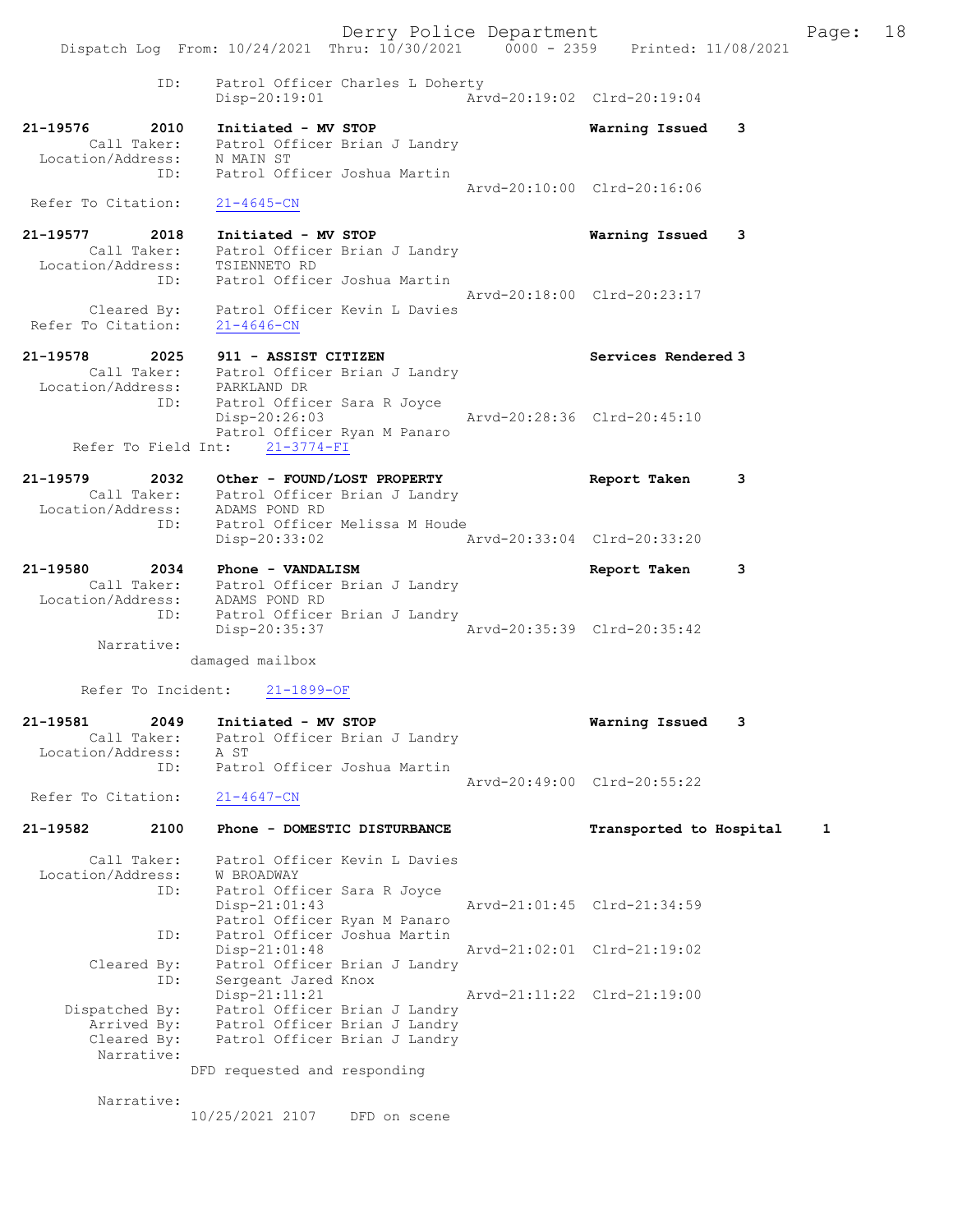Narrative:

10/25/2021 2115 one transported to PMC

Refer To Incident: 21-1900-OF

| 21-19583          | 2127        | Phone - ERRATIC OPERATION                 | Could Not Locate 2          |  |
|-------------------|-------------|-------------------------------------------|-----------------------------|--|
|                   | Call Taker: | Patrol Officer Kevin L Davies             |                             |  |
| Location/Address: |             | NORMAN DR                                 |                             |  |
|                   | ID:         | Patrol Officer Charles L Doherty          |                             |  |
|                   |             | $Disp-21:29:08$                           | Arvd-21:33:33 Clrd-21:39:22 |  |
|                   |             | Cleared By: Patrol Officer Brian J Landry |                             |  |
|                   | Narrative:  |                                           |                             |  |
|                   |             | small blue go kart                        |                             |  |

| 21-19584<br>2151<br>Call Taker: | Phone - ASSIST OTHER AGENCY<br>Patrol Officer Brian J Landry |                             | Services Rendered 3         |
|---------------------------------|--------------------------------------------------------------|-----------------------------|-----------------------------|
| Location/Address:               | FAIRWAY DR                                                   |                             |                             |
| ID:                             | Patrol Officer Charles L Doherty                             |                             |                             |
|                                 | $Disp-21:52:01$                                              | Arvd-21:53:47 Clrd-22:05:56 |                             |
| Cleared By:                     | Lieutenant Michael T Muncey                                  |                             |                             |
| ID:                             | Sergeant Jared Knox                                          |                             |                             |
|                                 | $Disp-22:00:44$                                              |                             | Arvd-22:00:45 Clrd-22:06:04 |
| Cleared By:                     | Lieutenant Michael T Muncey                                  |                             |                             |
| ID:                             | Lieutenant Michael T Muncey                                  |                             |                             |
|                                 | $Disp-22:06:33$                                              |                             | Aryd-22:07:04 Clrd-22:07:06 |
| Dispatched By:                  | Lieutenant Michael T Muncey                                  |                             |                             |
| Arrived By:                     | Lieutenant Michael T Muncey                                  |                             |                             |
| Cleared By:                     | Lieutenant Michael T Muncey                                  |                             |                             |
| Narrative:                      |                                                              |                             |                             |
|                                 | 10/25/2021 2206 transported by DFD                           |                             |                             |

Refer To Field Int: 21-3746-FI

| $21 - 19585$      | 2204        | Phone - DOMESTIC DISTURBANCE<br>Peace Restored           |  |
|-------------------|-------------|----------------------------------------------------------|--|
|                   | Call Taker: | Patrol Officer Kevin L Davies                            |  |
| Location/Address: |             | BRADFORD ST                                              |  |
|                   | ID:         | Patrol Officer Charles L Doherty                         |  |
|                   |             | Arvd-22:12:36 Clrd-22:29:13<br>$Disp-22:09:00$           |  |
|                   | Cleared By: | Patrol Officer Brian J Landry                            |  |
|                   | ID:         | Patrol Officer Sara R Joyce                              |  |
|                   |             | Arvd-22:12:38 Clrd-22:29:12<br>$Disp-22:09:02$           |  |
|                   |             | Patrol Officer Ryan M Panaro                             |  |
|                   | Cleared By: | Patrol Officer Brian J Landry                            |  |
|                   | ID:         | Sergeant Jared Knox                                      |  |
|                   |             | Arvd-22:12:45 Clrd-22:28:56<br>$Disp-22:12:43$           |  |
|                   | Cleared By: | Patrol Officer Brian J Landry                            |  |
|                   | Narrative:  |                                                          |  |
|                   |             | yelling coming from the residence of 11, 12, 13 bradford |  |
|                   |             | according to the 88                                      |  |

Narrative:

S6 reports they're checking 13 Bradford St

Refer To Field Int: 21-3748-FI

| 21-19586          | 2210               | Phone - DOMESTIC DISTURBANCE                                                       |                             | No Action Required |  |
|-------------------|--------------------|------------------------------------------------------------------------------------|-----------------------------|--------------------|--|
| Location/Address: | Call Taker:        | Patrol Officer Brian J Landry<br>SILVESTRI CIR                                     |                             |                    |  |
|                   | ID:                | Patrol Officer Melissa M Houde<br>$Disp-22:14:28$                                  | Arvd-22:15:55 Clrd-22:22:30 |                    |  |
|                   | Cleared By:<br>ID: | Patrol Officer Kevin L Davies<br>Patrol Officer Joshua Martin                      |                             |                    |  |
|                   | Cleared By:        | $Disp-22:14:33$<br>Patrol Officer Kevin L Davies<br>Refer To Field Int: 21-3747-FI | Arvd-22:15:54 Clrd-22:22:27 |                    |  |

| 21-19587 | 2316        | Initiated - MV STOP            | Warning Issued |  |
|----------|-------------|--------------------------------|----------------|--|
|          | Call Taker: | Dispatcher Christine D Carlson |                |  |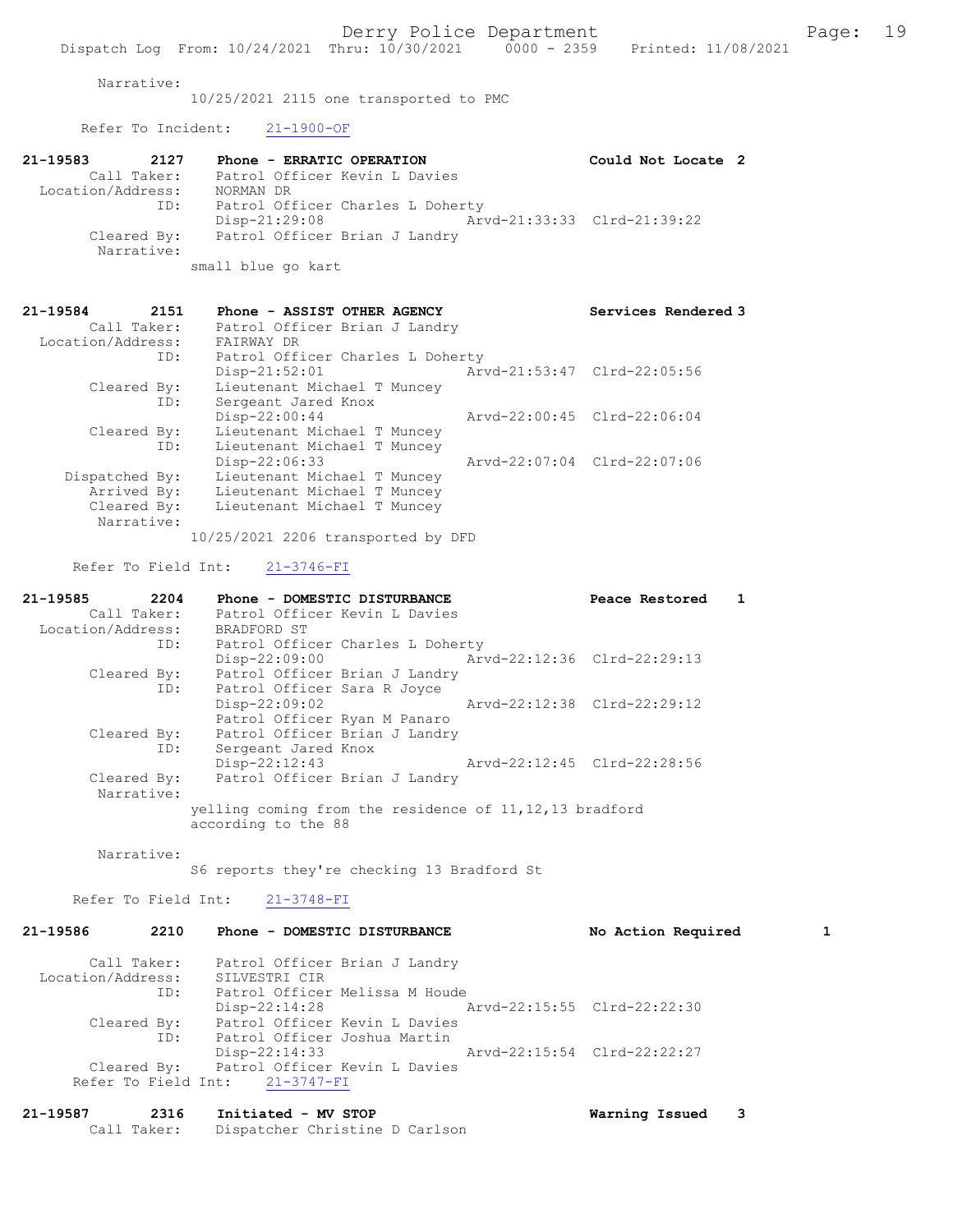Derry Police Department Fage: 20 Dispatch Log From: 10/24/2021 Thru: 10/30/2021 0000 - 2359 Printed: 11/08/2021 Location/Address: W BROADWAY ID: Patrol Officer Andrew R Kennedy  $\bar{A}rvd-23:16:00$  Clrd-23:21:45 Refer To Citation: 21-19588 2332 Initiated - PROPERTY CHECK Services Rendered 2 Call Taker: Dispatcher Christine D Carlson Location/Address: HUMPHREY RD ID: Patrol Officer Nikita Tomnyuk Arvd-23:32:00 Clrd-23:32:47 21-19589 2337 Initiated - PROPERTY CHECK Services Rendered 2 Call Taker: Dispatcher Christine D Carlson Location/Address: TSIENNETO RD ID: Patrol Officer Monica Ricci Arvd-23:37:00 Clrd-23:38:08 21-19590 2347 Initiated - MV CHECK Vehicle checked 1 Call Taker: Dispatcher Christine D Carlson Location/Address: CRYSTAL AVE ID: Patrol Officer Andrew R Kennedy Arvd-23:47:00 Clrd-23:52:27 ID: Patrol Officer Monica Ricci<br>Disp-23:49:15 Disp-23:49:15 Arvd-23:49:17 Clrd-23:52:19 ID: Patrol Officer Awess Abdulkadir Disp-23:49:16 Arvd-23:49:18 Clrd-23:52:17

Refer To Field Int: 21-3793-FI

## For Date: 10/26/2021 - Tuesday

| 21-19591<br>Call Taker:<br>Location/Address:     | 0012<br>ID: | Initiated - PED CHECK<br>Dispatcher Christine D Carlson<br>[DY 2863] MANCHESTER RD<br>Patrol Officer Awess Abdulkadir     |                                | SENT ON THEIR WAY 2                |   |
|--------------------------------------------------|-------------|---------------------------------------------------------------------------------------------------------------------------|--------------------------------|------------------------------------|---|
|                                                  | ID:         | Patrol Officer Joshua Martin<br>Disp-00:13:20                                                                             | Arvd-00:12:00<br>Arvd-00:13:21 | $Clrd-00:27:24$<br>$Clrd-00:27:22$ |   |
| Refer To Field Int:                              | ID:         | Patrol Officer Andrew R Kennedy<br>Disp-00:17:59<br>$21 - 3756 - FI$                                                      | $Arvd - 00:18:04$              | $Clrd-00:18:22$                    |   |
| $21 - 19592$<br>Call Taker:<br>Location/Address: | 0018<br>ID: | Initiated - MV STOP<br>Dispatcher Christine D Carlson<br>S MAIN ST<br>Patrol Officer Nikita Tomnyuk                       |                                | Warning Issued                     | 3 |
| Refer To Citation:                               |             | $21 - 4649 - CN$                                                                                                          | Aryd-00:18:00 Clrd-00:23:50    |                                    |   |
| $21 - 19593$<br>Call Taker:<br>Location/Address: | 0238<br>ID: | Initiated - MV STOP<br>Dispatcher Christine D Carlson<br>KENDALL POND RD + MAGNOLIA LN<br>Patrol Officer Andrew R Kennedy |                                | Warning Issued                     | 3 |
| Refer To Citation:                               |             | $21 - 4650 - CN$                                                                                                          | Arvd-02:38:00 Clrd-02:42:25    |                                    |   |
| $21 - 19594$<br>Call Taker:<br>Location/Address: | 0347<br>ID: | Phone - MV ACCIDENT<br>Dispatcher Christine D Carlson<br>[DY 830] MANCHESTER RD<br>Patrol Officer Awess Abdulkadir        |                                | Report Taken                       | 1 |
|                                                  | ID:         | Disp-03:48:09<br>Patrol Officer Monica Ricci                                                                              | Arvd-03:50:11 Clrd-04:22:12    |                                    |   |
|                                                  | ID:         | Disp-03:48:10<br>Sergeant Patrick H Dawson<br>Disp-03:48:11                                                               | Arvd-03:48:33<br>Aryd-03:48:31 | $Clrd-04:10:00$<br>$Clrd-03:55:00$ |   |
|                                                  | ID:         | Patrol Officer Andrew R Kennedy<br>Disp-03:50:18                                                                          | Aryd-03:50:19                  | $Clrd-04:12:06$                    |   |
|                                                  | ID:<br>ID:  | Patrol Officer Nikita Tomnyuk<br>Disp-03:54:43<br>Sergeant Patrick H Dawson                                               | Arvd-03:54:44                  | $Clrd-03:55:45$                    |   |
|                                                  |             |                                                                                                                           |                                |                                    |   |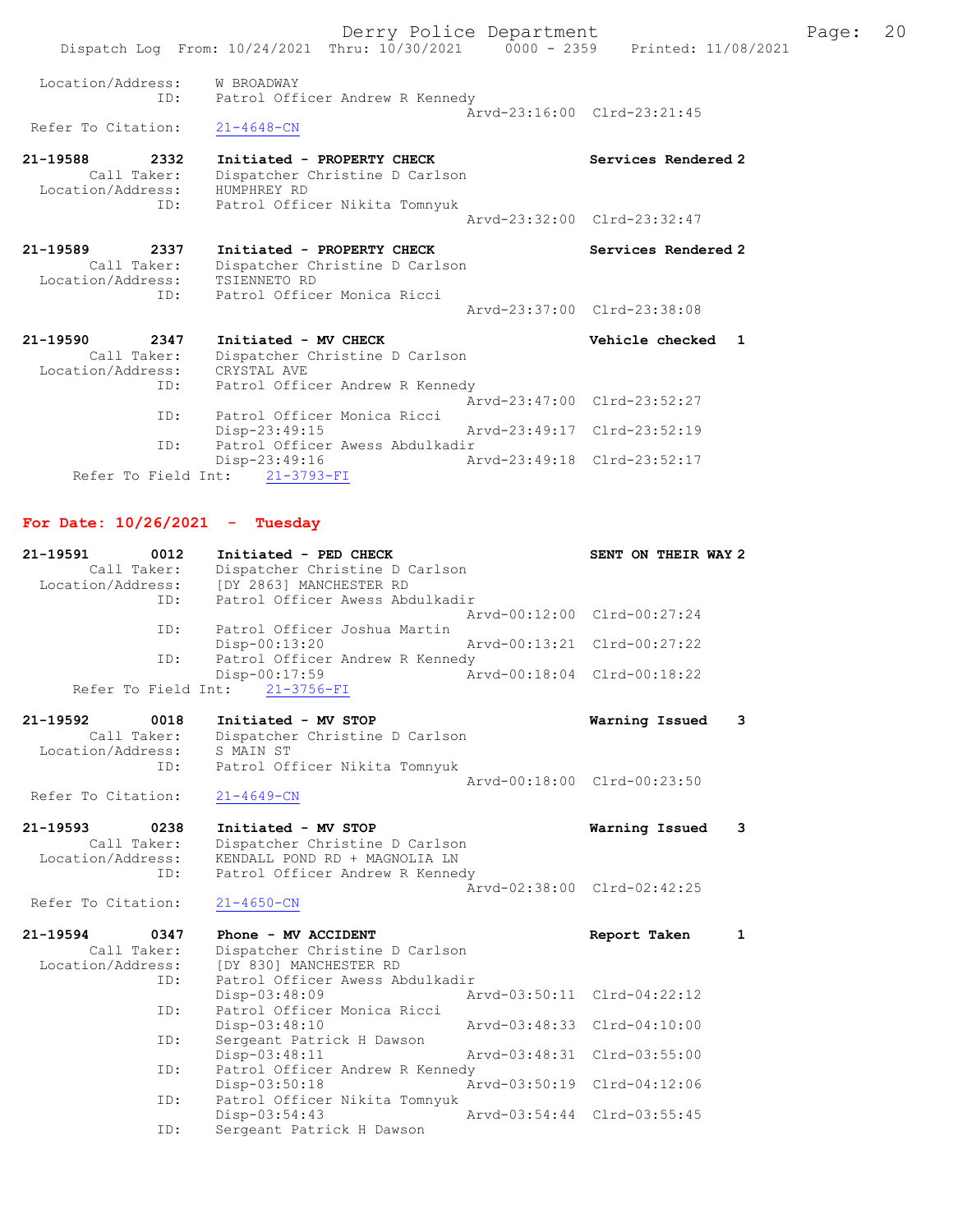Derry Police Department [11/08/2021 | Page: 21<br>
Phru: 10/30/2021 | 0000 - 2359 | Printed: 11/08/2021 Dispatch Log From: 10/24/2021 Thru: 10/30/2021 0000 - 2359 Disp-03:56:08 Arvd-03:56:18 Clrd-04:10:32 ID: Patrol Officer Nikita Tomnyuk Disp-03:56:19 <br>Disp-03:56:19 Arvd-03:56:19 Clrd-04:08:00<br>Displays Patrol Officer Nikita Tompyuk Patrol Officer Nikita Tomnyuk<br>Disp-04:09:30 Disp-04:09:30 Arvd-04:09:36 Clrd-04:12:04 Narrative: 10/26/2021 0401 Spacetown called for tow - enroute Narrative: 10/26/2021 0416 Spacetown on scene Refer To Incident: 21-1901-OF 21-19595 0355 Initiated - MV STOP No No Action Required 3 Call Taker: Dispatcher Christine D Carlson<br>ion/Address: FOLSOM RD Location/Address: ID: Sergeant Patrick H Dawson Arvd-03:55:00 Clrd-03:56:08 ID: Patrol Officer Nikita Tomnyuk Disp-03:55:48 Arvd-03:55:49 Clrd-03:56:06 21-19596 0408 Initiated - MV CHECK Vehicle checked 1 Call Taker: Dispatcher Christine D Carlson Location/Address: A ST ID: Patrol Officer Nikita Tomnyuk Arvd-04:08:00 Clrd-04:09:30 21-19597 0410 Initiated - MV STOP No Action Required 3 Call Taker: Dispatcher Christine D Carlson Location/Address: MANCHESTER RD<br>TD: Patrol Officer Patrol Officer Monica Ricci Arvd-04:10:00 Clrd-04:11:53<br>ID: Sergeant Patrick H Dawson Sergeant Patrick H Dawson<br>Disp-04:10:32 Disp-04:10:32 Arvd-04:10:33 Clrd-04:11:08 21-19598 0413 Initiated - MV STOP Warning Issued 3 Call Taker: Dispatcher Christine D Carlson Location/Address: ess: TSIENNETO RD<br>ID: Patrol Officer Andrew R Kennedy Arvd-04:13:00 Clrd-04:17:20<br>
21-4651-CN Refer To Citation: 21-19599 0419 Initiated - ROAD HAZARD Services Rendered 2 Call Taker: Dispatcher Christine D Carlson Location/Address: E DERRY RD ID: Patrol Officer Monica Ricci Arvd-04:19:00 Clrd-04:25:59 21-19600 0545 Phone - ALARM, BURGLAR False Alarm 1 Call Taker: Dispatcher Christine D Carlson Location/Address: [DY 35] ROCKINGHAM RD<br>ID: Patrol Officer Nikita To Patrol Officer Nikita Tomnyuk<br>Disp-05:46:14<br>Arvd-05:49:05 Clrd-06:07:16 Disp-05:46:14<br>ID: Patrol Officer Andrew R Ke Patrol Officer Andrew R Kennedy<br>Disp-05:46:16 Ar Disp-05:46:16 Arvd-05:52:08 Clrd-06:07:12 Narrative: 10/26/2021 0545 General Refer To Field Int: 21-3796-FI 21-19601 0606 Phone - SUSPICIOUS ACTIVITY Services Rendered 2 Call Taker: Dispatcher Christine D Carlson Location/Address: HAMPSTEAD RD ID: Patrol Officer Monica Ricci<br>Disp-06:06:53 Disp-06:06:53 Arvd-06:19:07 Clrd-06:24:00 ID: Patrol Officer Nikita Tomnyuk Disp-06:19:23 Arvd-06:19:24 Clrd-06:23:59 Narrative: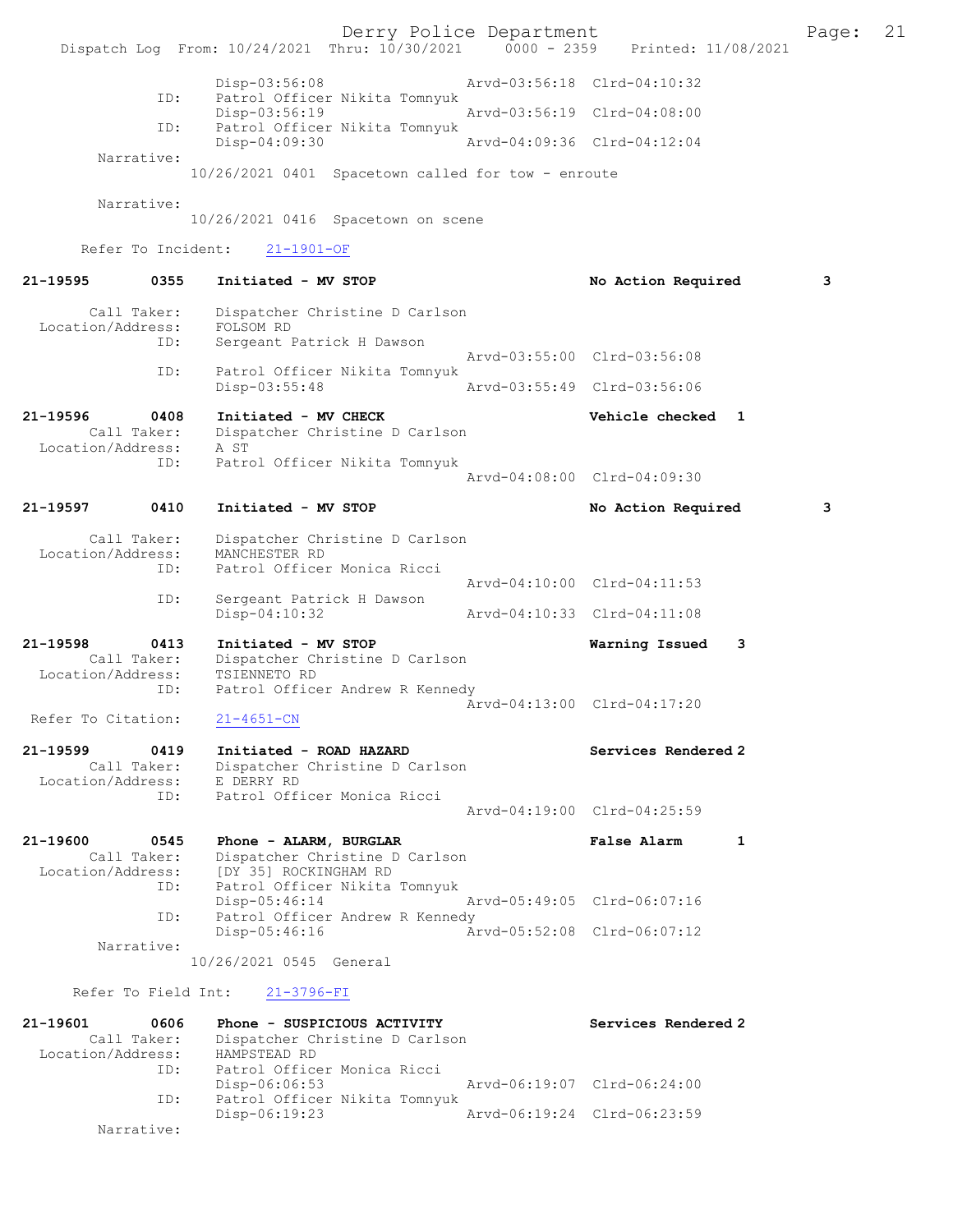10/26/2021 0621 Eversource notfied at this time pole 100/170

| 21-19602          | 0705        | Phone - TREE(S) DOWN                |                             | Removed Hazard |  |
|-------------------|-------------|-------------------------------------|-----------------------------|----------------|--|
|                   | Call Taker: | Dispatcher Christina L Power        |                             |                |  |
| Location/Address: |             | HOOD RD                             |                             |                |  |
|                   | ID:         | Patrol Officer Nicholas M Granville |                             |                |  |
|                   |             | Disp-07:06:34                       | Aryd-07:12:10 Clrd-07:12:11 |                |  |
|                   | Narrative:  |                                     |                             |                |  |

tree limb blocking the roadway

21-19603 0745 Initiated - SERVE RESTRAINING ORDER Not Served 2 Call Taker: Dispatcher Christina L Power Call Taker: Dispatcher C<br>Call Taker: Dispatcher C<br>Location/Address: FAIRFAX AVE ID: Patrol Officer Nicholas M Granville Arvd-07:45:00 Clrd-08:00:32 Cleared By: Sergeant James M Belanger

21-19604 0801 Phone - TREE(S) DOWN Removed Hazard 1 Call Taker: Sergeant James M Belanger Location/Address: WARNER HILL RD + REUBEN RD ID: Patrol Officer Timothy J Underhill Arvd-08:05:35 Clrd-08:14:13 Arrived By: Dispatcher Christina L Power Cleared By: Dispatcher Christina L Power Narrative: 10/26/2021 0801 down tree

| 21-19605 | 0816              | Phone - WARRANT ARREST                                  |               | Arrest(s) Made              | $\mathbf{2}$ |
|----------|-------------------|---------------------------------------------------------|---------------|-----------------------------|--------------|
|          | Call Taker:       | Dispatcher Christina L Power                            |               |                             |              |
|          | Location/Address: | ADAMS POND RD                                           |               |                             |              |
|          | ID:               | Patrol Officer James M McClafferty                      |               |                             |              |
|          |                   | Disp-08:16:31                                           |               | Arvd-08:20:13 Clrd-08:30:16 |              |
|          | ID:               | Patrol Officer Nicholas M Granville                     |               |                             |              |
|          |                   | Disp-08:16:33                                           |               | Arvd-08:20:14 Clrd-09:09:38 |              |
|          | ID:               | Patrol Officer Charles L Doherty                        |               |                             |              |
|          |                   | Disp-08:16:35                                           |               | Arvd-08:20:15 Clrd-09:17:00 |              |
|          | ID:               | Sergeant Seth Plumer                                    |               |                             |              |
|          |                   | Disp-08:16:37                                           |               | Arvd-08:20:16 Clrd-08:30:14 |              |
|          | ID:               | Patrol Officer Charles L Doherty                        |               |                             |              |
|          |                   | Disp-10:20:53                                           | Arvd-10:26:07 | Clrd-11:18:33               |              |
|          | ID:               | Patrol Officer Nicholas M Granville                     |               |                             |              |
|          |                   | $Disp-11:00:30$                                         |               | $Clrd-11:00:33$             |              |
|          | Narrative:        |                                                         |               |                             |              |
|          |                   | 10/26/2021 0825 one in custody on EBW's and contempt of |               |                             |              |
|          |                   | court                                                   |               |                             |              |
|          |                   |                                                         |               |                             |              |
|          | Narrative:        |                                                         |               |                             |              |
|          |                   | 10/26/2021 0829 enroute to hq's s/m 39529.2             |               |                             |              |
|          |                   |                                                         |               |                             |              |
|          | Narrative:        |                                                         |               |                             |              |
|          |                   | 10/26/2021 0851 off at hq's e/m 39599.3 with;           |               |                             |              |
|          |                   | Ferrin, Christopher                                     |               |                             |              |
|          |                   | homeless                                                |               |                             |              |
|          |                   | dob 070593                                              |               |                             |              |
|          | Narrative:        |                                                         |               |                             |              |
|          |                   |                                                         |               |                             |              |
|          |                   | 10/26/2021 0908 BC notified and held upon non payment   |               |                             |              |
|          | Narrative:        |                                                         |               |                             |              |
|          |                   |                                                         |               |                             |              |
|          |                   | $10/26/2021$ 0915 processed and placed in cell # 3      |               |                             |              |
|          | Narrative:        |                                                         |               |                             |              |
|          |                   | 10/26/2021 1026 transporting to RCHOS s/m 39533.4       |               |                             |              |
|          |                   |                                                         |               |                             |              |
|          | Narrative:        |                                                         |               |                             |              |
|          |                   | 10/26/2021 105610/26/2021 1056 off at RCHOS e/m 39555   |               |                             |              |
|          |                   |                                                         |               |                             |              |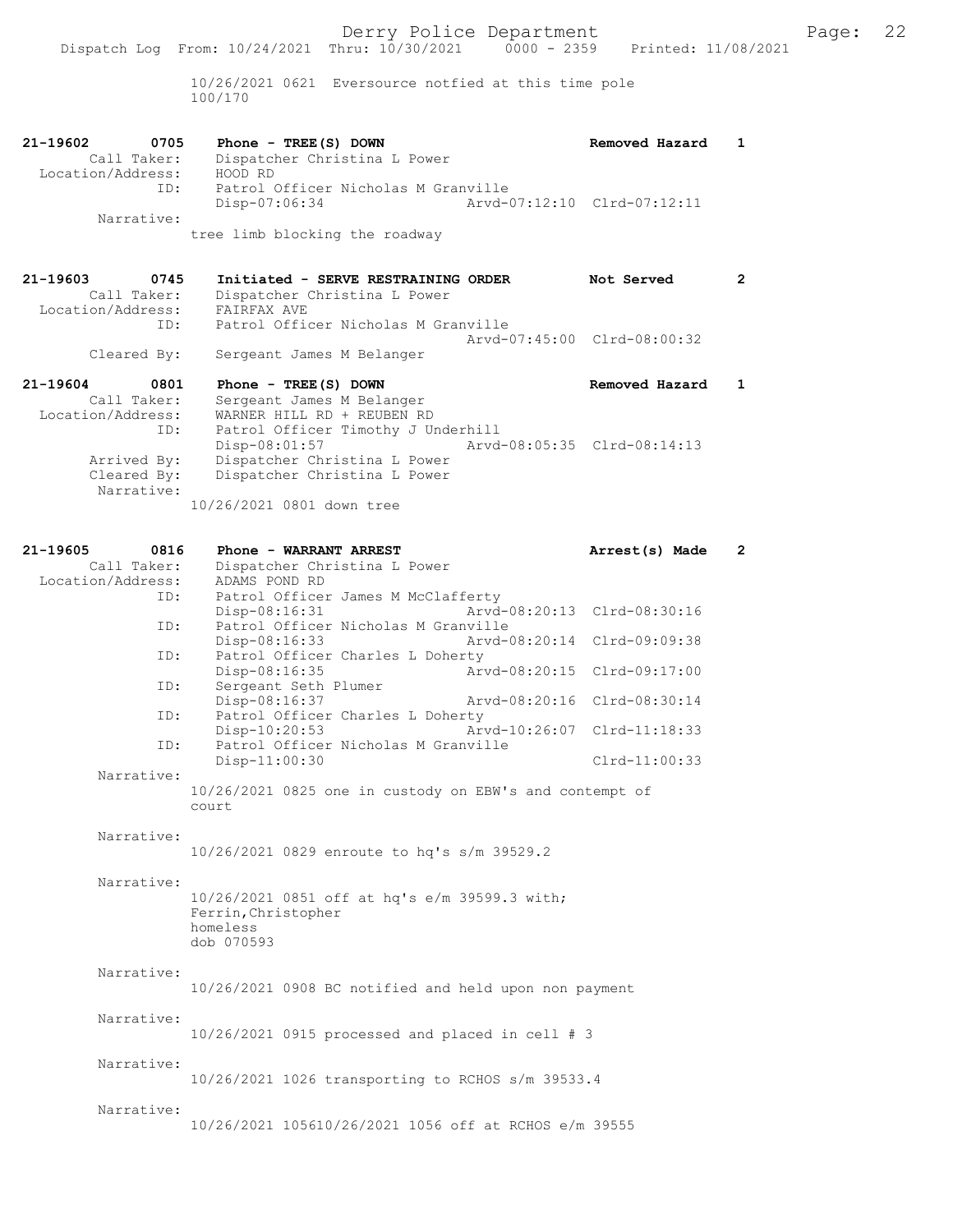Refer To Arrest: 21-1020-AR 21-19606 0838 Phone - DOMESTIC DISTURBANCE Report Taken 1 Call Taker: Dispatcher Christina L Power Location/Address: LINLEW DR ID: Patrol Officer James M McClafferty<br>Disp-08:39:23 Arvd-08:41:28 Clrd-09:34:50 Disp-08:39:23 Arvd-08:41:28 Clrd-09:34:50 ID: Patrol Officer Timothy J Underhill Disp-08:39:26 Arvd-08:42:44 Clrd-08:48:19 ID: Sergeant Seth Plumer Disp-08:39:46 Arvd-08:39:48 Clrd-08:48:21 Narrative: between mother/daughter Refer To Incident: 21-1902-OF 21-19607 0917 Initiated - FOLLOW-UP Cleared 2 Call Taker: Dispatcher Christina L Power Location/Address: MUNICIPAL DR ID: Patrol Officer Charles L Doherty Arvd-09:17:00 Clrd-10:20:25 21-19608 0923 Phone - SUSPICIOUS ACTIVITY SENT ON THEIR WAY 2 Call Taker: Dispatcher Christina L Power Location/Address: WENTWORTH LN ID: Patrol Officer Nicholas M Granville Disp-09:30:20 Arvd-09:40:11 Clrd-09:45:46 Narrative: male w/jeans and a hoodie going door to door Narrative: no issues, Id'ed and sent on his way 21-19609 0925 Phone - ANIMAL COMPLAINT Gone on Arrival 1 Call Taker: Dispatcher Christina L Power Location/Address: FROST RD ID: Civilian Robin Bordonaro Disp-09:25:27 Arvd-09:36:58 Clrd-09:40:17 Narrative: injured bird 21-19610 0939 Phone - JUVENILE OFFENSES Warning Issued 2 Call Taker: Sergeant James M Belanger Location/Address: [DY 250] PINKERTON ST ID: Patrol Officer James M McClafferty Disp-09:40:51 Arvd-09:47:07 Clrd-10:00:30 Arrived By: Dispatcher Christina L Power Cleared By: Dispatcher Christina L Power Narrative: 10/26/2021 0939 Tobacco violation Refer To Field Int: 21-3752-FI 21-19611 0939 Phone - KEEP THE PEACE Cleared 2 Call Taker: Dispatcher Christina L Power Location/Address: ELM ST<br>ID: Patrol Patrol Officer Nicholas M Granville<br>Disp-09:46:39 Arvd-0 Disp-09:46:39 Arvd-09:55:14 Clrd-10:01:20 21-19612 0940 Phone - JUVENILE OFFENSES No Action Required 2 Call Taker: Dispatcher Christina L Power Location/Address: PINKERTON ST Narrative: tobacco violation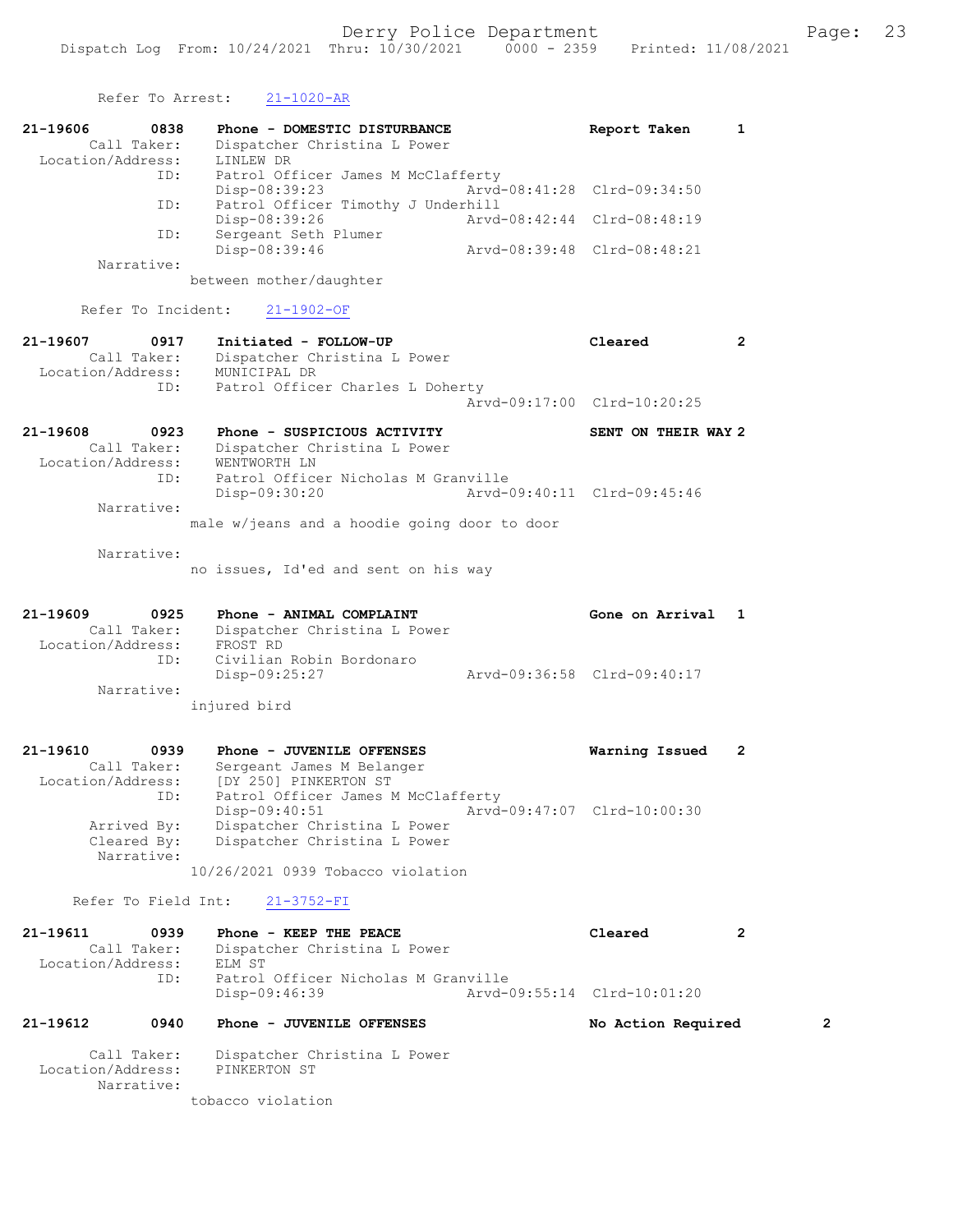|                                                      | Dispatch Log From: 10/24/2021 Thru: 10/30/2021<br>$0000 - 2359$                            | Printed: 11/08/2021         |              |
|------------------------------------------------------|--------------------------------------------------------------------------------------------|-----------------------------|--------------|
| 0957<br>21-19613<br>Call Taker:                      | Phone - ANIMAL COMPLAINT<br>Dispatcher Christina L Power                                   | Services Rendered 1         |              |
| Location/Address:<br>ID:                             | FROST RD<br>Civilian Robin Bordonaro<br>Disp-09:58:21                                      | Arvd-10:06:36 Clrd-10:22:47 |              |
| ID:                                                  | Patrol Officer Nicholas M Granville<br>Disp-10:20:22                                       | Arvd-10:20:23 Clrd-10:22:46 |              |
| Narrative:                                           | injured bird                                                                               |                             |              |
|                                                      |                                                                                            |                             |              |
| 21-19614<br>1015<br>Call Taker:                      | Initiated - SUBPOENA DELIVERY<br>Dispatcher Christina L Power                              | Served                      | $\mathbf{1}$ |
| Location/Address:<br>ID:                             | MUNICIPAL DR<br>Sergeant Seth Plumer                                                       |                             |              |
|                                                      |                                                                                            | Arvd-10:15:00 Clrd-10:18:10 |              |
| 21-19615<br>1059<br>Call Taker:<br>Location/Address: | Phone - JUVENILE OFFENSES<br>Dispatcher Christina L Power<br>PINKERTON ST                  | Report Taken                | $\mathbf{2}$ |
| ID:                                                  | Patrol Officer James M McClafferty<br>Disp-11:00:25<br>Patrol Officer Nicholas M Granville | Arvd-11:02:11 Clrd-11:43:23 |              |
| ID:<br>ID:                                           | Disp-11:00:37<br>Arvd-11:07:07<br>Patrol Officer Brian J Landry                            | $Clrd-11:18:20$             |              |
| Dispatched By:                                       | Disp-11:01:56<br>Arvd-11:07:08<br>Sergeant James M Belanger                                | Clrd-11:43:26               |              |
| Refer To Incident:                                   | $21 - 1903 - OF$                                                                           |                             |              |
| $21 - 19616$<br>1204                                 | Phone - NOISE COMPLAINT                                                                    | <b>ADVICE GIVEN</b>         | $\mathbf{2}$ |
| Call Taker:                                          | Dispatcher Christina L Power                                                               |                             |              |
| Location/Address:                                    | DERRY WAY                                                                                  |                             |              |
| ID:<br>ID:                                           | Patrol Officer Charles L Doherty<br>$Disp-12:06:41$<br>Patrol Officer Timothy J Underhill  | Arvd-12:07:21 Clrd-12:17:08 |              |
| ID:                                                  | Disp-12:06:43<br>Patrol Officer Timothy J Underhill                                        | Arvd-12:07:20 Clrd-12:17:08 |              |
| Cleared By:                                          | Disp-12:17:28<br>Arvd-12:17:35<br>Sergeant James M Belanger                                | Clrd-12:26:28               |              |
| ID:                                                  | Patrol Officer Charles L Doherty<br>Disp-12:17:33                                          | Arvd-12:17:35 Clrd-12:26:30 |              |
| Cleared By:                                          | Sergeant James M Belanger                                                                  |                             |              |
| 21-19617<br>1208                                     | Phone - MV ACCIDENT                                                                        | Report Taken                | 1            |
| Call Taker:<br>Location/Address:                     | Dispatcher Christina L Power<br>ASHLEIGH DR                                                |                             |              |
| ID:                                                  | Detective Scott A Tompkins<br>Disp-12:13:37                                                | Arvd-12:13:44 Clrd-12:23:45 |              |
| Cleared By:<br>ID:                                   | Sergeant James M Belanger<br>Detective Kevin G Ruppel                                      |                             |              |
| Cleared By:                                          | Disp-12:13:42<br>Sergeant James M Belanger                                                 | Arvd-12:13:43 Clrd-12:23:42 |              |
| ID:                                                  | Patrol Officer Nicholas M Granville<br>Disp-12:13:48                                       | Arvd-12:19:55 Clrd-12:52:49 |              |
| Refer To Citation:<br>Narrative:                     | $21 - 4652 - CN$                                                                           |                             |              |
|                                                      | Chevrette v Mai, full report                                                               |                             |              |
| Refer To Accident:                                   | $21 - 530 - AC$                                                                            |                             |              |
| 21-19618<br>1208                                     | Phone - ALARM, BURGLAR                                                                     | False Alarm                 | 1            |
| Call Taker:<br>Location/Address:                     | Sergeant James M Belanger<br>[DY 558] MAURICE RD                                           |                             |              |
| ID:                                                  | Patrol Officer Timothy J Underhill<br>Disp-12:27:51                                        | Arvd-12:33:54 Clrd-12:39:42 |              |
| Arrived By:                                          | Dispatcher Christina L Power                                                               |                             |              |

Dispatcher Christina L Power

Disp-12:27:59 Arvd-12:33:55 Clrd-12:39:44<br>Arrived By: Dispatcher Christina L Power

ID: Patrol Officer Charles L Doherty<br>Disp-12:27:59 Arv

Cleared By: Dispatcher Christina L Power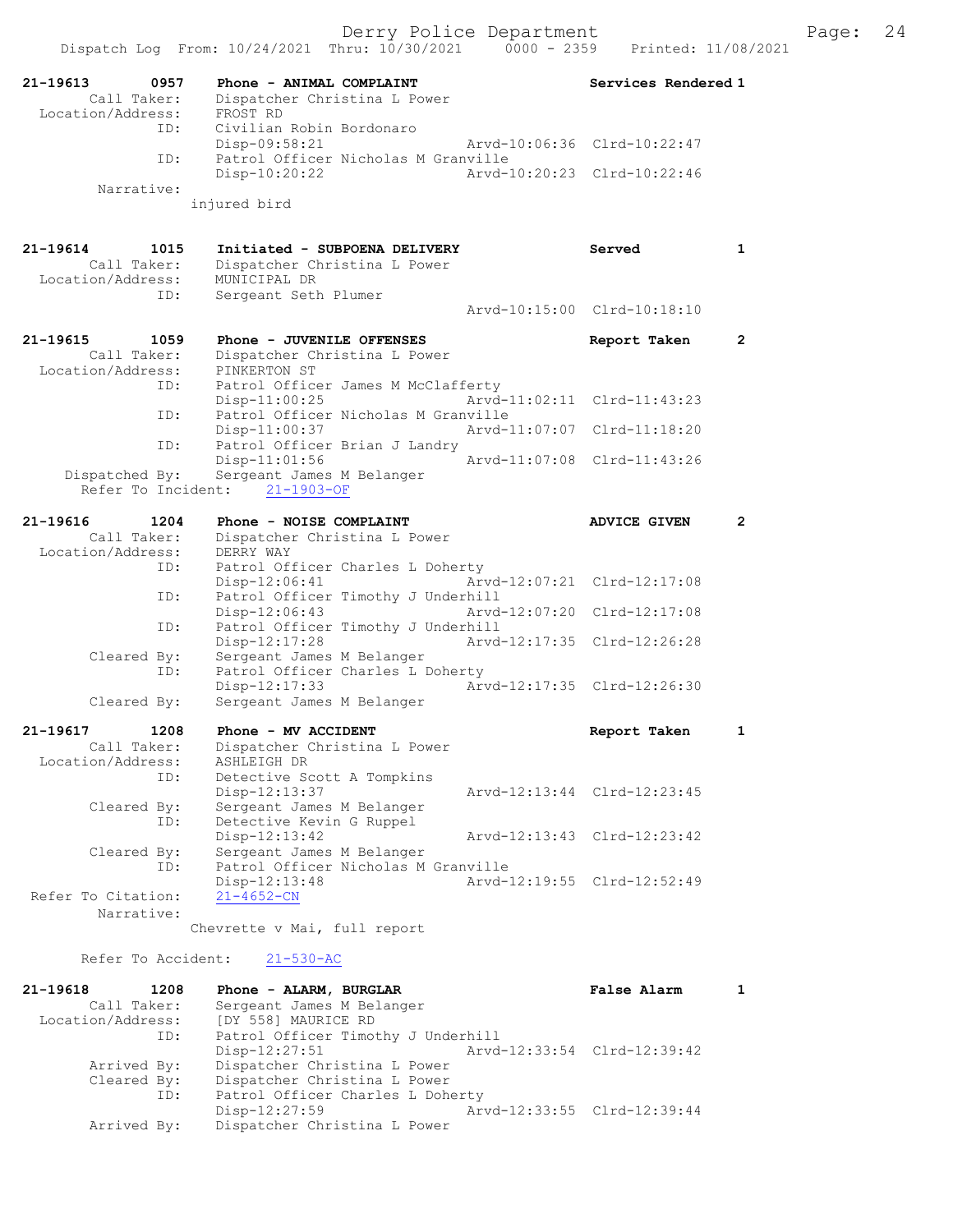Derry Police Department Form Page: 25 Dispatch Log From: 10/24/2021 Thru: 10/30/2021 0000 - 2359 Printed: 11/08/2021 Cleared By: Dispatcher Christina L Power Narrative: 10/26/2021 1209 Tamper alarm Narrative: confirmed false by the homeowner Refer To Field Int: 21-3826-FI 21-19619 1234 Phone - DISTURBANCE Report Taken 1 Call Taker: Dispatcher Christina L Power Location/Address: W BROADWAY ID: Patrol Officer Charles L Doherty<br>Disp-12:43:21 Arv Disp-12:43:21 Arvd-12:52:03 Clrd-13:21:17 ID: Patrol Officer Nicholas M Granville Disp-12:52:59 Arvd-12:58:54 Clrd-13:21:15 ID: Sergeant Seth Plumer Disp-12:53:52 Arvd-12:53:53 Clrd-12:58:53 ID: Patrol Officer James M McClafferty Disp-13:00:53 Disp-13:00:53 Dispatched By: Sergeant James M Belanger Dispatched By: Sergeant James M Belanger Cleared By: Sergeant James M Belanger Refer To Incident: 21-1904-OF 21-19620 1258 Phone - ABANDONED 911 1 No Action Required 1 Call Taker: Dispatcher Christina L Power Location/Address: PARKLAND DR ID: Dispatcher Christina L Power Disp-12:59:01 Arvd-12:59:02 Clrd-12:59:04 Narrative: no issues upon call back 21-19621 1301 Phone - SUSPICIOUS ACTIVITY Cone on Arrival 2 Call Taker: Sergeant James M Belanger Location/Address: MARY JO LN ID: Patrol Officer James M McClafferty<br>Disp-13:03:38 Arvd- Disp-13:03:38 Arvd-13:11:36 Clrd-13:17:02 Dispatched By: Dispatcher Christina L Power Arrived By: Dispatcher Christina L Power Cleared By: Dispatcher Christina L Power Narrative: 10/26/2021 1302 Suspicous vehicle in area 21-19622 1324 Phone - PARKING COMPLAINT Noted that Matter Rectified 1 Call Taker: Sergeant Seth Plumer Location/Address: CORWIN DR ID: Patrol Officer Nicholas M Granville<br>Disp-13:25:56 Arvd- Disp-13:25:56 Arvd-13:32:19 Clrd-13:37:43 Dispatched By: Dispatcher Christina L Power Arrived By: Dispatcher Christina L Power Cleared By: Dispatcher Christina L Power Narrative: Tree truck blocking the road 21-19623 1354 Phone - PARKING COMPLAINT Vehicle Moved 1 Call Taker: Dispatcher Christina L Power Call Taker: Dispatcher Chronic Call Taker: Dispatcher Chronic Chronic Chronic Chronic Chronic Chronic Chronic Chronic Chronic Chronic Chronic Chronic Chronic Chronic Chronic Chronic Chronic Chronic Chronic Chronic Chronic Patrol Officer Nicholas M Granville Disp-13:57:45 Arvd-13:58:15 Clrd-14:04:54 21-19624 1411 Phone - KEEP THE PEACE Services Rendered 2<br>Call Taker: Dispatcher Christina L Power Dispatcher Christina L Power<br>ELM ST Location/Address:<br>ID: Patrol Officer Nicholas M Granville<br>Disp-14:12:21 Arvd-1 Disp-14:12:21 Arvd-14:18:43 Clrd-14:48:16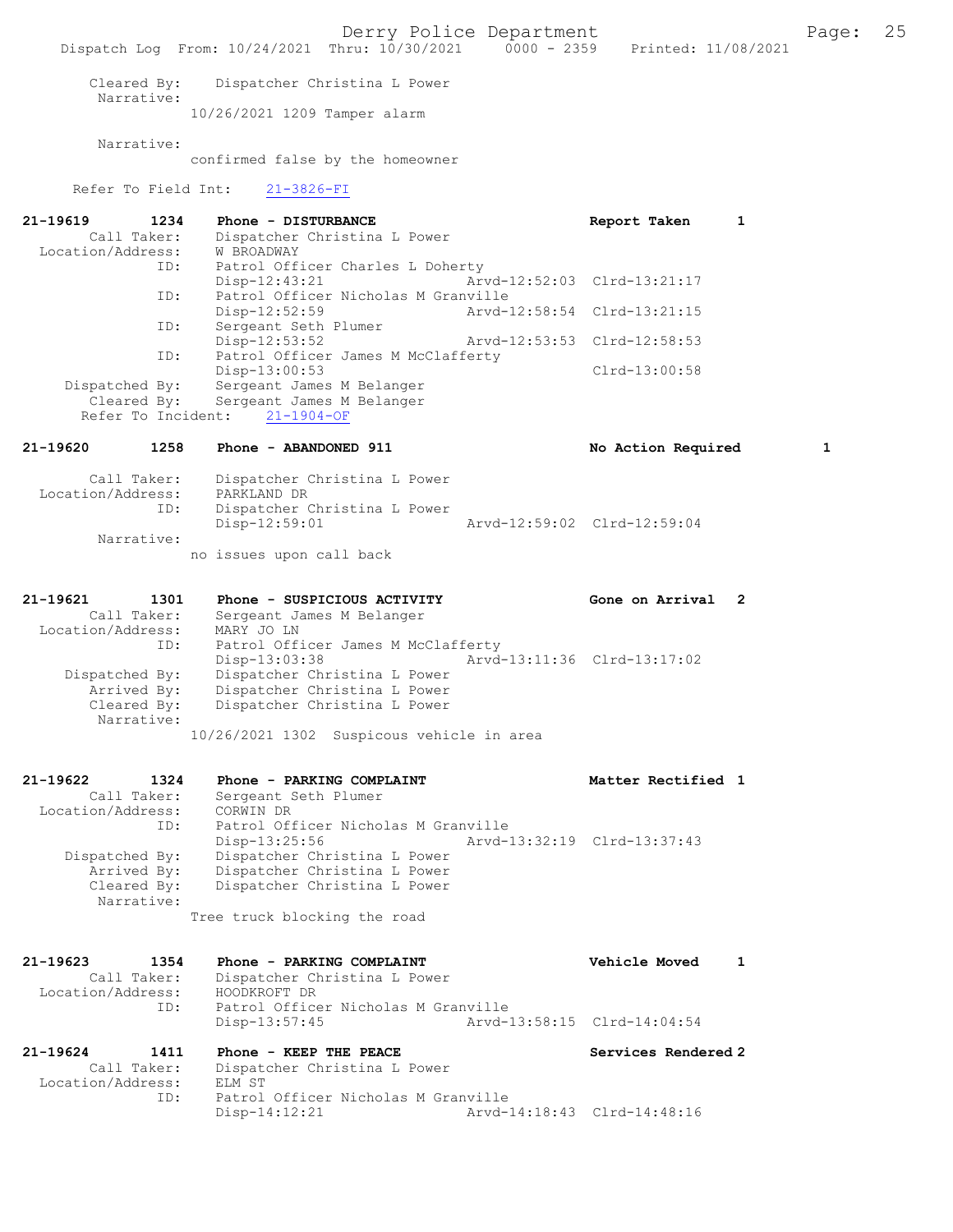| 21-19625<br>1454  | $Phone - THEFT$                  | Report Taken                |  |
|-------------------|----------------------------------|-----------------------------|--|
| Call Taker:       | Dispatcher Christina L Power     |                             |  |
| Location/Address: | DERRY WAY                        |                             |  |
| ID:               | Patrol Officer Charles L Doherty |                             |  |
|                   | Disp-15:21:33                    | Aryd-15:32:20 Clrd-15:38:00 |  |
| Dispatched By:    | Dispatcher Jess W Arcand         |                             |  |
| Arrived By:       | Dispatcher Jess W Arcand         |                             |  |
| Cleared By:       | Dispatcher Jess W Arcand         |                             |  |
| ID:               | Patrol Officer Charles L Doherty |                             |  |
|                   | Disp-15:38:06                    | Arvd-15:38:08 Clrd-15:41:10 |  |
| Dispatched By:    | Dispatcher Jess W Arcand         |                             |  |
| Arrived By:       | Dispatcher Jess W Arcand         |                             |  |
| Cleared By:       | Dispatcher Jess W Arcand         |                             |  |
| Narrative:        |                                  |                             |  |
|                   | bicycle                          |                             |  |

Refer To Incident: 21-1905-OF

# 21-19626 1512 Phone - NEIGHBORHOOD DISPUTE Services Rendered 2 Call Taker: Dispatcher Jess W Arcand Location/Address: VILLAGE BROOK LN ID: Patrol Officer Nicholas M Granville<br>Disp-15:21:56 Arvd-1 Disp-15:21:56 Arvd-15:32:46 Clrd-16:29:26 21-19627 1520 Phone - SUSPICIOUS ACTIVITY Report Taken 2

 Call Taker: Dispatcher Jess W Arcand Location/Address: HARVEST DR ID: Patrol Officer Nathan S Lavoie Disp-15:23:04 Arvd-15:42:35 Clrd-16:29:38 Narrative: 10/26/2021 1605 SUSPICIOUS MALE IN THE AREA

Refer To Field Int: 21-3763-FI

| 21-19628<br>Call Taker:<br>Location/Address:     | 1611        | Phone - RESTRAINING ORDER VIOLATION<br>Dispatcher Jess W Arcand<br>ELM ST                           | Report Taken                | $\overline{2}$ |
|--------------------------------------------------|-------------|-----------------------------------------------------------------------------------------------------|-----------------------------|----------------|
|                                                  | ID:         | Patrol Officer Sara R Joyce<br>Disp-16:29:45<br>Patrol Officer Ryan M Panaro                        | Arvd-16:36:16 Clrd-16:48:49 |                |
|                                                  | ID:         | Sergeant Jeffrey M Dawe<br>Disp-16:45:11                                                            | Arvd-16:45:13 Clrd-16:48:51 |                |
| Refer To Incident:                               |             | $21 - 1907 - OF$                                                                                    |                             |                |
| $21 - 19629$<br>Call Taker:<br>Location/Address: | 1647<br>ID: | Walk-In - FINGERPRINTS<br>Dispatcher Jess W Arcand<br>MUNICIPAL DR<br>Patrol Officer Collin Kennedy | Services Rendered 3         |                |
|                                                  |             | $Disp-16:47:42$                                                                                     | Arvd-16:47:44 Clrd-17:23:17 |                |
| 21-19630                                         | 1658        | Initiated - FOLLOW-UP                                                                               | No Action Required          | $\overline{2}$ |
| Call Taker:<br>Location/Address:                 | ID:         | Dispatcher Jess W Arcand<br>MUNICIPAL DR<br>Patrol Officer Sara R Joyce                             |                             |                |
|                                                  |             | Patrol Officer Ryan M Panaro                                                                        | Arvd-16:58:00 Clrd-17:40:18 |                |
| 21-19631<br>Call Taker:<br>Location/Address:     | 1712        | Phone - ERRATIC OPERATION<br>Dispatcher Jess W Arcand<br>MANCHESTER RD                              | Could Not Locate 2          |                |
|                                                  | ID:         | Patrol Officer Charles L Doherty<br>$Disp-17:12:59$                                                 | Arvd-17:18:21 Clrd-17:23:09 |                |
| 21-19632                                         | 1725        | Phone - DELIVER A MESSAGE                                                                           | Assistance Rendered         | 1              |
| Call Taker:<br>Location/Address:                 |             | Dispatcher Jess W Arcand<br>REDFIELD CIR                                                            |                             |                |
|                                                  | ID:         | Dispatcher Jess W Arcand<br>Disp-17:25:28                                                           | Arvd-17:25:30 Clrd-17:25:33 |                |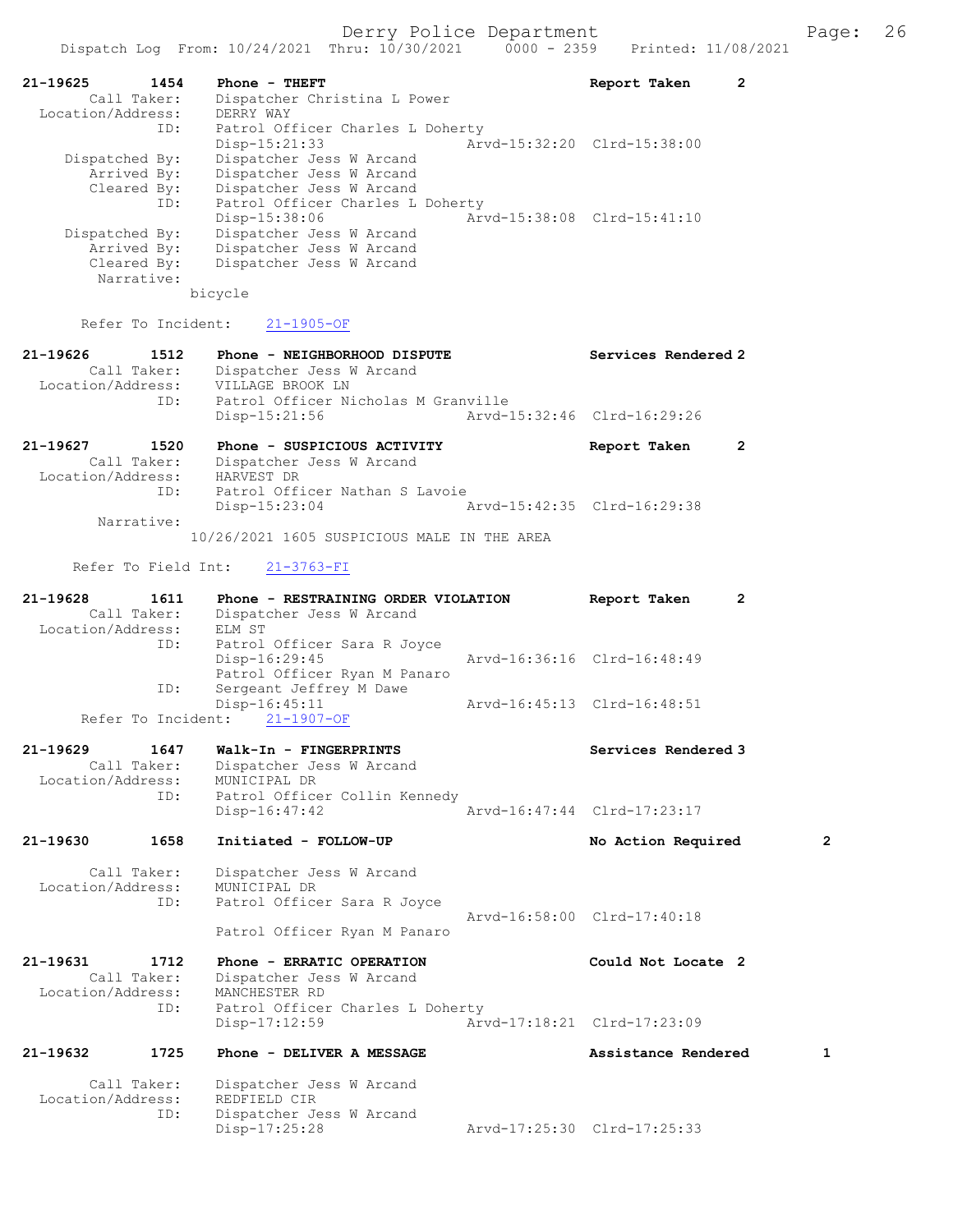Narrative:

10/26/2021 1752 REF WALLET THAT WAS FOUND

| 21-19633<br>1730<br>Call Taker:<br>Location/Address:<br>ID:                | Phone - JUVENILE OFFENSES<br>Dispatcher Jess W Arcand<br>HAMPSTEAD RD<br>Patrol Officer Charles L Doherty |                             | <b>ADVICE GIVEN</b>         | 2            |
|----------------------------------------------------------------------------|-----------------------------------------------------------------------------------------------------------|-----------------------------|-----------------------------|--------------|
| Refer To Field Int:                                                        | Disp-17:30:53<br>$21 - 3762 - FI$                                                                         |                             | Arvd-17:40:41 Clrd-18:07:21 |              |
| 21-19634<br>1737<br>Call Taker:<br>Location/Address:                       | 911 - SUSPICIOUS ACTIVITY<br>Dispatcher Jess W Arcand<br>PEABODY RD + PERLEY RD                           |                             | Services Rendered 2         |              |
| ID:                                                                        | Patrol Officer Nicholas M Granville<br>Disp-17:38:54                                                      |                             | Arvd-17:41:05 Clrd-17:52:51 |              |
| ID:                                                                        | Patrol Officer Sara R Joyce<br>Disp-17:40:18<br>Patrol Officer Ryan M Panaro                              | Arvd-17:42:21 Clrd-17:52:54 |                             |              |
| 1800<br>21-19635                                                           | Initiated - FOLLOW-UP                                                                                     |                             | No Action Required          | 2            |
| Call Taker:<br>Location/Address:<br>ID:                                    | Dispatcher Jess W Arcand<br>MUNICIPAL DR<br>Patrol Officer Sara R Joyce<br>Patrol Officer Ryan M Panaro   |                             | Arvd-18:00:00 Clrd-18:47:19 |              |
| 1813<br>21-19636                                                           | Phone - FOLLOW-UP                                                                                         |                             | No Action Required          | $\mathbf{2}$ |
|                                                                            | Call Taker: Dispatcher Jess W Arcand                                                                      |                             |                             |              |
| Location/Address:<br>ID:<br>Refer To Field Int:                            | DERRY WAY<br>Patrol Officer Nathan S Lavoie<br>$Disp-18:13:31$<br>$21 - 3771 - FI$                        | Arvd-18:19:19 Clrd-18:25:25 |                             |              |
| 21-19637<br>1832<br>Call Taker:<br>Location/Address:<br>Refer To Incident: | Phone - SEX OFFENSES<br>Dispatcher Jess W Arcand<br>PINKERTON ST<br>$21 - 1908 - OF$                      |                             | Report Taken                | 1            |
| 21-19638<br>1846<br>Call Taker:<br>Location/Address:                       | 911 - DOMESTIC DISTURBANCE<br>Dispatcher Jess W Arcand<br>CENTRAL ST                                      |                             | Report Taken                | 1            |
| ID:                                                                        | Patrol Officer Sara R Joyce<br>Disp-18:47:57<br>Patrol Officer Ryan M Panaro                              |                             | Arvd-18:51:59 Clrd-19:53:40 |              |
| ID:                                                                        | Patrol Officer Nathan S Lavoie<br>Disp-18:48:00                                                           | Arvd-19:01:08 Clrd-19:53:42 |                             |              |
| ID:<br>Refer To Incident:                                                  | Sergeant Jeffrey M Dawe<br>Disp-19:01:12<br>$21 - 1909 - OF$                                              |                             | Arvd-19:01:14 Clrd-19:53:39 |              |
| 21-19639<br>1939<br>Call Taker:                                            | 911 - MEDICAL EMERGENCY<br>Dispatcher Jess W Arcand                                                       |                             | Services Rendered 1         |              |
| Location/Address:<br>ID:<br>Refer To Field Int:                            | LARAWAY CT<br>Patrol Officer Awess Abdulkadir<br>Disp-19:39:33<br>$21 - 3764 - FI$                        |                             | Arvd-19:41:51 Clrd-19:52:22 |              |
| 21-19640<br>1959                                                           | 911 - DOMESTIC DISTURBANCE                                                                                |                             | Verbal in Nature 1          |              |
| Call Taker:<br>Location/Address:<br>ID:                                    | Dispatcher Jess W Arcand<br>KILREA RD<br>Patrol Officer Monica Ricci                                      |                             |                             |              |
|                                                                            | $Disp-20:00:49$                                                                                           |                             | Arvd-20:06:00 Clrd-20:31:49 |              |
| ID:                                                                        | Patrol Officer Sara R Joyce<br>$Disp-20:00:51$<br>Patrol Officer Ryan M Panaro                            |                             | Arvd-20:09:35 Clrd-20:31:47 |              |
| ID:                                                                        | Sergeant Jeffrey M Dawe<br>Disp-20:26:33                                                                  |                             | Arvd-20:26:34 Clrd-20:31:45 |              |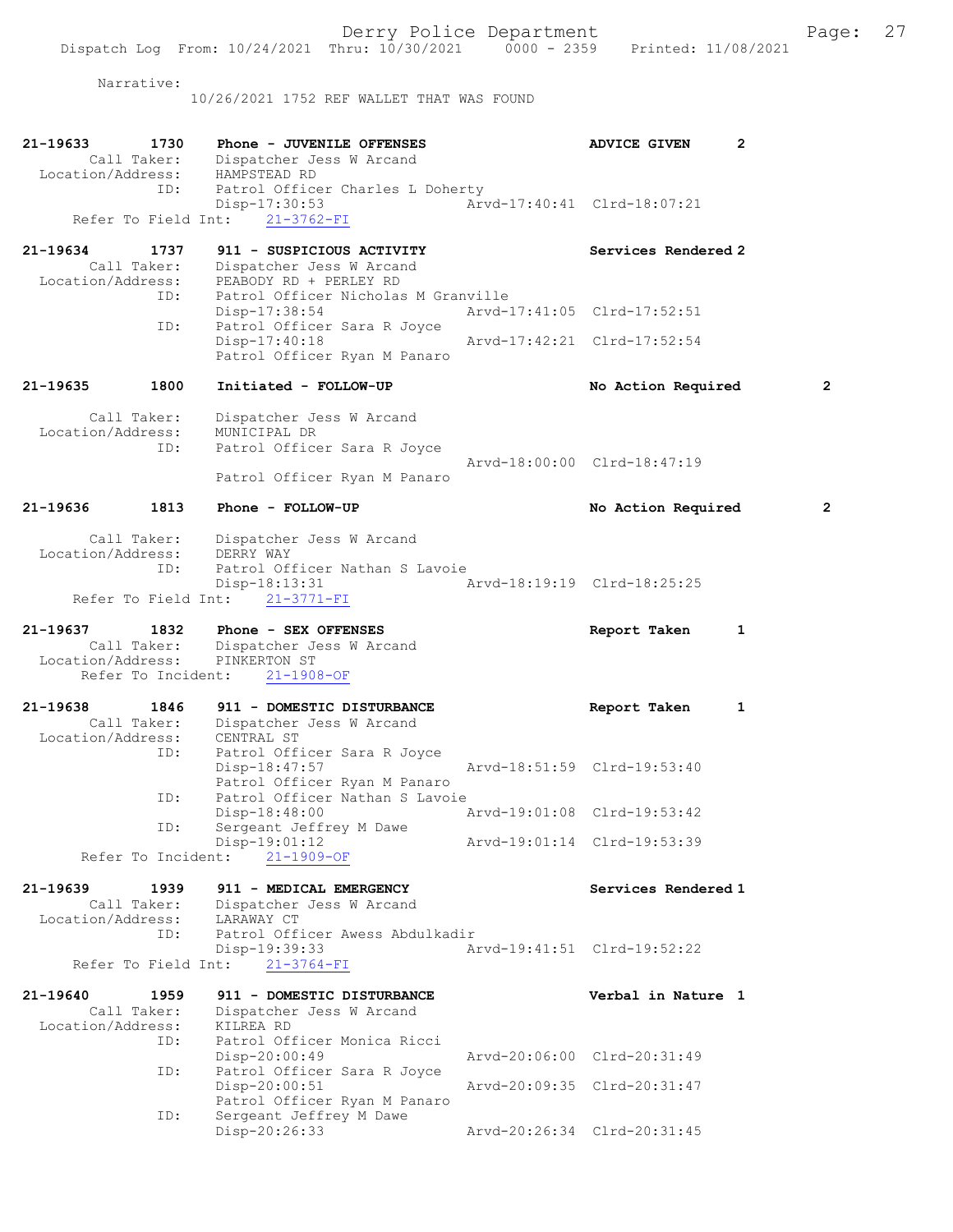Refer To Field Int: 21-3765-FI

| 21-19641           | 2054                | 911 - MEDICAL EMERGENCY                                        | Assistance Rendered         |              | 1 |
|--------------------|---------------------|----------------------------------------------------------------|-----------------------------|--------------|---|
|                    | Call Taker:         | Dispatcher Jess W Arcand                                       |                             |              |   |
| Location/Address:  | ID:                 | DERRY WAY<br>Patrol Officer Awess Abdulkadir                   |                             |              |   |
|                    |                     | Disp-20:54:58                                                  | Arvd-20:59:32 Clrd-21:08:58 |              |   |
|                    | Refer To Field Int: | $21 - 3767 - FI$                                               |                             |              |   |
| 21-19642           | 2100                | Phone - $TREE(S)$ DOWN                                         | Removed Hazard              | 1            |   |
| Location/Address:  | Call Taker:         | Patrol Officer Robert Corwin<br>ISLAND POND RD                 |                             |              |   |
|                    | ID:                 | Patrol Officer Monica Ricci                                    |                             |              |   |
|                    |                     | Disp-21:01:36                                                  | Arvd-21:09:32 Clrd-21:15:05 |              |   |
|                    | Arrived By:         | Dispatcher Jess W Arcand                                       |                             |              |   |
|                    | Cleared By:         | Dispatcher Jess W Arcand                                       |                             |              |   |
| 21-19643           | 2116                | Initiated - FOLLOW-UP                                          | Services Rendered 2         |              |   |
|                    | Call Taker:         | Dispatcher Jess W Arcand                                       |                             |              |   |
| Location/Address:  | ID:                 | MUNICIPAL DR<br>Patrol Officer Sara R Joyce                    |                             |              |   |
|                    |                     |                                                                | Arvd-21:16:00 Clrd-22:55:00 |              |   |
|                    |                     | Patrol Officer Ryan M Panaro<br>Dispatcher Christine D Carlson |                             |              |   |
|                    | Cleared By:         |                                                                |                             |              |   |
| 21-19644           | 2132                | 911 - ATTEMPTED SUICIDE                                        | Report Taken                | $\mathbf{2}$ |   |
| Location/Address:  | Call Taker:         | Dispatcher Jess W Arcand<br>DERRY WAY                          |                             |              |   |
|                    | ID:                 | Patrol Officer Awess Abdulkadir                                |                             |              |   |
|                    |                     | Disp-21:32:39                                                  | Arvd-21:36:40 Clrd-22:25:23 |              |   |
|                    | ID:                 | Patrol Officer Kevin L Davies<br>$Disp-21:32:55$               | Arvd-21:36:45 Clrd-21:57:06 |              |   |
|                    | ID:                 | Sergeant Jeffrey M Dawe                                        |                             |              |   |
|                    | ID:                 | $Disp-21:34:02$<br>Patrol Officer Monica Ricci                 | Arvd-21:38:25 Clrd-22:00:52 |              |   |
|                    |                     | Disp-21:34:48                                                  | Arvd-21:34:50 Clrd-22:00:56 |              |   |
|                    |                     | Refer To Incident: 21-1910-OF                                  |                             |              |   |
| 21-19645           | 2301                | Initiated - MV STOP                                            | Warning Issued              | 3            |   |
| Location/Address:  | Call Taker:         | Dispatcher Christine D Carlson<br>CRYSTAL AVE                  |                             |              |   |
|                    | ID:                 | Patrol Officer Andrew R Kennedy                                |                             |              |   |
|                    |                     |                                                                | Arvd-23:01:00 Clrd-23:05:40 |              |   |
|                    | ID:                 | Patrol Officer Michael Carnazzo                                |                             |              |   |
| Refer To Citation: |                     | $Disp-23:03:07$<br>$21 - 4654 - CN$                            | Arvd-23:03:08 Clrd-23:04:35 |              |   |
|                    |                     |                                                                |                             |              |   |
| 21-19646           | 2313<br>Call Taker: | Initiated - PROPERTY CHECK<br>Dispatcher Christine D Carlson   | Services Rendered 2         |              |   |
| Location/Address:  |                     | PIERCE AVE                                                     |                             |              |   |
|                    | ID:                 | Patrol Officer Andrew R Kennedy                                |                             |              |   |
|                    |                     |                                                                | Arvd-23:13:00 Clrd-23:13:52 |              |   |
| 21-19647           | 2319                | Phone - TREE (S) DOWN                                          | Services Rendered 1         |              |   |
|                    | Call Taker:         | Patrol Officer Robert Corwin                                   |                             |              |   |
| Location/Address:  | ID:                 | SILVESTRI CIR<br>Patrol Officer Monica Ricci                   |                             |              |   |
|                    |                     | Disp-23:20:29                                                  | Arvd-23:22:33 Clrd-23:35:15 |              |   |
|                    | Arrived By:         | Dispatcher Christine D Carlson                                 |                             |              |   |
|                    | Cleared By:         | Dispatcher Christine D Carlson                                 |                             |              |   |
|                    | ID:                 | Patrol Officer Kevin L Davies<br>Disp-23:20:31                 | Arvd-23:23:00 Clrd-23:35:14 |              |   |
|                    | Arrived By:         | Dispatcher Christine D Carlson                                 |                             |              |   |
|                    | Cleared By:         | Dispatcher Christine D Carlson                                 |                             |              |   |
|                    | ID:                 | Sergeant Patrick H Dawson                                      |                             |              |   |
| Dispatched By:     |                     | $Disp-23:27:58$<br>Dispatcher Christine D Carlson              | Arvd-23:28:54 Clrd-23:35:12 |              |   |
|                    | Arrived By:         | Dispatcher Christine D Carlson                                 |                             |              |   |
|                    | Cleared By:         | Dispatcher Christine D Carlson                                 |                             |              |   |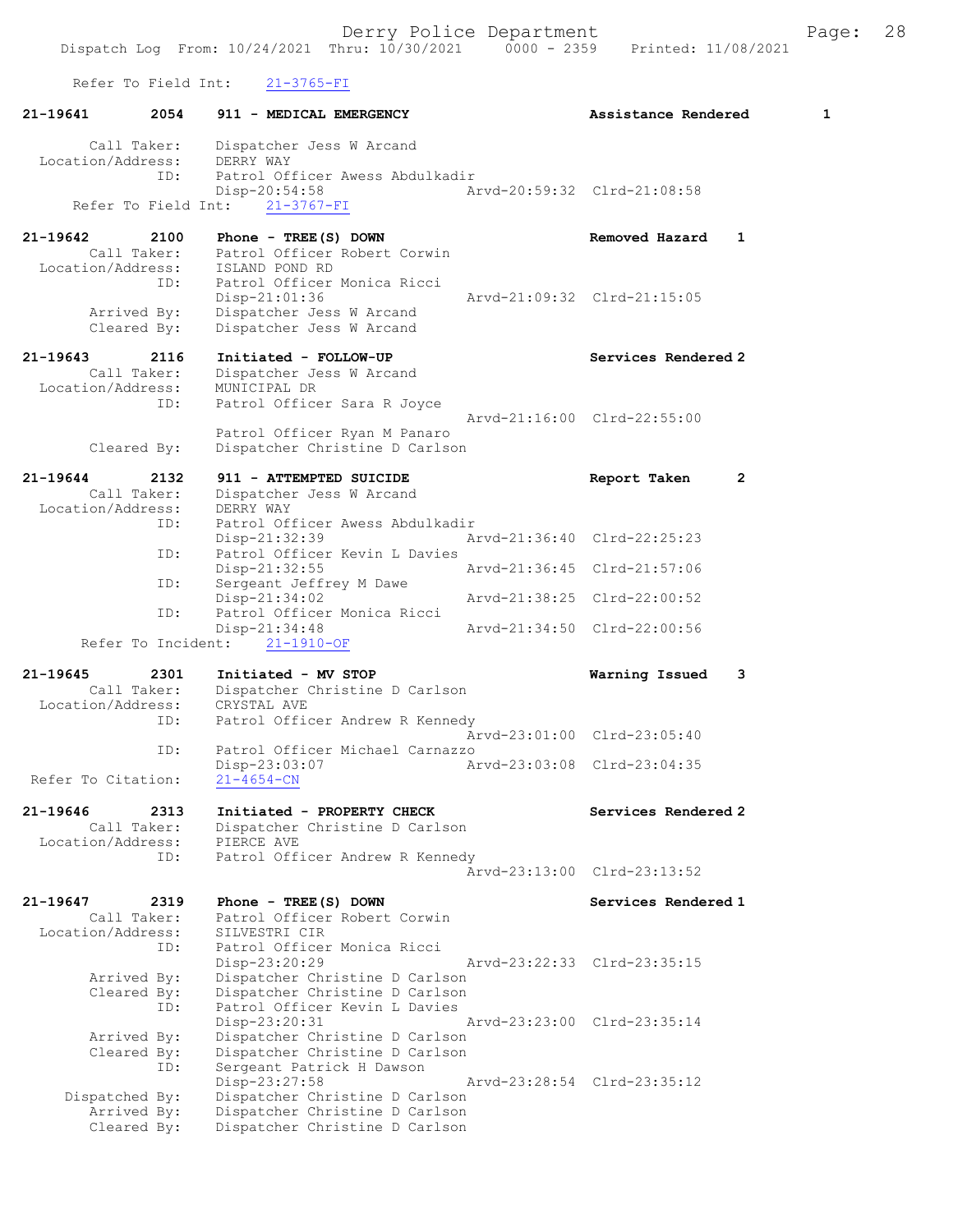Narrative:

10/26/2021 2326 DFD on scene

| 21-19649          | 2325        | Alarm - ALARM, BURGLAR                        | Arvd-23:22:00 Clrd-23:22:27<br><b>False Alarm</b> |  |
|-------------------|-------------|-----------------------------------------------|---------------------------------------------------|--|
|                   | TD:         | Patrol Officer Michael Carnazzo               |                                                   |  |
| Location/Address: | Call Taker: | Dispatcher Christine D Carlson<br>HUMPHREY RD |                                                   |  |
| 21-19648          | 2322        | Initiated - PROPERTY CHECK                    | Services Rendered 2                               |  |

| Call Taker:       | Patrol Officer Robert Corwin    |                             |
|-------------------|---------------------------------|-----------------------------|
| Location/Address: | [DY 13] SOUTH AVE               |                             |
| ID:               | Patrol Officer Michael Carnazzo |                             |
|                   | $Disp-23:26:02$                 | Arvd-23:28:00 Clrd-23:33:55 |
| Arrived By:       | Dispatcher Christine D Carlson  |                             |
| Cleared By:       | Dispatcher Christine D Carlson  |                             |
| ID:               | Patrol Officer Andrew R Kennedy |                             |
|                   | Disp-23:26:13                   | Arvd-23:28:01 Clrd-23:33:57 |
| Arrived By:       | Dispatcher Christine D Carlson  |                             |
| Cleared By:       | Dispatcher Christine D Carlson  |                             |
| Narrative:        |                                 |                             |

shipping door motion

Refer To Field Int: 21-3795-FI

| 21-19650           | 2343        | Initiated - MV STOP             |                             | Warning Issued 3 |  |
|--------------------|-------------|---------------------------------|-----------------------------|------------------|--|
|                    | Call Taker: | Dispatcher Christine D Carlson  |                             |                  |  |
| Location/Address:  |             | S MAIN ST + FAIRWAY DR          |                             |                  |  |
|                    | ID:         | Patrol Officer Michael Carnazzo |                             |                  |  |
|                    |             |                                 | Aryd-23:43:00 Clrd-23:52:28 |                  |  |
|                    | ID:         | Patrol Officer Andrew R Kennedy |                             |                  |  |
|                    |             | Disp-23:48:44                   | Arvd-23:48:45 Clrd-23:50:25 |                  |  |
| Refer To Citation: |             | $21 - 4655 - CN$                |                             |                  |  |

| 21-19651          | 2347        | Initiated - ROAD HAZARD        |                             | Removed Hazard |  |
|-------------------|-------------|--------------------------------|-----------------------------|----------------|--|
|                   | Call Taker: | Dispatcher Christine D Carlson |                             |                |  |
| Location/Address: |             | KENDALL POND RD                |                             |                |  |
|                   | ID:         | Sergeant Patrick H Dawson      |                             |                |  |
|                   |             |                                | Arvd-23:47:00 Clrd-23:48:04 |                |  |

## For Date: 10/27/2021 - Wednesday

| 21-19652           | 0019        | Initiated - MV STOP             | Warning Issued 3 |  |
|--------------------|-------------|---------------------------------|------------------|--|
|                    | Call Taker: | Dispatcher Christine D Carlson  |                  |  |
| Location/Address:  |             | HAMPSTEAD RD                    |                  |  |
|                    | TD:         | Patrol Officer Michael Carnazzo |                  |  |
|                    |             | Aryd-00:19:00 Clrd-00:26:48     |                  |  |
| Refer To Citation: |             | 21-4656-CN                      |                  |  |

| $21 - 19653$       | 0040        | Initiated - MV STOP             | Warning Issued              | $\overline{\phantom{a}}$ 3 |
|--------------------|-------------|---------------------------------|-----------------------------|----------------------------|
|                    | Call Taker: | Dispatcher Christine D Carlson  |                             |                            |
| Location/Address:  |             | E DERRY RD + SCHURMAN DR        |                             |                            |
|                    | ID:         | Patrol Officer Monica Ricci     |                             |                            |
|                    |             |                                 | Arvd-00:40:00 Clrd-00:45:36 |                            |
|                    | ID:         | Patrol Officer Michael Carnazzo |                             |                            |
|                    |             | $Disp-00:43:43$                 | Arvd-00:43:44 Clrd-00:45:34 |                            |
| Refer To Citation: |             | $21 - 4657 - CN$                |                             |                            |

## 21-19654 0105 Phone - MEDICAL EMERGENCY Transported to Hospital 1

| Call Taker:<br>Location/Address: | Dispatcher Christine D Carlson<br>CENTRAL ST |                             |                             |
|----------------------------------|----------------------------------------------|-----------------------------|-----------------------------|
| ID:                              | Patrol Officer Andrew R Kennedy              |                             |                             |
|                                  | Disp-01:05:16                                | Arvd-01:06:57 Clrd-01:15:04 |                             |
| ID:                              | Patrol Officer Kevin L Davies                |                             |                             |
|                                  | Disp-01:05:17                                |                             | Arvd-01:06:46 Clrd-01:14:54 |
| ID:                              | Sergeant Patrick H Dawson                    |                             |                             |
|                                  | $Disp-01:06:49$                              |                             | Arvd-01:07:17 Clrd-01:14:52 |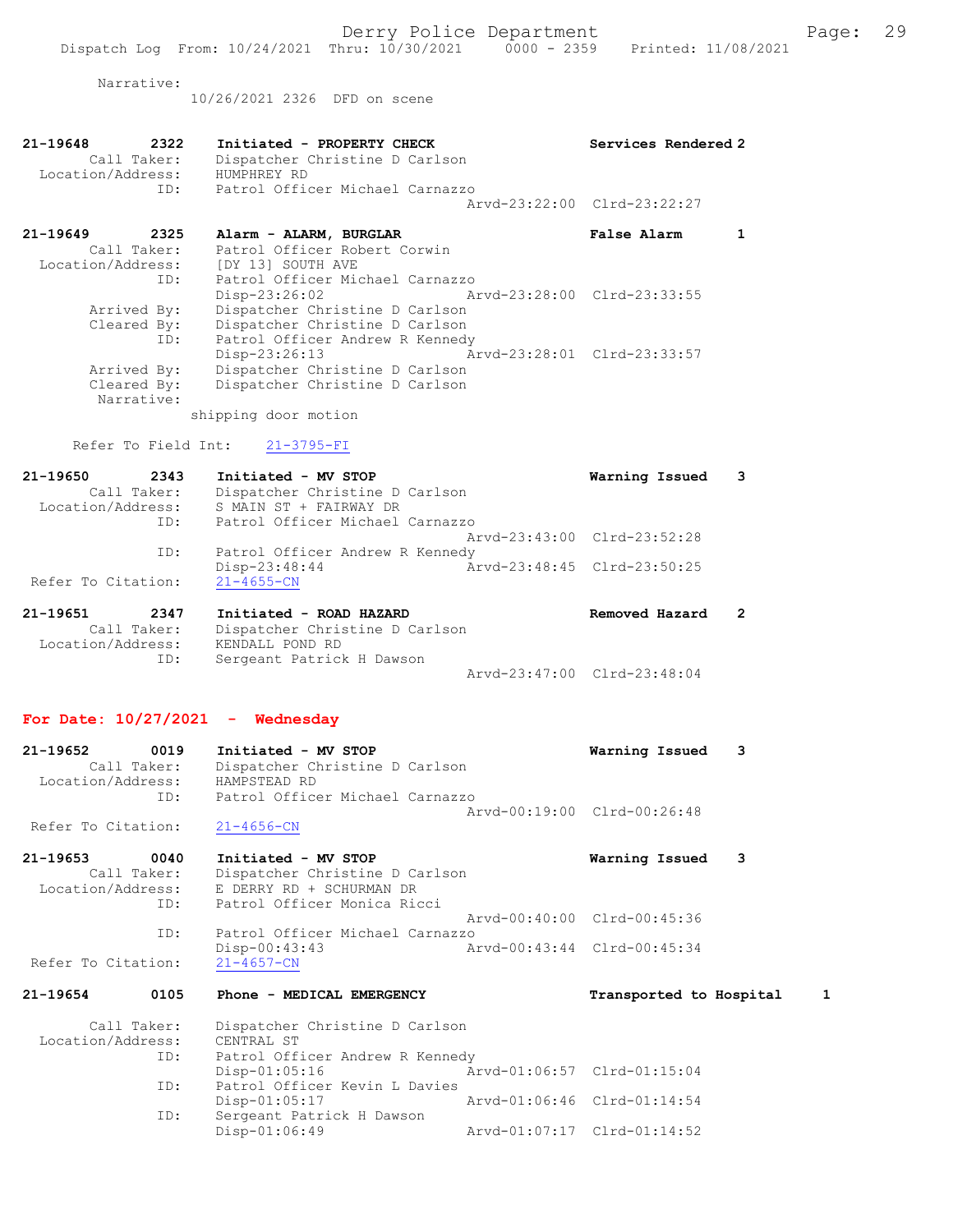Refer To Field Int: 21-3772-FI

| 21-19655          | 0312        | Initiated - MV STOP             | Warning Issued 3 |  |
|-------------------|-------------|---------------------------------|------------------|--|
|                   | Call Taker: | Dispatcher Christine D Carlson  |                  |  |
| Location/Address: |             | KENDALL POND RD + WOOD AVE      |                  |  |
|                   | ID:         | Patrol Officer Andrew R Kennedy |                  |  |
|                   |             | Aryd-03:12:00 Clrd-03:21:40     |                  |  |
|                   |             | Refer To Citation: 21-4658-CN   |                  |  |

21-19656 0336 Initiated - MV STOP Warning Issued 3 Call Taker: Dispatcher Christine D Carlson Location/Address: KENDALL POND RD + SHILAH DR ID: Patrol Officer Andrew R Kennedy Arvd-03:36:00 Clrd-03:45:02<br>21-4659-CN

Refer To Citation:

21-19657 0353 Phone - ALARM, BURGLAR False Alarm 1 Call Taker: Dispatcher Christine D Carlson Location/Address: [DY 2292] ROCKINGHAM RD ID: Patrol Officer Andrew R Kennedy<br>Disp-03:54:04 Ar Disp-03:54:04 Arvd-03:59:34 Clrd-04:02:03 Narrative: 10/27/2021 0353 Power failure alarm

Narrative:

10/27/2021 0402 Confirmed power out

Refer To Field Int: 21-3794-FI

| 21-19658          | 0408        | Phone - $TREE(S)$ DOWN |                                 |                                                            | Removed Hazard              |  |
|-------------------|-------------|------------------------|---------------------------------|------------------------------------------------------------|-----------------------------|--|
|                   | Call Taker: |                        | Dispatcher Christine D Carlson  |                                                            |                             |  |
| Location/Address: |             | HAMPSTEAD RD           |                                 |                                                            |                             |  |
|                   | ID:         |                        | Patrol Officer Monica Ricci     |                                                            |                             |  |
|                   |             | $Disp-04:08:51$        |                                 |                                                            | Arvd-04:13:19 Clrd-05:36:45 |  |
|                   | ID:         |                        | Patrol Officer Awess Abdulkadir |                                                            |                             |  |
|                   |             | $Disp-04:08:52$        |                                 |                                                            | Arvd-04:13:17 Clrd-05:36:43 |  |
|                   | Narrative:  |                        |                                 |                                                            |                             |  |
|                   |             |                        |                                 | 10/27/2021 0417 State(div 5) notified at this time of tree |                             |  |
|                   |             | down                   |                                 |                                                            |                             |  |
|                   | Narrative:  |                        |                                 |                                                            |                             |  |

10/27/2021 0527 State on scene

 Narrative: 10/27/2021 0536 State removed tree in roadway - roadway is back open at this time

21-19659 0411 Initiated - MV STOP Warning Issued 3 Call Taker: Dispatcher Christine D Carlson Location/Address: FOLSOM RD ID: Patrol Officer Michael Carnazzo Arvd-04:11:00 Clrd-04:18:32

Refer To Citation: 21-4660-CN

21-19660 0521 Initiated - MV STOP Warning Issued 3 Call Taker: Dispatcher Christine D Carlson Location/Address: E BROADWAY + HOODKROFT DR ID: Patrol Officer Andrew R Kennedy Arvd-05:21:00 Clrd-05:26:54

21-19661 0538 Phone - TREE(S) DOWN Services Rendered 1 Call Taker: Dispatcher Christine D Carlson Location/Address: HIGH ST + BEACON ST ID: Patrol Officer Andrew R Kennedy Disp-05:39:06 Arvd-05:42:37 Clrd-05:58:17 ID: Patrol Officer Michael Carnazzo Disp-05:39:07 Clrd-05:44:25 Narrative: 10/27/2021 0546 DPW notified at this time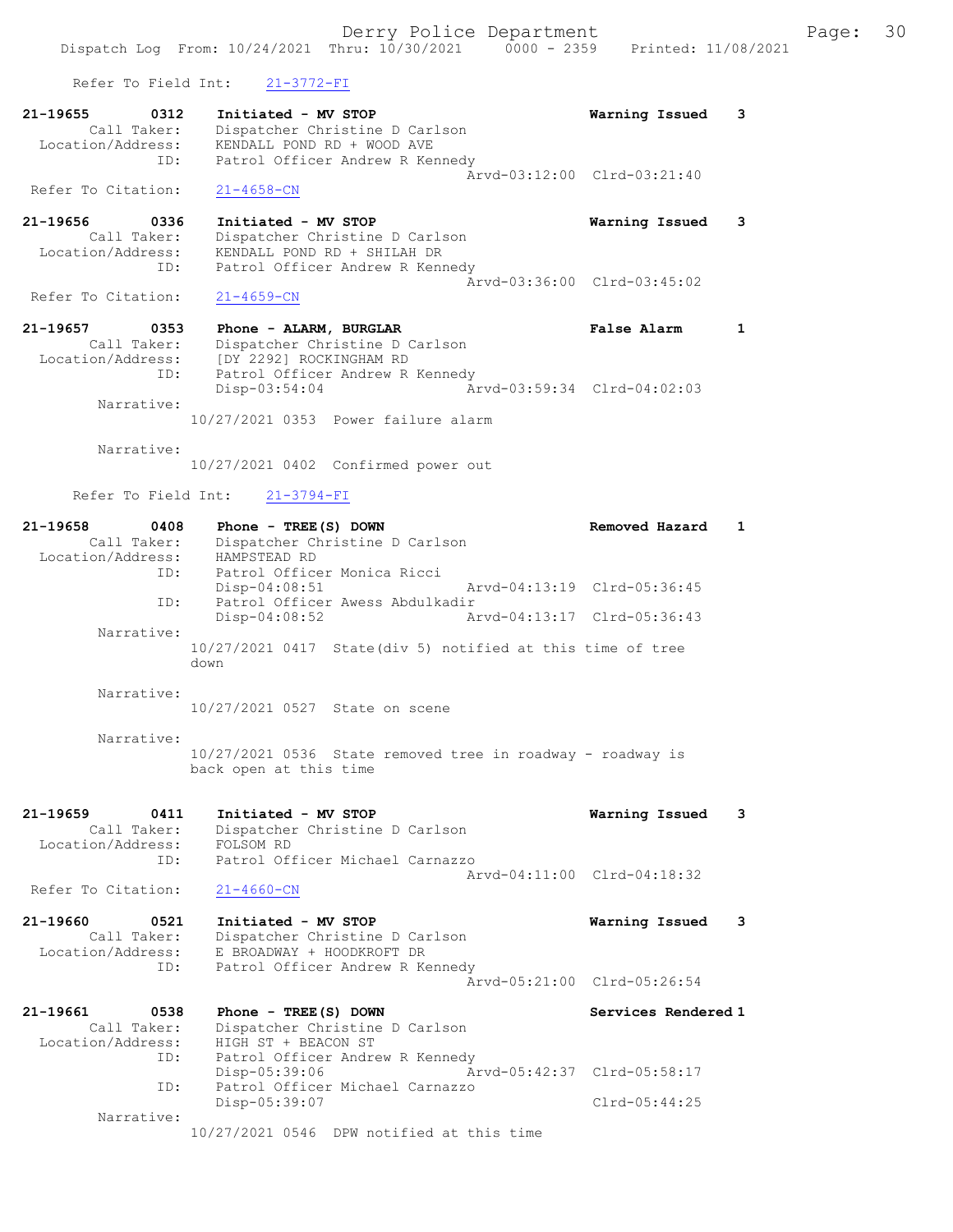Derry Police Department Fage: 31 Dispatch Log From: 10/24/2021 Thru: 10/30/2021 0000 - 2359 Printed: 11/08/2021 Narrative: 10/27/2021 0556 DPW on scene Narrative: 10/27/2021 0558 Roadway open 21-19662 0543 Phone - TREE(S) DOWN Removed Hazard 1 Call Taker: Dispatcher Christine D Carlson Location/Address: EILEEN AVE + COVE DR ID: Patrol Officer Monica Ricci Disp-05:43:56 Arvd-05:49:16 Clrd-05:52:16 21-19663 0553 Initiated - ROAD HAZARD Services Rendered 2 Call Taker: Dispatcher Christine D Carlson Location/Address: ENGLISH RANGE RD + EILEEN AVE ID: Patrol Officer Monica Ricci Arvd-05:53:00 Clrd-05:54:23 21-19664 0603 Initiated - ROAD HAZARD Removed Hazard 2 Call Taker: Dispatcher Christine D Carlson Location/Address: ISLAND POND RD ID: Patrol Officer Michael Carnazzo Arvd-06:03:00 Clrd-06:05:40 21-19665 0612 Phone - ROAD HAZARD Services Rendered 2 Call Taker: Dispatcher Christine D Carlson Location/Address: FROST RD + HOMESTEAD DR ID: Patrol Officer Michael Carnazzo Disp-06:13:24 Arvd-06:18:26 Clrd-09:36:00 Cleared By: Dispatcher Jess W Arcand Narrative: 10/27/2021 0623 DFD on scene Narrative: 10/27/2021 0724 EVERSOURCE ON SCENE 21-19666 0614 Phone - TREE(S) DOWN Services Rendered 1 Call Taker: Dispatcher Christine D Carlson Location/Address: GOODHUE RD ID: Patrol Officer Andrew R Kennedy Disp-06:15:12 Arvd-06:25:49 Clrd-06:35:10 Narrative: 10/27/2021 0633 DPW notified Narrative: 10/27/2021 0634 Called DPW and cancelled them at this time 21-19667 0625 Phone - TREE(S) DOWN Services Rendered 1 Call Taker: Dispatcher Christine D Carlson Location/Address: MORNINGSIDE DR ID: Patrol Officer Monica Ricci Disp-06:25:27 Arvd-06:33:27 Clrd-06:50:33 ID: Patrol Officer Andrew R Kennedy<br>Disp-06:35:26 Arvd-06:50:30 Clrd-08:46:47 Disp-06:35:26 Arvd-06:50:30 Clrd-08:46:47 Cleared By: Dispatcher Jess W Arcand Narrative: 10/27/2021 0721 EVERSOURCE ON SCENE 21-19668 0638 Phone - TREE(S) DOWN Services Rendered 1 Call Taker: Dispatcher Christine D Carlson Location/Address: SCOBIE POND RD ID: Patrol Officer Awess Abdulkadir Disp-06:39:32 Arvd-06:44:32 Clrd-07:01:54 Cleared By: Dispatcher Jess W Arcand ID: Patrol Officer James M McClafferty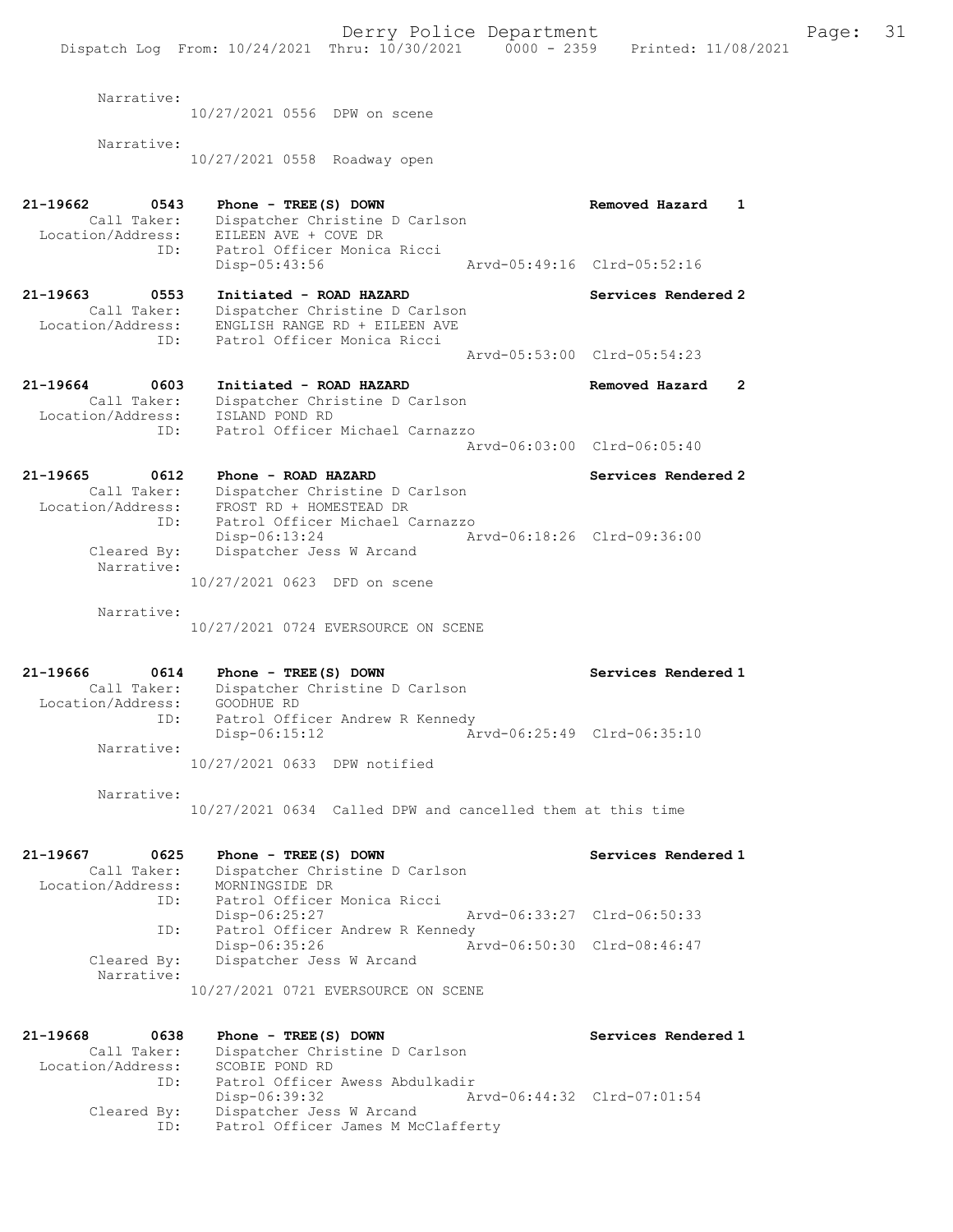Dispatch Log From: 10/24/2021 Thru: 10/30/2021 0000 - 2359 Printed: 11/08/2021 Disp-06:41:35 Arvd-06:51:09 Clrd-07:17:51 Cleared By: Dispatcher Jess W Arcand Narrative: 10/27/2021 0648 DPW notified at this time 21-19669 0650 Phone - TREE(S) DOWN Services Rendered 1 Call Taker: Dispatcher Christine D Carlson Location/Address: BRIARWOOD ST ID: Patrol Officer Blake A Martineau Disp-07:40:06 Clrd-07:45:29 Dispatched By: Dispatcher Jess W Arcand Cleared By: Dispatcher Jess W Arcand ID: Sergeant Seth Plumer Disp-07:45:19 Arvd-07:45:20 Clrd-07:46:06 Dispatched By: Dispatcher Jess W Arcand Arrived By: Dispatcher Jess W Arcand Cleared By: Dispatcher Jess W Arcand Narrative: 10/27/2021 0745 EVERSOURCE ON SCENE UPON ARRIVAL 21-19670 0704 Phone - TREE(S) DOWN Services Rendered 1 Call Taker: Lieutenant Michael T Muncey Location/Address: WARNER HILL RD ID: Patrol Officer James M McClafferty Disp-08:04:14 Arvd-08:04:19 Clrd-08:09:27 Dispatched By: Dispatcher Jess W Arcand Arrived By: Dispatcher Jess W Arcand Cleared By: Dispatcher Jess W Arcand Narrative: Tree down crossing half of the roadway. 21-19671 0713 Initiated - Parking Enforcement Vehicle checked 1 Call Taker: Dispatcher Jess W Arcand Location/Address: CORWIN DR ID: Patrol Officer Charles L Doherty Arvd-07:13:00 Clrd-07:15:22 21-19672 0715 911 - DOMESTIC DISTURBANCE Verbal in Nature 1 Call Taker: Dispatcher Jess W Arcand Location/Address: KILREA RD ID: Patrol Officer Blake A Martineau Disp-07:16:05 Arvd-07:33:30 Clrd-07:39:01 ID: Patrol Officer Nicholas M Granville Disp-07:16:11 Arvd-07:26:11 Clrd-07:39:03 ID: Sergeant Seth Plumer<br>Disp-07:33:25 Disp-07:33:25 Arvd-07:33:28 Clrd-07:39:04 Refer To Field Int: 21-3781-FI 21-19673 0717 Phone - ROAD HAZARD Services Rendered 2 Call Taker: Dispatcher Jess W Arcand Location/Address: ISLAND POND RD ID: Patrol Officer Charles L Doherty Disp-07:19:09 Arvd-07:22:12 Clrd-08:09:19 ID: Patrol Officer Blake A Martineau Disp-07:47:40 Arvd-07:56:13 Clrd-08:09:17 ID: Sergeant Seth Plumer Disp-07:57:55 Arvd-07:57:57 Clrd-08:08:48 Narrative: 10/27/2021 0727 EVERSOURCE NOTIFIED AND RESPONDING FOR TREE ON WIRES LEANING ACROSS THE ROAD Narrative: 10/27/2021 0746 EVERSOURCE ON SCENE 21-19674 0721 Phone - TREE(S) DOWN Services Rendered 1 Call Taker: Dispatcher Jess W Arcand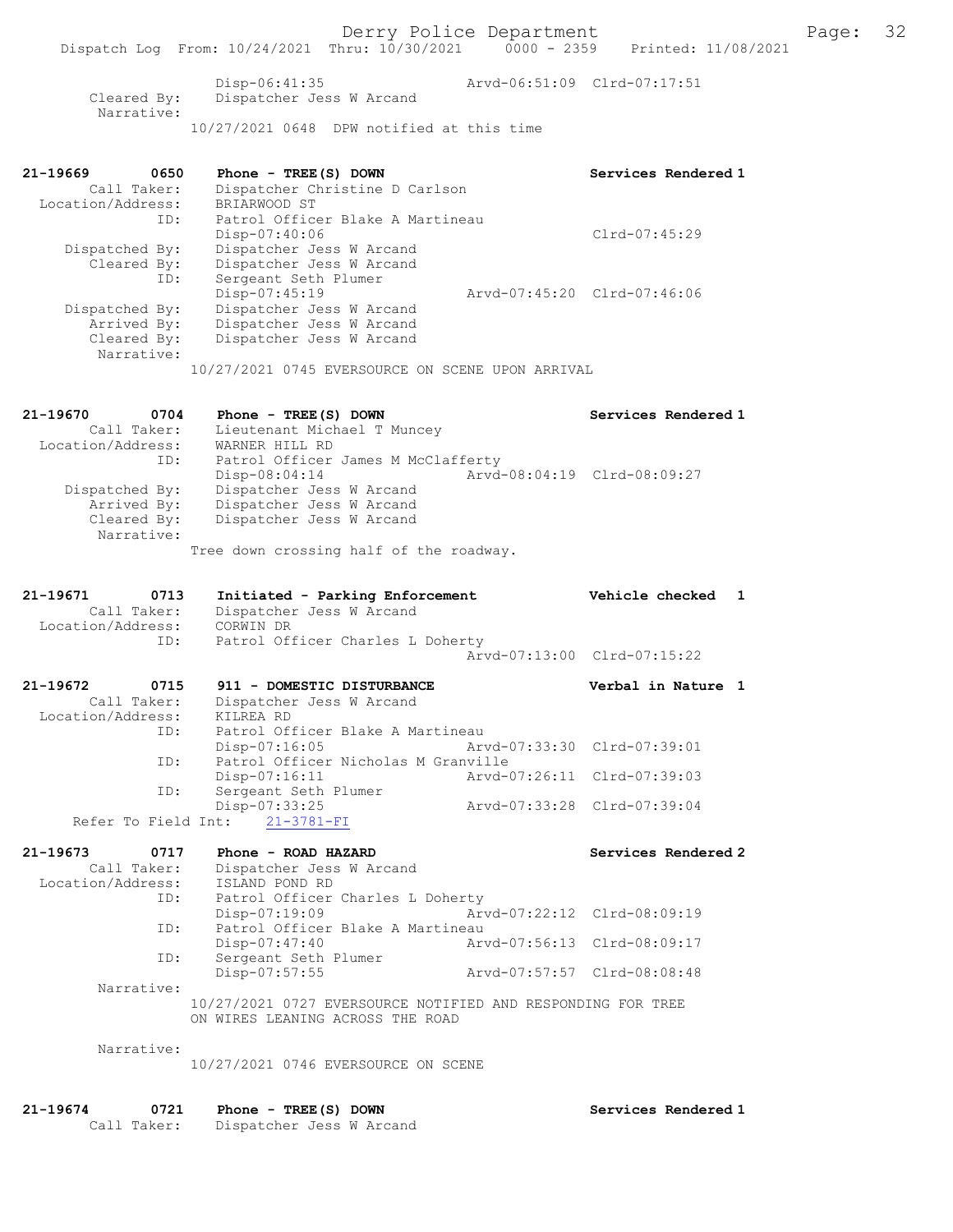Derry Police Department Fage: 33 Dispatch Log From: 10/24/2021 Thru: 10/30/2021 0000 - 2359 Printed: 11/08/2021 Location/Address: WARNER HILL RD + REUBEN RD ID: Patrol Officer James M McClafferty Disp-07:32:24 Arvd-07:34:13 Clrd-08:04:03 Narrative: 10/27/2021 0738 DPW NOTIFIED AND RESPONDING Narrative: 10/27/2021 0755 DPW ON SCENE 21-19675 0822 Phone - TREE(S) DOWN Services Rendered 1 Call Taker: Dispatcher Jess W Arcand Location/Address: WARNER HILL RD ID: Patrol Officer James M McClafferty Disp-08:22:44 Arvd-08:22:47 Clrd-08:41:20 Narrative: 10/27/2021 0822 TREE LEANING ON ANOTHER TREE NEAR THE ROADWAY. DPW NOTIFIED Narrative: 10/27/2021 0841 DPW ON SCENE 21-19676 0827 Initiated - ACO Follow Up No Action Required 2 Call Taker: Dispatcher Jess W Arcand Location/Address: SAINT CHARLES ST ID: Civilian Robin Bordonaro Arvd-08:27:00 Clrd-08:43:17 21-19677 0923 Initiated - Parking Enforcement Parking Ticket Issued 1 Call Taker: Dispatcher Jess W Arcand Location/Address: CORWIN DR ID: Patrol Officer Charles L Doherty Arvd-09:23:00 Clrd-09:29:07 21-19678 1008 Initiated - ASSIST OTHER AGENCY Report Taken 3 Call Taker: Dispatcher Jess W Arcand Location/Address: MUNICIPAL DR ID: Detective Scott A Tompkins Arvd-10:08:00 Clrd-10:08:27<br>21-1911-OF Refer To Incident: 21-19679 1035 Radio - Community Relations Services Rendered 2 Call Taker: Patrol Officer Collin Kennedy Location/Address: [DY 1278] EASTGATE RD ID: Patrol Officer James M McClafferty Disp-10:37:23 Arvd-10:37:25 Clrd-10:37:27 21-19680 1039 Walk-In - VIN CHECK Services Rendered 3 Call Taker: Lieutenant Michael T Muncey Location/Address: [DY 2] MUNICIPAL DR ID: Patrol Officer Charles L Doherty Disp-10:40:25 Arvd-10:43:00 Clrd-10:49:39 Arrived By: Patrol Officer Collin Kennedy Cleared By: Patrol Officer Collin Kennedy 21-19681 1043 Phone - ASSIST OTHER AGENCY Could Not Locate 3 Call Taker: Lieutenant Michael T Muncey Location/Address: FRANKLIN ST ID: Patrol Officer Nicholas M Granville Disp-10:43:54 Arvd-10:52:24 Clrd-11:24:28 Arrived By: Patrol Officer Collin Kennedy Cleared By: Patrol Officer Scott M Beegan ID: Sergeant Seth Plumer Disp-10:48:07 Arvd-10:52:26 Clrd-11:24:26 Arrived By: Patrol Officer Collin Kennedy Cleared By: Patrol Officer Scott M Beegan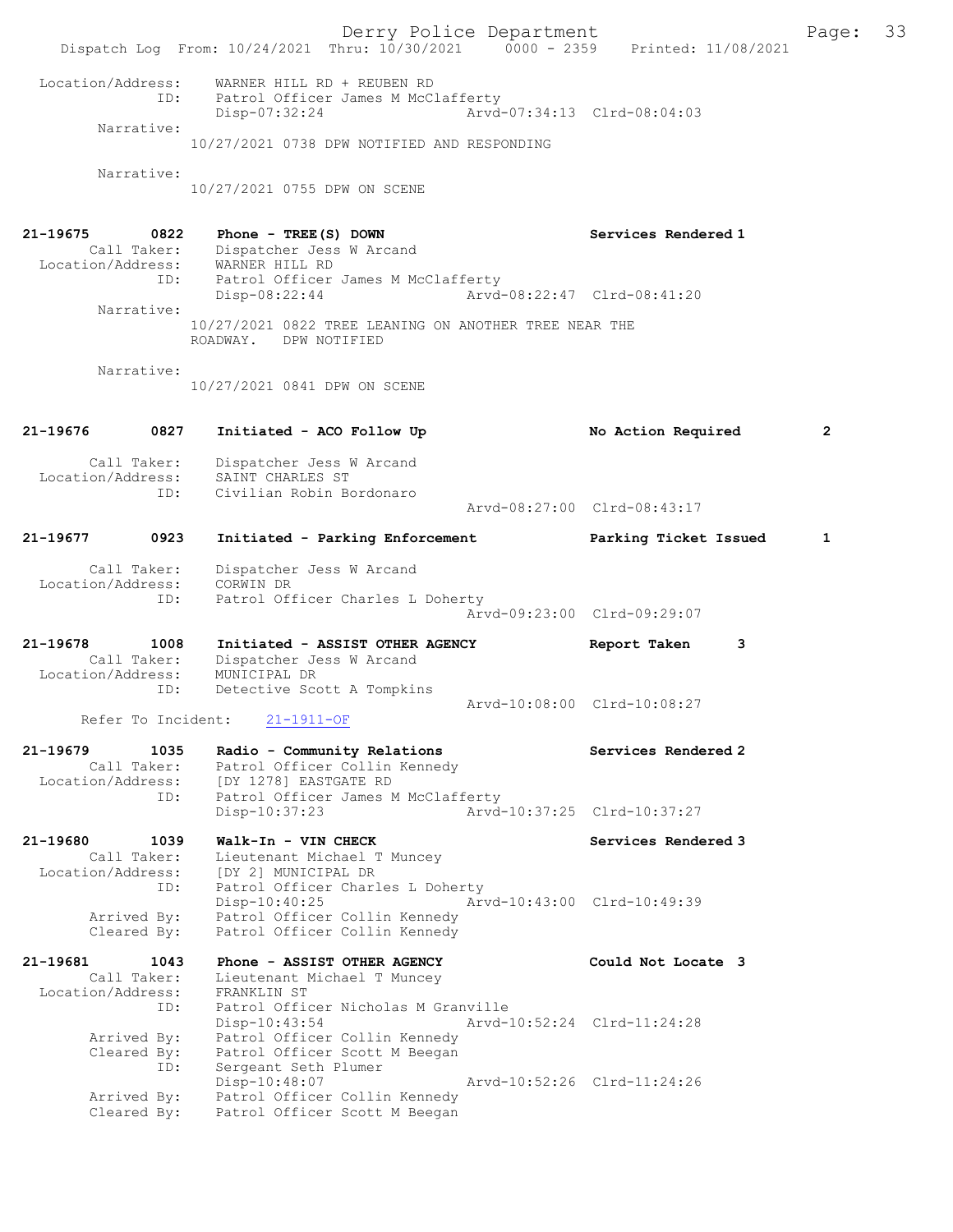|                                                             | Dispatch Log From: 10/24/2021 Thru: 10/30/2021                                                                                         | $0000 - 2359$<br>Printed: 11/08/2021 |                |
|-------------------------------------------------------------|----------------------------------------------------------------------------------------------------------------------------------------|--------------------------------------|----------------|
| 21-19682<br>1137<br>Location/Address: NEWELL RD<br>ID:      | Phone - ANIMAL COMPLAINT<br>Call Taker: Patrol Officer Scott M Beegan<br>Civilian Robin Bordonaro                                      | Cleared                              | 1              |
| Refer To Incident:<br>Refer To Field Int:                   | Disp-11:38:07<br>$21 - 1923 - OF$<br>$21 - 3783 - FI$                                                                                  | Aryd-11:38:09 Clrd-11:38:31          |                |
| 21-19683<br>1251                                            | Initiated - FOLLOW-UP<br>Call Taker: Patrol Officer Scott M Beegan<br>Location/Address: [DY 2] MUNICIPAL DR                            | Cleared                              | $\overline{2}$ |
|                                                             | Patrol Officer Charles L Doherty<br>ID:                                                                                                | Arvd-12:51:00 Clrd-13:10:48          |                |
| 21-19684<br>1258<br>Call Taker:                             | Walk-In - ASSIST CITIZEN<br>Patrol Officer Collin Kennedy                                                                              | Cleared                              | 3              |
| Location/Address:<br>ID:                                    | MUNICIPAL DR<br>Patrol Officer Collin Kennedy<br>Disp-13:16:13                                                                         | Arvd-13:16:15 Clrd-13:33:07          |                |
|                                                             | Dispatched By: Patrol Officer Scott M Beegan<br>Arrived By: Patrol Officer Scott M Beegan<br>Cleared By: Patrol Officer Scott M Beegan |                                      |                |
| $21 - 19685$<br>Location/Address:                           | 1302 Phone - MV ACCIDENT<br>Call Taker: Patrol Officer Scott M Beegan<br>DOLORES AVE + BYPASS 28                                       | Report Taken                         | $\mathbf{1}$   |
| ID:<br>Refer To Citation:<br>Narrative:                     | Patrol Officer Blake A Martineau<br>Disp-13:04:35<br>$21 - 4661 - CN$                                                                  | Arvd-13:12:42 Clrd-13:54:53          |                |
|                                                             | qry bmw x3                                                                                                                             |                                      |                |
| Narrative:                                                  | 10/27/2021 1316 NH REG 424 0194. VEHICLE INTO STOP SIGN                                                                                |                                      |                |
| Narrative:                                                  | 10/27/2021 1318 DPW NOTIFIED OF THE STOP SIGN                                                                                          |                                      |                |
| Narrative:                                                  | 10/27/2021 1336 DPW ON SCENE                                                                                                           |                                      |                |
| Refer To Accident:                                          | $21 - 531 - AC$                                                                                                                        |                                      |                |
| 21-19686<br>1310<br>Call Taker:<br>Location/Address:<br>ID: | Well Being - ERRATIC OPERATION<br>Patrol Officer Scott M Beegan<br>MANCHESTER RD<br>Patrol Officer Charles L Doherty                   | Warning Issued                       | 2              |
| ID:                                                         | $Disp-13:10:57$<br>Patrol Officer Nicholas M Granville                                                                                 | Arvd-13:10:59 Clrd-13:13:33          |                |
| Narrative:                                                  | $Disp-13:11:05$                                                                                                                        | Arvd-13:12:41 Clrd-13:13:32          |                |
|                                                             | NH AP 7636                                                                                                                             |                                      |                |
| Narrative:                                                  | 10/27/2021 1312 418 AND 309 OFF WITH THE VEHICLE                                                                                       |                                      |                |
| 21-19687<br>1330<br>Call Taker:<br>Location/Address:<br>ID: | Phone - ASSIST OTHER AGENCY<br>Patrol Officer Scott M Beegan<br>[DY 2865] ASHLEIGH DR<br>Patrol Officer Charles L Doherty              | Arrest(s) Made                       | 3              |
| Cleared By:                                                 | $Disp-14:18:32$<br>Dispatcher Christina L Power                                                                                        | Arvd-14:21:53 Clrd-15:08:18          |                |
| ID:<br>ID:                                                  | Patrol Officer Blake A Martineau<br>$Disp-14:18:36$<br>Sergeant Seth Plumer                                                            | Arvd-14:21:54 Clrd-14:36:10          |                |
| Narrative:                                                  | Disp-14:22:00                                                                                                                          | Arvd-14:22:01 Clrd-14:36:11          |                |
|                                                             | $10/27/2021$ $1427$ ONE IN CHEEODY on an MPD transport form                                                                            |                                      |                |

10/27/2021 1427 ONE IN CUSTODY on an MPD warrant for aggravated felonious sexual assault.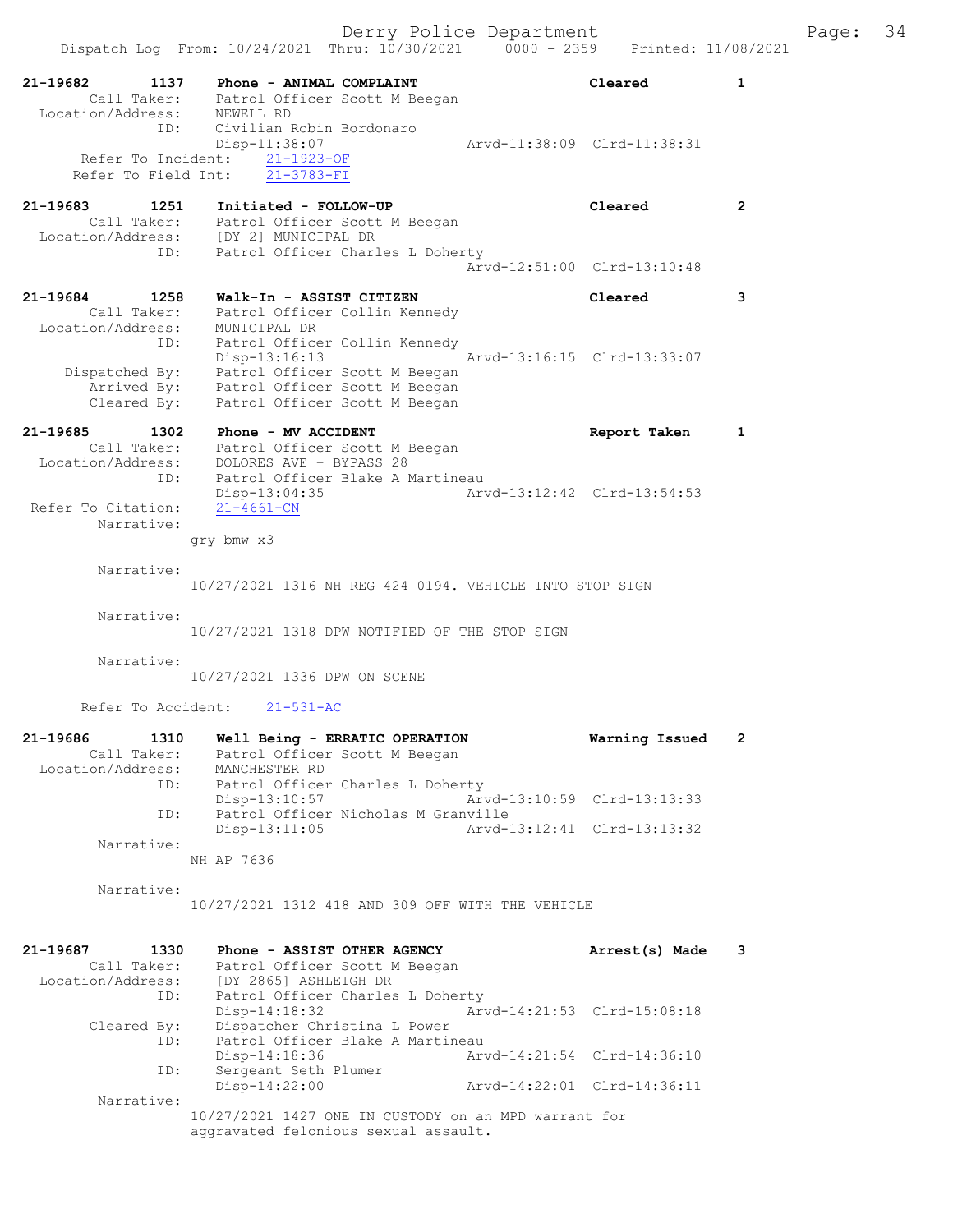Derry Police Department Fage: 35 Dispatch Log From: 10/24/2021 Thru: 10/30/2021 0000 - 2359 Printed: 11/08/2021 Rockholt,Jack homeless dob 030403 Narrative: 10/27/2021 1432 starting 39660.7 to DPD HQ Narrative: 10/27/2021 1433 ENDING 39661.3 Narrative: 10/27/2021 1556 released to MPD Refer To Arrest: 21-1022-AR 21-19688 1334 Phone - WARRANT ARREST Cleared 2 Call Taker: Patrol Officer Scott M Beegan Location/Address: [DY 2] MUNICIPAL DR ID: Patrol Officer Collin Kennedy Disp-13:35:00 Arvd-13:35:01 Clrd-14:29:44 Narrative: 10/27/2021 1358 BC CONTACTED Narrative: 10/27/2021 1452 PRISONER CHECKED Narrative: 10/27/2021 1528 charged with simple assault (x5) Gifford, Gregory 855 Hanover St Manchester, NH dob 013065 released on \$1000 PR with a court date of 2/10/22 Refer To Arrest: 21-1021-AR 21-19689 1342 Phone - NEIGHBORHOOD DISPUTE 12 Matter Mediated 2 Call Taker: Lieutenant Michael T Muncey Location/Address: SILVESTRI CIR ID: Patrol Officer James M McClafferty Disp-13:43:48 Arvd-13:51:27 Clrd-14:18:18 Arrived By: Patrol Officer Scott M Beegan Cleared By: Patrol Officer Scott M Beegan Refer To Field Int: 21-3785-FI 21-19690 1351 Initiated - ASSIST CITIZEN ADVICE GIVEN 3 Call Taker: Lieutenant Michael T Muncey Location/Address: [DY 2] MUNICIPAL DR ID: Lieutenant Michael T Muncey Arvd-13:51:00 Clrd-13:52:43 Refer To Field Int: 21-3784-FI 21-19691 1402 Initiated - Parking Enforcement Cleared 1 Call Taker: Patrol Officer Scott M Beegan Location/Address: HOODKROFT DR ID: Patrol Officer Charles L Doherty Arvd-14:02:00 Clrd-14:07:38 21-19692 1406 Initiated - FOLLOW-UP Cleared 2 Call Taker: Patrol Officer Scott M Beegan Location/Address: S MAIN ST ID: Patrol Officer Blake A Martineau Arvd-14:06:00 Clrd-14:12:16 21-19693 1421 Phone - HIT AND RUN Report Taken 2 Call Taker: Patrol Officer Scott M Beegan Location/Address: [DY 173] E BROADWAY ID: Patrol Officer James M McClafferty Disp-14:23:51 Arvd-14:23:54 Clrd-14:43:45 Refer To Incident: 21-1912-OF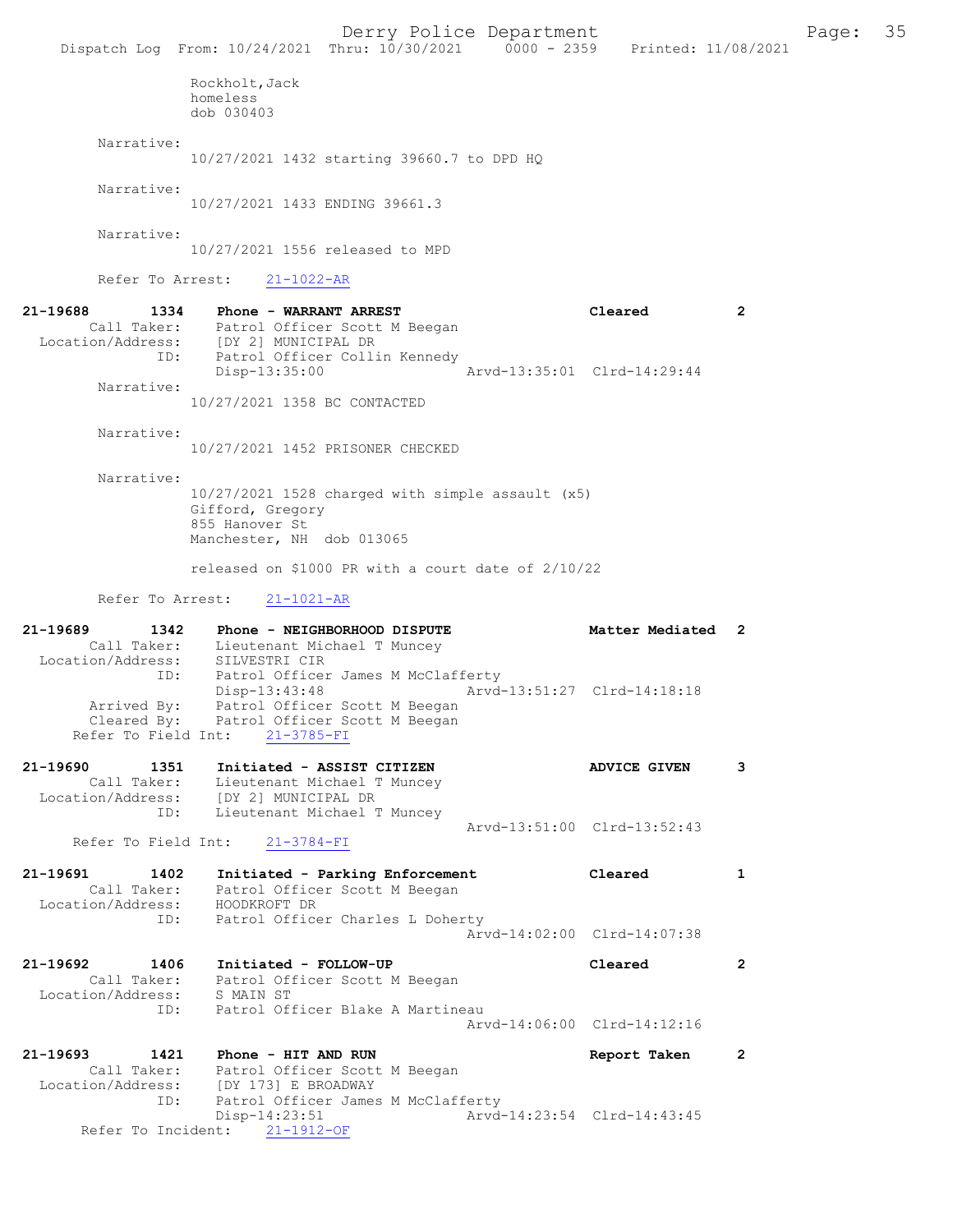| 21-19694          | 1442        | Phone - MV ACCIDENT                                          | Services Rendered 1         |
|-------------------|-------------|--------------------------------------------------------------|-----------------------------|
|                   | Call Taker: | Patrol Officer Scott M Beegan                                |                             |
| Location/Address: |             | [DY 2419] MANCHESTER RD                                      |                             |
|                   | ID:         | Patrol Officer Charles L Doherty                             |                             |
|                   |             | $Disp-15:10:51$                                              | Arvd-15:12:07 Clrd-15:24:45 |
| Dispatched By:    |             | Dispatcher Christina L Power                                 |                             |
|                   | Arrived By: | Dispatcher Christina L Power                                 |                             |
|                   | Cleared By: | Dispatcher Christina L Power                                 |                             |
|                   | Narrative:  |                                                              |                             |
|                   |             | 10/27/2021 1525 mv's exchanged info prior to police arrival. |                             |

21-19695 1514 Phone - PARKING COMPLAINT Vehicle Moved 1 Call Taker: Dispatcher Christina L Power Location/Address: E BROADWAY ID: Patrol Officer Sara R Joyce Arvd-15:17:18 Clrd-15:42:07 Patrol Officer Ryan M Panaro 21-19696 1542 Phone - MV ACCIDENT Report Taken 1

| Call Taker:       | Dispatcher Christina L Power |                             |  |
|-------------------|------------------------------|-----------------------------|--|
| Location/Address: | CRYSTAL AVE                  |                             |  |
| ID:               | Patrol Officer Sara R Joyce  |                             |  |
|                   | $Disp-15:42:44$              | Arvd-15:51:06 Clrd-16:17:48 |  |
|                   | Patrol Officer Ryan M Panaro |                             |  |
| ID:               | Patrol Officer Sara R Joyce  |                             |  |
|                   | Disp-16:17:54                | Arvd-16:17:56 Clrd-16:33:32 |  |
|                   | Patrol Officer Ryan M Panaro |                             |  |
| Narrative:        |                              |                             |  |
|                   |                              |                             |  |

Connors v. Colarusso-Bassett Non-reportable

## Refer To Accident: 21-532-AC

| $21 - 19697$<br>1603<br>Call Taker:               | Phone - SUSPICIOUS ACTIVITY<br>Dispatcher Christina L Power<br>Location/Address: [DY 2289] ISLAND POND RD<br>ID: Patrol Officer Collin Kennedy | Report Taken                | $\overline{2}$ |
|---------------------------------------------------|------------------------------------------------------------------------------------------------------------------------------------------------|-----------------------------|----------------|
|                                                   | $Disp-16:05:15$<br>Refer To Incident: 21-1913-OF                                                                                               | Arvd-16:05:16 Clrd-16:07:42 |                |
| Call Taker:                                       | 21-19698 1606 Phone - ERRATIC OPERATION<br>Dispatcher Christina L Power                                                                        | Gone on Arrival 2           |                |
| Location/Address: N MAIN ST                       | ID:<br>Patrol Officer Charles L Doherty<br>$Disp-16:07:29$                                                                                     |                             |                |
| 21-19699 1627<br>Call Taker:<br>Location/Address: | Initiated - ANIMAL COMPLAINT<br>Dispatcher Christina L Power<br>ASHLEIGH DR                                                                    | Services Rendered 1         |                |
| ID:<br>Narrative:                                 | Sergeant Jeffrey M Dawe<br>coyote in the area, no issues upon checking                                                                         | Arvd-16:27:00 Clrd-16:37:20 |                |
| 21-19700 1633<br>Call Taker:                      | Initiated - PARKING COMPLAINT<br>Dispatcher Christina L Power                                                                                  | SENT ON THEIR WAY 1         |                |

 Location/Address: BEAVER LAKE AVE ID: Patrol Officer Nathan S Lavoie Arvd-16:33:00 Clrd-16:50:12 Narrative:

UPS TRUCK

### 21-19701 1717 Walk-In - CRIMINAL THREAT 19701 Report Taken 2 Call Taker: Dispatcher Christina L Power Location/Address: FAIRWAY DR ID: Patrol Officer Collin Kennedy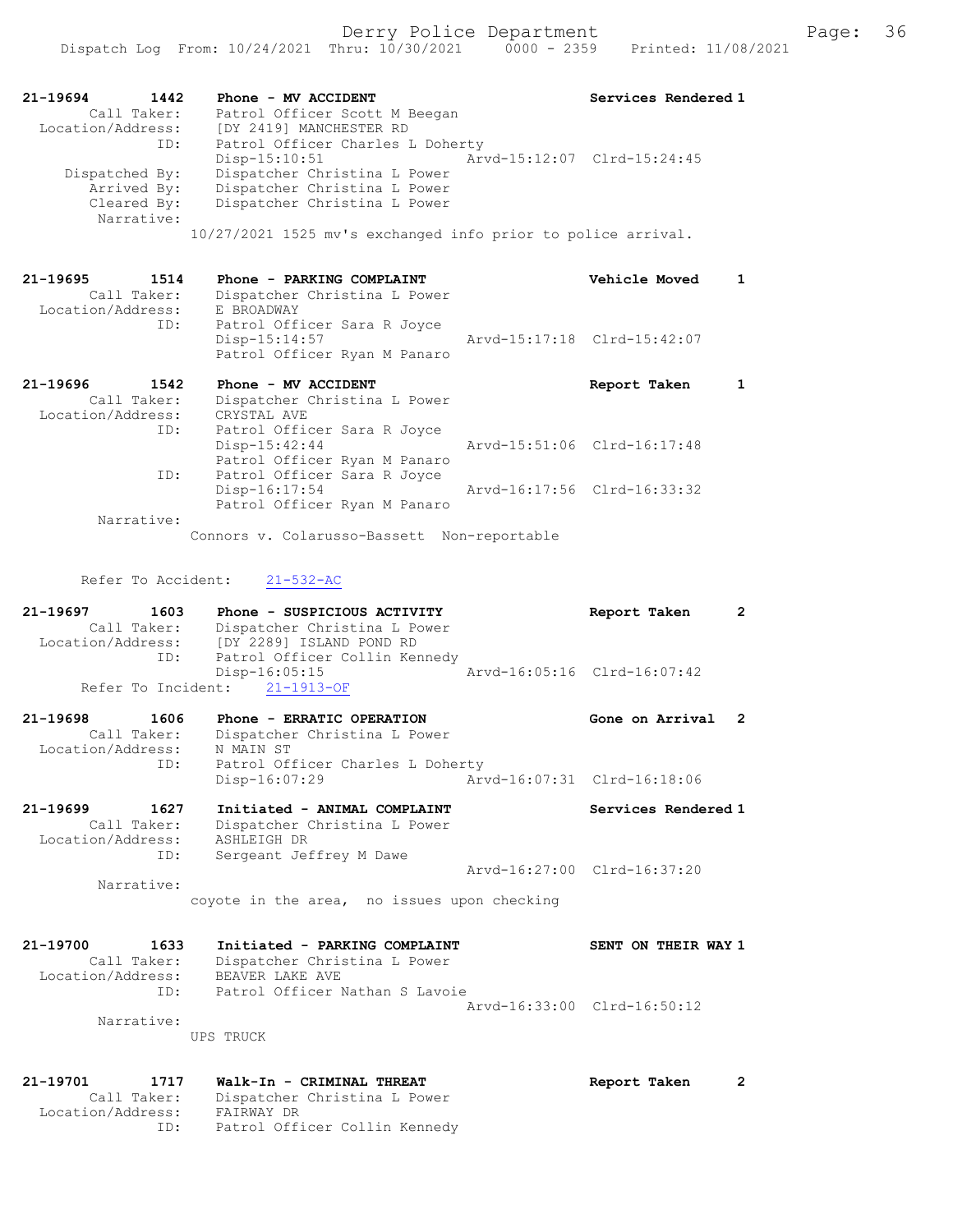Disp-17:18:55 Arvd-17:18:57 Clrd-17:19:06 Refer To Incident: 21-1914-OF 21-19702 1724 Phone - PARKING COMPLAINT Vehicle Moved 1 Call Taker: Dispatcher Christina L Power Location/Address: DERRYFIELD RD ID: Patrol Officer Sara R Joyce<br>Disp-17:25:12 Disp-17:25:12 Arvd-17:30:38 Clrd-17:33:27 Patrol Officer Ryan M Panaro 21-19703 1727 Phone - ASSIST CITIZEN Services Rendered 3 Call Taker: Sergeant Jared Knox Location/Address: DERRY WAY ID: Patrol Officer Charles L Doherty Disp-18:08:14 Arvd-18:20:46 Clrd-18:25:46 Arrived By: Dispatcher Christina L Power Cleared By: Dispatcher Christina L Power Refer To Field Int: 21-3804-FI 21-19704 1830 Walk-In - ASSIST CITIZEN ADVICE GIVEN 3 Call Taker: Patrol Officer Robert Corwin Location/Address: [DY 2] MUNICIPAL DR ID: Patrol Officer Robert Corwin Disp-18:32:03 Arvd-18:32:06 Clrd-18:39:56 Refer To Field Int: 21-3787-FI 21-19705 1830 Initiated - MV STOP Warning Issued 3 Call Taker: Dispatcher Christina L Power Location/Address: TSIENNETO RD ID: Patrol Officer Charles L Doherty Arvd-18:30:00 Clrd-18:36:53 Refer To Citation: 21-4662-CN 21-19706 1834 Phone - WELFARE CHECK 2 (Arrest(s) Made 2 Call Taker: Dispatcher Christina L Power Location/Address: DAMREN RD ID: Patrol Officer Casey J Noyes Disp-18:34:59 Arvd-18:49:38 Clrd-18:57:01 ID: Patrol Officer Kevin L Davies Disp-18:35:02 Arvd-18:49:39 Clrd-19:10:30 ID: Sergeant Jeffrey M Dawe Disp-18:35:05 Arvd-18:49:41 Clrd-19:50:44 ID: Patrol Officer Sara R Joyce Disp-18:55:00 Arvd-18:55:01 Clrd-19:29:47 Patrol Officer Ryan M Panaro Cleared By: Patrol Officer Robert Corwin ID: Patrol Officer Charles L Doherty Disp-18:55:09 Arvd-18:55:10 Clrd-19:50:47 ID: Patrol Officer Kevin L Davies<br>Disp-19:21:19 Arvd-19:21:20 Clrd-19:50:45 Narrative: 10/27/2021 1855 418 off with a ped check at Walmart Narrative: 10/27/2021 1901 one in custody on an IEA Narrative: 10/27/2021 1905 transporting to PMC s/m39674.3 Narrative: 10/27/2021 1911 off at PMC s/m 39676.4 21-19707 1850 Initiated - FOLLOW-UP Cleared 2 Call Taker: Dispatcher Christina L Power Location/Address: POND RD ID: Patrol Officer Nathan S Lavoie Arvd-18:50:00 Clrd-19:08:38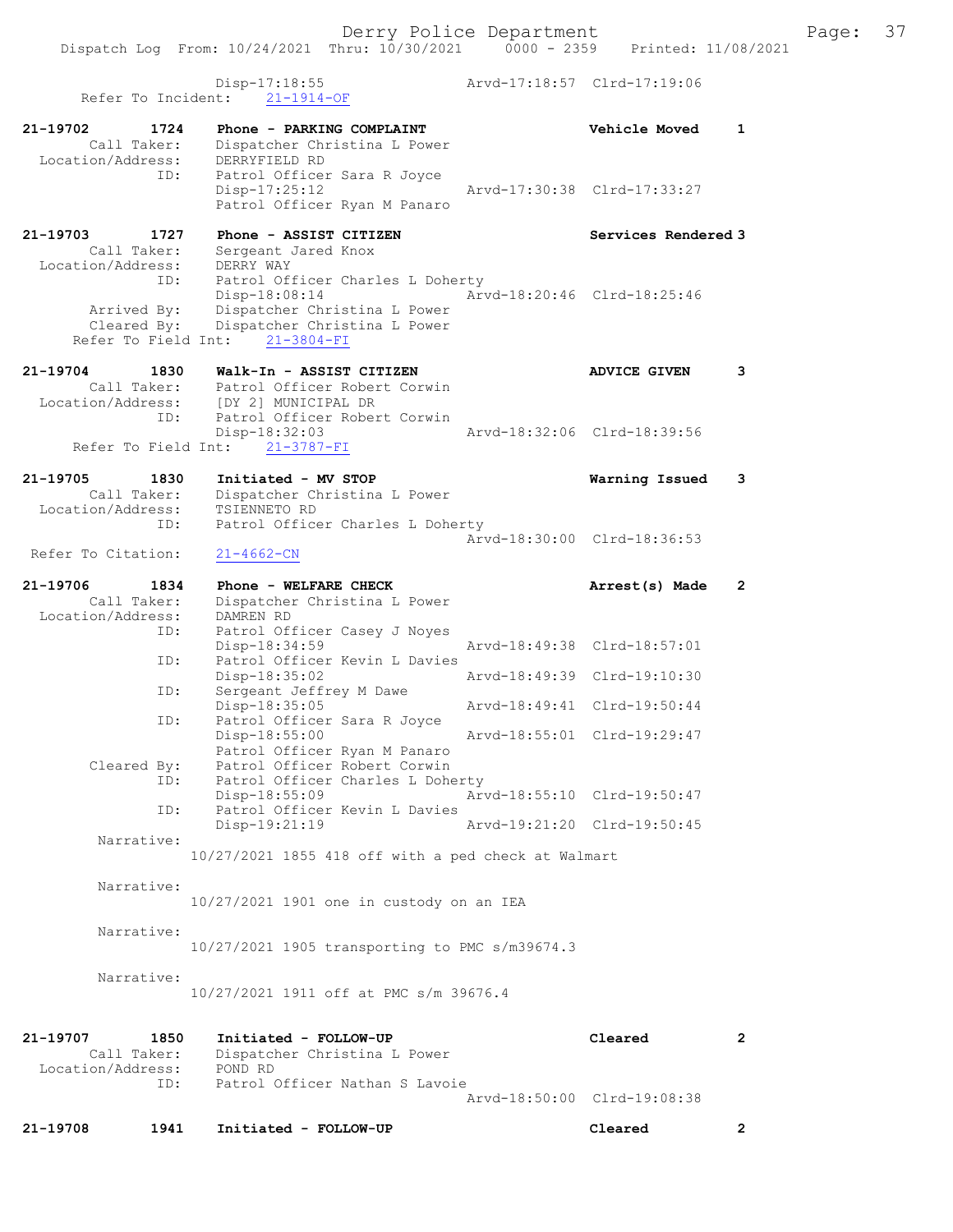Derry Police Department Page: 38

|                                                      | Dispatch Log From: 10/24/2021 Thru: 10/30/2021 0000 - 2359 Printed: 11/08/2021                                   | $20 = 000$ $100 = 000$      |                                  |
|------------------------------------------------------|------------------------------------------------------------------------------------------------------------------|-----------------------------|----------------------------------|
| Call Taker:<br>Location/Address: MUNICIPAL DR<br>ID: | Dispatcher Christina L Power<br>Patrol Officer Sara R Joyce                                                      |                             |                                  |
|                                                      | Patrol Officer Ryan M Panaro                                                                                     | Arvd-19:41:00 Clrd-20:27:52 |                                  |
| 21-19709<br>2023                                     | Phone - ATTEMPTED PAPER SERVICE                                                                                  |                             | Arrest(s) Made<br>$\overline{2}$ |
| Call Taker:<br>Location/Address:                     | Dispatcher Christina L Power<br>BERRY ST                                                                         |                             |                                  |
| ID:<br>ID:                                           | Patrol Officer Casey J Noyes<br>Disp-20:27:43<br>Patrol Officer Sara R Joyce                                     |                             | Clrd-20:27:48                    |
|                                                      | Disp-20:28:00<br>Patrol Officer Ryan M Panaro                                                                    | Arvd-20:38:26 Clrd-21:46:08 |                                  |
| Arrived By:<br>ID:                                   | Sergeant Jared Knox<br>Patrol Officer Kevin L Davies<br>Disp-20:28:03                                            | Arvd-20:29:59 Clrd-20:55:44 |                                  |
|                                                      | Sergeant Jeffrey M Dawe<br>ID:                                                                                   |                             |                                  |
| ID:                                                  | Disp-20:28:04<br>Patrol Officer Casey J Noyes                                                                    | Arvd-20:29:38 Clrd-20:55:48 |                                  |
| Narrative:                                           | Disp-20:32:41                                                                                                    | Arvd-20:34:33 Clrd-20:55:56 |                                  |
|                                                      | 10/27/2021 2046 one in custody on a warrant out of RCSO for<br>failure to appear                                 |                             |                                  |
| Narrative:                                           | 10/27/2021 2050 enroute to hq's s/m 33659.5                                                                      |                             |                                  |
| Narrative:                                           | 10/27/2021 2056 off at e/m 33661.2 with<br>Mcosker, Alexander<br>homeless dob 071388                             |                             |                                  |
| Narrative:                                           | 10/27/2021 2147 released to RCSO                                                                                 |                             |                                  |
| Refer To Arrest:                                     | $21 - 1023 - AR$                                                                                                 |                             |                                  |
| 21-19710                                             | 2036<br>Phone - SUSPICIOUS ACTIVITY                                                                              |                             | Services Rendered 2              |
| ID:                                                  | Call Taker: Patrol Officer Robert Corwin<br>Location/Address: ENGLISH RANGE RD<br>Patrol Officer Nathan S Lavoie |                             |                                  |
| Arrived By:<br>Cleared By:                           | $Disp-20:40:21$<br>Dispatcher Christina L Power<br>Dispatcher Christina L Power                                  | Arvd-20:50:09 Clrd-20:59:09 |                                  |
| ID:<br>Arrived By:                                   | Patrol Officer Charles L Doherty<br>$Disp-20:40:24$<br>Dispatcher Christina L Power                              | Arvd-20:50:08 Clrd-20:59:10 |                                  |
| Cleared By:<br>Narrative:                            | Dispatcher Christina L Power                                                                                     |                             |                                  |
|                                                      | alarm sound coming from residence                                                                                |                             |                                  |
| Narrative:                                           | checked the area, all appeared in order                                                                          |                             |                                  |
| 21-19711<br>2220                                     | Phone - PROPERTY CHECK                                                                                           |                             | Services Rendered 2              |
| Call Taker:<br>Location/Address:<br>ID:              | Dispatcher Christina L Power<br>CRYSTAL AVE<br>Patrol Officer Sara R Joyce                                       |                             |                                  |
|                                                      | $Disp-22:21:11$<br>Patrol Officer Ryan M Panaro                                                                  | Arvd-22:28:40 Clrd-22:32:37 |                                  |
| ID:                                                  | Patrol Officer Kevin L Davies<br>$Disp-22:21:13$                                                                 | Arvd-22:28:41 Clrd-22:32:38 |                                  |
| Narrative:                                           | open door                                                                                                        |                             |                                  |

Narrative:

checked and no issues.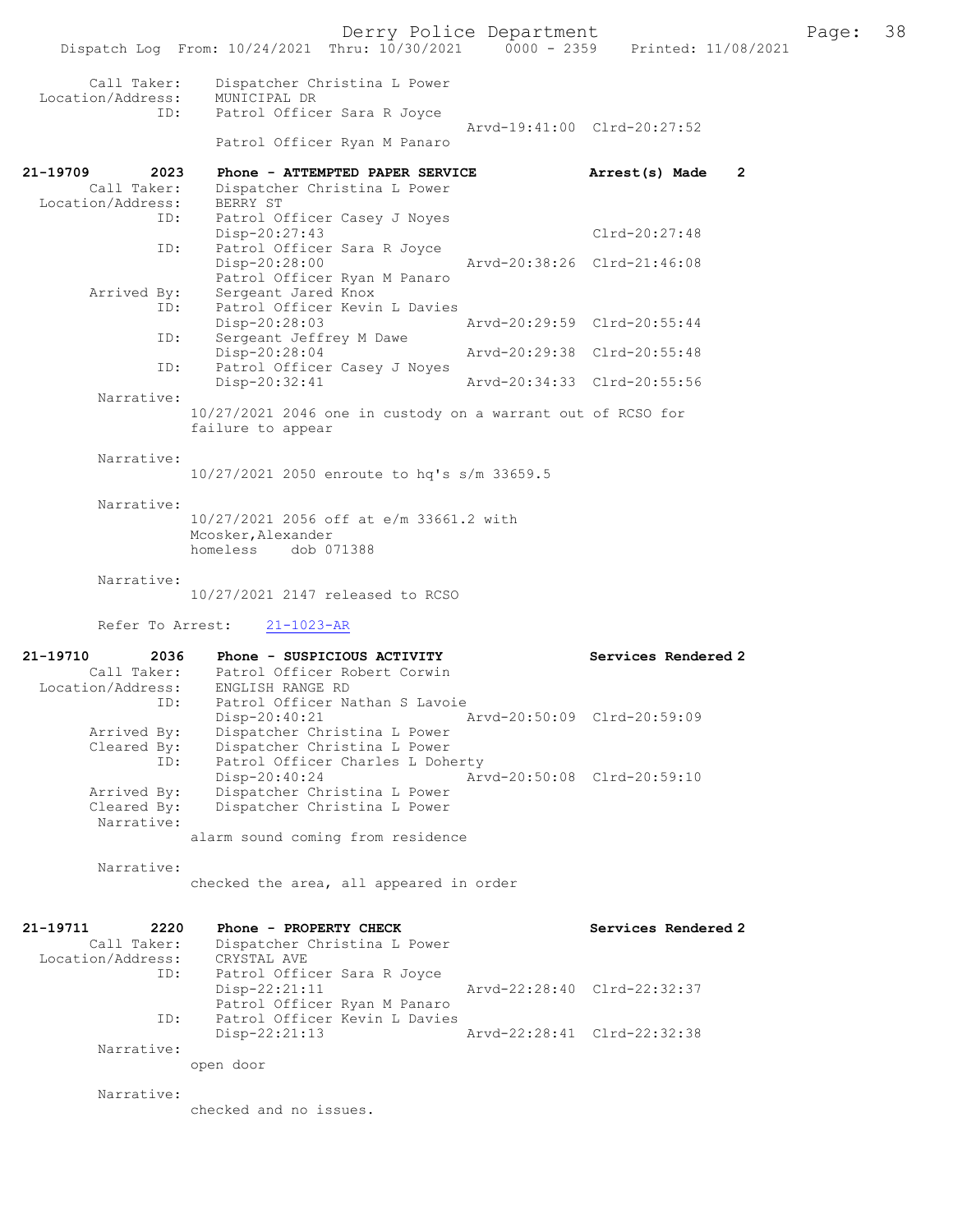Refer To Field Int: 21-3854-FI

| KETEL TO FTETA TUL:              | 71-2024-RT                                                             |                                          |
|----------------------------------|------------------------------------------------------------------------|------------------------------------------|
| 21-19712<br>2238<br>Call Taker:  | Walk-In - SEXUAL OFFENDER REGISTRATION<br>Dispatcher Christina L Power | Services Rendered 1                      |
| Location/Address:<br>ID:         | [DY 2] MUNICIPAL DR<br>Detective Mark Borgatti                         |                                          |
|                                  | Disp-22:39:39                                                          | Arvd-22:39:41 Clrd-22:39:42              |
|                                  | Refer To Field Int: 21-3862-FI                                         |                                          |
| 21-19713<br>2304                 | Phone - DOMESTIC DISTURBANCE                                           | Verbal in Nature 1                       |
| Call Taker:                      | Patrol Officer Robert Corwin                                           |                                          |
| Location/Address:                | LARAWAY CT                                                             |                                          |
| ID:                              | Patrol Officer Monica Ricci                                            |                                          |
| Arrived By:                      | Disp-23:05:41<br>Dispatcher Jonathon S Pickering                       | Arvd-23:10:07 Clrd-23:17:46              |
| Cleared By:                      | Dispatcher Jonathon S Pickering                                        |                                          |
| ID:                              | Patrol Officer Kevin L Davies                                          |                                          |
|                                  | Disp-23:05:43                                                          | Arvd-23:10:07 Clrd-23:17:45              |
| Arrived By:<br>Cleared By:       | Dispatcher Jonathon S Pickering<br>Dispatcher Jonathon S Pickering     |                                          |
| ID:                              | Sergeant Patrick H Dawson                                              |                                          |
|                                  | Disp-23:12:03                                                          | Arvd-23:12:04 Clrd-23:17:44              |
| Dispatched By:                   | Dispatcher Jonathon S Pickering                                        |                                          |
| Arrived By:                      | Dispatcher Jonathon S Pickering                                        |                                          |
| Cleared By:<br>Narrative:        | Dispatcher Jonathon S Pickering                                        |                                          |
|                                  | 10/27/2021 2310 off with female half                                   |                                          |
| Refer To Field Int:              | $21 - 3791 - FI$                                                       |                                          |
| 21-19714<br>2306                 | Phone - DOMESTIC DISTURBANCE                                           | Verbal in Nature 1                       |
| Call Taker:                      | Dispatcher Jonathon S Pickering                                        |                                          |
| Location/Address:                | LINLEW DR                                                              |                                          |
| ID:                              | Patrol Officer Jack Stafford<br>Disp-23:08:15                          | Arvd-23:12:05 Clrd-23:18:03              |
| ID:                              | Patrol Officer Michael Carnazzo                                        |                                          |
| Refer To Field Int:              | Disp-23:08:17<br>$21 - 3792 - FI$                                      | Arvd-23:10:52 Clrd-23:18:04              |
| 21-19715<br>2326                 | Initiated - PROPERTY CHECK                                             | Services Rendered 2                      |
| Call Taker:                      | Dispatcher Jonathon S Pickering                                        |                                          |
| Location/Address:                | HUMPHREY RD                                                            |                                          |
| ID:                              | Patrol Officer Michael Carnazzo                                        | Arvd-23:26:00 Clrd-23:27:02              |
|                                  |                                                                        |                                          |
| 21-19716<br>2345                 | Initiated - MV STOP                                                    | Warning Issued<br>3                      |
| Call Taker:<br>Location/Address: | Dispatcher Jonathon S Pickering                                        |                                          |
| ID:                              | N MAIN ST<br>Patrol Officer Monica Ricci                               |                                          |
|                                  |                                                                        | Arvd-23:45:00 Clrd-23:51:16              |
| ID:                              | Patrol Officer Michael Carnazzo                                        |                                          |
| Refer To Citation:               | Disp-23:47:29<br>$21 - 4663 - CN$                                      | Arvd-23:47:29 Clrd-23:51:17              |
|                                  |                                                                        |                                          |
| 21-19717<br>2352                 | Initiated - MV STOP                                                    | Warning Issued<br>3                      |
| Call Taker:<br>Location/Address: | Dispatcher Jonathon S Pickering<br>S MAIN ST + HUMPHREY RD             |                                          |
| ID:                              | Patrol Officer Michael Carnazzo                                        |                                          |
|                                  |                                                                        | Arvd-23:52:00 Clrd-23:59:13              |
| Refer To Citation:               | $21 - 4664 - CN$                                                       |                                          |
| 21-19718<br>2358                 | Initiated - MV STOP                                                    | Warning Issued<br>3                      |
| Call Taker:                      | Dispatcher Jonathon S Pickering                                        |                                          |
| Location/Address:<br>ID:         | CHESTER RD<br>Patrol Officer Andrew R Kennedy                          |                                          |
|                                  |                                                                        | Arvd-23:58:00 Clrd-10/28/2021 @ 00:03:24 |
| Refer To Citation:               | $21 - 4665 - CN$                                                       |                                          |

For Date:  $10/28/2021$  - Thursday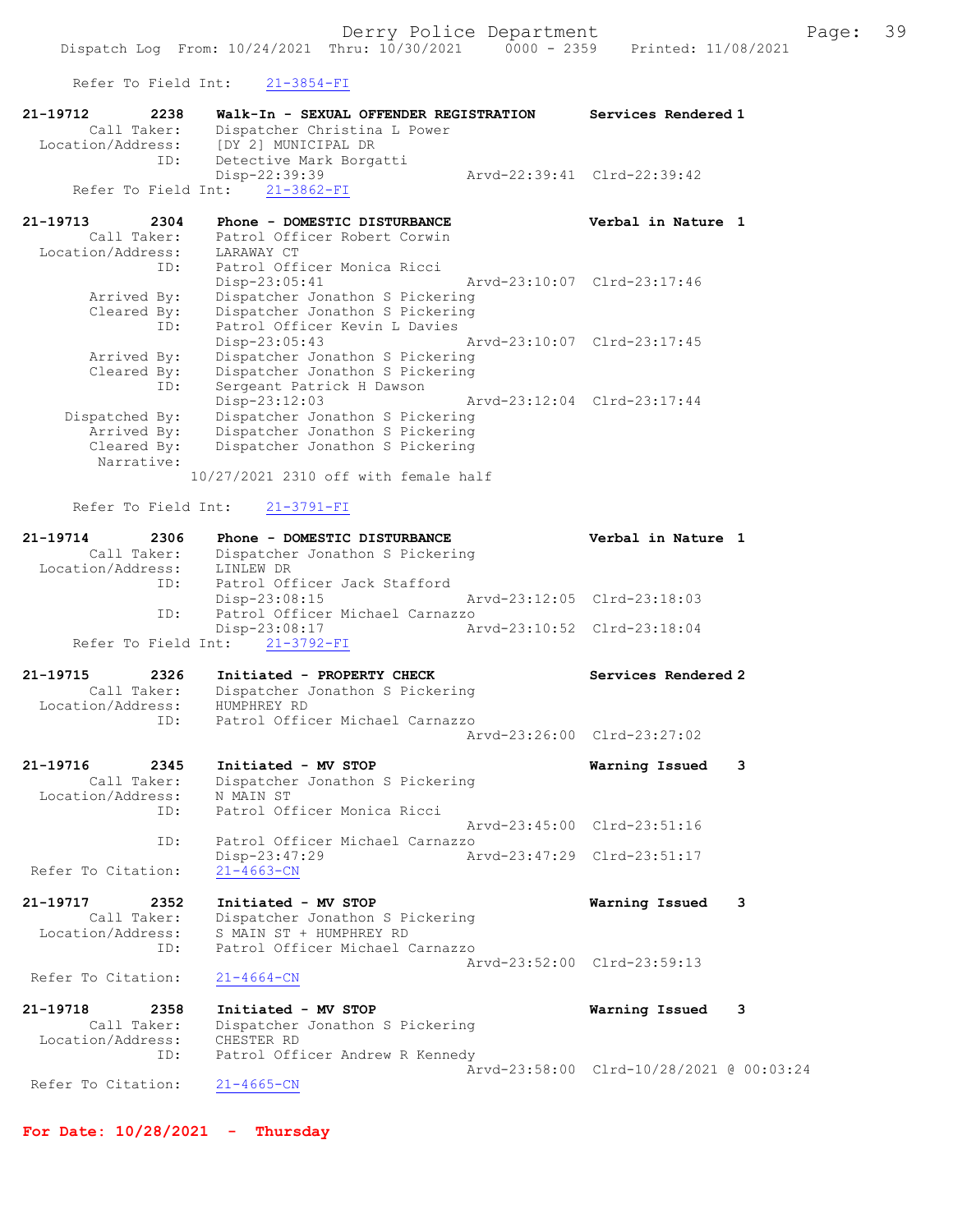| 21-19719                      | 0057<br>Call Taker:       | Initiated - MV STOP<br>Dispatcher Jonathon S Pickering                                     |               | Warning Issued                                             | 3              |
|-------------------------------|---------------------------|--------------------------------------------------------------------------------------------|---------------|------------------------------------------------------------|----------------|
| Location/Address:             | ID:                       | [DY 2584] FORDWAY ST<br>Patrol Officer Andrew R Kennedy                                    |               |                                                            |                |
|                               | ID:                       | Patrol Officer Michael Carnazzo                                                            | Arvd-00:57:00 | $Clrd-01:05:25$                                            |                |
| Refer To Citation:            |                           | Disp-00:58:31<br>$21 - 4666 - CN$                                                          |               | Arvd-00:58:32 Clrd-01:01:52                                |                |
| 21-19720<br>Location/Address: | 0102<br>Call Taker:       | Initiated - MV STOP<br>Dispatcher Jonathon S Pickering<br>N MAIN ST                        |               | Warning Issued                                             | 3              |
|                               | ID:                       | Patrol Officer Jack Stafford                                                               | Arvd-01:02:00 | $Clrd-01:10:49$                                            |                |
| Refer To Citation:            | ID:                       | Patrol Officer Monica Ricci<br>$Disp-01:05:23$<br>$21 - 4667 - CN$                         | Arvd-01:05:24 | Clrd-01:06:20                                              |                |
| 21-19721                      | 0126                      | Phone - SUSPICIOUS ACTIVITY                                                                |               | <b>ADVICE GIVEN</b>                                        | $\overline{2}$ |
| Location/Address:             | Call Taker:<br>ID:        | Patrol Officer Robert Corwin<br>CEMETERY RD<br>Patrol Officer Andrew R Kennedy             |               |                                                            |                |
|                               | Cleared By:<br>ID:        | Disp-01:28:32<br>Dispatcher Jonathon S Pickering<br>Patrol Officer Kevin L Davies          |               | Arvd-01:33:51 Clrd-01:41:40                                |                |
|                               | Cleared By:<br>ID:        | Disp-01:28:33<br>Dispatcher Jonathon S Pickering<br>Sergeant Patrick H Dawson              |               | Arvd-01:33:45 Clrd-01:41:41                                |                |
| Dispatched By:                | Arrived By:               | Disp-01:35:28<br>Dispatcher Jonathon S Pickering<br>Dispatcher Jonathon S Pickering        | Arvd-01:35:29 | $Clrd-01:41:42$                                            |                |
|                               | Cleared By:<br>Narrative: | Dispatcher Jonathon S Pickering<br>10/28/2021 0141 advice given in regards to noise issues |               |                                                            |                |
|                               | Refer To Field Int:       | $21 - 3840 - FI$                                                                           |               |                                                            |                |
| 21-19722<br>Location/Address: | 0141<br>Call Taker:       | Initiated - PROPERTY CHECK<br>Dispatcher Jonathon S Pickering<br>[DY 2284] CEMETERY RD     |               | Services Rendered 2                                        |                |
|                               | ID:                       | Patrol Officer Andrew R Kennedy                                                            |               | Arvd-01:41:00 Clrd-01:42:05                                |                |
| 21-19723<br>Location/Address: | 0332<br>Call Taker:       | Phone - SUSPICIOUS ACTIVITY<br>Dispatcher Jonathon S Pickering<br>ROCKINGHAM RD            |               | Services Rendered 2                                        |                |
|                               | ID:                       | Patrol Officer Michael Carnazzo<br>Disp-03:33:29                                           |               | Arvd-03:37:08 Clrd-03:56:12                                |                |
|                               | ID:                       | Patrol Officer Andrew R Kennedy<br>Disp-03:33:30                                           |               | Arvd-03:37:09 Clrd-03:56:11                                |                |
|                               | Narrative:                | 10/28/2021 0333 suspicious MV in the area                                                  |               |                                                            |                |
|                               | Narrative:                | 10/28/2021 0356 checked, determined to be a resident of the<br>park                        |               |                                                            |                |
|                               | Refer To Field Int:       | $21 - 3841 - FI$                                                                           |               |                                                            |                |
| 21-19724                      | 0356                      | Initiated - PROPERTY CHECK                                                                 |               | Services Rendered 2                                        |                |
| Location/Address:             | Call Taker:<br>ID:        | Dispatcher Jonathon S Pickering<br>CRYSTAL AVE<br>Patrol Officer Andrew R Kennedy          |               |                                                            |                |
|                               | ID:                       | Patrol Officer Michael Carnazzo<br>Disp-03:57:17                                           |               | Arvd-03:56:00 Clrd-04:01:17<br>Arvd-03:57:17 Clrd-04:01:16 |                |
| 21-19725                      | 0457<br>Call Taker:       | Initiated - MV STOP<br>Dispatcher Jonathon S Pickering                                     |               | Warning Issued                                             | 3              |
|                               |                           |                                                                                            |               |                                                            |                |

| Location/Address: | ID:         | Diopacchei vonachon o fichcitud<br>[DY 2284] CEMETERY RD<br>Patrol Officer Andrew R Kennedy |                             |
|-------------------|-------------|---------------------------------------------------------------------------------------------|-----------------------------|
|                   |             |                                                                                             | Arvd-01:41:00 Clrd-01:42:05 |
| 21-19723          | 0332        | Phone - SUSPICIOUS ACTIVITY                                                                 | Services Rendered 2         |
| Location/Address: | Call Taker: | Dispatcher Jonathon S Pickering<br>ROCKINGHAM RD                                            |                             |
|                   | ID:         | Patrol Officer Michael Carnazzo<br>Disp-03:33:29                                            | Arvd-03:37:08 Clrd-03:56:12 |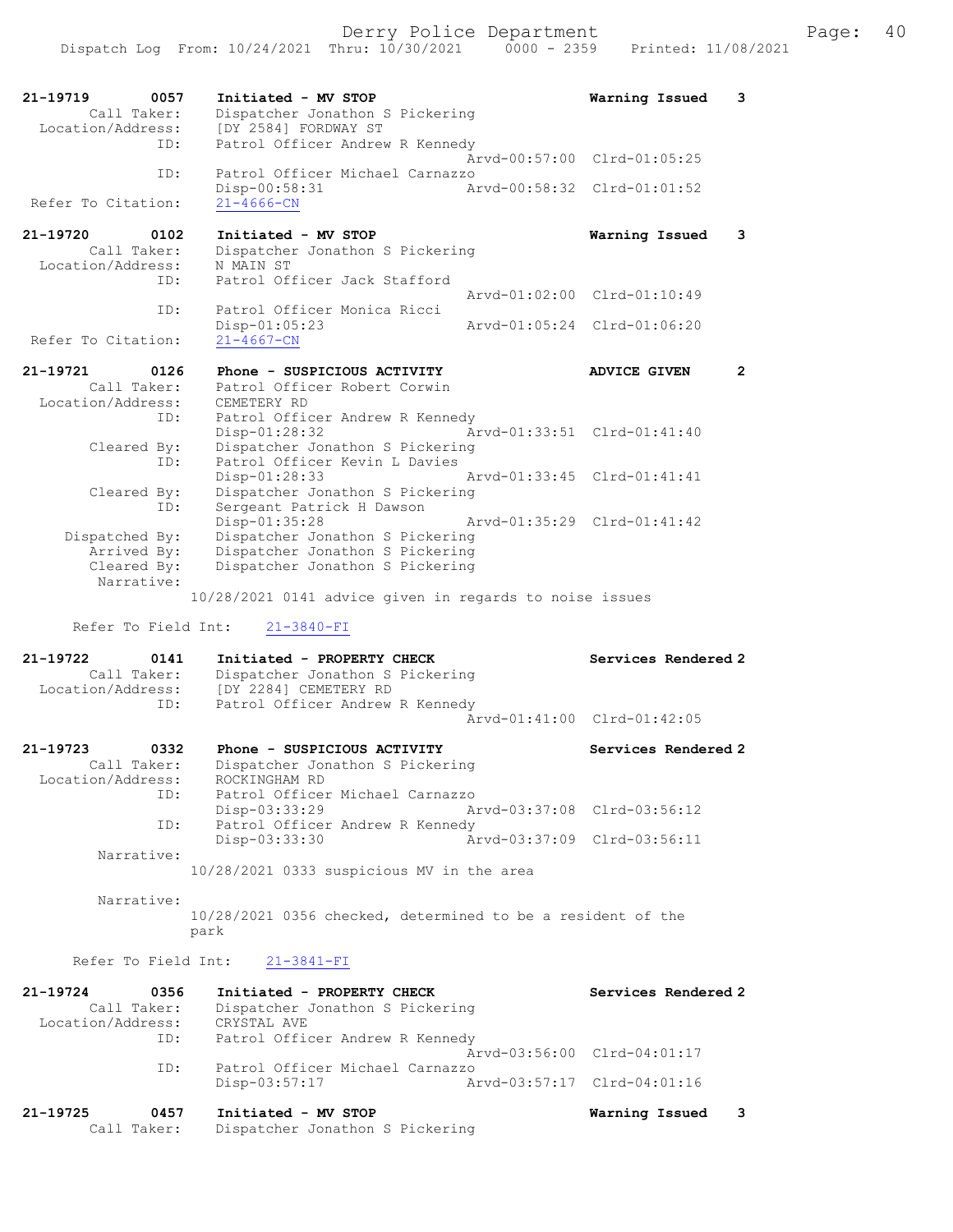|                                                             | Dispatch Log From: 10/24/2021 Thru: 10/30/2021 0000 - 2359 Printed: 11/08/2021                         | Derry Police Department     |                | 41<br>Page:  |
|-------------------------------------------------------------|--------------------------------------------------------------------------------------------------------|-----------------------------|----------------|--------------|
| Location/Address:<br>ID:                                    | BIRCH ST<br>Patrol Officer Andrew R Kennedy                                                            | Arvd-04:57:00 Clrd-05:02:51 |                |              |
| Refer To Citation:                                          | $21 - 4668 - CN$                                                                                       |                             |                |              |
| 21-19726<br>0516<br>Call Taker:<br>Location/Address:<br>ID: | Initiated - MV STOP<br>Dispatcher Jonathon S Pickering<br>S MAIN ST<br>Patrol Officer Monica Ricci     |                             | Warning Issued | 3            |
| Refer To Citation:                                          | $21 - 4669 - CN$                                                                                       | Arvd-05:16:00 Clrd-05:21:04 |                |              |
| 21-19727<br>0520<br>Call Taker:<br>Location/Address:<br>ID: | Initiated - MV STOP<br>Dispatcher Jonathon S Pickering<br>RT 28<br>Patrol Officer Michael Carnazzo     |                             | Warning Issued | 3            |
| Refer To Citation:                                          | $21 - 4670 - CN$                                                                                       | Arvd-05:20:00 Clrd-05:27:37 |                |              |
| 21-19728<br>0528<br>Call Taker:<br>Location/Address:        | Initiated - MV STOP<br>Dispatcher Jonathon S Pickering<br>RT 28                                        |                             | Warning Issued | 3            |
| ID:<br>Refer To Citation:                                   | Patrol Officer Michael Carnazzo<br>$21 - 4671 - CN$                                                    | Arvd-05:28:00 Clrd-05:35:38 |                |              |
| 21-19729<br>0534<br>Call Taker:                             | Phone - False Public Alarm<br>Dispatcher Jonathon S Pickering                                          |                             | Report Taken   | 2            |
| Location/Address:<br>ID:                                    | N HIGH ST<br>Patrol Officer Andrew R Kennedy<br>Disp-05:34:50                                          | Arvd-05:38:59 Clrd-06:03:07 |                |              |
| ID:                                                         | Patrol Officer Jack Stafford<br>$Disp-05:34:53$                                                        | Arvd-05:36:56 Clrd-06:03:07 |                |              |
| ID:<br>Refer To Incident:                                   | Sergeant Patrick H Dawson<br>Disp-05:34:56<br>$21 - 1916 - OF$                                         | Arvd-05:36:14 Clrd-06:03:06 |                |              |
| 21-19730<br>0629                                            | Initiated - MV STOP                                                                                    |                             | Warning Issued | 3            |
| Location/Address:<br>ID:                                    | Call Taker: Lieutenant Shawn P O'Donaghue<br>S MAIN ST + FAIRWAY DR<br>Patrol Officer Michael Carnazzo |                             |                |              |
| Cleared By:                                                 | Dispatcher Jess W Arcand                                                                               | Arvd-06:29:00 Clrd-06:34:46 |                |              |
| 21-19731<br>0634<br>Call Taker:<br>Location/Address:        | 911 - MV ACCIDENT<br>Dispatcher Jess W Arcand<br>BYPASS 28                                             |                             | Report Taken   | $\mathbf{1}$ |
| ID:                                                         | Patrol Officer Monica Ricci<br>Disp-06:34:38                                                           | Arvd-06:40:49 Clrd-07:27:26 |                |              |
| ID:                                                         | Patrol Officer Jack Stafford<br>Disp-06:34:44                                                          | Arvd-06:39:39 Clrd-07:26:37 |                |              |
| ID:                                                         | Patrol Officer Michael Carnazzo<br>Disp-06:34:53                                                       | Arvd-06:40:46 Clrd-07:27:24 |                |              |
| ID:<br>Refer To Citation:                                   | Sergeant Seth Plumer<br>Disp-07:26:19<br>$21 - 4786 - CN$                                              | Aryd-07:26:22 Clrd-07:27:28 |                |              |
| Narrative:                                                  | 10/28/2021 0642 OFF WITH KS 106CKB AND NH H1029                                                        |                             |                |              |
| Narrative:                                                  | 10/28/2021 0642 NEXT ON LIST RECOVERY SOLUTIONS NOTIFIED AND<br>RESPONDING                             |                             |                |              |
| Narrative:                                                  | 10/28/2021 0728 REPORTABLE. VU VS KAHN                                                                 |                             |                |              |
| Refer To Accident:                                          | $21 - 533 - AC$                                                                                        |                             |                |              |
| 21-19732<br>0723                                            | Initiated - MV STOP                                                                                    |                             | Warning Issued | 3            |

Call Taker: Dispatcher Jess W Arcand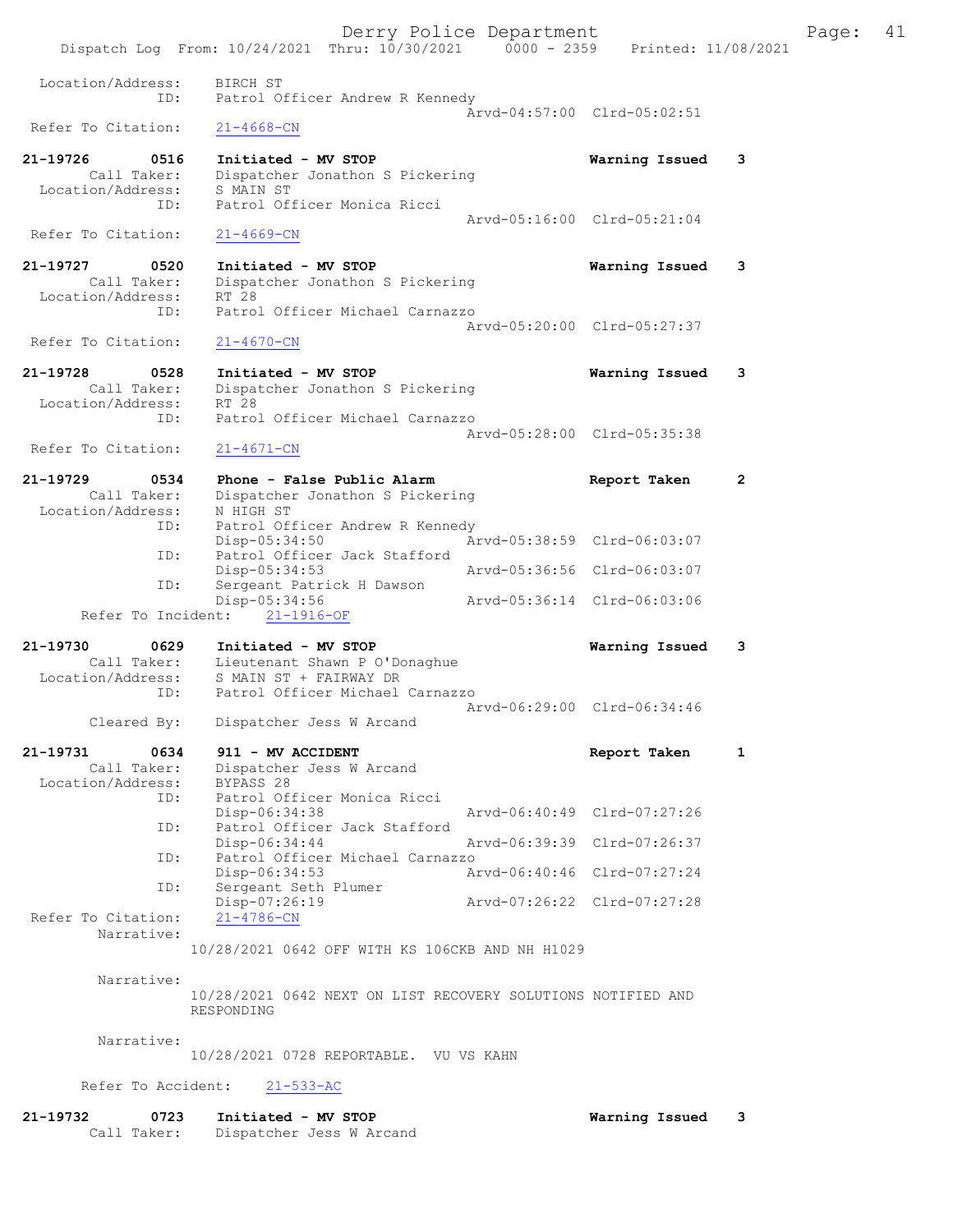Derry Police Department Fage: 42 Dispatch Log From: 10/24/2021 Thru: 10/30/2021 0000 - 2359 Printed: 11/08/2021 Location/Address: W BROADWAY ID: Patrol Officer Cody Johnson Arvd-07:23:00 Clrd-07:29:29<br>
21-4672-CN Refer To Citation: 21-19733 0756 Initiated - FOLLOW-UP No Action Required 2 Call Taker: Dispatcher Jess W Arcand Location/Address: DRURY LN ID: Patrol Officer Blake A Martineau Arvd-07:56:00 Clrd-08:09:49 21-19734 0758 Initiated - MV STOP Warning Issued 3 Call Taker: Dispatcher Jess W Arcand Location/Address: E DERRY RD ID: Patrol Officer Cody Johnson Arvd-07:58:00 Clrd-08:05:04<br>21-4673-CN Refer To Citation: 21-19735 0809 Initiated - Parking Enforcement Vehicle checked 1 Call Taker: Dispatcher Jess W Arcand Location/Address: CORWIN DR ID: Patrol Officer James M McClafferty Arvd-08:09:00 Clrd-08:11:28 21-19736 0827 Phone - MV ACCIDENT Report Taken 1 Call Taker: Dispatcher Jess W Arcand Location/Address: BOWERS RD ID: Patrol Officer Blake A Martineau Disp-08:27:24 Arvd-08:30:18 Clrd-09:30:44 Refer To Citation: 21-4674-CN Narrative: 10/28/2021 0833 OFF WITH NH 4826146 Narrative: 10/28/2021 0903 OWNER CONTACTED AAA PRIOR TO ARRIVAL Narrative: 10/28/2021 0932 REPORTABLE. WHITNEY VS TREE Refer To Accident: 21-534-AC 21-19737 0900 Phone - DEPARTMENT INFO Report Taken 3 Call Taker: Dispatcher Jess W Arcand Location/Address: PEABODY RD ID: Patrol Officer James M McClafferty Disp-09:00:34 Arvd-09:28:30 Clrd-11:39:50 ID: Sergeant Seth Plumer Disp-09:24:51<br>Disp-09:24:51 Arvd-09:28:32 Clrd-10:33:15 Refer To Incident: 21-1920-OF 21-19738 0906 Phone - ALARM, BURGLAR False Alarm 1 Call Taker: Dispatcher Jess W Arcand Location/Address: [DY 3334] BIRCH ST ID: Patrol Officer Nicholas M Granville Disp-09:10:23 Arvd-09:12:28 Clrd-09:28:39<br>ID: Patrol Officer Cody Johnson ID: Patrol Officer Cody Johnson Disp-09:10:25 Arvd-09:17:38 Clrd-09:28:58 Disp-09:10:25<br>Refer To Field Int: 21-3813-FI 21-19739 0920 Walk-In - HIT AND RUN Report Taken 2 Call Taker: Dispatcher Jess W Arcand Location/Address: E DERRY RD ID: Patrol Officer Scott M Beegan Patrol Officer Scott M Beegan<br>Disp-09:21:02 Arvd-09:21:04 Clrd-10:03:41 Cleared By: Patrol Officer Scott M Beegan Refer To Incident: 21-1918-OF 21-19740 0935 Phone - TRAFFIC CONTROL Assistance Rendered 3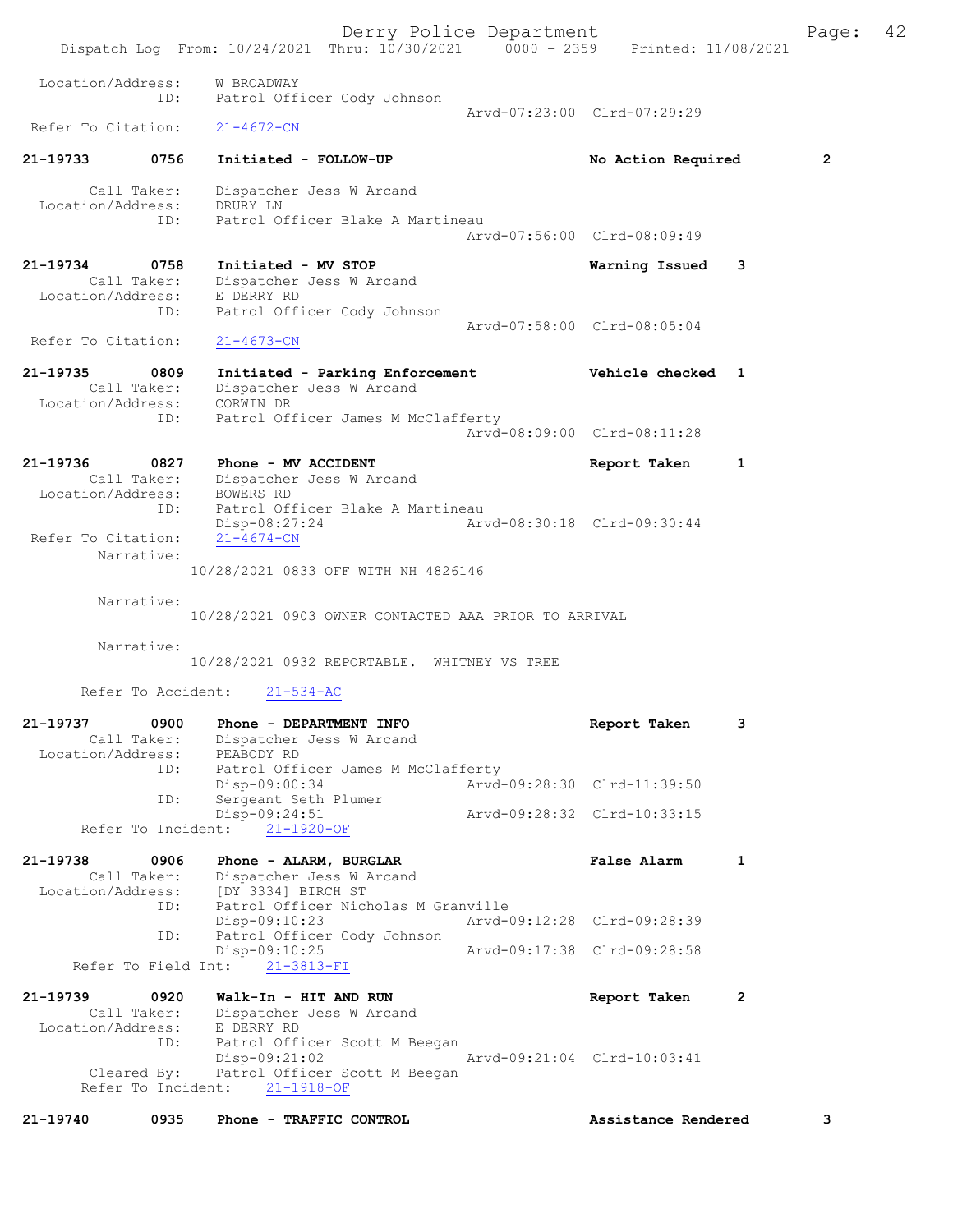Derry Police Department Fage: 43 Dispatch Log From: 10/24/2021 Thru: 10/30/2021 0000 - 2359 Printed: 11/08/2021 Call Taker: Dispatcher Jess W Arcand Location/Address: HAMPSTEAD RD ID: Patrol Officer Cody Johnson Disp-09:40:21 Enrt-09:40:22 Arvd-09:43:51 Clrd-09:49:25 Dispatched By: Patrol Officer Cody Johnson Enroute By: Patrol Officer Cody Johnson 21-19741 0938 Walk-In - JUVENILE OFFENSES Report Taken 2 Call Taker: Dispatcher Jess W Arcand Location/Address: MUNICIPAL DR ID: Detective Peter A Houlis Disp-09:38:36 Arvd-09:38:38 Clrd-09:38:47 Refer To Incident: 21-1919-OF 21-19742 1003 Phone - ABANDONED MV Vehicle Towed 3 Call Taker: Dispatcher Jess W Arcand Location/Address: ABBOTT CT ID: Patrol Officer Nicholas M Granville Disp-10:04:23 Arvd-10:09:02 Clrd-10:12:27 ID: Patrol Officer Nicholas M Granville Disp-10:46:45 Arvd-10:57:16 Clrd-12:10:33 Narrative: 10/28/2021 1111 NEXT ON LIST BIRCH ST COLLISION NOTIFIED AND RESPONDING Refer To Incident: 21-1921-OF 21-19743 1010 Phone - DISABLED MV Vehicle checked 3 Call Taker: Dispatcher Jess W Arcand Location/Address: SOUTH AVE ID: Patrol Officer Nicholas M Granville Disp-10:12:27 Arvd-10:12:29 Clrd-10:46:45 Narrative: 10/28/2021 1038 NEXT ON LIST BIRCH ST COLLISION NOTIFIED AND RESPONDING FOR NH 4958664 Narrative: 10/28/2021 1044 NEXT ON LIST BIRCH ST COLLISION CANCELLED AND MOVED BACK TO NEXT ON LIST Refer To Field Int: 21-3812-FI 21-19744 1029 Phone - VIN CHECK North Services Rendered 3 Call Taker: Patrol Officer Scott M Beegan Location/Address: [DY 2] MUNICIPAL DR ID: Patrol Officer Scott M Beegan<br>Disp-10:30:14 Disp-10:30:14 Arvd-10:30:16 Clrd-10:45:25 Refer To Field Int: 21-3803-FI 21-19745 1201 Initiated - Parking Enforcement Parking Ticket Issued 1 Call Taker: Dispatcher Jess W Arcand Location/Address: CORWIN DR ID: Patrol Officer James M McClafferty Arvd-12:01:00 Clrd-12:05:25 21-19746 1213 Phone - ERRATIC OPERATION Could Not Locate 2 Call Taker: Dispatcher Jess W Arcand Location/Address: LENOX RD ID: Patrol Officer James M McClafferty<br>Disp-12:14:05 Arvd-Arvd-12:16:21 Clrd-12:18:52 21-19747 1214 Initiated - DRUG VIOLATION Report Taken 2 Call Taker: Dispatcher Jess W Arcand Location/Address: PINKERTON ST ID: Patrol Officer Brian J Landry Arvd-12:14:00 Clrd-12:19:14<br>21-1922-OF Refer To Incident:

21-19748 1245 Phone - DISTURBANCE Cleared 1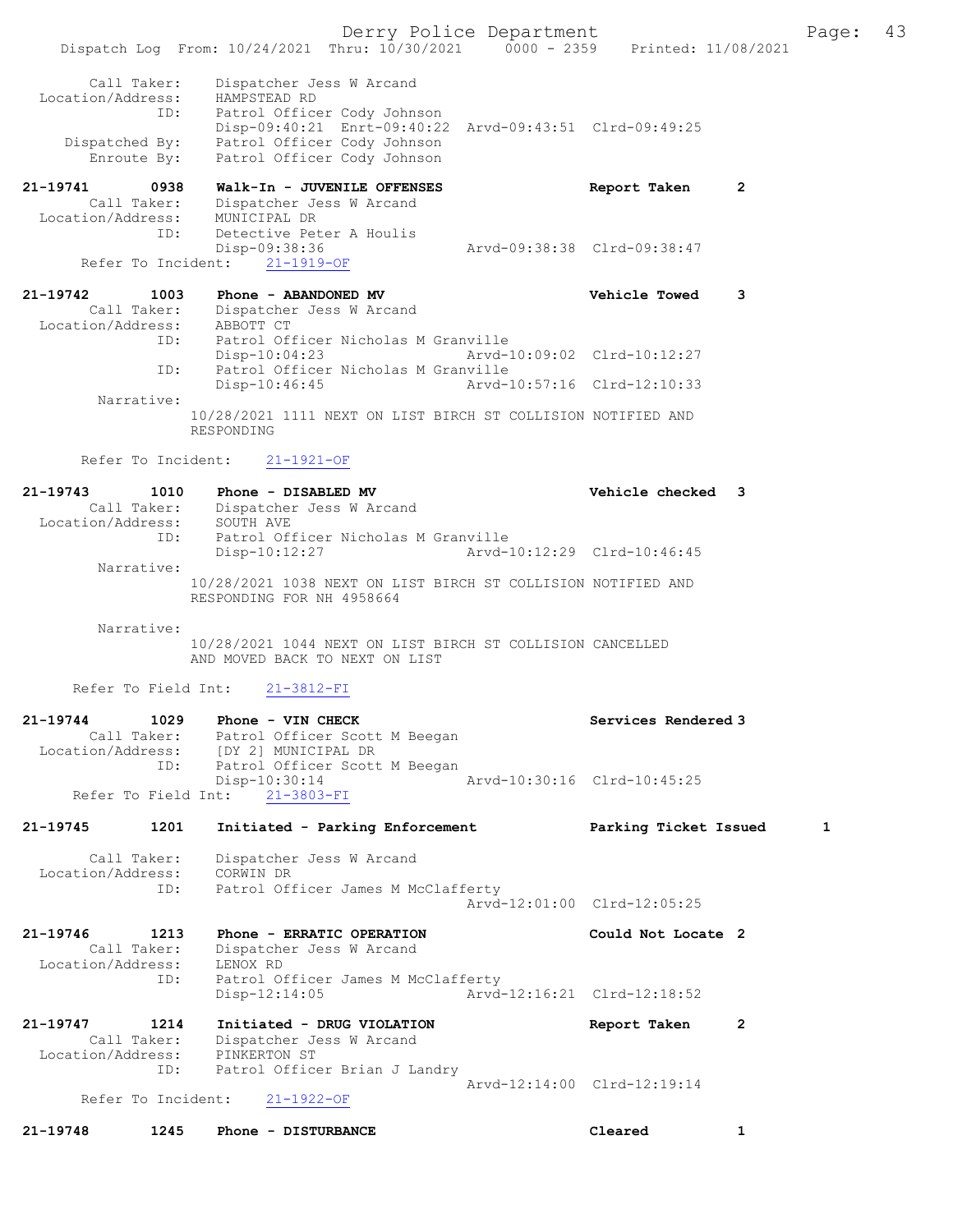|                                  | Dispatch Log From: 10/24/2021 Thru: 10/30/2021 0000 - 2359 Printed: 11/08/2021 | Derry Police Department |                             |              | Page: | 44 |
|----------------------------------|--------------------------------------------------------------------------------|-------------------------|-----------------------------|--------------|-------|----|
|                                  |                                                                                |                         |                             |              |       |    |
| Call Taker:<br>Location/Address: | Dispatcher Jess W Arcand<br>PEMBROKE DR                                        |                         |                             |              |       |    |
| ID:                              | Patrol Officer Cody Johnson<br>Disp-12:46:19                                   |                         | Arvd-12:47:54 Clrd-12:52:25 |              |       |    |
| ID:                              | Patrol Officer James M McClafferty                                             |                         |                             |              |       |    |
| ID:                              | $Disp-12:46:23$<br>Sergeant Seth Plumer                                        |                         | Arvd-12:47:56 Clrd-12:52:22 |              |       |    |
|                                  | Disp-12:46:27                                                                  |                         | Arvd-12:50:13 Clrd-12:52:18 |              |       |    |
| $21 - 19749$<br>1304             | Phone - ASSIST CITIZEN                                                         |                         | <b>ADVICE GIVEN</b>         | 3            |       |    |
| Call Taker:<br>Location/Address: | Dispatcher Jess W Arcand<br>MUNICIPAL DR                                       |                         |                             |              |       |    |
| ID:                              | Patrol Officer Cody Johnson                                                    |                         |                             |              |       |    |
|                                  | $Disp-13:05:12$                                                                |                         | Arvd-13:05:15 Clrd-13:27:19 |              |       |    |
| 21-19750<br>1336<br>Call Taker:  | Initiated - MV STOP<br>Dispatcher Jess W Arcand                                |                         | Warning Issued              | 3            |       |    |
| Location/Address:                | ASHLEIGH DR                                                                    |                         |                             |              |       |    |
| ID:                              | Detective Lieutenant Jon M Breen                                               |                         | Arvd-13:36:00 Clrd-13:41:02 |              |       |    |
| 21-19751<br>1423                 | Initiated - Child Advocacy Center                                              |                         | Services Rendered 3         |              |       |    |
| Call Taker:                      | Dispatcher Jess W Arcand                                                       |                         |                             |              |       |    |
| Location/Address:<br>ID:         | BIRCH ST<br>Detective Peter A Houlis                                           |                         |                             |              |       |    |
|                                  |                                                                                |                         | Arvd-14:23:00 Clrd-14:23:57 |              |       |    |
| 21-19752<br>1451                 | Phone - ROAD HAZARD                                                            |                         | Services Rendered 2         |              |       |    |
| Call Taker:                      | Dispatcher Jess W Arcand<br>Location/Address: MANCHESTER RD + A ST             |                         |                             |              |       |    |
| ID:                              | Dispatcher Jess W Arcand<br>$Disp-14:51:54$                                    |                         | Arvd-14:51:56 Clrd-14:51:57 |              |       |    |
| Narrative:                       |                                                                                |                         |                             |              |       |    |
|                                  | 10/28/2021 1451 DIVISION 5 NOTIFIED OF ISLAND DIVIDER SIGN<br>KNOCKED OVER     |                         |                             |              |       |    |
|                                  |                                                                                |                         |                             |              |       |    |
| 21-19753<br>1526                 | Phone - NEIGHBORHOOD DISPUTE                                                   |                         | Cleared                     | $\mathbf{2}$ |       |    |
|                                  | Call Taker: Patrol Officer Scott M Beegan<br>Location/Address: FAIRWAY DR      |                         |                             |              |       |    |
| ID:                              | Patrol Officer Scott M Beegan                                                  |                         | Arvd-15:27:05 Clrd-15:43:04 |              |       |    |
| Refer To Field Int:              | Disp-15:27:03<br>21-3802-FI                                                    |                         |                             |              |       |    |
| 21-19754<br>1528                 | Initiated - SUBPOENA DELIVERY                                                  |                         | Served                      | $\mathbf{1}$ |       |    |
| Call Taker:<br>Location/Address: | Dispatcher Christina L Power<br>ENGLISH RANGE RD                               |                         |                             |              |       |    |
| ID:                              | Patrol Officer Melissa M Houde                                                 |                         |                             |              |       |    |
|                                  |                                                                                |                         | Arvd-15:28:00 Clrd-15:34:51 |              |       |    |
| 21-19755<br>1551                 | Phone - CRIMINAL TRESPASS                                                      |                         | No Action Required          |              | 2     |    |
| Call Taker:                      | Dispatcher Christina L Power                                                   |                         |                             |              |       |    |
| Location/Address:<br>ID:         | POND RD<br>Patrol Officer Melissa M Houde                                      |                         |                             |              |       |    |
|                                  | Disp-15:52:48                                                                  |                         | Arvd-15:59:46 Clrd-15:59:48 |              |       |    |
| Arrived By:<br>Cleared By:       | Lieutenant Michael T Muncey<br>Lieutenant Michael T Muncey                     |                         |                             |              |       |    |
| Narrative:                       | repair person there to work on the building                                    |                         |                             |              |       |    |
|                                  |                                                                                |                         |                             |              |       |    |
| 21-19756<br>1608                 | Phone - ROAD RAGE                                                              |                         | Gone on Arrival 1           |              |       |    |
| Call Taker:<br>Location/Address: | Dispatcher Christina L Power<br>HAMPSTEAD RD                                   |                         |                             |              |       |    |
| ID:                              | Patrol Officer Melissa M Houde                                                 |                         | Arvd-16:10:38 Clrd-16:14:25 |              |       |    |
|                                  | Disp-16:10:37                                                                  |                         |                             |              |       |    |
| 21-19757<br>1610                 | Phone - WELFARE CHECK                                                          |                         | Could Not Locate 2          |              |       |    |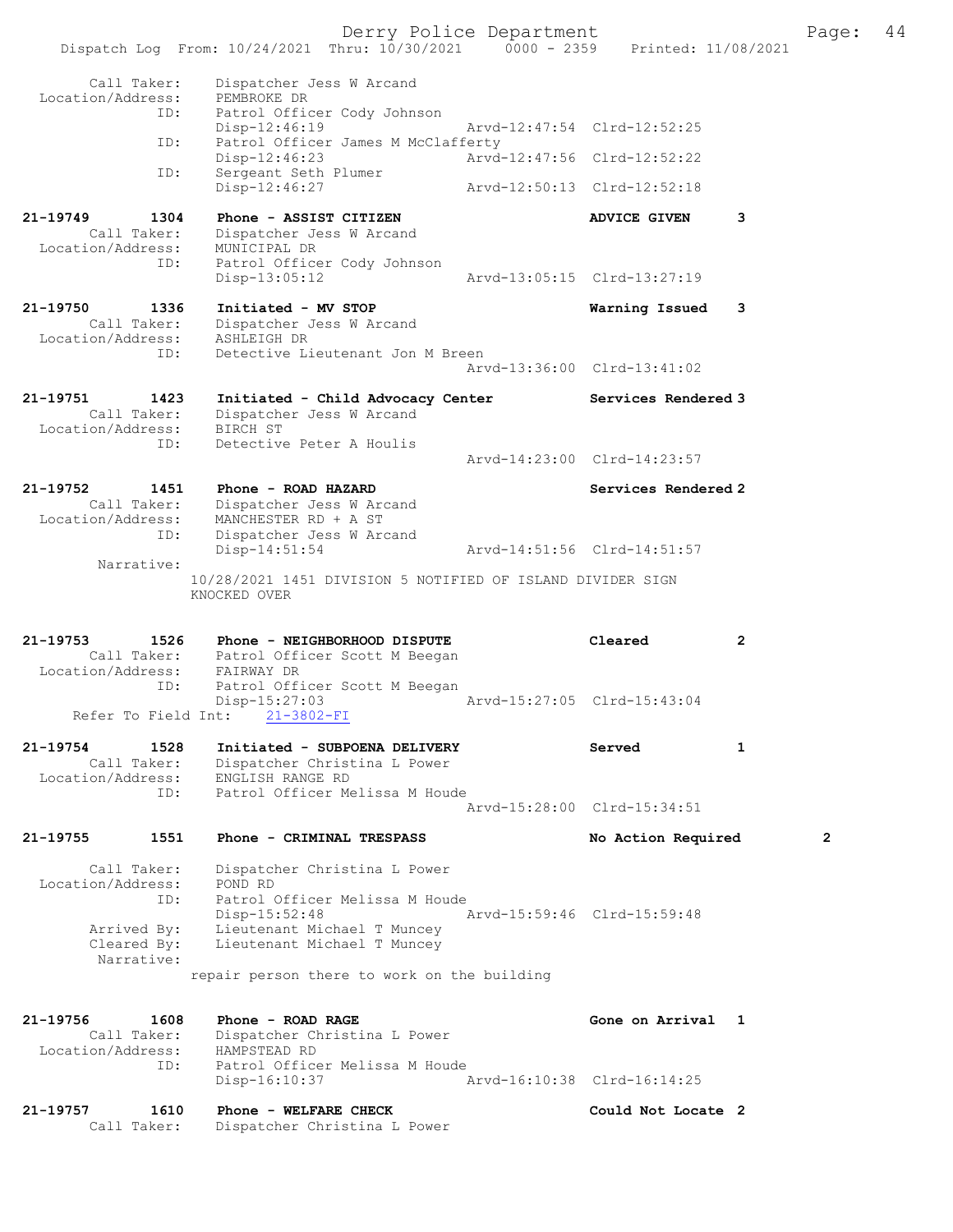Derry Police Department Fage: 45 Dispatch Log From: 10/24/2021 Thru: 10/30/2021 0000 - 2359 Printed: 11/08/2021 Location/Address: FAIRWAY DR ID: Patrol Officer Melissa M Houde Arvd-16:14:45 Clrd-16:14:48 ID: Patrol Officer Nathan S Lavoie<br>Disp-16:21:39 Mrvd-16:30:37 Clrd-16:48:55 Disp-16:21:39 Refer To Field Int: 21-3799-FI 21-19758 1614 Initiated - MV STOP Warning Issued 3 Call Taker: Dispatcher Christina L Power Location/Address: HAMPSTEAD RD ID: Patrol Officer Melissa M Houde Arvd-16:14:00 Clrd-16:18:35<br>21-4675-CN Refer To Citation: 21-19759 1622 Initiated - SUBPOENA DELIVERY Not Served 1 Call Taker: Dispatcher Christina L Power Location/Address: GRIFFIN ST ID: Patrol Officer Sara R Joyce Arvd-16:22:00 Clrd-16:27:22 Patrol Officer Ryan M Panaro 21-19760 1630 Phone - ASSAULT Report Taken 1 Call Taker: Dispatcher Christina L Power Location/Address: CHESTER RD ID: Patrol Officer Melissa M Houde Disp-16:31:37 Arvd-16:33:55 Clrd-17:04:22<br>
ID: Sergeant Jeffrey M Dawe<br>
Disp-16:50:31 Arvd-16:50:32 Clrd-17:00:11 ID: Sergeant Jeffrey M Dawe Disp-16:50:31 Arvd-16:50:32 Clrd-17:00:11 Refer To Incident: 21-1924-OF 21-19761 1634 Initiated - SUBPOENA DELIVERY Not Served 1 Call Taker: Dispatcher Christina L Power Location/Address: CEDAR ST ID: Patrol Officer Sara R Joyce Arvd-16:34:00 Clrd-16:38:23 Patrol Officer Ryan M Panaro 21-19762 1708 Initiated - MV STOP Summons Issued 3 Call Taker: Dispatcher Christina L Power Location/Address: TSIENNETO RD ID: Patrol Officer Melissa M Houde Arvd-17:08:00 Clrd-17:14:02<br>21-816-000061 Refer To Citation: 21-19763 1716 Phone - ASSIST CITIZEN ADVICE GIVEN 3 Call Taker: Patrol Officer Scott M Beegan Location/Address: [DY 2] MUNICIPAL DR ID: Patrol Officer Scott M Beegan Patrol Officer Scott M Beegan<br>Disp-17:16:25 Arvd-17:16:28 Clrd-17:16:58 Refer To Field Int: 21-3800-FI 21-19764 1717 Initiated - WARRANT ARREST Arrest(s) Made 2 Call Taker: Dispatcher Christina L Power Location/Address: E BROADWAY ID: Patrol Officer Sara R Joyce Arvd-17:17:00 Clrd-18:09:50 Patrol Officer Ryan M Panaro ID: Patrol Officer Nathan S Lavoie Disp-17:17:46 Arvd-17:20:35 Clrd-17:26:38 Narrative: 10/28/2021 1723 one in custody on a warrant for theft. Narrative: 10/28/2021 1726 enroute to hq's s/m 33793.2 Narrative: 10/28/2021 1732 off at hq's e/m 33794.1 with; Truscello, Derek 73 E Broadway Derry, NH dob 022174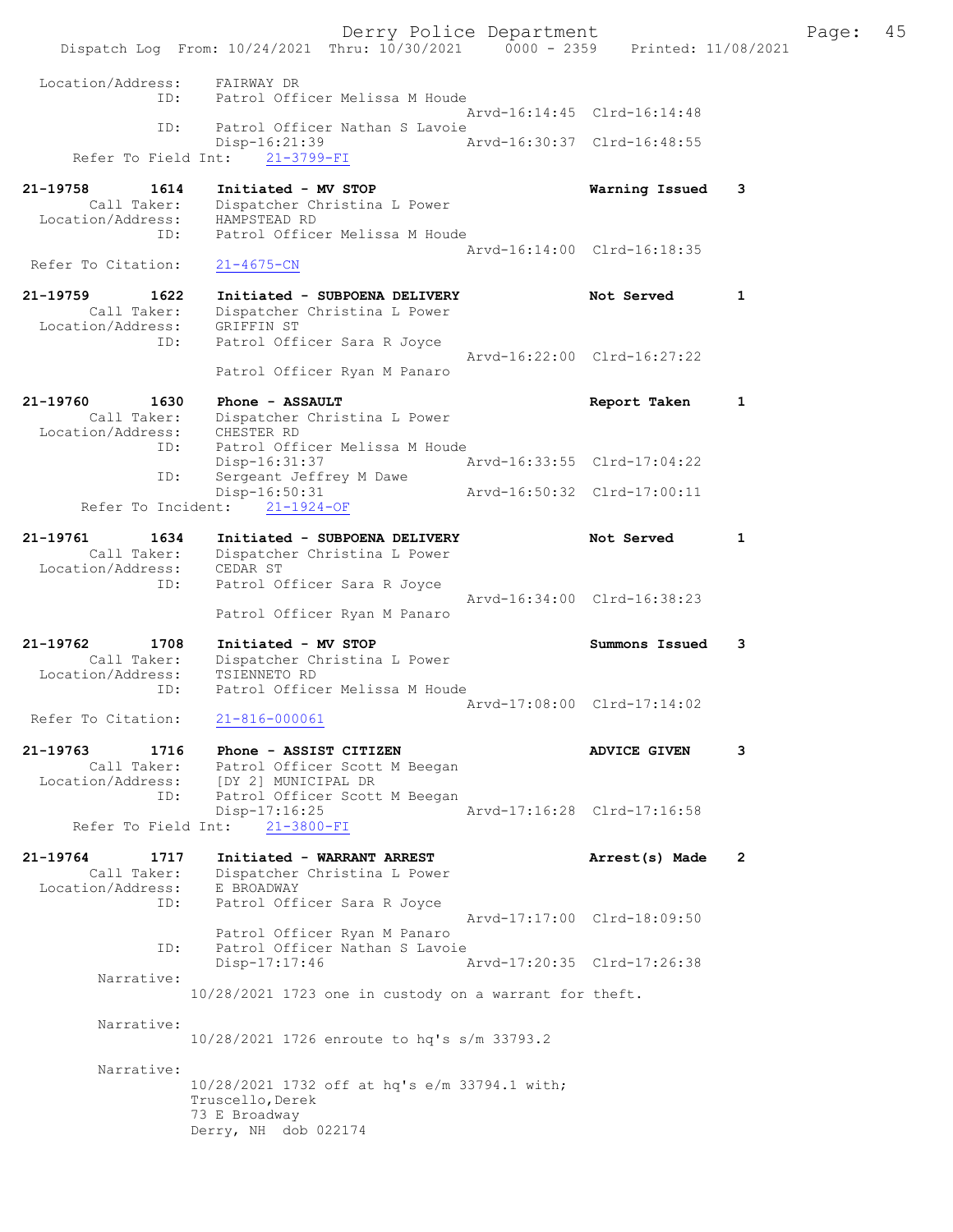| Narrative:                                                  | 10/28/2021 1806 released on a summons with a court date of<br>2/10/22                                     |                             |                      |
|-------------------------------------------------------------|-----------------------------------------------------------------------------------------------------------|-----------------------------|----------------------|
| Refer To Arrest:                                            | $21 - 1025 - AR$                                                                                          |                             |                      |
| 21-19765<br>1730<br>Call Taker:<br>Location/Address:        | Initiated - SERVE RESTRAINING ORDER<br>Dispatcher Christina L Power<br>SCOBIE POND RD                     | Not Served                  | $\mathbf{2}^{\circ}$ |
| ID:                                                         | Patrol Officer Melissa M Houde                                                                            | Arvd-17:30:00 Clrd-17:32:37 |                      |
| 21-19766<br>1735<br>Call Taker:<br>Location/Address:        | Initiated - SERVE RESTRAINING ORDER<br>Dispatcher Christina L Power<br>ASH ST                             | Served                      | $\mathbf{2}$         |
| ID:                                                         | Patrol Officer Nathan S Lavoie                                                                            | Arvd-17:35:00 Clrd-17:40:08 |                      |
| 21-19767<br>1741<br>Call Taker:<br>Location/Address:        | Initiated - MV STOP<br>Dispatcher Christina L Power<br>BOWERS RD                                          | Warning Issued              | 3                    |
| ID:                                                         | Patrol Officer Casey J Noyes                                                                              | Arvd-17:41:00 Clrd-17:47:09 |                      |
| Refer To Citation:                                          | $21 - 4676 - CN$                                                                                          |                             |                      |
| 21-19768<br>1757<br>Call Taker:<br>Location/Address:<br>ID: | Initiated - MV STOP<br>Dispatcher Christina L Power<br>HILLSIDE AVE<br>Patrol Officer Nathan S Lavoie     | Warning Issued              | 3                    |
| Refer To Citation:                                          | $21 - 4677 - CN$                                                                                          | Arvd-17:57:00 Clrd-18:04:25 |                      |
| 21-19769<br>1809<br>Call Taker:<br>Location/Address:        | Initiated - MV STOP<br>Dispatcher Christina L Power<br>HILLSIDE AVE                                       | Warning Issued              | 3                    |
| ID:                                                         | Patrol Officer Nathan S Lavoie                                                                            | Arvd-18:09:00 Clrd-18:20:03 |                      |
| Refer To Citation:                                          | $21 - 4679 - CN$                                                                                          |                             |                      |
| 21-19770<br>1827<br>Call Taker:<br>Location/Address:<br>ID: | Phone - ERRATIC OPERATION<br>Dispatcher Christina L Power<br>CHESTER RD<br>Patrol Officer Melissa M Houde | Vehicle checked 2           |                      |
| ID:                                                         | Disp-18:29:27<br>Patrol Officer Joshua Martin                                                             | Arvd-18:31:06 Clrd-18:37:34 |                      |
| Refer To Citation:                                          | Disp-18:29:30<br>$21 - 4680 - CN$                                                                         | Arvd-18:31:07 Clrd-18:37:31 |                      |
| Narrative:                                                  | no issues upon checking                                                                                   |                             |                      |
|                                                             |                                                                                                           |                             |                      |
| 21-19771<br>1849<br>Call Taker:<br>Location/Address:<br>ID: | Initiated - MV STOP<br>Dispatcher Christina L Power<br>MANCHESTER RD<br>Patrol Officer Nathan S Lavoie    | Warning Issued              | 3                    |
| ID:                                                         | Patrol Officer Joshua Martin                                                                              | Arvd-18:49:00 Clrd-18:55:06 |                      |
| Refer To Citation:                                          | Disp-18:50:39<br>$21 - 4682 - CN$                                                                         | Arvd-18:50:40 Clrd-18:55:03 |                      |
| 21-19772<br>1905<br>Call Taker:<br>Location/Address:<br>ID: | Initiated - MV STOP<br>Dispatcher Christina L Power<br>SCOBIE POND RD<br>Patrol Officer Nathan S Lavoie   | Summons Issued              | 3                    |
| Refer To Citation:                                          | $21 - 816 - 004014$                                                                                       | Arvd-19:05:00 Clrd-19:14:45 |                      |
| 21-19773<br>1913<br>Call Taker:                             | Initiated - MV STOP<br>Dispatcher Christina L Power                                                       | Warning Issued              | 3                    |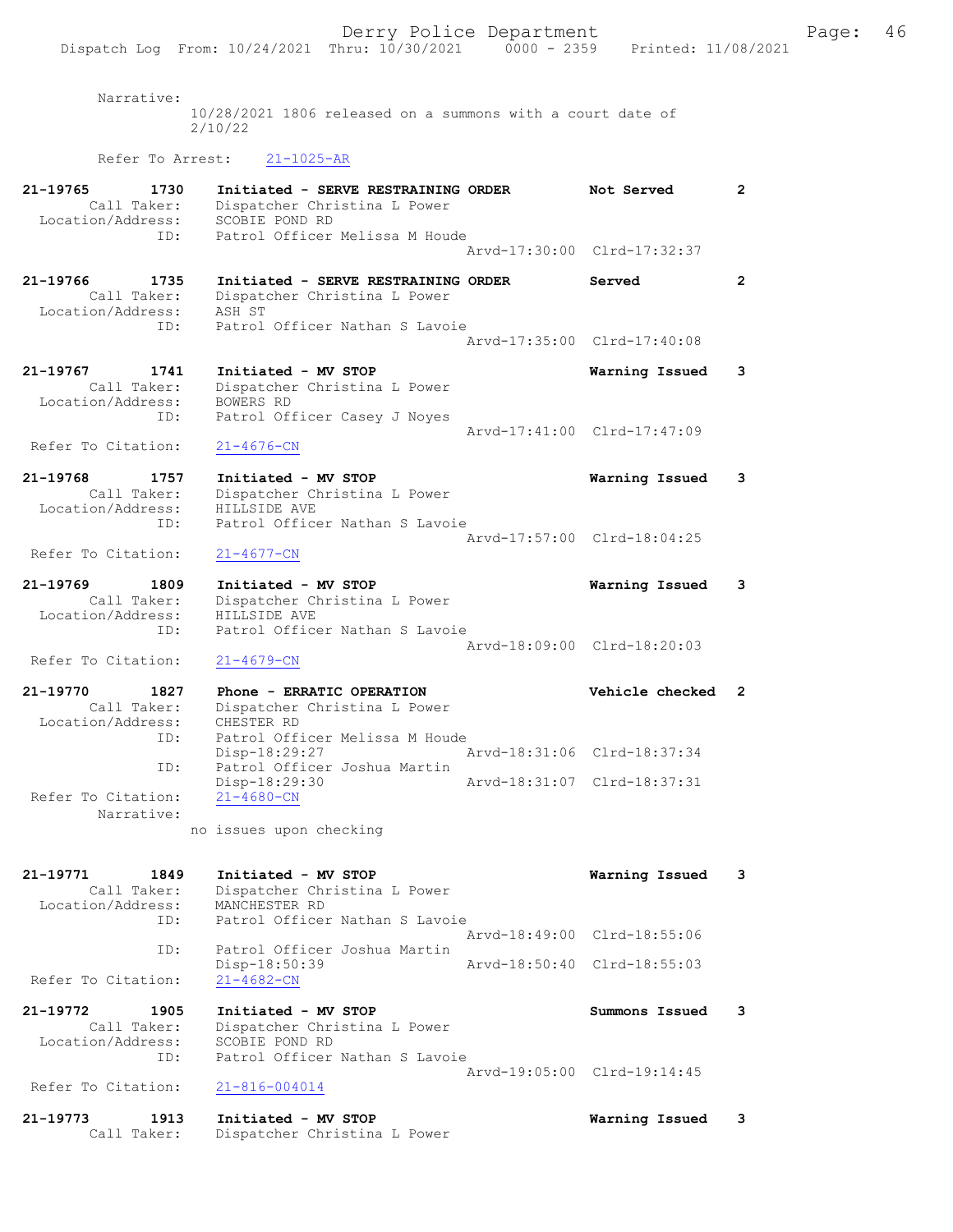Derry Police Department Fage: 47 Dispatch Log From: 10/24/2021 Thru: 10/30/2021 0000 - 2359 Printed: 11/08/2021 Location/Address: E DERRY RD ID: Patrol Officer Melissa M Houde Arvd-19:13:00 Clrd-19:16:53 Refer To Citation: 21-19774 1913 Initiated - FOLLOW-UP Cleared 2 Call Taker: Dispatcher Christina L Power Location/Address: MUNICIPAL DR ID: Patrol Officer Sara R Joyce Arvd-19:13:00 Clrd-20:19:54 Patrol Officer Ryan M Panaro 21-19775 1918 Phone - ASSAULT Report Taken 1 Call Taker: Dispatcher Christina L Power Location/Address: SCOBIE POND RD ID: Detective Victoria M Kidd Disp-19:19:52 Arvd-19:19:53 Clrd-19:20:11 Refer To Incident: 21-1925-OF 21-19776 1920 Phone - DEPARTMENT INFO Report Taken 3 Call Taker: Dispatcher Christina L Power Location/Address: [DY 2] MUNICIPAL DR ID: Detective Victoria M Kidd Disp-19:20:39 Arvd-19:20:40 Clrd-19:20:44 Narrative: see det's report Refer To Incident: 21-1926-OF 21-19777 1928 Phone - ASSIST CITIZEN ADVICE GIVEN 3 Call Taker: Dispatcher Christina L Power Location/Address: FAIRWAY DR ID: Patrol Officer Nathan S Lavoie Disp-19:28:58 Arvd-19:36:37 Clrd-19:59:27 Narrative: via phone call Refer To Field Int: 21-3805-FI 21-19778 1931 Initiated - TRAFFIC CONTROL Cleared 3 Call Taker: Dispatcher Christina L Power Location/Address: BIRCH ST ID: Sergeant Jeffrey M Dawe Arvd-19:31:00 Clrd-19:44:31 ID: Patrol Officer Joshua Martin Disp-19:35:11 Arvd-19:35:12 Clrd-19:44:08 Narrative: traffic lights on flash 21-19779 1944 Initiated - MV STOP Warning Issued 3 Call Taker: Dispatcher Christina L Power Location/Address: BIRCH ST ID: Patrol Officer Joshua Martin Arvd-19:44:00 Clrd-19:54:10<br>
21-4685-CN Refer To Citation: 21-19780 2005 Initiated - MV STOP Warning Issued 3 Call Taker: Dispatcher Christina L Power Location/Address: ASHLEIGH DR ID: Patrol Officer Nathan S Lavoie Arvd-20:05:00 Clrd-20:22:28 Refer To Citation: 21-4686-CN 21-19781 2008 Phone - SUSPICIOUS ACTIVITY SENT ON THEIR WAY 2 Call Taker: Dispatcher Christina L Power Location/Address: BIRCH ST ID: Patrol Officer Joshua Martin Disp-20:09:17 Arvd-20:11:19 Clrd-20:15:30 ID: Patrol Officer Casey J Noyes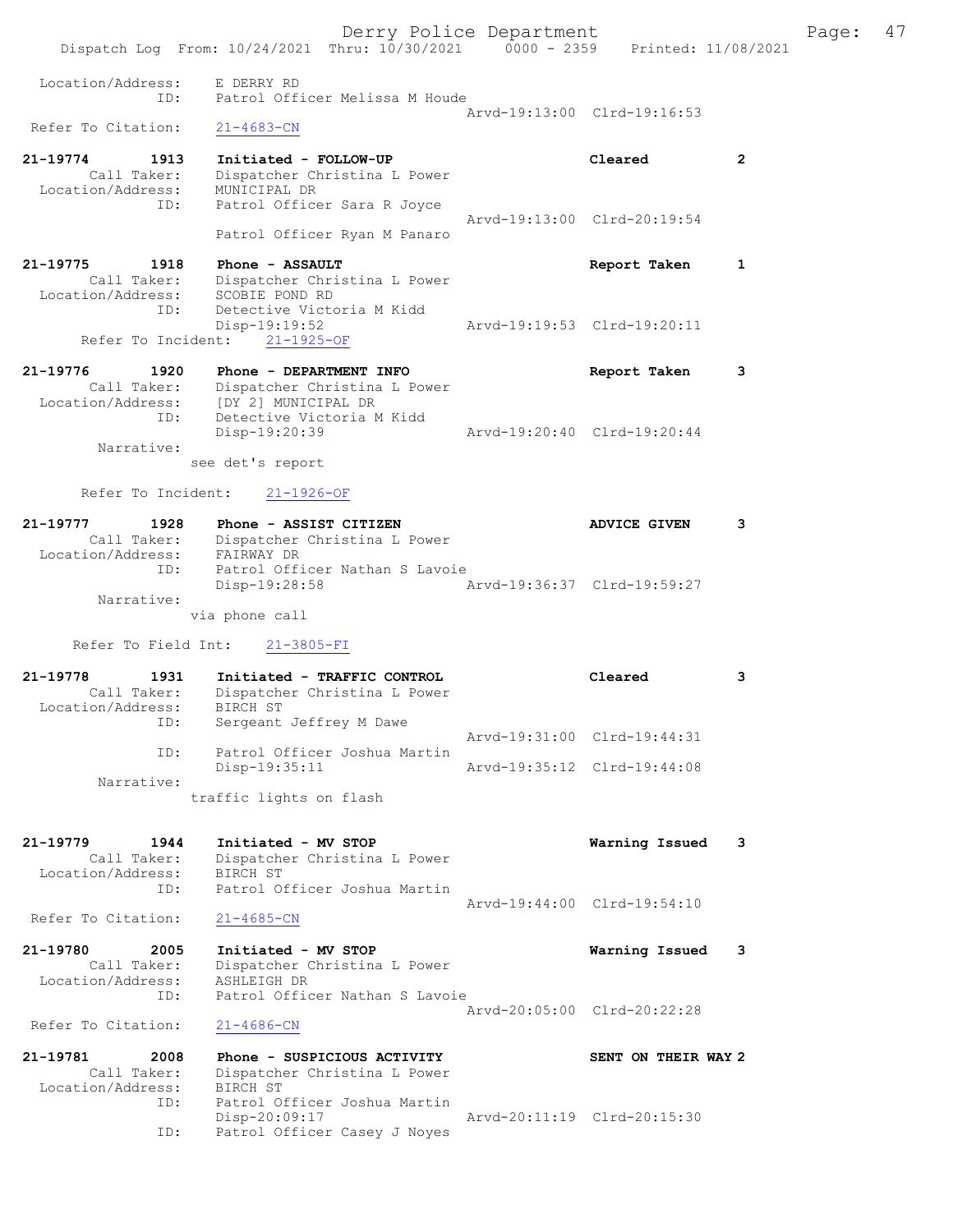Dispatch Log From: 10/24/2021 Thru: 10/30/2021 0000 - 2359 Printed: 11/08/2021 Disp-20:09:20 Arvd-20:11:22 Clrd-20:15:35 21-19782 2020 Initiated - MV STOP Warning Issued 3 Call Taker: Dispatcher Christina L Power Location/Address: CRYSTAL AVE ID: Patrol Officer Sara R Joyce Arvd-20:20:00 Clrd-20:22:34 Patrol Officer Ryan M Panaro<br>21-4687-CN Refer To Citation: 21-19783 2027 Phone - SUSPICIOUS ACTIVITY Report Taken 2 Call Taker: Patrol Officer Robert Corwin Location/Address: RICHARDSON DR ID: Patrol Officer Melissa M Houde<br>Disp-20:33:32 Arvd-20:46:15 Clrd-21:29:04 Disp-20:33:32 Arvd-20:46:15 Clrd-21:29:04 Arrived By: Dispatcher Christina L Power Cleared By: Dispatcher Christina L Power ID: Patrol Officer Nathan S Lavoie Disp-20:33:38 Arvd-20:46:17 Clrd-21:28:58 Arrived By: Dispatcher Christina L Power Cleared By: Dispatcher Christina L Power ID: Patrol Officer Joshua Martin Disp-21:08:18 Arvd-21:15:41 Clrd-21:28:56 Dispatched By: Dispatcher Christina L Power Arrived By: Dispatcher Christina L Power Cleared By: Dispatcher Christina L Power Refer To Incident: 21-1927-OF 21-19784 2051 Initiated - FOLLOW-UP Cleared 2 Call Taker: Dispatcher Christina L Power Location/Address: HIGHLAND AVE ID: Patrol Officer Sara R Joyce Arvd-20:51:00 Clrd-20:56:49 Patrol Officer Ryan M Panaro 21-19785 2112 Phone - DOMESTIC DISTURBANCE Verbal in Nature 1 Call Taker: Dispatcher Christina L Power Location/Address: FAIRWAY DR<br>TD: Patrol Off Patrol Officer Casey J Noyes<br>Disp-21:12:30 Arvd-21:15:38 Clrd-21:35:28 ID: Patrol Officer Sara R Joyce<br>Disp-21:12:48 Arvd-21:15:40 Clrd-21:35:27 Patrol Officer Ryan M Panaro<br>ID: Sergeant Jeffrey M Dawe Sergeant Jeffrey M Dawe<br>Disp-21:15:44 Clrd-21:35:09 Narrative: between mother/son Refer To Field Int: 21-3801-FI 21-19786 2125 Initiated - FOLLOW-UP Cleared 2 Call Taker: Dispatcher Christina L Power Location/Address: DUBEAU DR ID: Detective Victoria M Kidd Arvd-21:25:00 Clrd-22:01:49 Detective Mark Borgatti<br>Disp-21:25:38 Disp-21:25:38 Arvd-21:25:43 Clrd-22:01:47 21-19787 2139 Phone - NOISE COMPLAINT Quieted on Request 2 Call Taker: Dispatcher Christina L Power<br>ion/Address: FAIRWAY DR Location/Address: ID: Patrol Officer Casey J Noyes<br>Disp-21:40:07 Disp-21:40:07 <br>ID: Patrol Officer Sara R Joyce <br>Displacement Patrol Officer Sara R Joyce Patrol Officer Sara R Joyce Disp-21:40:10 Arvd-21:43:17 Clrd-21:51:13 Patrol Officer Ryan M Panaro 21-19788 2205 Phone - ALARM, BURGLAR False Alarm 1 Call Taker: Dispatcher Christina L Power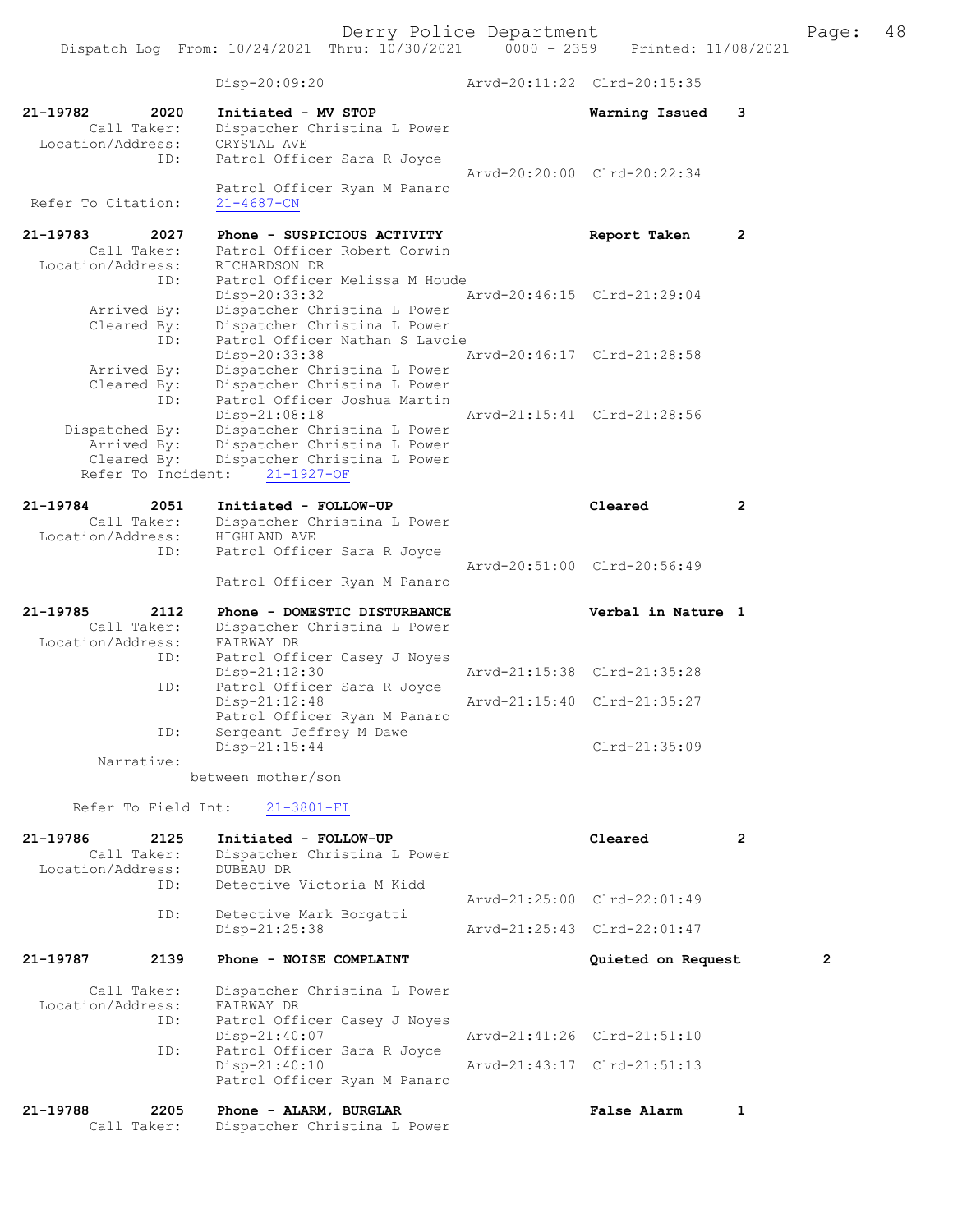Dispatch Log From: 10/24/2021 Thru: 10/30/2021 0000 - 2359 Printed: 11/08/2021 Location/Address: [DY 281] DRURY LN<br>ID: Patrol Officer Cas Patrol Officer Casey J Noyes<br>Disp-22:05:29 Disp-22:05:29 Arvd-22:07:36 Clrd-22:14:56 ID: Patrol Officer Joshua Martin Disp-22:05:32 Arvd-22:14:50 Clrd-22:14:53 Narrative: checked and secure Refer To Field Int: 21-3850-FI 21-19789 2211 Phone - SUSPICIOUS ACTIVITY Assistance Rendered 2 Call Taker: Dispatcher Christina L Power Location/Address: RICHARDSON DR<br>ID: Patrol Officer ID: Patrol Officer Sara R Joyce Disp-22:12:23 Arvd-22:25:31 Clrd-22:31:30 Patrol Officer Ryan M Panaro ID: Patrol Officer Melissa M Houde<br>Disp-22:14:12 Disp-22:14:12 Arvd-22:25:30 Clrd-22:31:28 Narrative: unknown mv Refer To Field Int: 21-3849-FI 21-19790 2221 Phone - ASSIST CITIZEN Report Taken 3 Call Taker: Patrol Officer Robert Corwin Location/Address: DERRY WAY ID: Patrol Officer Nathan S Lavoie<br>Disp-22:22:53 Arvd-22:37:44 Clrd-22:59:28 Disp-22:22:53 Arvd-22:37:44 Clrd-22:59:28 Arrived By: Dispatcher Christina L Power ID: Patrol Officer Joshua Martin Disp-22:22:56 Arvd-22:25:32 Clrd-22:59:30 Arrived By: Dispatcher Christina L Power ID: Sergeant Patrick H Dawson Disp-22:51:29 Arvd-22:57:41 Clrd-22:59:32 Dispatched By: Dispatcher Christina L Power Narrative: 10/28/2021 2239 DFD requested for a lockout Narrative: 10/28/2021 2245 DFD on scene 21-19791 2307 Initiated - MV STOP Warning Issued 3 Call Taker: Dispatcher Jonathon S Pickering Location/Address: TSIENNETO RD + PINKERTON ST ID: Patrol Officer Jack Stafford Arvd-23:07:00 Clrd-23:13:00 Refer To Citation: 21-4688-CN 21-19792 2323 Initiated - PROPERTY CHECK Services Rendered 2 Call Taker: Dispatcher Jonathon S Pickering Location/Address: ROLLINS ST ID: Patrol Officer Monica Ricci Arvd-23:23:00 Clrd-23:23:09 21-19793 2325 Initiated - MV STOP Warning Issued 3 Call Taker: Dispatcher Jonathon S Pickering Location/Address: TSIENNETO RD ID: Patrol Officer Joshua Martin Arvd-23:25:00 Clrd-23:31:15 Refer To Citation: 21-4689-CN 21-19794 2336 Initiated - MV STOP Warning Issued 3 Call Taker: Patrol Officer Robert Corwin Location/Address: CRYSTAL AVE ID: Patrol Officer Monica Ricci Arvd-23:36:00 Clrd-23:41:31 Cleared By: Dispatcher Jonathon S Pickering ID: Patrol Officer Joshua Martin

Derry Police Department The Page: 49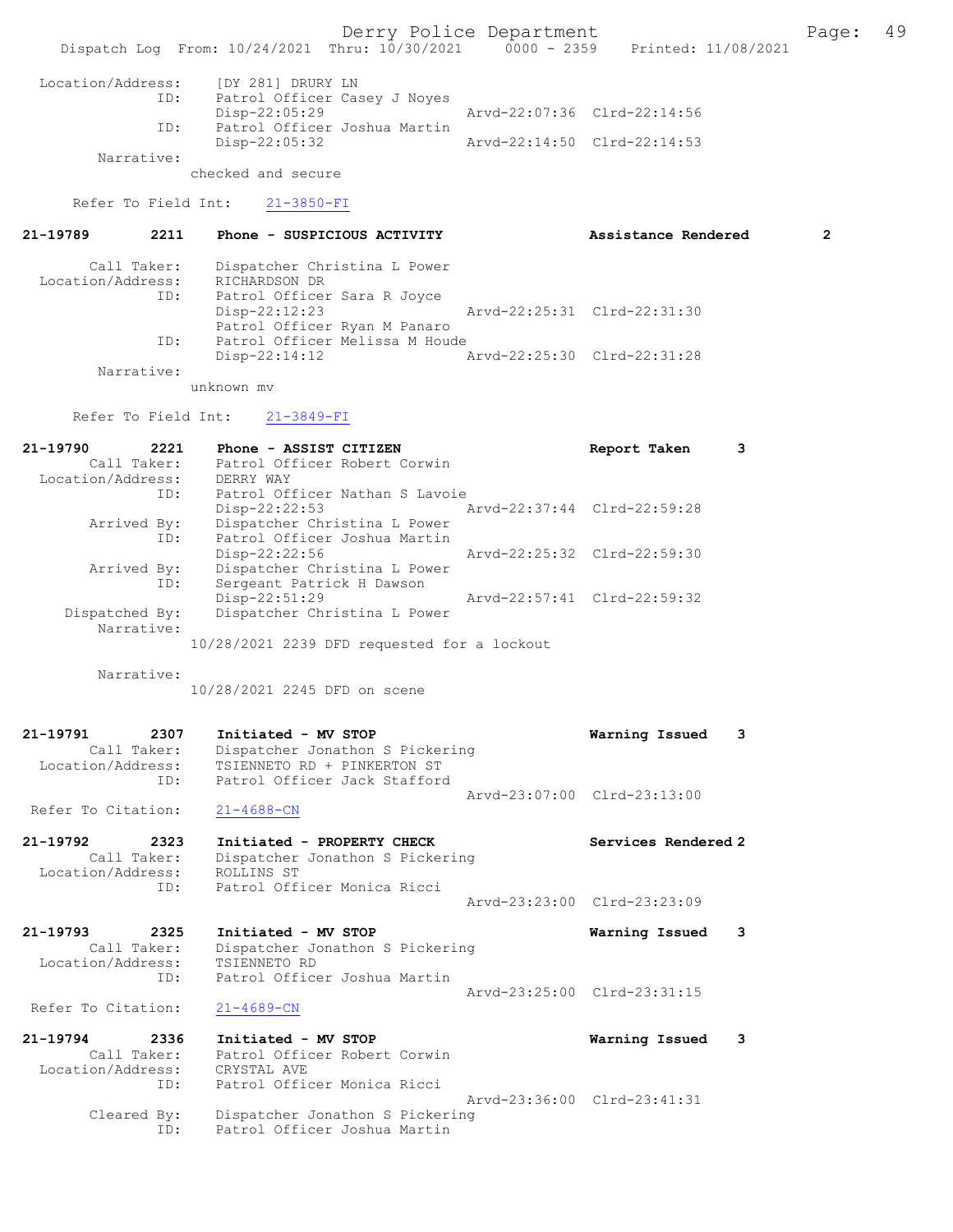| 21-19796          | 2357        | Phone - PROWLING                                                          | Report Taken                             | $\mathbf{2}$ |  |
|-------------------|-------------|---------------------------------------------------------------------------|------------------------------------------|--------------|--|
|                   | Call Taker: | Dispatcher Jonathon S Pickering                                           |                                          |              |  |
| Location/Address: |             | CEMETERY RD                                                               |                                          |              |  |
|                   | ID:         | Patrol Officer Nikita Tomnyuk                                             |                                          |              |  |
|                   |             | Disp-23:58:28                                                             | Arvd-00:03:06 Clrd-10/29/2021 @ 00:17:18 |              |  |
|                   | ID:         | Patrol Officer Nicholas M Granville                                       |                                          |              |  |
|                   |             | Disp-23:58:29                                                             | Arvd-00:03:07 Clrd-10/29/2021 @ 00:17:18 |              |  |
|                   | ID:         | Sergeant Patrick H Dawson                                                 |                                          |              |  |
|                   |             | Disp-23:59:19                                                             | Arvd-00:03:08 Clrd-10/29/2021 @ 00:17:19 |              |  |
|                   | ID:         | Patrol Officer Jack Stafford                                              |                                          |              |  |
|                   |             | Disp-23:59:20                                                             | Arvd-00:03:58 Clrd-10/29/2021 @ 00:17:17 |              |  |
|                   | Narrative:  |                                                                           |                                          |              |  |
|                   |             | 10/28/2021 2359 caller reporting subjects on property with<br>flashlights |                                          |              |  |

Refer To Incident: 21-1929-OF

## For Date: 10/29/2021 - Friday

| 21-19797<br>0201<br>Call Taker:<br>Location/Address: | Initiated - MV STOP<br>Dispatcher Jonathon S Pickering<br>S MAIN ST              | Summons Issued              |
|------------------------------------------------------|----------------------------------------------------------------------------------|-----------------------------|
| ID:                                                  | Patrol Officer Nikita Tomnyuk                                                    | Arvd-02:01:00 Clrd-02:44:15 |
| ID:                                                  | Patrol Officer Monica Ricci<br>$Disp-02:02:06$                                   | Arvd-02:05:23 Clrd-02:44:16 |
| Narrative:                                           | 10/29/2021 0215 next on the list assigned for NH 3782493;<br>Spacetownn assigned |                             |

Refer To Summons: 21-1026-AR

| 21-19798<br>0205<br>Call Taker:<br>Location/Address:<br>ID: | Phone - ANIMAL COMPLAINT<br>Dispatcher Jonathon S Pickering<br>ISLAND POND RD<br>Patrol Officer Nicholas M Granville | Removed Hazard              |   |
|-------------------------------------------------------------|----------------------------------------------------------------------------------------------------------------------|-----------------------------|---|
| Narrative:                                                  | $Disp-02:05:32$                                                                                                      | Arvd-02:10:04 Clrd-02:18:25 |   |
|                                                             | 10/29/2021 0205 deceased deer in road                                                                                |                             |   |
| Narrative:                                                  | 10/29/2021 0215 moved to side of road                                                                                |                             |   |
| 21-19799<br>0445                                            | Initiated - MV STOP                                                                                                  | Warning Issued              | 3 |
| Call Taker:                                                 | Dispatcher Jonathon S Pickering                                                                                      |                             |   |
| Location/Address:<br>ID:                                    | S MAIN ST<br>Patrol Officer Monica Ricci                                                                             |                             |   |
|                                                             |                                                                                                                      | Arvd-04:45:00 Clrd-05:00:11 |   |
| Refer To Citation:                                          | $21 - 4691 - CN$                                                                                                     |                             |   |
| 21-19800<br>0503                                            | Initiated - MV STOP                                                                                                  | Warning Issued              | 3 |

 Call Taker: Dispatcher Jonathon S Pickering Location/Address: BIRCH ST ID: Patrol Officer Nikita Tomnyuk Arvd-05:03:00 Clrd-05:09:46<br>21-4692-CN Refer To Citation: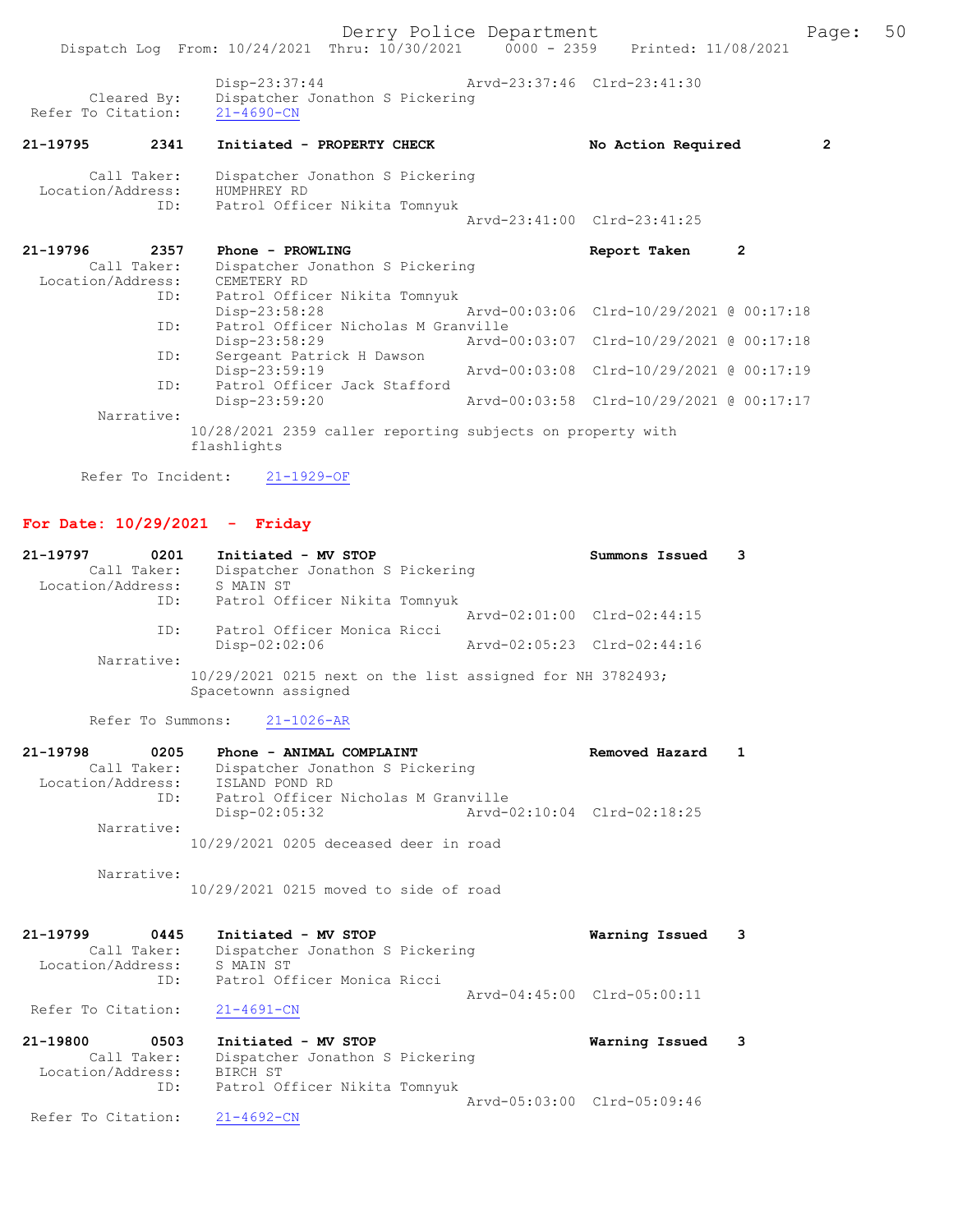Dispatch Log From: 10/24/2021 Thru: 10/30/2021 0000 - 2359 Printed: 11/08/2021 21-19801 0513 Phone - PARKING COMPLAINT Vehicle checked 1 Call Taker: Dispatcher Jonathon S Pickering Location/Address: FOREST RIDGE RD ID: Patrol Officer Monica Ricci<br>Disp-05:18:40 Disp-05:18:40 Arvd-05:18:41 Clrd-05:42:42 Narrative: 10/29/2021 0521 NH 4430623 blocking other vehicles in 21-19802 0612 Initiated - MV ACCIDENT Report Taken 1 Call Taker: Dispatcher Jonathon S Pickering Location/Address: FOREST RIDGE RD ID: Patrol Officer Monica Ricci Arvd-06:12:00 Clrd-06:27:41 Narrative: 10/29/2021 0618 off with NH 3518310 and NH 4430623 Refer To Accident: 21-535-AC 21-19803 0727 Initiated - Traffic Enforcement Services Rendered 1 Call Taker: Dispatcher Jess W Arcand Location/Address: WALNUT HILL RD ID: Patrol Officer Cody Johnson Arvd-07:27:00 Clrd-08:26:32 21-19804 0728 Initiated - MV STOP Summons Issued 3 Call Taker: Dispatcher Jess W Arcand Location/Address: WINDHAM RD + WILLOW ST ID: Patrol Officer Timothy J Underhill Arvd-07:28:00 Clrd-08:04:11<br>21-4693-CN Refer To Citation: 21-19805 0755 Initiated - Parking Enforcement Vehicle checked 1 Call Taker: Dispatcher Jess W Arcand Location/Address: CORWIN DR ID: Patrol Officer James M McClafferty Arvd-07:55:00 Clrd-08:04:03 21-19806 0803 Walk-In - WARRANT ARREST Arrest(s) Made 2 Call Taker: Dispatcher Jess W Arcand Location/Address: MUNICIPAL DR ID: Patrol Officer Blake A Martineau Disp-08:03:59 Arvd-08:07:30 Clrd-08:50:41 Narrative: 10/29/2021 0803 SUBJECT IN THE LOBBY ON A DERRY WARRANT FOR CONDUCT AFTER AN ACCIDENT Narrative: 10/29/2021 0815 IDENTIFIED AS: ARNOLD WISE 332 COUNTY RD #84 SANTA FE NM DOB 7/17/44 Narrative: 10/29/2021 0847 RELEASED ON A SUMMONS WITH COURT 2/10/22 Refer To Arrest: 21-1028-AR 21-19807 0829 Initiated - FOLLOW-UP No Action Required 2 Call Taker: Dispatcher Jess W Arcand Location/Address: PEABODY RD ID: Patrol Officer James M McClafferty Arvd-08:29:00 Clrd-08:38:45 21-19808 0834 Initiated - Loose Dog Complaint Could Not Locate 2 Call Taker: Dispatcher Jess W Arcand

Location/Address: WINDHAM RD + BERRY RD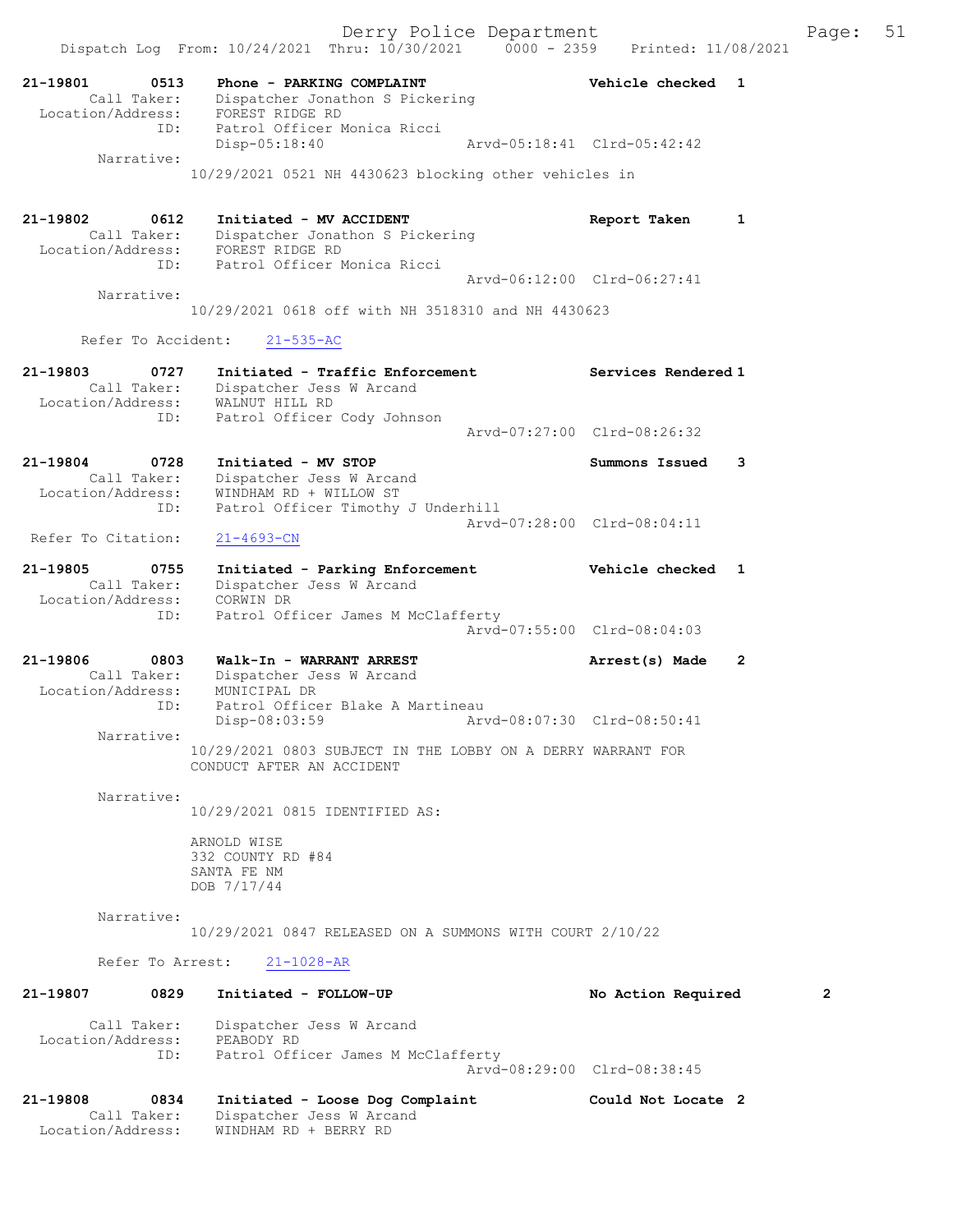Derry Police Department The Page: 52 Dispatch Log From: 10/24/2021 Thru: 10/30/2021 0000 - 2359 Printed: 11/08/2021 ID: Civilian Robin Bordonaro Arvd-08:34:00 Clrd-08:49:25 21-19809 0840 Initiated - SERVE RESTRAINING ORDER Not Served 2 Call Taker: Dispatcher Jess W Arcand Location/Address: SCOBIE POND RD ID: Patrol Officer Cody Johnson Arvd-08:40:00 Clrd-08:45:45 21-19810 0845 Initiated - FOLLOW-UP No Action Required 2 Call Taker: Dispatcher Jess W Arcand Location/Address: MUNICIPAL DR ID: Patrol Officer James M McClafferty Arvd-08:45:00 Clrd-08:50:53 21-19811 0856 Initiated - ROAD HAZARD Removed Hazard 2 Call Taker: Dispatcher Jess W Arcand Location/Address: ROCKINGHAM RD ID: Patrol Officer Timothy J Underhill Arvd-08:56:00 Clrd-08:58:02 Narrative: 10/29/2021 0857 MATTRESS IN THE ROADWAY 21-19812 0859 Initiated - Community Relations Services Rendered 2<br>Call Taker: Dispatcher Jess W Arcand Call Taker: Dispatcher Jess W Arcand Location/Address: S MAIN ST ID: Patrol Officer Cody Johnson Arvd-08:59:00 Clrd-09:00:48 ID: Patrol Officer James M McClafferty Disp-09:00:44 Arvd-09:00:46 Clrd-09:21:22 21-19813 0908 Phone - VIN CHECK Services Rendered 3 Call Taker: Dispatcher Jess W Arcand Location/Address: ISLAND POND RD ID: Patrol Officer Timothy J Underhill Disp-09:23:26 Arvd-09:29:28 Clrd-09:44:30 21-19814 0943 Phone - ALARM(OTHER) Cleared 2 Call Taker: Dispatcher Jess W Arcand Location/Address: [DY 2336] W BROADWAY ID: Patrol Officer Blake A Martineau<br>Disp-09:44:41 Arv Disp-09:44:41 Arvd-09:48:54 Clrd-10:02:38<br>ID: Patrol Officer Timothy J Underhill Patrol Officer Timothy J Underhill<br>Disp-09:44:42 Arvd- Disp-09:44:42 Arvd-09:48:56 Clrd-10:02:37 Refer To Field Int: 21-3827-FI 21-19815 1001 911 - MEDICAL EMERGENCY 18 Assistance Rendered 1 Call Taker: Dispatcher Jess W Arcand Location/Address: WARNER HILL RD SS: WARNER HILL AL<br>ID: Sergeant Seth Plumer<br>Disp-10:02:33 Disp-10:02:33 Arvd-10:08:36 Clrd-10:18:12<br>TD: Patrol Officer Timothy J Underhill Patrol Officer Timothy J Underhill<br>Disp-10:02:44 Arvd-Disp-10:02:44 Arvd-10:09:51 Clrd-10:18:08<br>TD: Patrol Officer Blake A Martineau Patrol Officer Blake A Martineau Disp-10:02:45 Arvd-10:10:04 Clrd-10:18:10 Refer To Field Int: 21-3806-FI 21-19816 1017 Initiated - Parking Enforcement Parking Ticket Issued 1 Call Taker: Dispatcher Jess W Arcand Location/Address: CORWIN DR ID: Patrol Officer James M McClafferty Arvd-10:17:00 Clrd-10:36:54 21-19817 1052 Initiated - FOLLOW-UP No Action Required 2

Call Taker: Dispatcher Jess W Arcand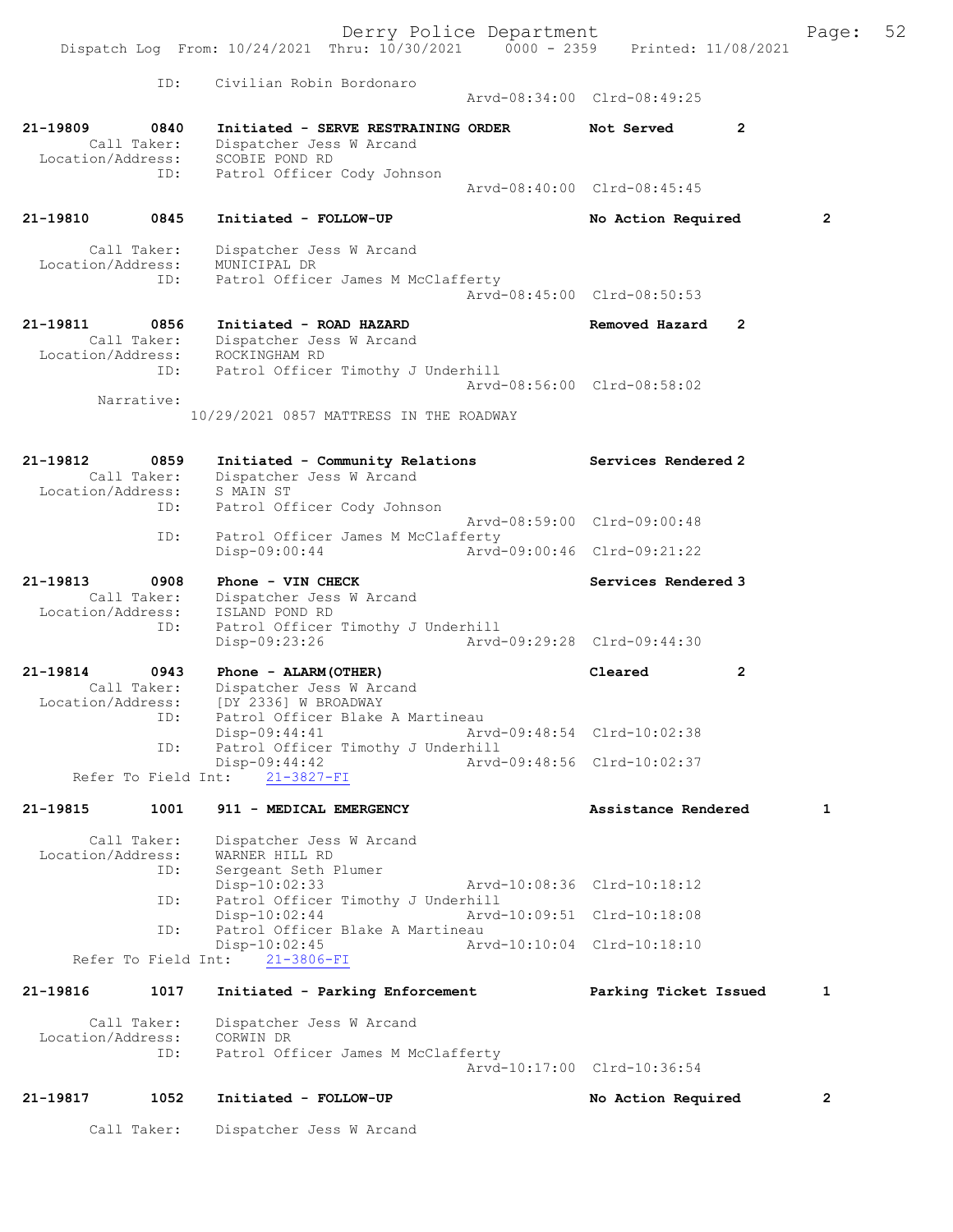Derry Police Department Fage: 53 Dispatch Log From: 10/24/2021 Thru: 10/30/2021 0000 - 2359 Printed: 11/08/2021 Location/Address: W RUNNING BROOK LN ID: Patrol Officer Blake A Martineau Arvd-10:52:00 Clrd-11:12:28 21-19818 1118 Initiated - MV STOP Warning Issued 3 Call Taker: Dispatcher Jess W Arcand Location/Address: E BROADWAY ID: Patrol Officer Blake A Martineau Arvd-11:18:00 Clrd-11:24:01 Refer To Citation:  $21-4694$ -CN 21-19819 1121 Phone - NEIGHBORHOOD DISPUTE Services Rendered 2 Call Taker: Dispatcher Jess W Arcand Location/Address: HARVEST DR ID: Patrol Officer Timothy J Underhill Disp-11:22:00 Arvd-11:30:02 Clrd-11:45:22 Disp-11:22:00<br>Refer To Field Int:  $\frac{21-3847-FI}{21-3847-FI}$ 21-19820 1211 Initiated - MV STOP Warning Issued 3 Call Taker: Dispatcher Jess W Arcand Location/Address: CRYSTAL AVE ID: Patrol Officer Blake A Martineau Arvd-12:11:00 Clrd-12:18:12 Refer To Citation: 21-4695-CN 21-19821 1223 Initiated - MV ACCIDENT 1203 Report Taken 1 Call Taker: Dispatcher Jess W Arcand Location/Address: MANCHESTER RD + FOLSOM RD ID: Patrol Officer Blake A Martineau Arvd-12:23:00 Clrd-13:24:36<br>21-4696-CN Refer To Citation: Narrative: 10/29/2021 1232 OFF WITH MA 532TTK AND NH 3474994 Narrative: 10/29/2021 1324 REPORTABLE. Evangelista v. Hartwick Refer To Accident: 21-536-AC 21-19822 1258 Phone - FOLLOW-UP No Action Required 2 Call Taker: Patrol Officer Scott M Beegan Location/Address: [DY 2] MUNICIPAL DR ID: Patrol Officer Scott M Beegan Disp-12:59:13<br>Cleared By: Dispatcher Jess W Arcand<br>Cleared By: Dispatcher Jess W Arcand Dispatcher Jess W Arcand 21-19823 1303 Phone - HIT AND RUN 1200 1200 Report Taken 2 Call Taker: Dispatcher Jess W Arcand Location/Address: WINDHAM RD ID: Patrol Officer Timothy J Underhill Disp-13:21:13 Arvd-13:24:12 Clrd-13:43:06 Refer To Incident: 21-1932-OF 21-19824 1324 Other - Drop Box Maintenance Report Taken 3 Call Taker: Dispatcher Jess W Arcand Refer To Incident: 21-1930-OF 21-19825 1328 Initiated - WELFARE CHECK 1980 Report Taken 2 Call Taker: Dispatcher Jess W Arcand Location/Address: MUNICIPAL DR ID: Patrol Officer Brian J Landry Arvd-13:28:00 Clrd-13:28:49 Refer To Incident: 21-1931-OF 21-19826 1403 Initiated - Parking Enforcement Matter Rectified 1 Call Taker: Dispatcher Jess W Arcand Location/Address: HOODKROFT DR ID: Patrol Officer James M McClafferty Arvd-14:03:00 Clrd-14:08:31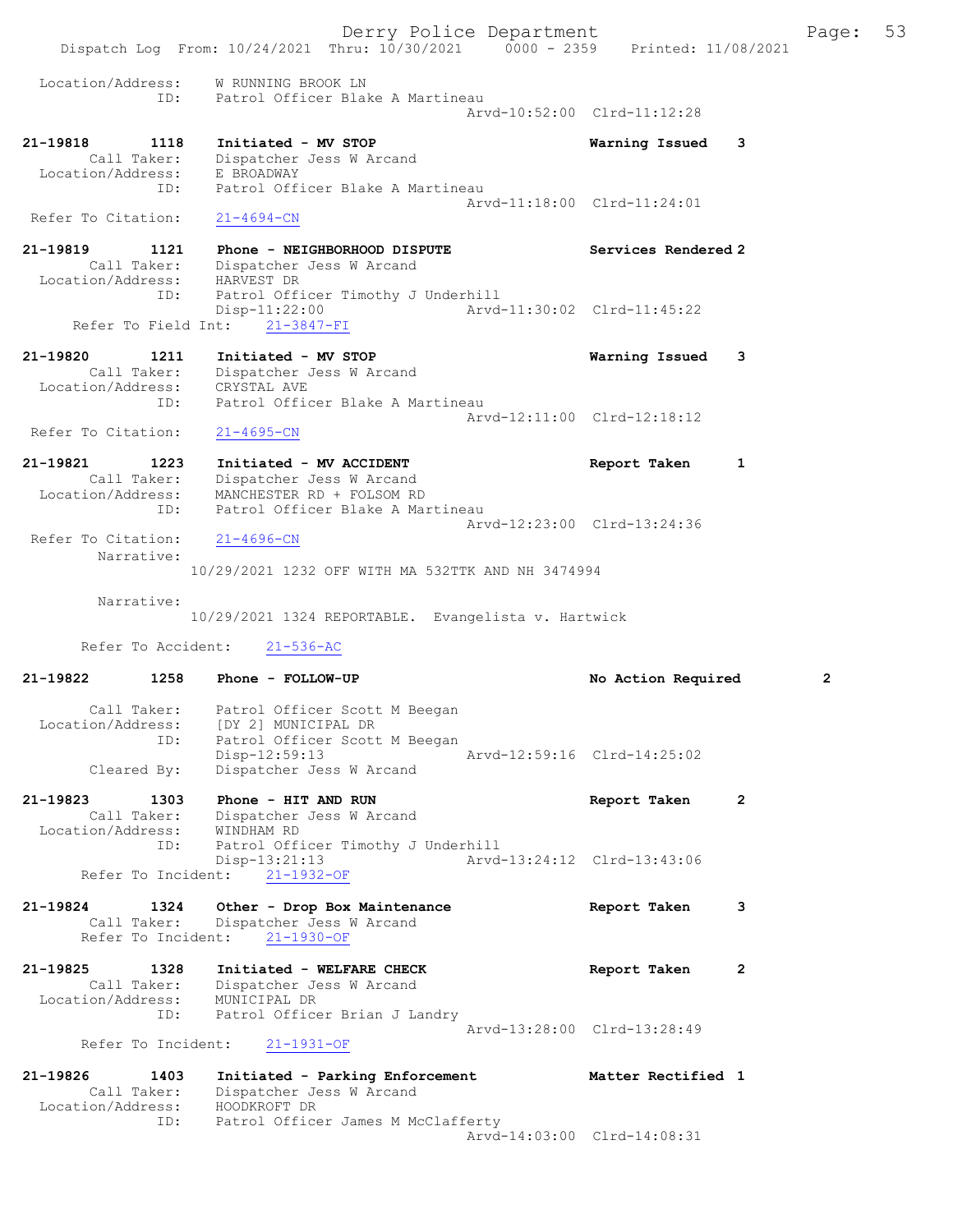|                                                             | Cleared By: Patrol Officer James M McClafferty                                                                   |                             |              |
|-------------------------------------------------------------|------------------------------------------------------------------------------------------------------------------|-----------------------------|--------------|
| 21-19827<br>1411<br>Call Taker:<br>Location/Address:        | Phone - ERRATIC OPERATION<br>Dispatcher Jess W Arcand<br>CHESTER RD                                              | Services Rendered 2         |              |
| ID:                                                         | Patrol Officer James M McClafferty<br>$Disp-14:11:58$                                                            | $Clrd-14:14:36$             |              |
| ID:                                                         | Patrol Officer Cody Johnson<br>$Disp-14:12:02$                                                                   | Arvd-14:12:06 Clrd-14:24:52 |              |
| ID:                                                         | Patrol Officer Timothy J Underhill<br>$Disp-14:14:31$                                                            | Arvd-14:14:33 Clrd-14:24:51 |              |
| Refer To Citation:<br>Narrative:                            | $21 - 4697 - CN$                                                                                                 |                             |              |
|                                                             | 10/29/2021 1415 115 STOPPING NH FUCHE ON ROCKINGHAM RD                                                           |                             |              |
| 21-19828<br>1414<br>Call Taker:<br>Location/Address:        | Initiated - SUBPOENA DELIVERY<br>Dispatcher Jess W Arcand<br>E BROADWAY                                          | Served                      | 1            |
| ID:                                                         | Patrol Officer James M McClafferty                                                                               | Arvd-14:14:00 Clrd-14:20:15 |              |
| 21-19829<br>1439<br>Call Taker:<br>Location/Address:<br>ID: | Initiated - SERVE RESTRAINING ORDER<br>Dispatcher Jess W Arcand<br>SCOBIE POND RD<br>Patrol Officer Cody Johnson | Not Served                  | 2            |
|                                                             |                                                                                                                  | Arvd-14:39:00 Clrd-14:42:01 |              |
| 21-19830<br>1502<br>Call Taker:<br>Location/Address:<br>ID: | Phone - MV ACCIDENT<br>Dispatcher Christina L Power<br>WINDHAM RD + BERRY RD<br>Patrol Officer Jack Stafford     | Report Taken                | $\mathbf{1}$ |
| Narrative:                                                  | $Disp-15:02:55$                                                                                                  | Arvd-15:12:39 Clrd-15:37:07 |              |
|                                                             | McAllister vs Palmer, reportable                                                                                 |                             |              |
| Refer To Accident:                                          | $21 - 537 - AC$                                                                                                  |                             |              |
| 21-19831<br>1519                                            | Phone - ASSIST OTHER AGENCY                                                                                      | Assistance Rendered         | 3            |
| Call Taker:<br>Location/Address:<br>ID:                     | Dispatcher Christina L Power<br>W BROADWAY<br>Patrol Officer Nathan S Lavoie                                     |                             |              |
| ID:                                                         | Disp-15:23:59<br>Patrol Officer Casey J Noyes                                                                    | Aryd-15:32:12 Clrd-16:04:36 |              |
| ID:                                                         | Disp-15:24:17<br>Sergeant Jeffrey M Dawe                                                                         | Arvd-15:29:00 Clrd-16:04:34 |              |
| ID:                                                         | Disp-15:26:21<br>Sergeant Jeffrey M Dawe                                                                         | Arvd-15:32:15 Clrd-15:35:46 |              |
| Narrative:                                                  | Disp-15:40:30<br>MSO                                                                                             | Arvd-15:40:31 Clrd-16:04:39 |              |
| Narrative:                                                  |                                                                                                                  |                             |              |
|                                                             | 10/29/2021 1554 MSO have one in custody                                                                          |                             |              |
| 21-19832<br>1537<br>Call Taker:<br>Location/Address:<br>ID: | Phone - ALARM, BURGLAR<br>Dispatcher Christina L Power<br>[DY 3606] FROST RD<br>Patrol Officer Melissa M Houde   | False Alarm                 | 1            |
| ID:                                                         | Disp-15:37:34<br>Patrol Officer Jack Stafford                                                                    | Arvd-15:44:34 Clrd-15:51:33 |              |
| Narrative:                                                  | Disp-15:37:37                                                                                                    | Arvd-15:41:04 Clrd-15:51:25 |              |
|                                                             | owner notified and property checked                                                                              |                             |              |
| Refer To Field Int:                                         | $21 - 3824 - FI$                                                                                                 |                             |              |

21-19833 1544 Phone - VIN CHECK Services Rendered 3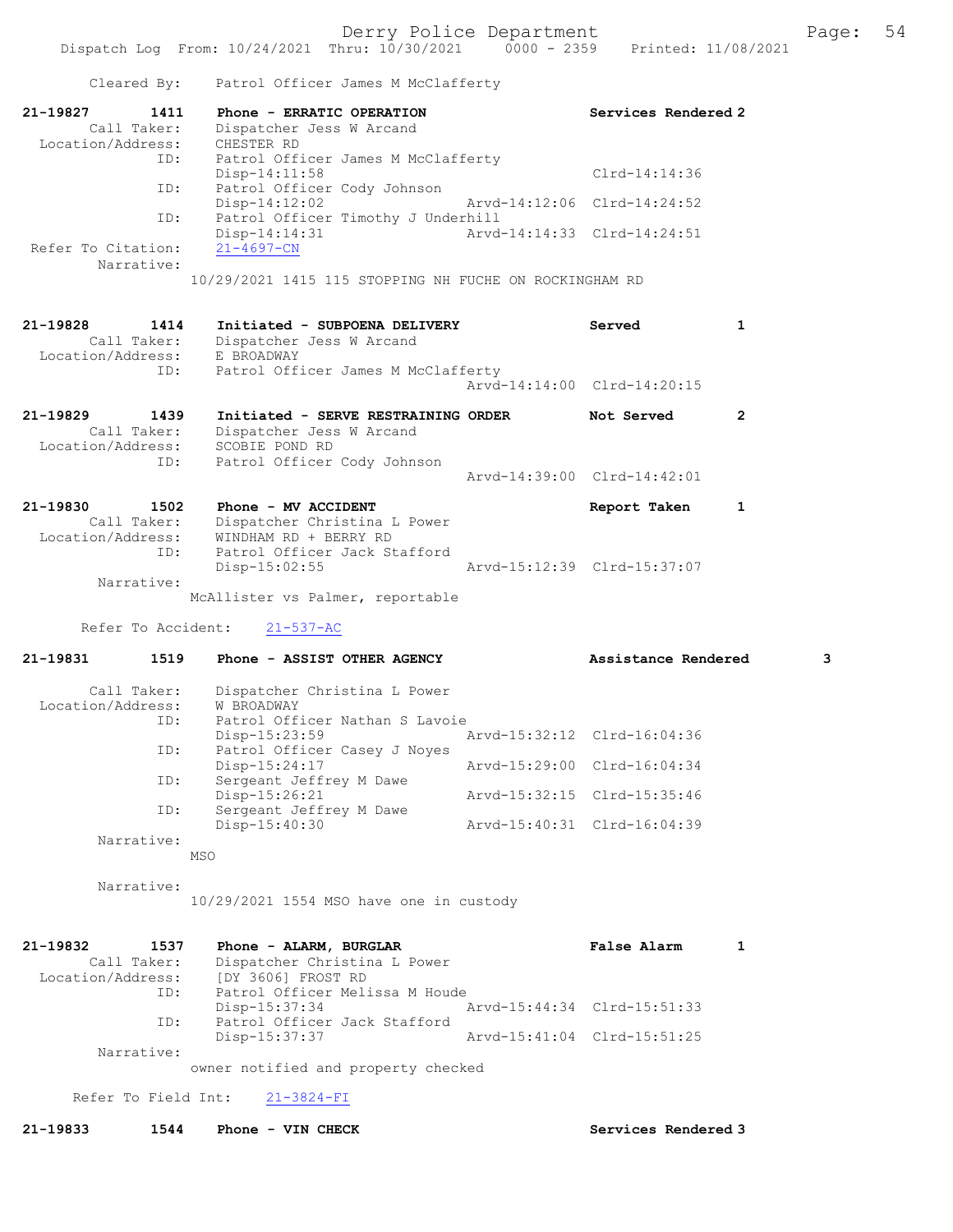Derry Police Department Fage: 55 Dispatch Log From: 10/24/2021 Thru: 10/30/2021 0000 - 2359 Printed: 11/08/2021 Call Taker: Dispatcher Christina L Power Location/Address: ENGLISH RANGE RD ID: Patrol Officer Melissa M Houde Disp-15:51:55 Arvd-16:00:58 Clrd-16:15:48 21-19834 1608 Phone - ASSIST CITIZEN 1980 ADVICE GIVEN 3 Call Taker: Patrol Officer Scott M Beegan Location/Address: [DY 2] MUNICIPAL DR ID: Patrol Officer Scott M Beegan Disp-16:08:45 Arvd-16:08:47 Clrd-16:08:50 Refer To Field Int: 21-3809-FI 21-19835 1610 Phone - CRIMINAL THREAT Report Taken 2 Call Taker: Patrol Officer Scott M Beegan Location/Address: [DY 2777] MANCHESTER RD ID: Patrol Officer Scott M Beegan Disp-16:10:40 Arvd-16:10:42 Clrd-16:18:31 Refer To Incident: 21-1933-OF 21-19836 1616 Phone - ERRATIC OPERATION SENT ON THEIR WAY 2 Call Taker: Dispatcher Christina L Power Location/Address: [ABR] BYPASS ID: Patrol Officer Melissa M Houde Disp-16:17:17 Arvd-16:24:08 Clrd-16:27:52 Narrative: blk Hyundai Tuscon MA plate 21-19837 1630 Initiated - MV STOP Warning Issued 3 Call Taker: Dispatcher Christina L Power Location/Address: TSIENNETO RD ID: Patrol Officer Nathan S Lavoie Arvd-16:30:00 Clrd-16:38:47 Refer To Citation: 21-4698-CN 21-19838 1644 Initiated - SUBPOENA DELIVERY Not Served 1 Call Taker: Dispatcher Christina L Power Location/Address: PLEASANT ST ID: Patrol Officer Casey J Noyes Arvd-16:44:00 Clrd-16:47:59 21-19839 1645 Phone - ILLEGAL DUMPING/LITTERING Collected for Disposal 2 Call Taker: Dispatcher Christina L Power Location/Address: ASHLEIGH DR ID: Patrol Officer Nathan S Lavoie Disp-16:45:44 Arvd-16:50:00 Clrd-16:50:28 Narrative: hypodermic needle 21-19840 1651 Initiated - SUBPOENA DELIVERY Not Served 1 Call Taker: Dispatcher Christina L Power Location/Address: PARKLAND DR ID: Patrol Officer Casey J Noyes Arvd-16:51:00 Clrd-17:02:27 21-19841 1656 Initiated - MV STOP Warning Issued 3 Call Taker: Dispatcher Christina L Power Location/Address: TSIENNETO RD ID: Patrol Officer Nathan S Lavoie Arvd-16:56:00 Clrd-16:59:58 Refer To Citation: 21-4699-CN 21-19842 1702 Phone - LARCENY /FORGERY/ FRAUD Report Taken 2 Call Taker: Dispatcher Christina L Power Location/Address: LINLEW DR ID: Patrol Officer Nathan S Lavoie Disp-17:09:39 Arvd-17:13:18 Clrd-17:45:58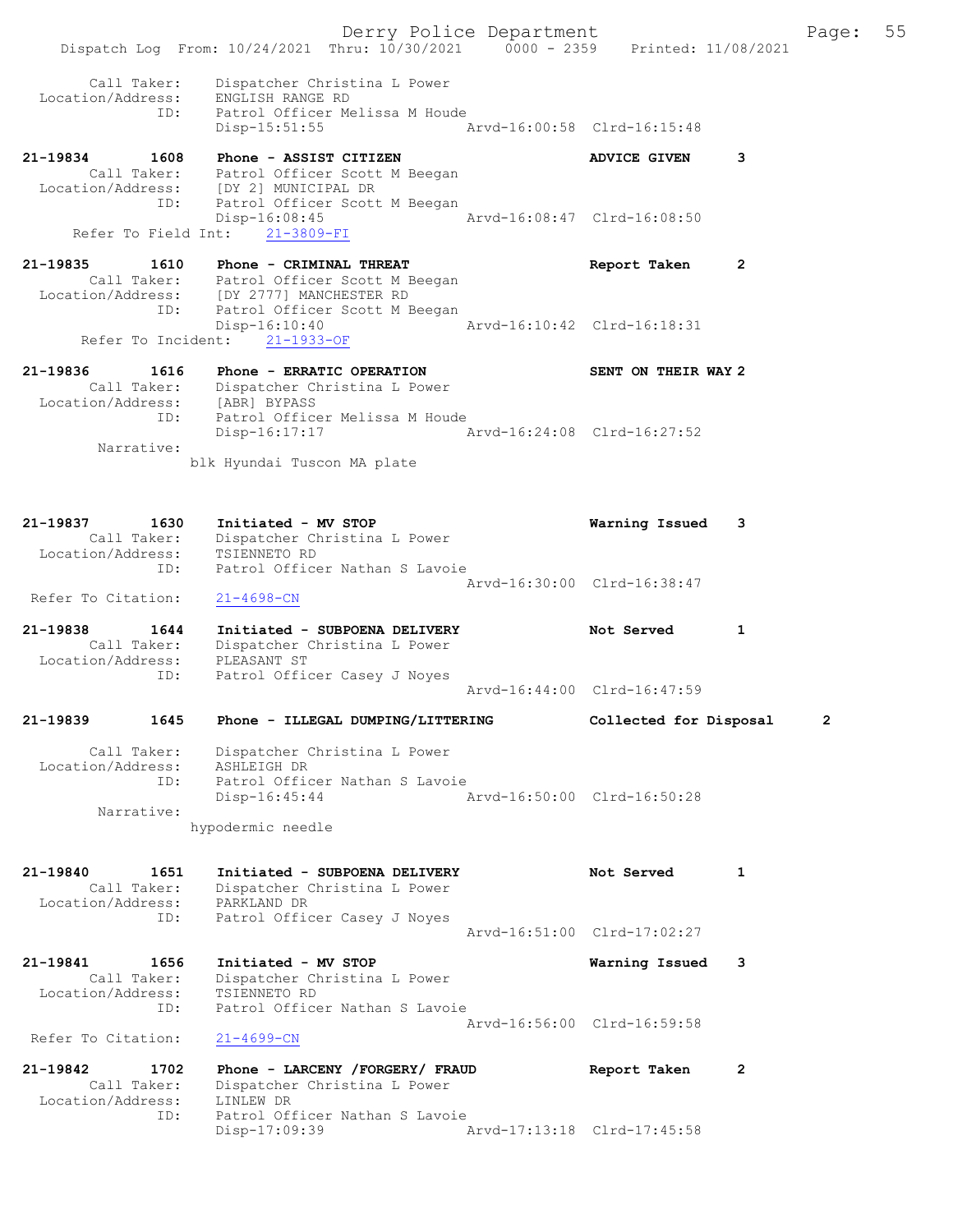|                                              | Dispatch Log From: 10/24/2021 Thru: 10/30/2021 0000 - 2359 Printed: 11/08/2021                                     |                                                               | Derry Police Department     |                                                            |   |
|----------------------------------------------|--------------------------------------------------------------------------------------------------------------------|---------------------------------------------------------------|-----------------------------|------------------------------------------------------------|---|
| Arrived By:<br>ID:                           | Disp-17:10:08<br>Refer To Incident: 21-1934-OF                                                                     | Lieutenant Michael T Muncey<br>Patrol Officer Melissa M Houde |                             | $Clrd-17:10:12$                                            |   |
| 21-19843<br>1709<br>Location/Address:<br>ID: | Phone - MV ACCIDENT<br>Call Taker: Dispatcher Christina L Power<br>MANCHESTER RD<br>Patrol Officer Melissa M Houde |                                                               |                             | Report Taken                                               | 1 |
| Narrative:                                   | Disp-17:10:19<br>nevin v. rossetti, full report                                                                    |                                                               | Arvd-17:10:37 Clrd-17:26:26 |                                                            |   |
| Refer To Accident:                           | $21 - 538 - AC$                                                                                                    |                                                               |                             |                                                            |   |
| 21-19844<br>1710<br>Location/Address:        | Call Taker: Dispatcher Christina L Power<br>RT 28                                                                  | Phone - ERRATIC OPERATION                                     |                             | Arrest(s) Made                                             | 2 |
| ID:                                          | Patrol Officer Jack Stafford<br>Disp-17:11:02<br>ID:                                                               | Patrol Officer Casey J Noyes                                  | Arvd-17:11:29 Clrd-19:19:35 |                                                            |   |
| ID:                                          | Disp-17:18:12<br>Sergeant Jeffrey M Dawe<br>Disp-17:18:19                                                          |                                                               |                             | Arvd-17:18:23 Clrd-18:50:44<br>Arvd-17:18:21 Clrd-18:43:51 |   |
| Narrative:                                   | 10/29/2021 1728 one in custody for DUI and open container,<br>enroute to hq's s/m 52679.8                          |                                                               |                             |                                                            |   |
| Narrative:                                   | 10/29/2021 1737 off at hq's e/m 52681.3 with;<br>Elden, Pamela<br>7 True Ave<br>Derry, NH dob 012567               |                                                               |                             |                                                            |   |
| Narrative:                                   | 10/29/2021 1742 next on the list requested for NH reg<br>4103550, LBP assigned                                     |                                                               |                             |                                                            |   |
| Narrative:                                   | 10/29/2021 1750 enroute to PMC s/m 52681.3                                                                         |                                                               |                             |                                                            |   |
| Narrative:                                   | 10/29/2021 1755 off at PMC e/m 52682.9                                                                             |                                                               |                             |                                                            |   |
| Narrative:                                   | 10/29/2021 1810 wrecker on scene                                                                                   |                                                               |                             |                                                            |   |
| Narrative:                                   | 10/29/2021 1821 en route back to PD s/m 52682.9                                                                    |                                                               |                             |                                                            |   |
| Narrative:                                   | 10/29/2021 1827 off at PMC e/m 52684.4                                                                             |                                                               |                             |                                                            |   |
| Narrative:                                   | 10/29/2021 1838 BC notified and responding                                                                         |                                                               |                             |                                                            |   |
| Narrative:                                   | $10/29/2021$ 1854 processed and placed in cell # 1                                                                 |                                                               |                             |                                                            |   |
| Narrative:                                   | 10/29/2021 1924 released on PR bail with a court date of<br>2/20/22                                                |                                                               |                             |                                                            |   |
|                                              | Refer To Arrest: 21-1029-AR                                                                                        |                                                               |                             |                                                            |   |
| 21-19845<br>1754<br>Call Taker:              |                                                                                                                    | Phone - Loose Dog Complaint<br>Dispatcher Christina L Power   |                             | Could Not Locate 2                                         |   |

Location/Address: HUMPHREY RD

ID: Patrol Officer Joshua Martin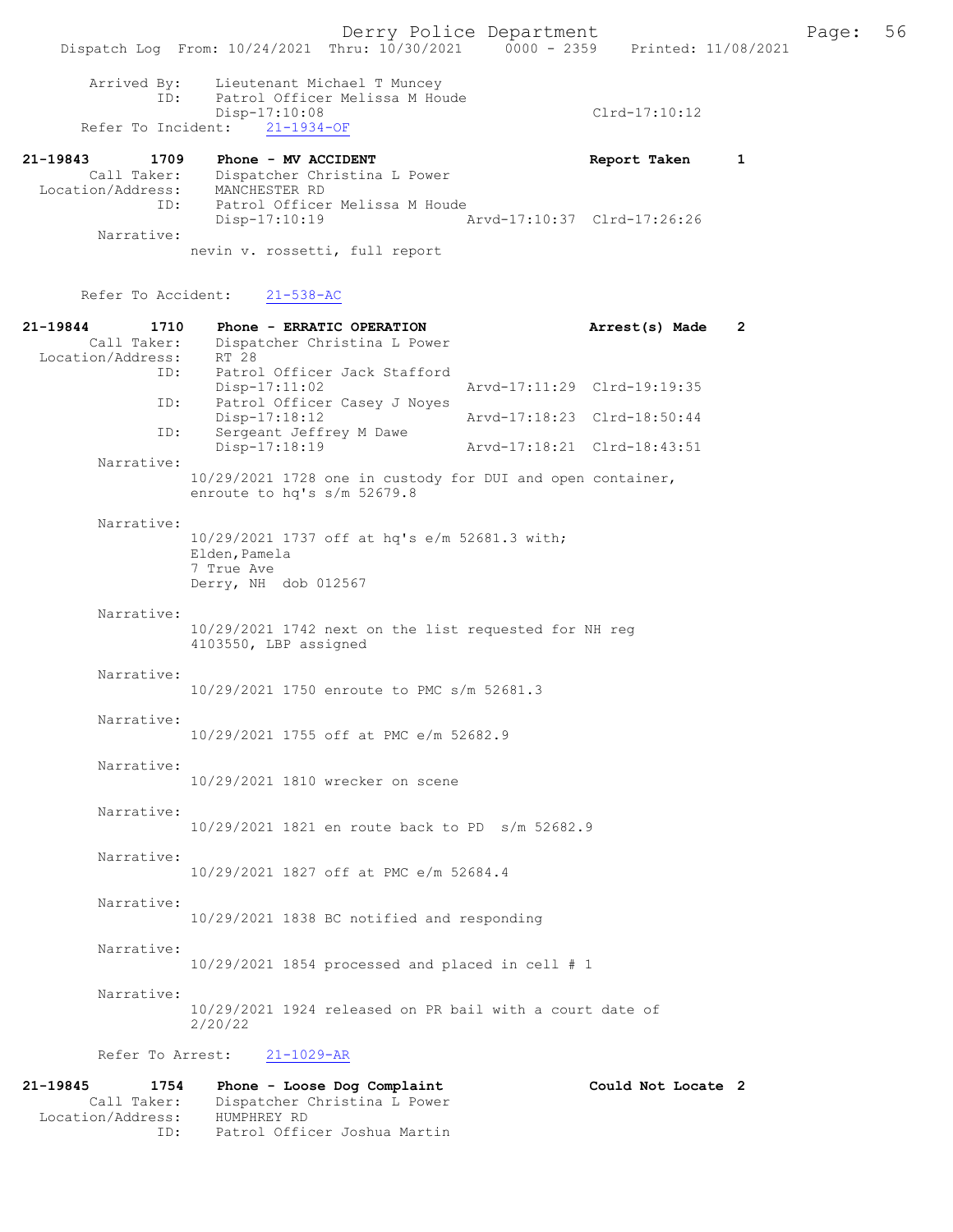Disp-17:55:10 Arvd-18:09:22 Clrd-18:33:52 21-19846 1805 Initiated - MV STOP Warning Issued 3 Call Taker: Dispatcher Christina L Power Location/Address: PINKERTON ST ID: Patrol Officer Melissa M Houde Arvd-18:05:00 Clrd-18:06:15 Refer To Citation: 21-4700-CN 21-19847 1813 Initiated - MV STOP Warning Issued 3 Call Taker: Dispatcher Christina L Power Location/Address: BYPASS 28 ID: Patrol Officer Melissa M Houde Arvd-18:13:00 Clrd-18:18:35 Cleared By: Patrol Officer Robert Corwin Refer To Citation: 21-4701-CN 21-19848 1813 Phone - NEIGHBORHOOD DISPUTE Report Taken 2 Call Taker: Dispatcher Christina L Power Location/Address: DAMREN RD ID: Patrol Officer Melissa M Houde Disp-18:23:19 Arvd-18:35:31 Clrd-18:55:30 Cleared By: Patrol Officer Robert Corwin ID: Patrol Officer Nathan S Lavoie Disp-18:23:23 Arvd-18:38:24 Clrd-18:54:58 Cleared By: Patrol Officer Robert Corwin Refer To Incident: 21-1935-OF 21-19849 1819 Initiated - PAPER SERVICE Not Served 3 Call Taker: Patrol Officer Robert Corwin Location/Address: SCOBIE POND RD ID: Patrol Officer Melissa M Houde Arvd-18:19:00 Clrd-18:23:08 21-19850 1837 Phone - DISTURBANCE Warning Issued 1 Call Taker: Dispatcher Christina L Power Location/Address: PEMBROKE DR ID: Patrol Officer Joshua Martin Arvd-18:55:25 Clrd-18:55:39 Arrived By: Patrol Officer Robert Corwin Cleared By: Patrol Officer Robert Corwin ID: Sergeant Jeffrey M Dawe Disp-18:44:01 Arvd-18:55:27 Clrd-18:55:46 Arrived By: Patrol Officer Robert Corwin Cleared By: Patrol Officer Robert Corwin 21-19851 1850 Phone - MV ACCIDENT Report Taken 1 Call Taker: Dispatcher Christina L Power Location/Address: E DERRY RD ID: Patrol Officer Casey J Noyes Disp-18:51:01 Arvd-18:53:35 Clrd-19:46:45 ID: Patrol Officer Joshua Martin Disp-18:55:43 Arvd-18:57:21 Clrd-19:05:14 Dispatched By: Patrol Officer Robert Corwin ID: Sergeant Jeffrey M Dawe Disp-18:58:44 Arvd-18:58:45 Clrd-19:13:56 Cleared By: Patrol Officer Robert Corwin ID: Sergeant Jeffrey M Dawe Disp-19:14:03 Clrd-19:14:06 Dispatched By: Patrol Officer Robert Corwin Cleared By: Patrol Officer Robert Corwin Narrative: COOPER VS BROWN, non reportable Refer To Accident: 21-539-AC

21-19852 1855 Walk-In - INVOL EMERGENCY ADMISSION Transported to Hospital 2

 Call Taker: Lieutenant Michael T Muncey Location/Address: HALLS VILLAGE RD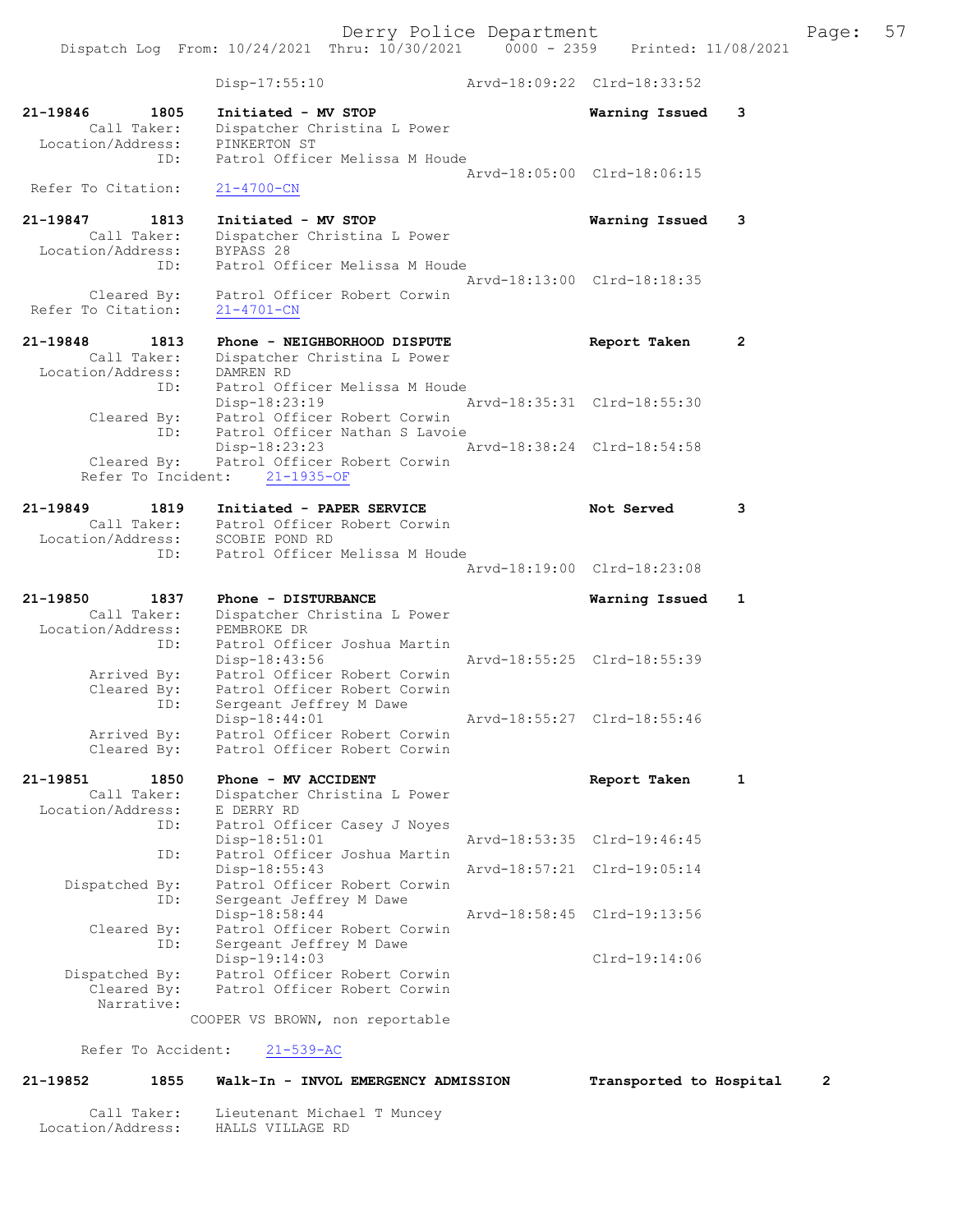Derry Police Department Fage: 58

| ID:            | Patrol Officer Joshua Martin   | Aryd-20:28:58 Clrd-21:33:13 |  |
|----------------|--------------------------------|-----------------------------|--|
|                | Disp-20:18:30                  |                             |  |
| Dispatched By: | Dispatcher Christina L Power   |                             |  |
| Arrived By:    | Dispatcher Christina L Power   |                             |  |
| Cleared By:    | Dispatcher Christina L Power   |                             |  |
| ID:            | Sergeant Jeffrey M Dawe        |                             |  |
|                | Disp-20:18:35                  | Aryd-20:28:59 Clrd-20:47:42 |  |
| Dispatched By: | Dispatcher Christina L Power   |                             |  |
| Arrived By:    | Dispatcher Christina L Power   |                             |  |
| Cleared By:    | Dispatcher Christina L Power   |                             |  |
| ID:            | Patrol Officer Melissa M Houde |                             |  |
|                | $Disp-20:19:58$                | Arvd-20:28:57 Clrd-20:53:11 |  |
| Dispatched By: | Dispatcher Christina L Power   |                             |  |
| Arrived By:    | Dispatcher Christina L Power   |                             |  |
| Cleared By:    | Dispatcher Christina L Power   |                             |  |
| Narrative:     |                                |                             |  |
|                | 10/29/2021 2039 one in custody |                             |  |

Narrative:

10/29/2021 2046 enroute to Elliot Hospital, s/m 31905.7

Narrative:

10/29/2021 2114 off at Elliot Hospital e/m 31922.3

Refer To Incident: 21-1938-OF

| $21 - 19853$      | 1855        | Phone - ANIMAL COMPLAINT                           |                             | Report Taken                |  |
|-------------------|-------------|----------------------------------------------------|-----------------------------|-----------------------------|--|
|                   | Call Taker: | Dispatcher Christina L Power                       |                             |                             |  |
| Location/Address: |             | PINGREE HILL RD                                    |                             |                             |  |
|                   | ID:         | Dispatcher Christina L Power                       |                             |                             |  |
|                   |             | $Disp-18:57:32$                                    |                             | Arvd-18:58:10 Clrd-18:58:11 |  |
|                   | ID:         | Patrol Officer Melissa M Houde                     |                             |                             |  |
|                   |             | Disp-18:59:28                                      | Arvd-19:05:54 Clrd-19:34:17 |                             |  |
|                   | Arrived By: | Patrol Officer Robert Corwin                       |                             |                             |  |
|                   | ID:         | Patrol Officer Nathan S Lavoie                     |                             |                             |  |
|                   |             | $Disp-18:59:31$                                    |                             | Arvd-19:08:07 Clrd-19:34:14 |  |
|                   | ID:         | Sergeant Jeffrey M Dawe                            |                             |                             |  |
|                   |             | Disp-19:14:18                                      |                             | Arvd-19:14:21 Clrd-19:34:03 |  |
| Dispatched By:    |             | Patrol Officer Robert Corwin                       |                             |                             |  |
|                   |             | Arrived By: Patrol Officer Robert Corwin           |                             |                             |  |
|                   | Narrative:  |                                                    |                             |                             |  |
|                   |             | unusual for the dog barking for an extended period |                             |                             |  |

Refer To Incident: 21-1936-OF

| 21-19854          | 1920        | $Phone - THEFT$                | Report Taken                |  |
|-------------------|-------------|--------------------------------|-----------------------------|--|
|                   | Call Taker: | Dispatcher Christina L Power   |                             |  |
| Location/Address: |             | FAIRWAY DR                     |                             |  |
| TD:               |             | Patrol Officer Nathan S Lavoie |                             |  |
|                   |             | Disp-19:58:41                  | Arvd-20:14:31 Clrd-20:32:33 |  |
|                   | Narrative:  |                                |                             |  |

bicycle

Refer To Incident: 21-1937-OF

| 21-19855          | 1929           | Phone - SUSPICIOUS ACTIVITY    | Gone on Arrival             | $\overline{2}$ |
|-------------------|----------------|--------------------------------|-----------------------------|----------------|
|                   | Call Taker:    | Patrol Officer Robert Corwin   |                             |                |
| Location/Address: |                | [DY 281] DRURY LN              |                             |                |
|                   | ID:            | Patrol Officer Joshua Martin   |                             |                |
|                   |                | Disp-19:30:15                  | $Clrd-19:31:49$             |                |
|                   | Cleared By:    | Dispatcher Christina L Power   |                             |                |
|                   | ID:            | Patrol Officer Jack Stafford   |                             |                |
|                   |                | $Disp-19:34:32$                | Arvd-19:41:43 Clrd-19:47:49 |                |
|                   | Dispatched By: | Dispatcher Christina L Power   |                             |                |
|                   | Arrived By:    | Dispatcher Christina L Power   |                             |                |
|                   | Cleared By:    | Patrol Officer Jack Stafford   |                             |                |
|                   |                | Refer To Field Int: 21-3830-FI |                             |                |
|                   |                |                                |                             |                |

| 21-19856 | 1930<br>Phone - PED CHECK |                                          | Could Not Locate 2 |  |
|----------|---------------------------|------------------------------------------|--------------------|--|
|          |                           | Call Taker: Dispatcher Christina L Power |                    |  |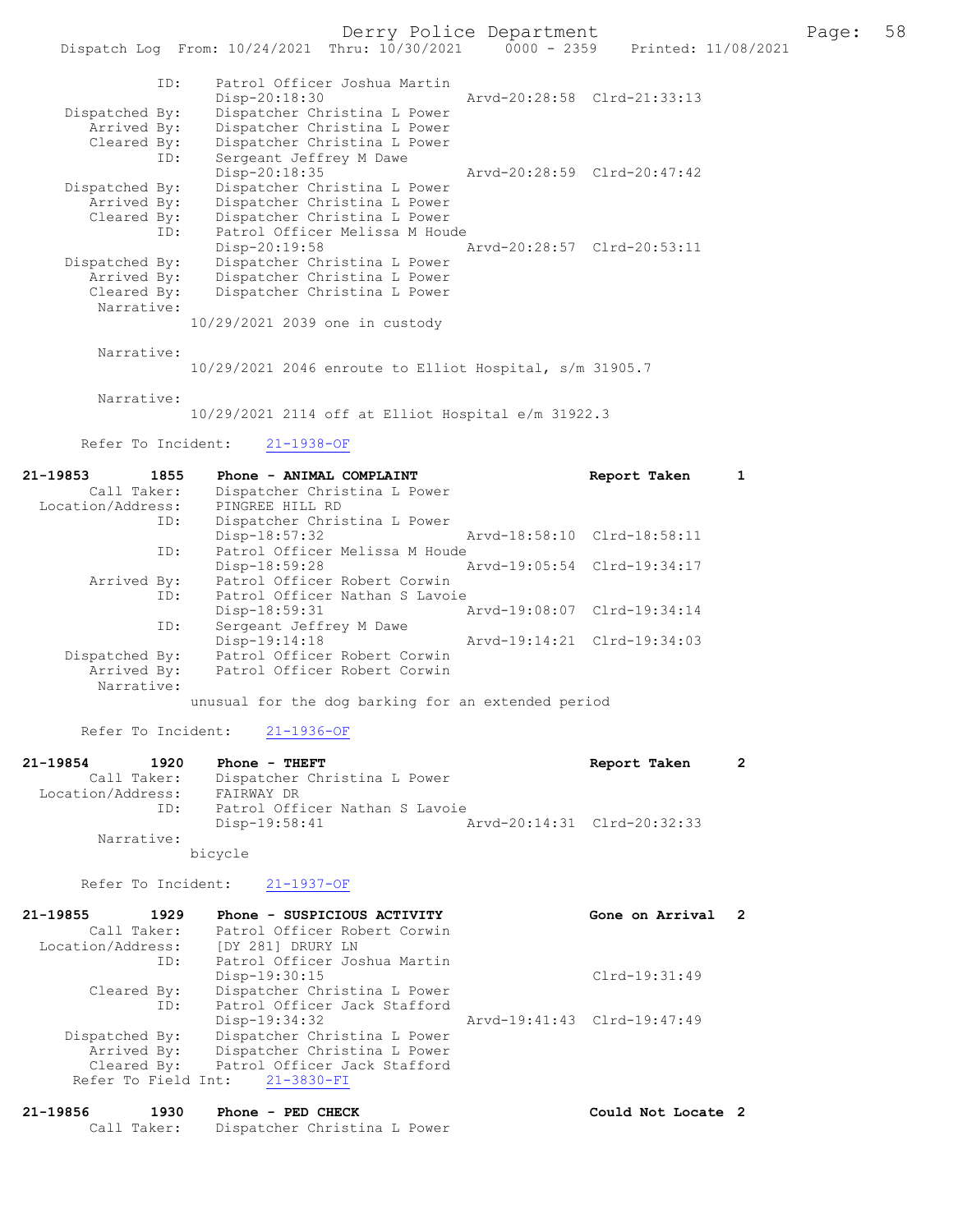Derry Police Department Form Page: 59 Dispatch Log From: 10/24/2021 Thru: 10/30/2021 0000 - 2359 Printed: 11/08/2021 Location/Address: PINKERTON ST ID: Patrol Officer Joshua Martin Disp-19:31:58 Arvd-19:33:43 Clrd-19:38:33 Narrative: juvenile walking alone 21-19857 1934 Initiated - DISABLED MV Assistance Rendered 3 Call Taker: Dispatcher Christina L Power<br>ion/Address: PINGREE HILL RD Location/Address:<br>ID: Patrol Officer Nathan S Lavoie Arvd-19:34:00 Clrd-19:57:25<br>21-3810-FI Refer To Field Int: 21-19858 1939 Initiated - DISABLED MV Assistance Rendered 3 Call Taker: Dispatcher Christina L Power Location/Address: ENGLISH RANGE RD + HILDA AVE ID: Sergeant Jeffrey M Dawe Arvd-19:39:00 Clrd-19:45:51<br>TD: Patrol Officer Melissa M Houde Patrol Officer Melissa M Houde Disp-19:40:23 Arvd-19:44:13 Clrd-20:19:49 Narrative: 10/29/2021 2013 wrecker on scene 21-19859 1942 Phone - DISTURBANCE Warning Issued 1 Call Taker: Patrol Officer Robert Corwin Location/Address: PEMBROKE DR ID: Patrol Officer Joshua Martin<br>Disp-19:46:11 Arvd-19:49:48 Clrd-19:58:46 Dispatched By: Dispatcher Christina L Power Arrived By: Dispatcher Christina L Power Cleared By: Dispatcher Christina L Power ID: Sergeant Jeffrey M Dawe Disp-19:46:40 Arvd-19:54:04 Clrd-19:58:44<br>Dispatched By: Dispatcher Christina L Power Dispatcher Christina L Power Arrived By: Dispatcher Christina L Power<br>Cleared By: Dispatcher Christina L Power Dispatcher Christina L Power ID: Patrol Officer Casey J Noyes<br>Disp-19:46:57 Disp-19:46:57 Arvd-19:47:24 Clrd-19:58:48<br>Dispatched By: Dispatcher Christina L Power patched By: Dispatcher Christina L Power<br>Arrived By: Dispatcher Christina L Power Arrived By: Dispatcher Christina L Power<br>Cleared By: Dispatcher Christina L Power Dispatcher Christina L Power 21-19860 2028 Phone - MV ACCIDENT Report Taken 1 Call Taker: Patrol Officer Robert Corwin Location/Address: MISTY MORNING DR ID: Patrol Officer Nathan S Lavoie<br>Disp-20:33:10 Disp-20:33:10 Arvd-20:35:49 Clrd-21:02:10<br>Dispatched By: Dispatcher Christina L Power Dispatched By: Dispatcher Christina L Power Arrived By: Dispatcher Christina L Power Cleared By: Dispatcher Christina L Power Refer To Citation: 21-4703-CN Narrative: car into lamp post Narrative: Reportable: Calderone v. Lamp post Refer To Accident: 21-540-AC 21-19861 2042 Phone - VEHICLE OFF THE ROAD Vehicle checked 2 Call Taker: Patrol Officer Robert Corwin Location/Address: EASTGATE RD ID: Patrol Officer Jack Stafford Disp-20:44:31 Arvd-20:49:32 Clrd-21:16:50<br>Arrived By: Dispatcher Christina L Power Dispatcher Christina L Power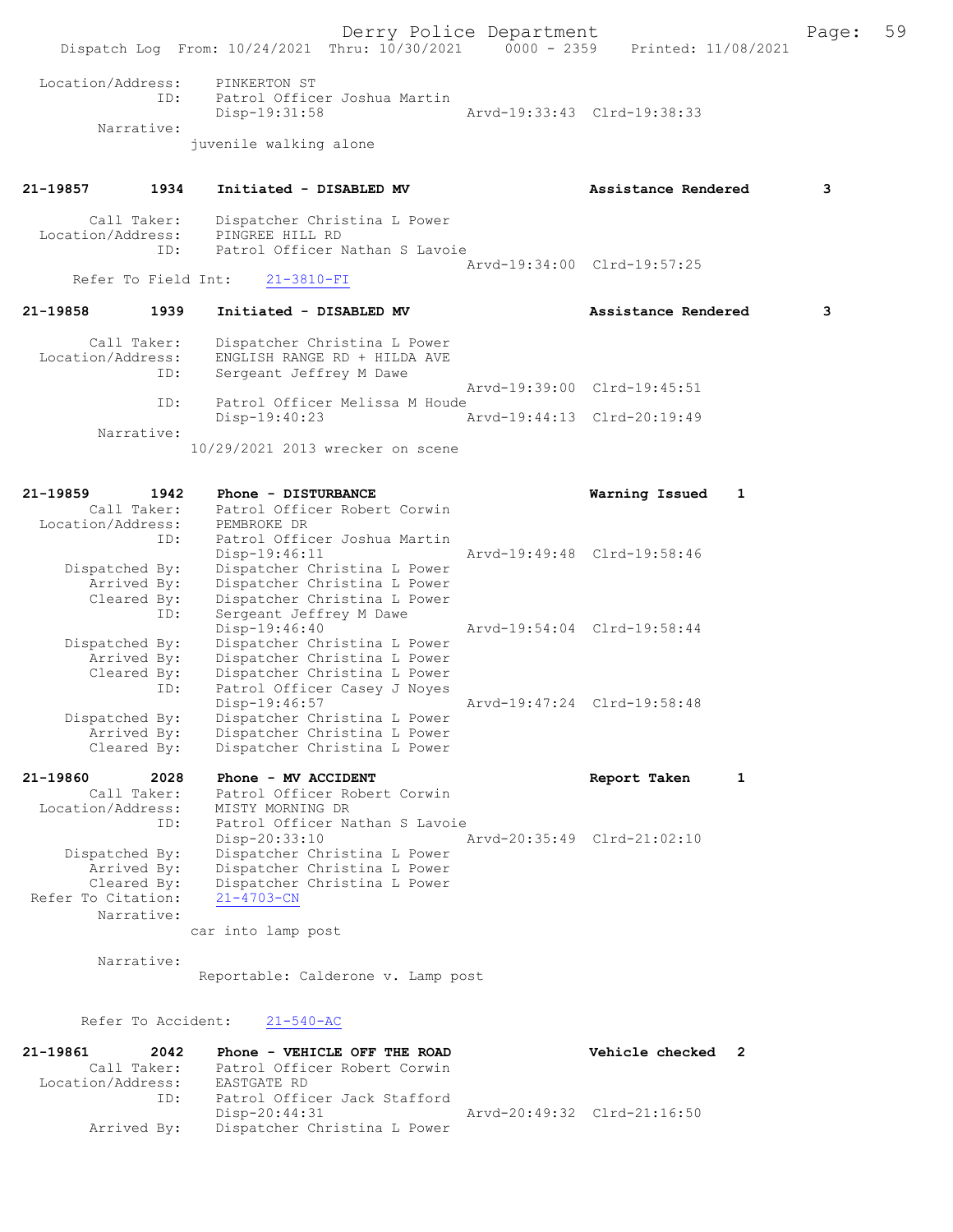Dispatch Log From: 10/24/2021 Thru: 10/30/2021 0000 - 2359 Printed: 11/08/2021 Cleared By: Dispatcher Christina L Power 21-19862 2049 Phone - SUSPICIOUS ACTIVITY Could Not Locate 2 Call Taker: Patrol Officer Robert Corwin Location/Address: BISBEE CIR ID: Patrol Officer Melissa M Houde<br>Disp-20:53:14 Arvd-20:56:51 Clrd-21:02:24 Disp-20:53:14 Arvd-20:56:51 Clrd-21:02:24 Dispatched By: Dispatcher Christina L Power Arrived By: Dispatcher Christina L Power Cleared By: Dispatcher Christina L Power Narrative: sedan w/juveniles Narrative: 10/29/2021 2102 checked the area unable to locate 21-19863 2154 Phone - DOMESTIC DISTURBANCE Verbal in Nature 1 Call Taker: Dispatcher Christina L Power Location/Address: FAIRWAY DR ID: Patrol Officer Melissa M Houde Disp-21:54:55 Arvd-22:01:03 Clrd-22:17:22 ID: Patrol Officer Joshua Martin Disp-21:54:58 Arvd-21:57:25 Clrd-22:17:24 Narrative: between husband/wife Refer To Field Int: 21-3811-FI 21-19864 2223 Initiated - SERVE RESTRAINING ORDER Served 2 Call Taker: Dispatcher Christina L Power Location/Address: SCOBIE POND RD ID: Patrol Officer Melissa M Houde Arvd-22:23:00 Clrd-22:33:10 21-19865 2229 Phone - VANDALISM 2008 2009 Report Taken 3 Call Taker: Patrol Officer Robert Corwin Location/Address: MANCHESTER RD ID: Patrol Officer Joshua Martin Disp-22:30:24 Arvd-22:45:32 Clrd-22:45:34 Arrived By: Dispatcher Christina L Power Cleared By: Dispatcher Christina L Power Refer To Incident: 21-1939-OF 21-19866 2247 Initiated - MV STOP Warning Issued 3 Call Taker: Patrol Officer Robert Corwin Location/Address: MANCHESTER RD ID: Patrol Officer Joshua Martin Arvd-22:47:00 Clrd-22:49:36 Cleared By: Dispatcher Christina L Power Refer To Citation: 21-4705-CN 21-19867 2305 Phone - WELFARE CHECK Message Delivered 2 Call Taker: Patrol Officer Robert Corwin -19867<br>Call Taker: Patrol U.L.<br>Location/Address: LINLEW DR<br>ID: Patrol Of: ID: Patrol Officer Awess Abdulkadir Disp-23:09:34 Arvd-23:12:45 Clrd-23:20:34<br>TD: Patrol Officer Joshua Martin Patrol Officer Joshua Martin<br>Disp-23:09:41 Disp-23:09:41 Arvd-23:12:53 Clrd-23:20:31 21-19868 2328 Initiated - MV STOP Warning Issued 3 Call Taker: Patrol Officer Robert Corwin Location/Address: MARTHA DR ID: Patrol Officer Nikita Tomnyuk Arvd-23:28:00 Clrd-23:35:56 ID: Patrol Officer Joshua Martin Disp-23:29:16 <br>
21-4706-CN<br>
21-4706-CN Refer To Citation: 21-19869 2352 Phone - NOISE COMPLAINT CONSTRUCTED Gone on Arrival 2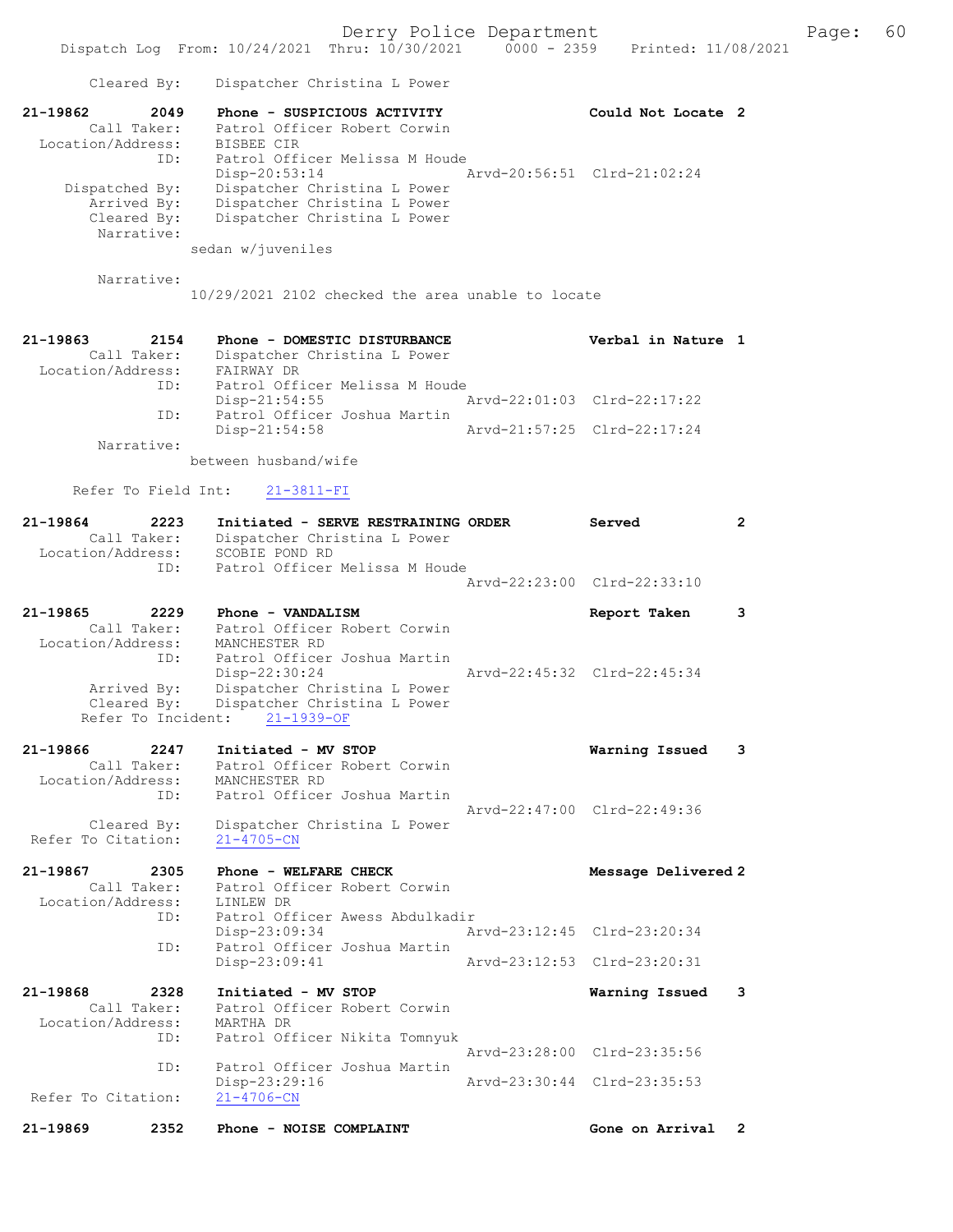Derry Police Department Fage: 61

| Call Taker:       | Patrol Officer Robert Corwin    |  |                                          |  |
|-------------------|---------------------------------|--|------------------------------------------|--|
| Location/Address: | ELM ST                          |  |                                          |  |
| ID:               | Patrol Officer Nikita Tomnyuk   |  |                                          |  |
|                   | Disp-23:53:51                   |  | Arvd-23:58:16 Clrd-10/30/2021 @ 00:02:15 |  |
| ID:               | Patrol Officer Awess Abdulkadir |  |                                          |  |
|                   | Disp-23:53:53                   |  | Arvd-23:58:02 Clrd-10/30/2021 @ 00:02:18 |  |

#### For Date: 10/30/2021 - Saturday

| 21-19870<br>Location/Address: | 0003<br>Call Taker: | Initiated - PROPERTY CHECK<br>Patrol Officer Robert Corwin<br>ROLLINS ST |  | Cleared                     |  |
|-------------------------------|---------------------|--------------------------------------------------------------------------|--|-----------------------------|--|
|                               | ID:                 | Patrol Officer Awess Abdulkadir                                          |  | Aryd-00:03:00 Clrd-00:04:02 |  |
| 21-19871<br>Location/Address: | 0017<br>Call Taker: | Initiated - MV STOP<br>Patrol Officer Robert Corwin<br>GULF RD           |  | Warning Issued 3            |  |

 ID: Patrol Officer Nikita Tomnyuk Arvd-00:17:00 Clrd-00:25:24 Refer To Citation: 21-4707-CN

21-19872 0037 Initiated - PROPERTY CHECK Cleared 2 Call Taker: Patrol Officer Robert Corwin Location/Address: HUMPHREY RD ID: Patrol Officer Nikita Tomnyuk Arvd-00:37:00 Clrd-00:38:22

# 21-19873 0055 Phone - SUSPICIOUS ACTIVITY No Action Required 2 Call Taker: Patrol Officer Robert Corwin Location/Address: BUTTONWOOD DR ID: Patrol Officer Awess Abdulkadir Disp-00:56:57 Arvd-01:04:24 Clrd-01:12:47

Narrative:

pick up truck

| 21-19874          | 0212 | Phone - DISTURBANCE                |                             | Services Rendered 1         |  |  |
|-------------------|------|------------------------------------|-----------------------------|-----------------------------|--|--|
| Call Taker:       |      | Patrol Officer Robert Corwin       |                             |                             |  |  |
| Location/Address: |      | FAIRWAY DR                         |                             |                             |  |  |
|                   | ID:  | Patrol Officer Awess Abdulkadir    |                             |                             |  |  |
|                   |      | $Disp-02:13:30$                    |                             | Arvd-02:15:53 Clrd-03:46:08 |  |  |
|                   | ID:  | Patrol Officer Joshua Martin       |                             |                             |  |  |
|                   |      | Disp-02:13:32                      |                             | Arvd-02:15:48 Clrd-05:31:57 |  |  |
| Cleared By:       |      | Lieutenant Shawn P O'Donaghue      |                             |                             |  |  |
|                   | ID:  | Patrol Officer Jack Stafford       |                             |                             |  |  |
|                   |      | Disp-02:13:34                      |                             | Aryd-02:15:51 Clrd-06:53:51 |  |  |
| Cleared By:       |      | Dispatcher Jonathon S Pickering    |                             |                             |  |  |
|                   | ID:  | Patrol Officer Nikita Tomnyuk      |                             |                             |  |  |
|                   |      | Disp-02:15:24                      |                             | Arvd-02:15:46 Clrd-03:46:10 |  |  |
|                   | ID:  | Lieutenant Michael T Muncey        |                             |                             |  |  |
|                   |      | Disp-02:15:26                      |                             | Arvd-02:15:57 Clrd-03:46:12 |  |  |
|                   | ID:  | Patrol Officer Nikita Tomnyuk      |                             |                             |  |  |
|                   |      | Disp-05:20:28                      | Arvd-05:20:31 Clrd-05:30:01 |                             |  |  |
| Cleared By:       |      | Lieutenant Shawn P O'Donaghue      |                             |                             |  |  |
|                   | ID:  | Patrol Officer Awess Abdulkadir    |                             |                             |  |  |
|                   |      | $Disp-05:30:06$                    | Arvd-05:30:08 Clrd-06:53:50 |                             |  |  |
| Dispatched By:    |      | Lieutenant Shawn P O'Donaghue      |                             |                             |  |  |
| Arrived By:       |      | Lieutenant Shawn P O'Donaghue      |                             |                             |  |  |
| Cleared By:       |      | Dispatcher Jonathon S Pickering    |                             |                             |  |  |
|                   | ID:  | Patrol Officer Cody Johnson        |                             |                             |  |  |
|                   |      | Disp-07:54:01                      | Arvd-07:54:05 Clrd-10:24:08 |                             |  |  |
| Dispatched By:    |      | Dispatcher Jonathon S Pickering    |                             |                             |  |  |
| Arrived By:       |      | Dispatcher Jonathon S Pickering    |                             |                             |  |  |
| Cleared By:       |      | Dispatcher Jonathon S Pickering    |                             |                             |  |  |
|                   | ID:  | Patrol Officer Timothy J Underhill |                             |                             |  |  |
|                   |      | Disp-07:54:04                      | Arvd-07:54:06 Clrd-10:24:08 |                             |  |  |
| Dispatched By:    |      | Dispatcher Jonathon S Pickering    |                             |                             |  |  |
| Arrived By:       |      | Dispatcher Jonathon S Pickering    |                             |                             |  |  |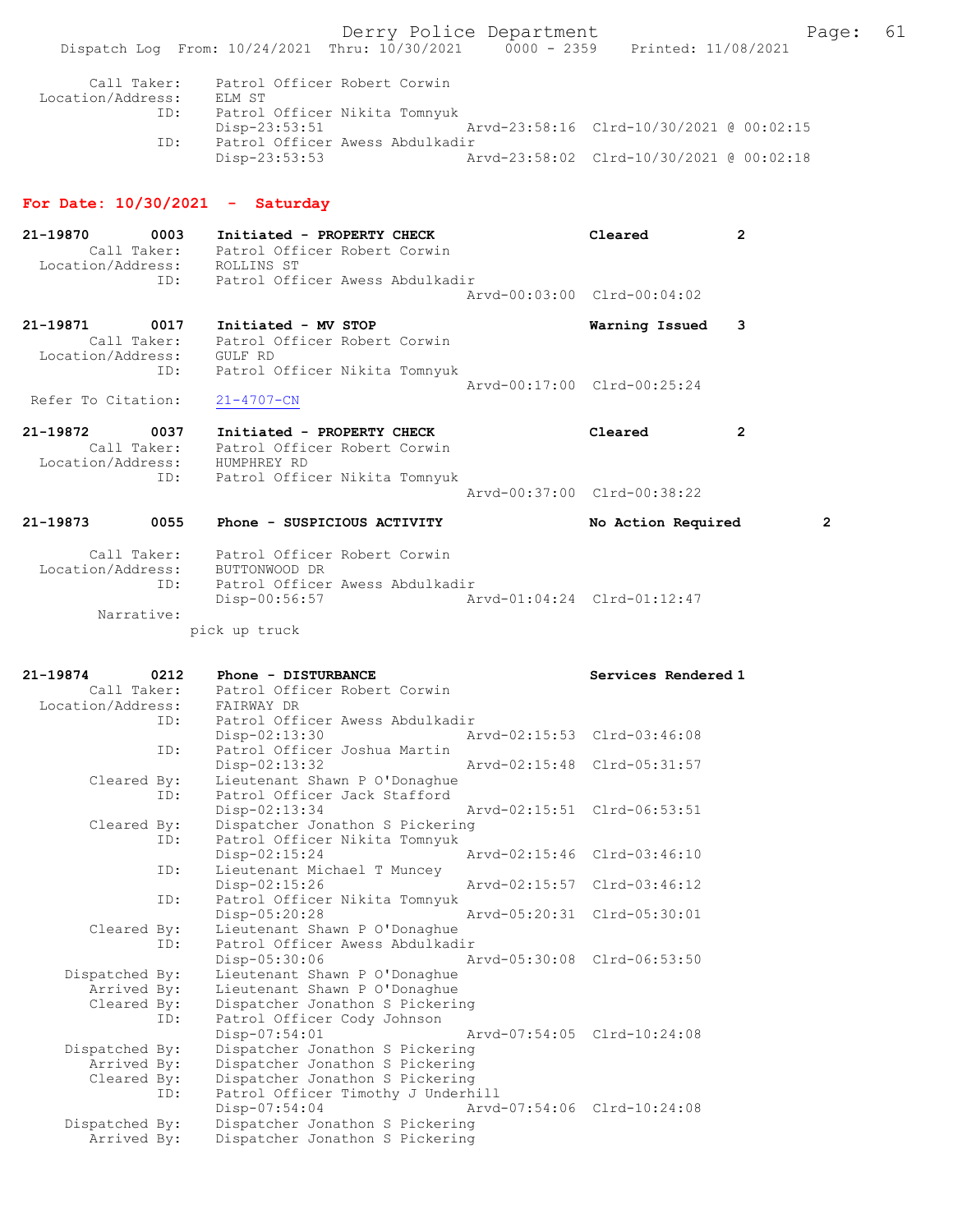Derry Police Department Page: 62 Dispatch Log From: 10/24/2021 Thru: 10/30/2021 Cleared By: Dispatcher Jonathon S Pickering ID: Patrol Officer Blake A Martineau Disp-09:26:46 Clrd-09:27:26<br>Dispatched By: Dispatcher Jonathon S Pickering Clrd-09:27:26 patched By: Dispatcher Jonathon S Pickering<br>Cleared By: Dispatcher Jonathon S Pickering Dispatcher Jonathon S Pickering ID: Patrol Officer Collin Kennedy Disp-09:26:47 Clrd-09:27:27<br>Dispatched By: Dispatcher Jonathon S Pickering Clrd-09:27:27 patched By: Dispatcher Jonathon S Pickering<br>Cleared By: Dispatcher Jonathon S Pickering Dispatcher Jonathon S Pickering Narrative: 10/30/2021 0244 NHSP K9 called/responding Narrative: 10/30/2021 0300 NHSP K9 on scene Narrative: 10/30/2021 0321 one in custody Narrative: 10/30/2021 0321 en route to PD s/m 52713.6 Narrative: 10/30/2021 0325 off at PD e/m 52715.3 Narrative: 10/30/2021 0346 NHSP cleared Narrative: 10/30/2021 0438 en route to PMC s/m 52715.3 Narrative: 10/30/2021 0442 off at PMC e/m 52716.9 Narrative: 10/30/2021 0529 Returning back to DPDHQ s/m 52716.9 Narrative: 10/30/2021 0540 off at PD e/m 52718.4 Narrative: 10/30/2021 0610 subject placed in Cell #3 Narrative: 10/30/2021 0648 Subject Info: Reinaldo Gonzaga Lopes 10 Fairway Dr Derry, NH DOB: 6/21/93 Arrested for Simple Assault and Criminal Threat Narrative: 10/30/2021 0716 ICE notified Narrative: 10/30/2021 0732 moved to cell #5 Narrative: 10/30/2021 0732 DFD requested and responding Narrative: 10/30/2021 0735 DFD on scene Narrative: 10/30/2021 0754 115 off at PMC with subject, DFD transported Narrative: 10/30/2021 0953 bail set at \$500 PR, court date 2/10/22 per BC Mencis Refer To Arrest: 21-1031-AR Refer To Incident: 21-1940-OF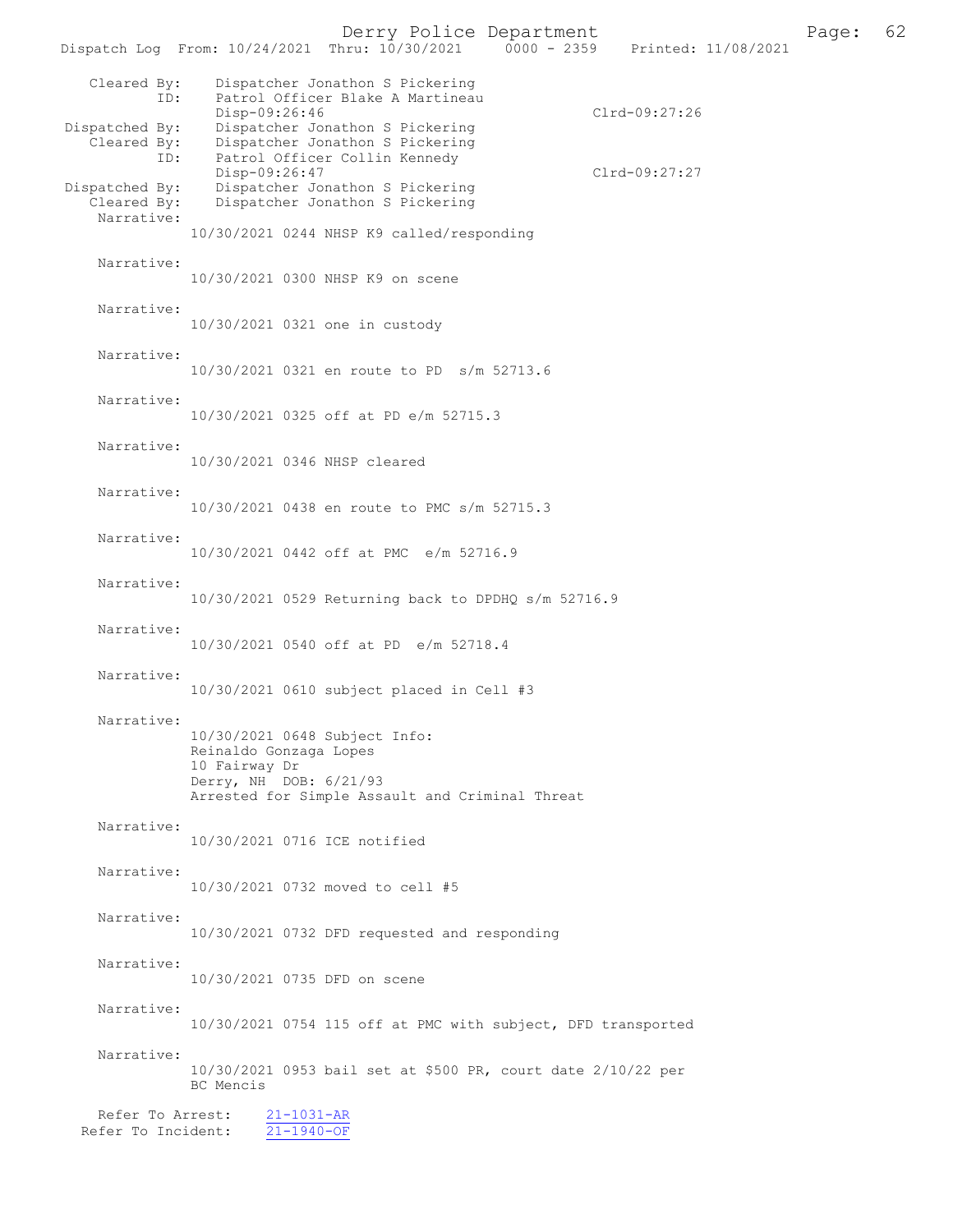| 21-19875<br>0530<br>Call Taker: | Initiated - TRANSPORT<br>Lieutenant Shawn P O'Donaghue | <b>TRANSPORTED</b> |  |
|---------------------------------|--------------------------------------------------------|--------------------|--|
| Location/Address:<br>ID:        | [DY 997] PARKLAND DR<br>Patrol Officer Nikita Tomnyuk  |                    |  |
|                                 | Aryd-05:30:00 Clrd-06:17:32                            |                    |  |
| Cleared By:<br>Narrative:       | Patrol Officer Robert Corwin                           |                    |  |
|                                 | Transporting one to 23 Fairway Drive s/m 54541.4       |                    |  |

| 21-19876<br>0647<br>Call Taker:<br>Location/Address: | Phone - ALARM, BURGLAR<br>Dispatcher Jonathon S Pickering<br>[DY 1820] B ST | <b>False Alarm</b>          |  |
|------------------------------------------------------|-----------------------------------------------------------------------------|-----------------------------|--|
| ID:                                                  | Patrol Officer Nicholas M Granville                                         |                             |  |
|                                                      | Arvd-07:05:13 Clrd-07:23:43<br>$Disp-07:01:21$                              |                             |  |
| ID:                                                  | Patrol Officer Timothy J Underhill                                          |                             |  |
|                                                      | Arvd-07:05:03 Clrd-07:23:42<br>$Disp-07:03:03$                              |                             |  |
| ID:                                                  | Sergeant James M Belanger                                                   |                             |  |
|                                                      | $Disp-07:10:14$                                                             | Arvd-07:10:15 Clrd-07:23:44 |  |
| Narrative:                                           |                                                                             |                             |  |

10/30/2021 0706 off with an open door

Narrative:

10/30/2021 0719 apparent oversight

## Refer To Field Int: 21-3887-FI

| 21-19877          | 0723       | Phone - SUSPICIOUS ACTIVITY           |                             | Could Not Locate 2          |
|-------------------|------------|---------------------------------------|-----------------------------|-----------------------------|
| Call Taker:       |            | Dispatcher Jonathon S Pickering       |                             |                             |
| Location/Address: |            | PEMBROKE DR                           |                             |                             |
|                   | ID:        | Patrol Officer Cody Johnson           |                             |                             |
|                   |            | Disp-07:53:47                         |                             | Arvd-07:53:50 Clrd-07:53:54 |
|                   | ID:        | Patrol Officer Timothy J Underhill    |                             |                             |
|                   |            | Disp-07:53:49                         | Arvd-07:53:51 Clrd-07:53:57 |                             |
|                   | ID:        | Patrol Officer Nicholas M Granville   |                             |                             |
|                   |            | $Disp-07:57:01$                       |                             | Arvd-08:02:49 Clrd-08:31:01 |
|                   | Narrative: |                                       |                             |                             |
|                   |            | $10/30/2021$ 0758 multiple cars eqged |                             |                             |

| 21-19878          | 0854        |           | Phone - HIT AND RUN             |                                     | Report Taken |  |
|-------------------|-------------|-----------|---------------------------------|-------------------------------------|--------------|--|
|                   | Call Taker: |           | Dispatcher Jonathon S Pickering |                                     |              |  |
| Location/Address: |             | N MAIN ST |                                 |                                     |              |  |
| ID:               |             |           |                                 | Patrol Officer Nicholas M Granville |              |  |
|                   |             |           | Disp-08:55:25                   | Aryd-09:00:49 Clrd-09:08:08         |              |  |
|                   |             |           | Refer To Incident: 21-1941-OF   |                                     |              |  |

| 21-19879          | 0926        | Phone - DOMESTIC DISTURBANCE     |                                     | Verbal in Nature 1 |
|-------------------|-------------|----------------------------------|-------------------------------------|--------------------|
|                   | Call Taker: | Dispatcher Jonathon S Pickering  |                                     |                    |
| Location/Address: |             | W BROADWAY                       |                                     |                    |
|                   | ID:         | Patrol Officer Blake A Martineau |                                     |                    |
|                   |             | Disp-09:27:30                    | Arvd-09:28:41 Clrd-10:27:22         |                    |
|                   | ID:         | Patrol Officer Collin Kennedy    |                                     |                    |
|                   |             | $Disp-09:27:32$                  | Arvd-09:28:43 Clrd-10:27:22         |                    |
| ID:               |             |                                  | Patrol Officer Nicholas M Granville |                    |
|                   |             | Disp-09:33:09                    | Arvd-09:38:04 Clrd-09:52:38         |                    |
|                   | Narrative:  |                                  |                                     |                    |

10/30/2021 0930 off with a male subject

## Refer To Field Int: 21-3815-FI

| 21-19880          | 1029 | Initiated - PED CHECK            | SENT ON THEIR WAY 2 |  |
|-------------------|------|----------------------------------|---------------------|--|
| Call Taker:       |      | Dispatcher Jonathon S Pickering  |                     |  |
| Location/Address: |      | IDY 13381 E BROADWAY             |                     |  |
|                   | TD:  | Patrol Officer Blake A Martineau |                     |  |
|                   |      | Aryd-10:29:00 Clrd-10:30:47      |                     |  |

| 21-19881 | 1037 | Phone - KEEP THE PEACE                      | Services Rendered 2 |
|----------|------|---------------------------------------------|---------------------|
|          |      | Call Taker: Dispatcher Jonathon S Pickering |                     |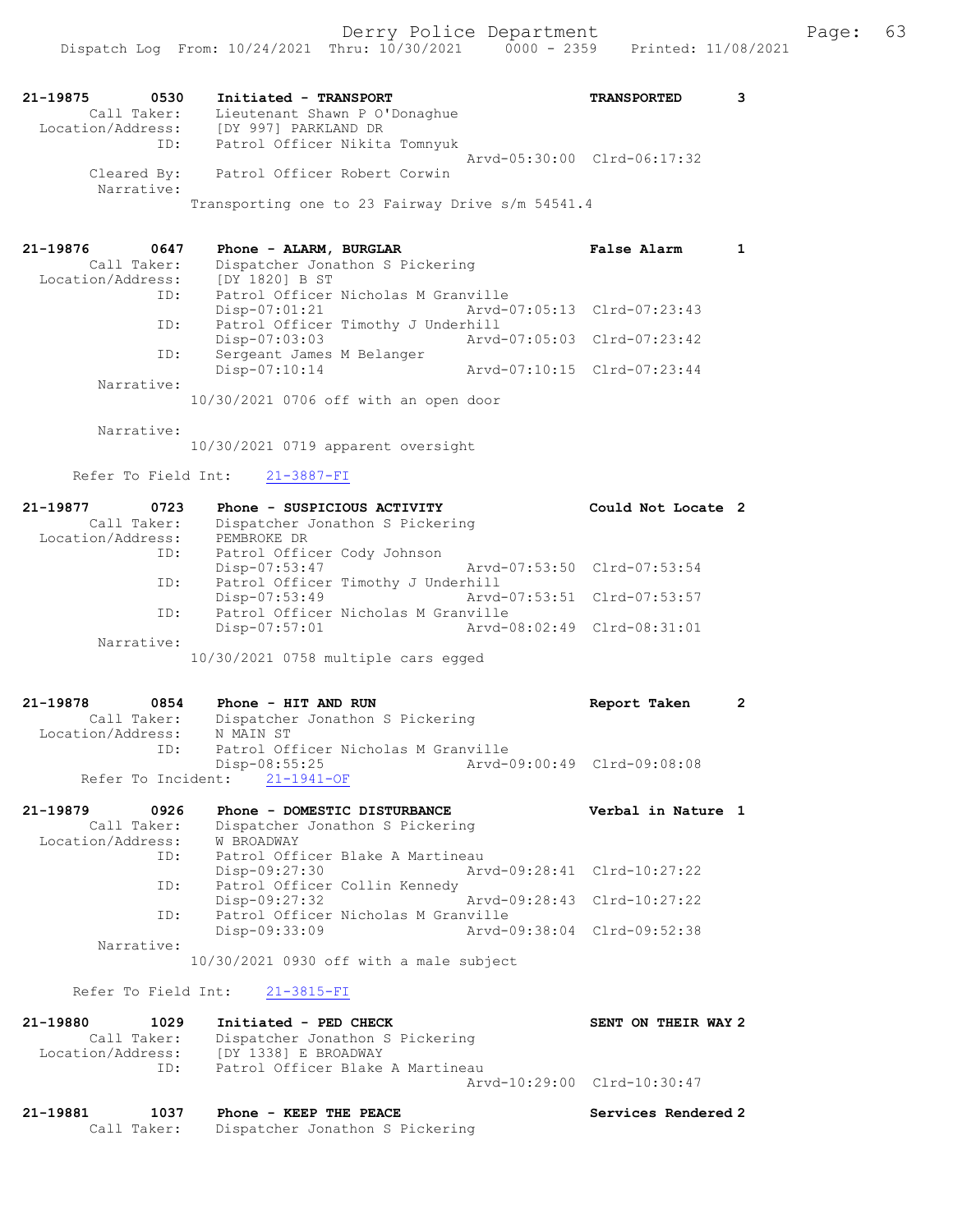Derry Police Department Fage: 64 Dispatch Log From: 10/24/2021 Thru: 10/30/2021 0000 - 2359 Printed: 11/08/2021 Location/Address: S MAIN ST ID: Patrol Officer Nicholas M Granville Disp-10:37:50 Arvd-10:43:12 Clrd-11:00:32 ID: Patrol Officer Timothy J Underhill<br>Disp-10:37:52 Arvd- Disp-10:37:52 Arvd-10:54:53 Clrd-11:00:31 Refer To Field Int: 21-3829-FI 21-19882 1037 Initiated - FOLLOW-UP No Action Required 2 Call Taker: Dispatcher Jonathon S Pickering Location/Address: [DY 997] PARKLAND DR ID: Patrol Officer Collin Kennedy Arvd-10:37:00 Clrd-10:54:55 21-19883 1106 Phone - DOMESTIC DISTURBANCE Could Not Locate 1 Call Taker: Dispatcher Jonathon S Pickering Location/Address: W BROADWAY ID: Patrol Officer Blake A Martineau<br>Disp-11:06:31 Art Disp-11:06:31 Arvd-11:06:34 Clrd-11:15:28 ID: Patrol Officer Collin Kennedy<br>Disp-11:06:32 Disp-11:06:32 Arvd-11:06:35 Clrd-11:15:29 ID: Sergeant James M Belanger Disp-11:12:55 Arvd-11:12:56 Clrd-11:15:30 21-19884 1119 Initiated - DOMESTIC DISTURBANCE Verbal in Nature 1 Call Taker: Dispatcher Jonathon S Pickering Location/Address: E BROADWAY ID: Patrol Officer Blake A Martineau Arvd-11:19:00 Clrd-11:23:34 ID: Patrol Officer Collin Kennedy Disp-11:19:45 Clrd-11:23:36 Narrative: 10/30/2021 1119 see call #21-19883 Refer To Field Int: 21-3814-FI 21-19885 1129 Phone - DOMESTIC DISTURBANCE Report Taken 1 Call Taker: Dispatcher Jonathon S Pickering Location/Address: RICHARDSON DR ID: Patrol Officer Cody Johnson Arvd-11:46:50 Clrd-13:06:16 ID: Patrol Officer Collin Kennedy<br>Disp-11:34:23 Arvd-11:40:45 Clrd-12:56:01 ID: Sergeant James M Belanger Disp-11:34:24 Arvd-11:49:25 Clrd-13:06:15 Narrative: 10/30/2021 1236 off with MA V95675 (CO), NH 3719997, and NH 4769535 Refer To Incident: 21-1942-OF 21-19886 1255 Phone - SUSPICIOUS ACTIVITY Cone on Arrival 2 Call Taker: Dispatcher Jonathon S Pickering Location/Address: BERRY RD ID: Patrol Officer Timothy J Underhill Disp-12:56:00 Arvd-13:02:52 Clrd-13:02:52 ID: Patrol Officer Collin Kennedy Disp-12:56:05 Clrd-13:02:55 Narrative: 10/30/2021 1256 reported sighting of a stolen MV, (NH JUSTIN1) 21-19887 1315 Phone - ROAD RAGE 1 21-19887 1 Call Taker: Dispatcher Jonathon S Pickering Location/Address: FRANKLIN ST ID: Patrol Officer Collin Kennedy Disp-13:15:50 Arvd-13:20:11 Clrd-13:34:26 Refer To Field Int: 21-3816-FI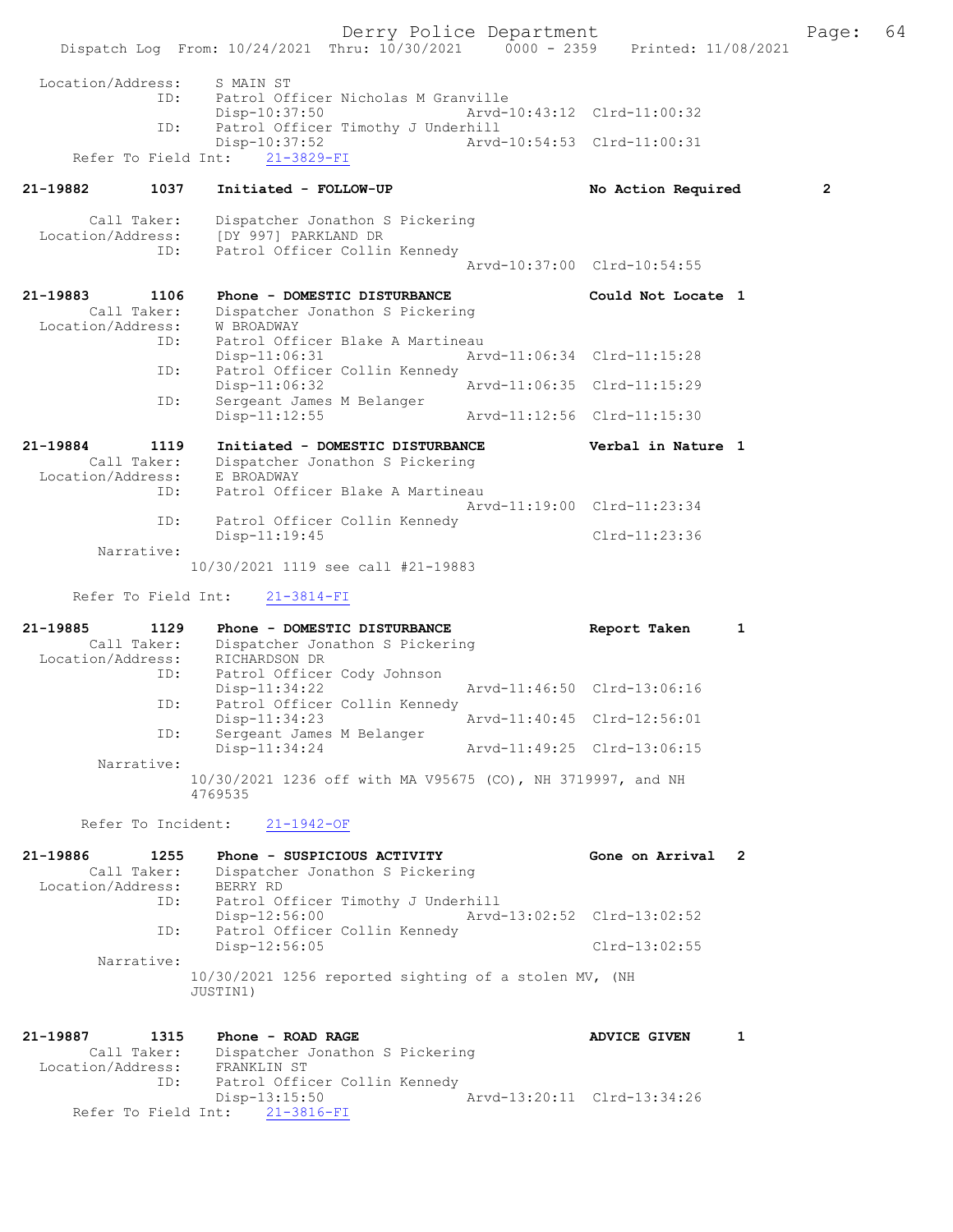## 21-19889 1328 Phone - FOUND/LOST PROPERTY No Action Required 3 Call Taker: Dispatcher Jonathon S Pickering Location/Address: [DY 2120] CRYSTAL AVE ID: Patrol Officer Blake A Martineau Disp-13:29:54 Arvd-13:33:02 Clrd-13:46:42 Narrative: 10/30/2021 1346 believed to be drug paraphernalia, determined to be trash

## 21-19890 1328 Phone - COMPLAINT **120 120 1328 Phone - COMPLAINT** Call Taker: Dispatcher Jonathon S Pickering

| Location/Address:                  | ISLAND POND RD                     |                             |  |
|------------------------------------|------------------------------------|-----------------------------|--|
| ID:                                | Patrol Officer Timothy J Underhill |                             |  |
|                                    | Disp-13:29:51                      | Arvd-13:31:05 Clrd-13:41:17 |  |
| Narrative:                         |                                    |                             |  |
| 10/30/2021 1329 over loud vehicles |                                    |                             |  |

# Refer To Field Int: 21-3828-FI

| 21-19891          | 1400        | Phone - ALARM, BURGLAR                 |                             | <b>False Alarm</b> |  |
|-------------------|-------------|----------------------------------------|-----------------------------|--------------------|--|
|                   | Call Taker: | Dispatcher Jonathon S Pickering        |                             |                    |  |
| Location/Address: |             | [DY 3743] SHILAH DR                    |                             |                    |  |
|                   | ID:         | Patrol Officer Blake A Martineau       |                             |                    |  |
|                   |             | $Disp-14:01:36$                        | Arvd-14:06:17 Clrd-14:13:49 |                    |  |
|                   |             | ID: Patrol Officer Timothy J Underhill |                             |                    |  |
|                   |             | $Disp-14:01:36$                        | Arvd-14:06:18 Clrd-14:13:50 |                    |  |
|                   |             | Refer To Field Int: 21-3823-FI         |                             |                    |  |

### 21-19892 1413 Phone - ASSIST OTHER AGENCY Report Taken 3 Call Taker: Dispatcher Jonathon S Pickering Location/Address: [MHT] ELLIOT WAY ID: Patrol Officer Scott M Beegan Disp-14:14:32 Arvd-14:44:10 Clrd-16:20:06 Cleared By: Patrol Officer Cody Johnson Refer To Incident: 21-1945-OF

#### 21-19893 1416 Phone - ASSIST CITIZEN Services Rendered 3 Call Taker: Dispatcher Jonathon S Pickering Location/Address: SHILAH DR ID: Patrol Officer Blake A Martineau Disp-14:17:06 Arvd-14:17:09 Clrd-14:23:05 ID: Patrol Officer Timothy J Underhill<br>Disp-14:17:08 Arvd-Arvd-14:17:10 Clrd-14:23:05 Narrative:

10/30/2021 1416 owner requesting a walk through

# Refer To Field Int: 21-3831-FI

| 21-19894           | 1428                      | Phone - DISTURBANCE                 |  | Cleared                     |  |
|--------------------|---------------------------|-------------------------------------|--|-----------------------------|--|
| Call Taker:        |                           | Dispatcher Jonathon S Pickering     |  |                             |  |
| Location/Address:  |                           | HALLS VILLAGE RD                    |  |                             |  |
| ID:                |                           | Patrol Officer Nicholas M Granville |  |                             |  |
|                    |                           | Disp-14:29:30                       |  | Arvd-14:41:58 Clrd-14:57:49 |  |
| ID:                |                           | Patrol Officer Cody Johnson         |  |                             |  |
|                    |                           | $Disp-14:29:33$                     |  | Arvd-14:41:51 Clrd-15:05:46 |  |
| Cleared By:<br>ID: |                           | Lieutenant Michael T Muncey         |  |                             |  |
|                    |                           | Patrol Officer Timothy J Underhill  |  |                             |  |
|                    |                           | $Disp-14:37:05$                     |  | Clrd-14:39:33               |  |
|                    | ID:                       | Sergeant James M Belanger           |  |                             |  |
|                    |                           | $Disp-14:41:55$                     |  | Arvd-14:41:57 Clrd-15:25:26 |  |
|                    | Cleared By:<br>Narrative: | Patrol Officer Casey J Noyes        |  |                             |  |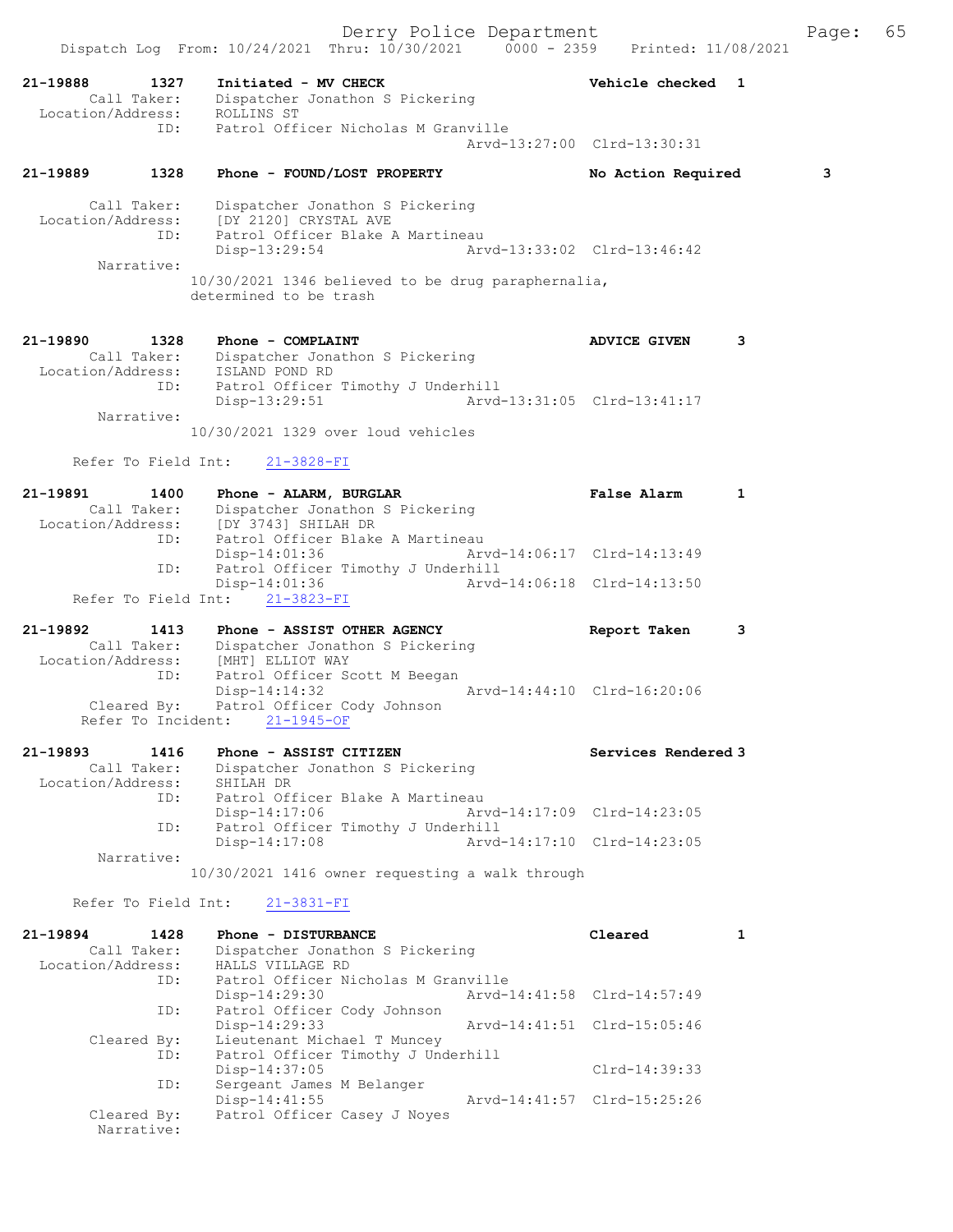10/30/2021 1442 off with subject on Alder Court Narrative: 10/30/2021 1506 No crimes reported. Standing by for KTP 21-19895 1436 Phone - ASSIST OTHER AGENCY ADVICE GIVEN 3 Call Taker: Dispatcher Jonathon S Pickering Location/Address: CHASES GROVE RD ID: Patrol Officer Blake A Martineau Disp-14:38:39 Arvd-14:49:23 Clrd-15:13:16 Cleared By: Patrol Officer Casey J Noyes ID: Patrol Officer Timothy J Underhill Disp-14:39:36 Arvd-14:47:30 Clrd-15:13:18 Cleared By: Patrol Officer Casey J Noyes ID: Sergeant Jared Knox Disp-15:06:08 Arvd-15:06:10 Clrd-15:13:12 Disp-15:06:08<br>Cleared By: Patrol Officer Casey J Noyes Refer To Field Int: 21-3853-FI 21-19896 1500 Walk-In - SEX OFFENSES Report Taken 1 Call Taker: Dispatcher Jonathon S Pickering Location/Address: MUNICIPAL DR ID: Patrol Officer Casey J Noyes Disp-15:03:23 Arvd-15:03:26 Clrd-15:11:25 Cleared By: Patrol Officer Casey J Noyes Refer To Incident: 21-1943-OF 21-19897 1516 Walk-In - SEX OFFENSES Report Taken 1 Call Taker: Patrol Officer Casey J Noyes Location/Address: [DY 2] MUNICIPAL DR ID: Patrol Officer Collin Kennedy Disp-15:17:32 Arvd-15:17:34 Clrd-15:45:02 Refer To Incident: 21-1944-OF 21-19898 1620 Other - KEEP THE PEACE No. 21-19898 Services Rendered 2 Call Taker: Patrol Officer Cody Johnson Location/Address: FAIRWAY DR ID: Patrol Officer Nikita Tomnyuk Disp-16:21:27 Arvd-16:37:34 Clrd-17:10:52 ID: Patrol Officer Timothy J Underhill Disp-16:27:28 Arvd-16:41:59 Clrd-17:10:51 Narrative: 10/30/2021 1633 Transporting S/M 52765.0 Narrative: E/M 52767.1 - 224 Off at 23 Fairway 21-19899 1639 Initiated - FOLLOW-UP Cleared 2 Call Taker: Patrol Officer Cody Johnson Location/Address: [DY 3014] GULF RD ID: Patrol Officer Collin Kennedy Arvd-16:39:00 Clrd-17:52:41 ID: Sergeant Jared Knox Disp-17:04:40 Arvd-17:04:43 Clrd-17:52:42 21-19900 1647 Phone - SUSPICIOUS ACTIVITY Could Not Locate 2 Call Taker: Patrol Officer Scott M Beegan Location/Address: [DY 146] ASHLEIGH DR ID: Patrol Officer Nikita Tomnyuk Disp-17:14:21 Arvd-17:18:49 Clrd-17:25:25 Arrived By: Patrol Officer Cody Johnson Cleared By: Patrol Officer Cody Johnson Narrative: group of religious individuals approaching couples

21-19901 1702 Initiated - FOLLOW-UP Cleared 2 Call Taker: Patrol Officer Cody Johnson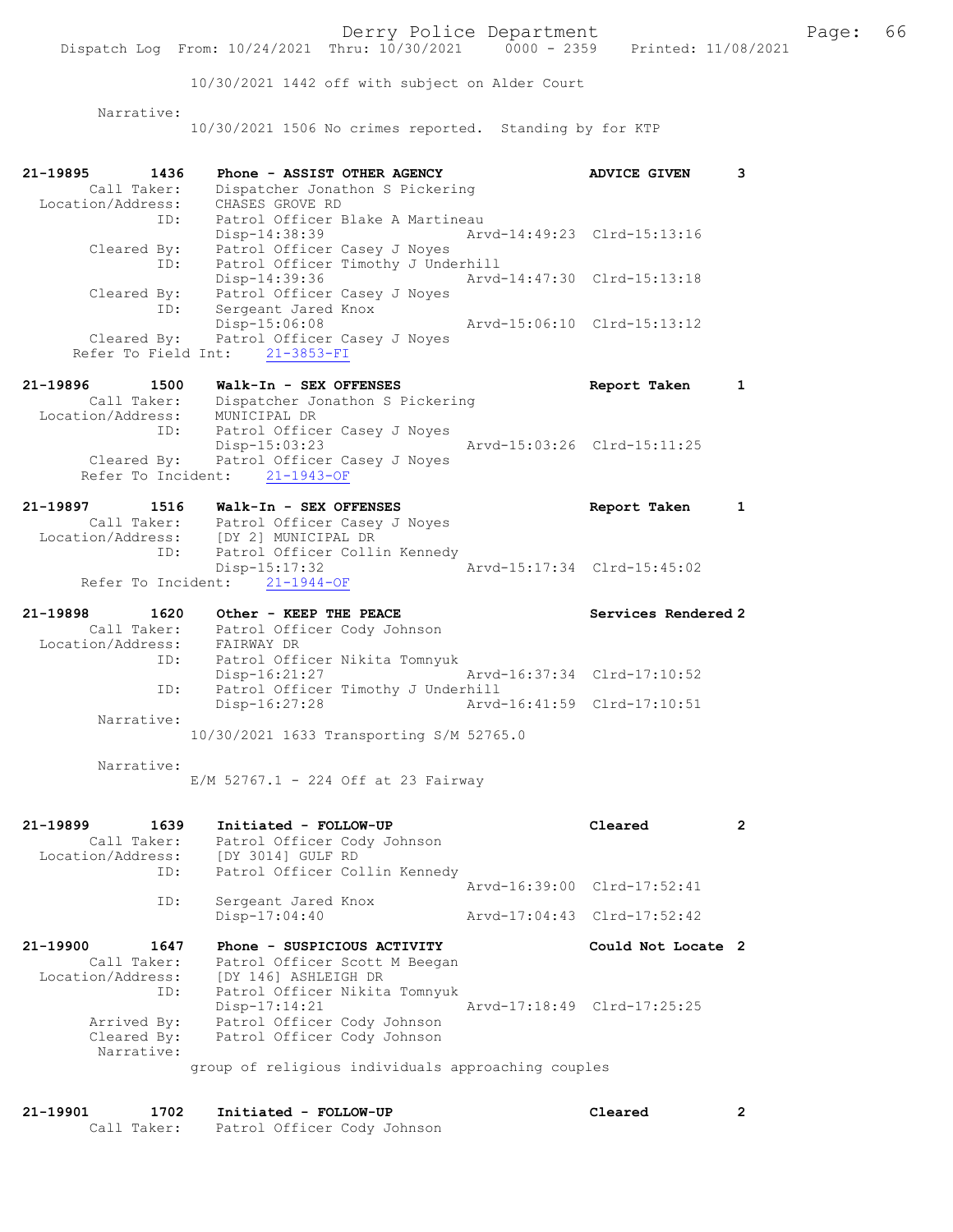Derry Police Department Fage: 67 Dispatch Log From: 10/24/2021 Thru: 10/30/2021 0000 - 2359 Printed: 11/08/2021 Location/Address: BRIAN AVE ID: Patrol Officer Blake A Martineau Arvd-17:02:00 Clrd-17:36:02 21-19902 1736 Initiated - FOLLOW-UP Cleared 2 Call Taker: Patrol Officer Cody Johnson Location/Address: PHILLIP RD ID: Patrol Officer Blake A Martineau Arvd-17:36:00 Clrd-17:36:44 21-19903 1945 911 - UNATTENDED DEATH Cleared 2 Call Taker: Patrol Officer Cody Johnson Location/Address: HAMPSTEAD RD ID: Patrol Officer Scott M Beegan Disp-19:46:32 Arvd-19:47:19 Clrd-21:55:22<br>TD: Patrol Officer Blake A Martineau Patrol Officer Blake A Martineau<br>Disp-19:46:35 Arw Arvd-19:50:42 Clrd-21:55:25 ID: Sergeant Jared Knox<br>Disp-19:55:49 Disp-19:55:49 Arvd-19:55:50 Clrd-21:55:15 Narrative: 10/30/2021 1947 DFD on scene Narrative: 10/30/2021 2034 A3 Notified Narrative: 10/30/2021 2034 County Att. Notified Narrative: 10/30/2021 2035 Medical Examiner Notified Narrative: 10/30/2021 2055 Peabody Funeral Home Notified Narrative: 10/30/2021 2103 A2 Notified Narrative: 10/30/2021 2103 A1 Notified Narrative: 10/30/2021 2139 Peabody's on scene Refer To Incident: 21-1946-OF 21-19904 2134 Initiated - FOLLOW-UP No Action Required 2 Call Taker: Patrol Officer Cody Johnson Location/Address: ADAMS POND RD ID: Patrol Officer Joshua Martin Arvd-21:34:00 Clrd-21:45:46 Cleared By: Patrol Officer Kevin L Davies 21-19905 2145 Radio - FOLLOW-UP Cleared 2 Call Taker: Patrol Officer Kevin L Davies Location/Address: [DY 319] COVENTRY LN ID: Patrol Officer Joshua Martin<br>Disp-21:46:23 Arvd-21:47:45 Clrd-21:55:18 Arrived By: Patrol Officer Cody Johnson Cleared By: Patrol Officer Cody Johnson 21-19906 2158 Phone - MV CHECK Cancelled Prior to Arrival 1 Call Taker: Patrol Officer Kevin L Davies<br>ion/Address: SUNDOWN DR Location/Address: Narrative: car alarm at 14A Sundown going off for 20 minutes. black bmw

21-19907 2204 Phone - PROPERTY CHECK Services Rendered 2